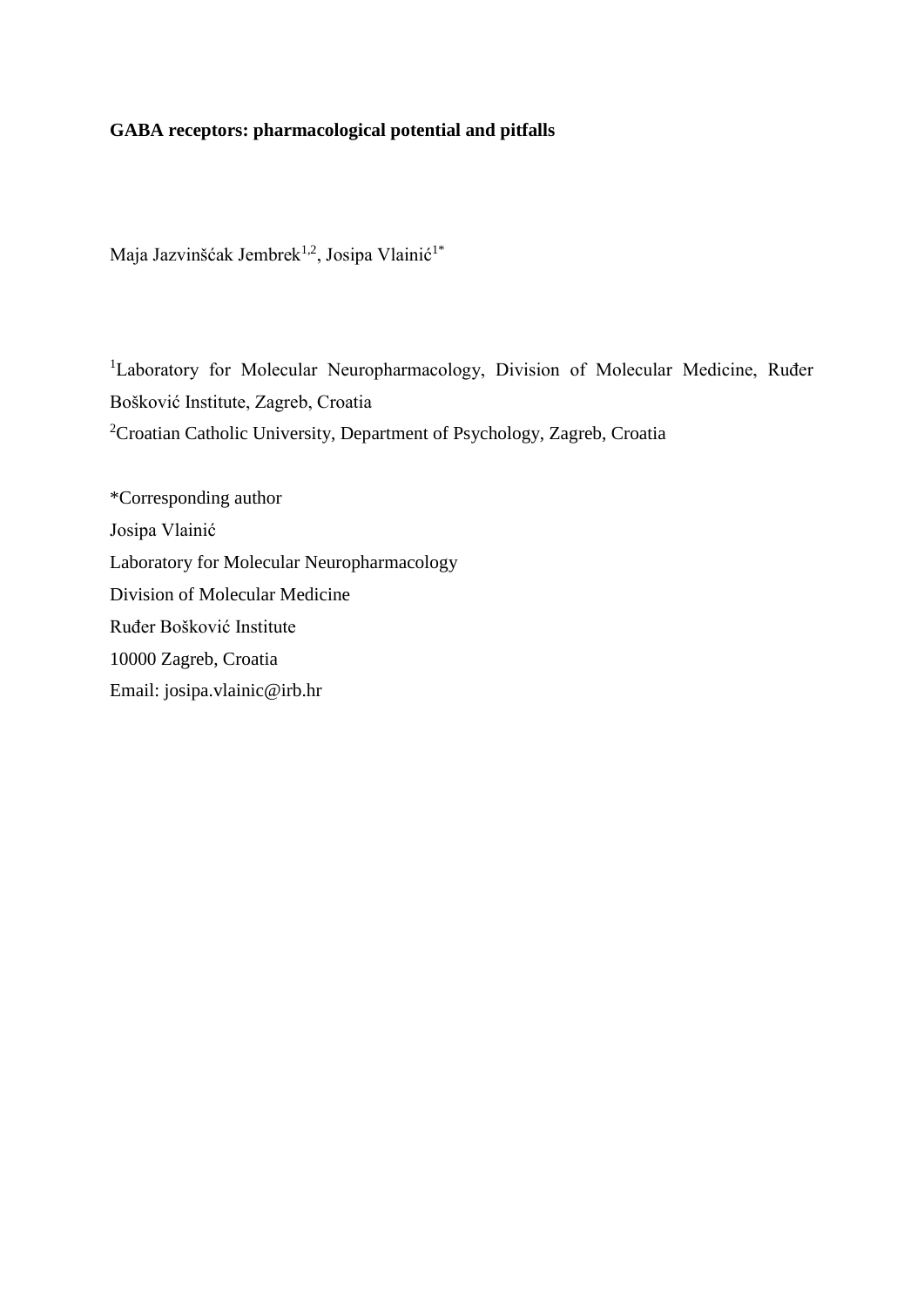# **Abstract**

Gamma-amino butyric acid (GABA), the major inhibitory neurotransmitter in the mammalian central nervous system, plays a key role in the regulation of neuronal transmission throughout the brain, affecting numerous physiological and psychological processes. Changes in GABA levels provoke disbalance between excitatory and inhibitory signals, and are involved in the development of numerous neuropsychiatric disorders. GABA exerts its effects via ionotropic  $(GABA_A)$  and metabotropic  $(GABA_B)$  receptors. Both types of receptors are targeted by many clinically important drugs that affect GABAergic function and are widely used in the treatment of anxiety disorder, epilepsy, insomnia, spasticity, aggressive behaviour, and other pathophysiological conditions and diseases. Of particular importance are drugs that modulate GABA<sup>A</sup> receptor complex, such as benzodiazepines, barbiturates, neuroactive steroids, intravenous and inhalational anesthetics, and ethanol. Molecular interactions and subsequent pharmacological effects induced by drugs acting at GABA<sup>A</sup> receptors are extremely complex due to structural heterogeneity of GABA<sup>A</sup> receptors and existence of numerous allosterically interconnected binding sites and various chemically distinct ligands that are able to bound to them. There is a growing interest in the development and application of subtype-selective drugs that will achieve specific therapeutic benefits without undesirable side effects. The aim of this review is to briefly summarize the key pharmacological properties of GABA receptors, and to present selected novel findings with the potential to open new perspectives in the development of more effective therapeutic strategies.

Keywords: GABA, GABA receptor pharmacology, benzodiazepines, neurosteroids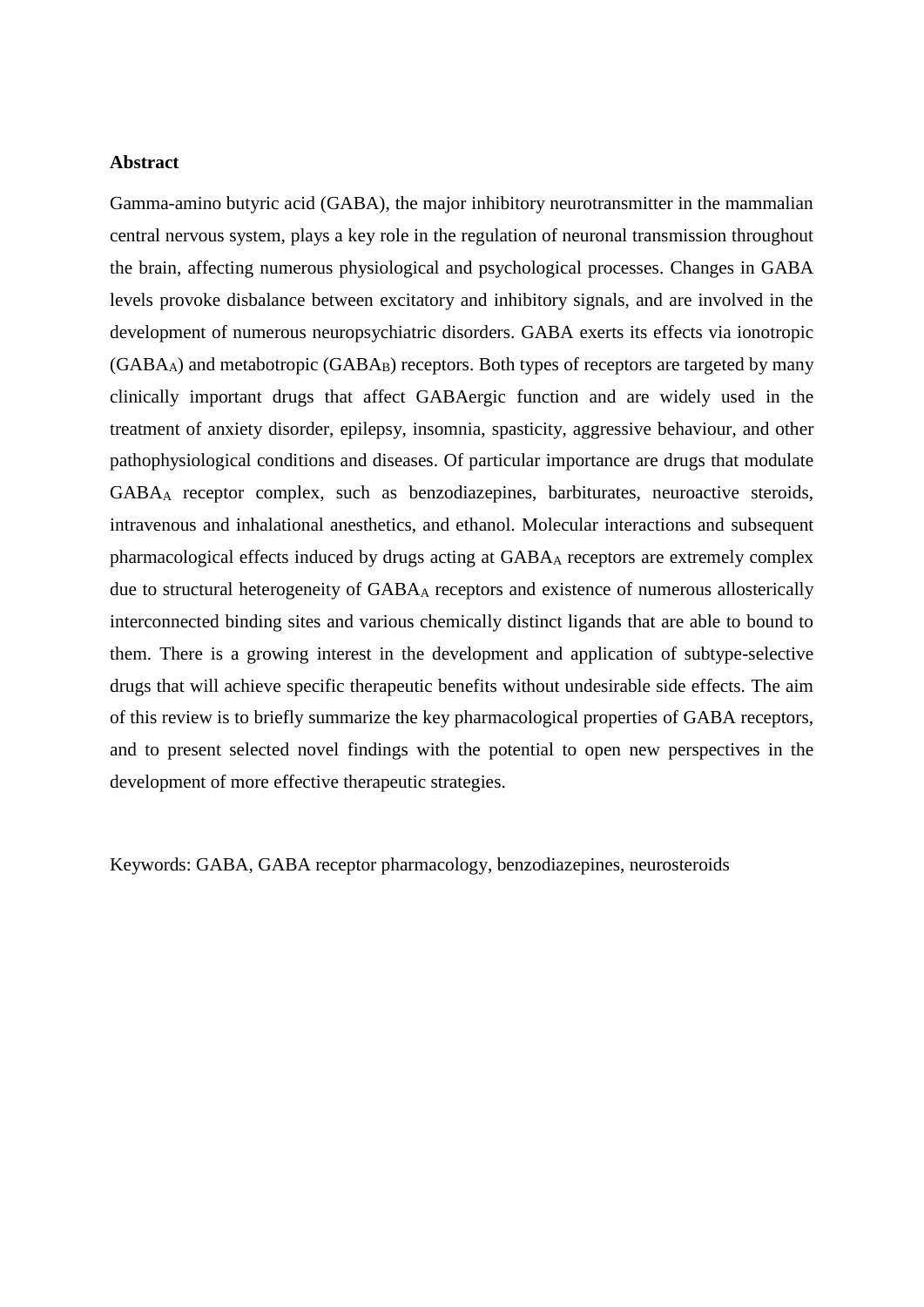#### **Introduction to GABA receptor diversity and pharmacological complexity**

As the principal mediator of inhibitory synaptic transmission in the mammalian brain, GABA exerts its effects and shapes behaviour via two different types of GABA receptors. While fast ionotropic GABA<sub>A</sub> receptors belong to the family of ligand gated ion channels, metabotropic GABA<sub>B</sub> receptors are receptors with seven transmembrane domains coupled to G-proteins. Activation of GABA receptors by GABA induces membrane hyperpolarization, reduces the frequency of the generation of action potentials, and results in inhibition. Mainly local-circuit interneurons that constitute 15-20% of all cortical neurons predominantly use GABA as the neurotransmitter [1-3].

Most of its effects GABA exerts via GABA<sub>A</sub> receptors. GABA<sub>A</sub> receptors may be embedded in postsynaptic membrane where they mediate transient and fast synaptic inhibition that occurs in milliseconds, or may be located at the extrasynaptic places where respond to ambient concentrations of GABA and mediate long-term inhibition. In fast synaptic inhibition, GABA released from the presynaptic membrane terminals rapidly diffuses across the synaptic cleft and binds to binding sites at postsynaptic GABA<sup>A</sup> receptors. Following binding, these receptors undergo a rapid conformational change that opens integral chloride channel and permit the flow of chloride ions down their chemical gradient, across the postsynaptic membrane. This ensures propagation of neurotransmission and represents basis of neural communication [4,5].

In contrast to GABA that directly activates and opens ion channels, some drugs, such as competitive antagonist bicuculline, selectively block GABA<sup>A</sup> receptors and prevent inhibitory action of GABA. Muscimol, the principal psychoactive constituent of the mushroom *Amanita muscaria*, also acts as a potent, selective agonist of GABA<sub>A</sub> receptors. A variety of clinically important drugs, including anticonvulsants, anxiolytics, general anesthetics, barbiturates, ethanol and neuroactive steroids, as well as drugs important as research tool such as convulsive picrotoxin, allosterically modulate GABA-induced activation of GABA<sup>A</sup> receptors by acting on distinct binding sites on the receptor and modulate GABA action [5,6]. These drug interactions, together with structural diversity of  $GABA<sub>A</sub>$  receptors, shape the complex nature of GABA<sub>A</sub> receptor pharmacology, although simultaneously offer a great opportunity for the design of novel and more selective compounds for improved therapeutic applications [7]. Unfortunately, severe problems are related to the long-term use of drugs acting at GABA<sup>A</sup> receptors, including loss of efficacy, and development of tolerance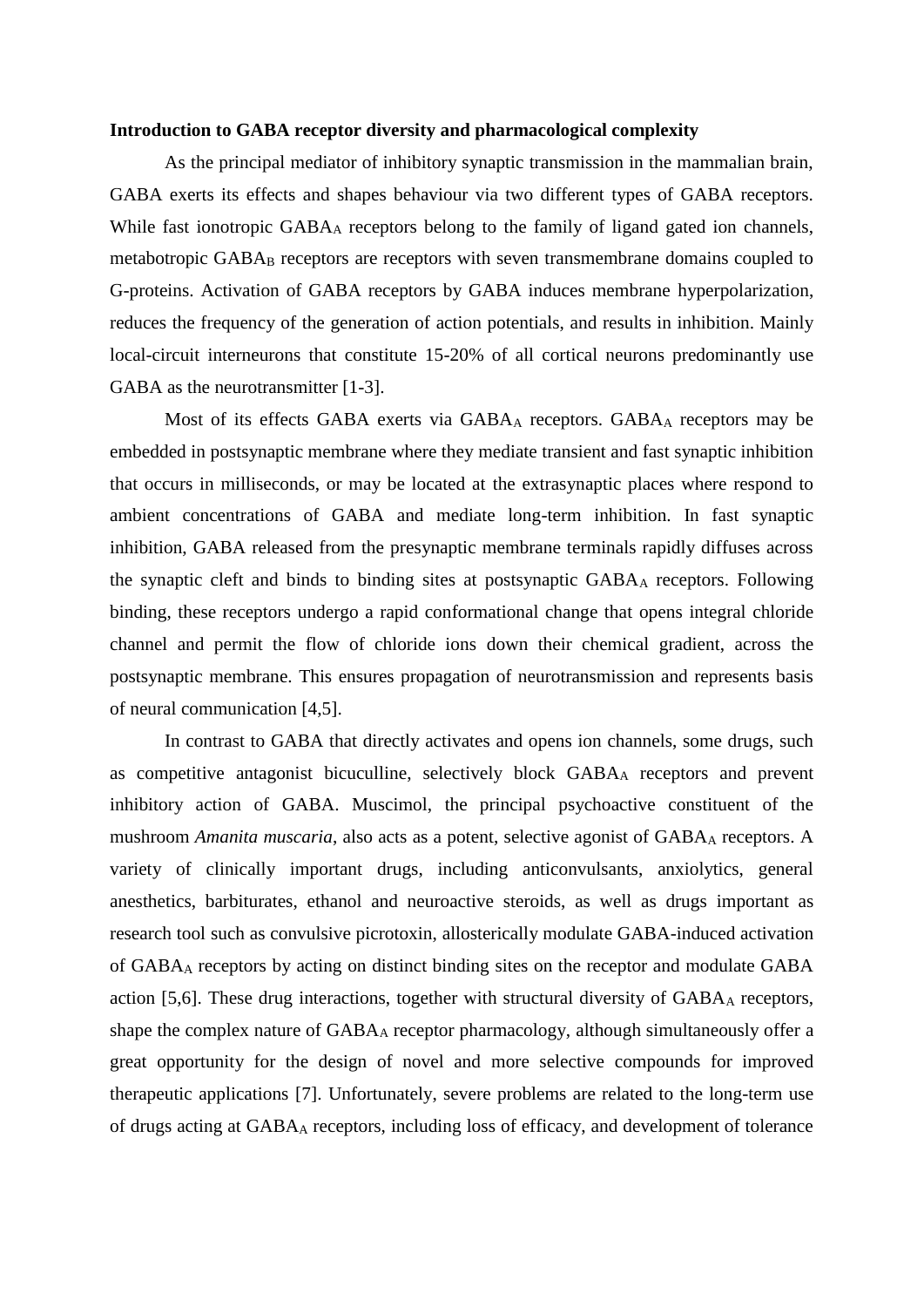and dependence that largely limit the time window of their desirable therapeutic benefits [4,8- 11].

GABA also achieves inhibitory effects by acting at G-protein-coupled metabotropic GABA<sub>B</sub> receptors. The slow, longer-lasting inhibition of GABA<sub>B</sub> receptors is mediated by indirect gating of either potassium or calcium channels via second messengers. Characteristic agonists of  $GABA_B$  are the  $GABA$  analog baclofen and 3-aminopropylphosponous acid (3-APPA; CGP27492), while saclofen, phaclofen and 2-hydroxysaclofen act as antagonists of GABA<sub>B</sub> receptors [12].

Old nomenclature also included GABA<sup>C</sup> receptors that are expressed predominantly in retina. However, International Union of Basic and Clinical Pharmacology has recommended that  $GABA_C$  receptors should be assumed as one of the many isoforms of  $GABA_A$  receptors [5].

# **GABA<sup>A</sup> receptors and their subunits**

Ubiquitously expressed GABA<sup>A</sup> receptors are the major receptors of inhibitory neurotransmission across the central nervous system (CNS) that play a major role in virtually all brain physiological functions. GABA<sup>A</sup> receptors are heteropentameric ligand-gated proteins that form a channel specific for chloride ions as an integral part. GABA<sup>A</sup> receptors are members of the Cys-loop ligand-gated ion channel superfamily due to the presence of a disulphide-bridged loop in the extracellular domain. They share structural and functional homology with other members of the family. In addition to GABA<sub>A</sub> receptors, the main pentameric receptors within the Cys-loop superfamily are nicotinic acetylcholine (nACh), 5 hydroxytryptamine type 3 (5HT<sub>3</sub>) and glycine receptors [13,14].

GABA<sup>A</sup> receptors are assembled from an impressive repertoire of different homologous subunits that are encoded from the pool of 19 different genes. Six  $\alpha$  ( $\alpha$ <sub>1-6</sub>), three  $\beta$ ( $\beta$ <sub>1-3</sub>), three γ (γ<sub>1-3</sub>), δ, ε, θ, π and three ρ (ρ<sub>1-3</sub>) subunits have been identified by molecular cloning techniques [6,14-16]. In some cells expression of more than eight different isoforms has been demonstrated [5]. Throughout the CNS some subunits are broadly expressed, while others exhibit more restricted expression profile [17,18]. For example, the most abundant  $\alpha$ 1 subunit is expressed almost ubiquitously in the brain,  $\alpha$ 5 is highly expressed in the hippocampus,  $\alpha$ 6 subunit is expressed only in granule cells of the cerebellum, while  $\rho$ subunits, the major molecular components of the formerly called GABA<sub>C</sub> receptors, are expressed mainly in the retina [19-22]. Expression of β2 subunit strongly correlates with that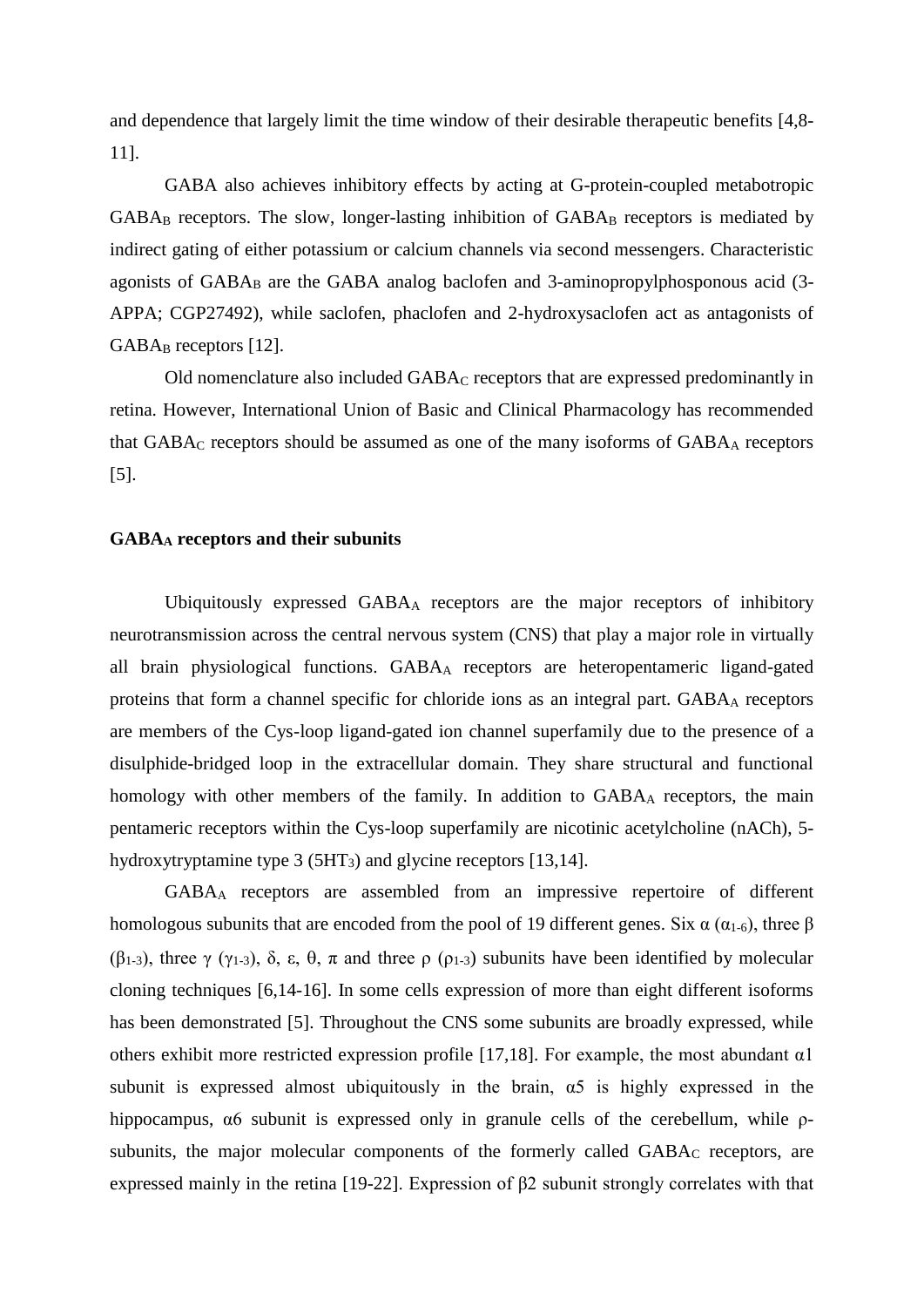of  $\alpha$ 1, while expression pattern of  $\beta$ 3 subunit resembles to that of  $\alpha$ 2. Isoform  $\gamma$ 2 is the most widely distributed isoform of  $\gamma$  subunit [17].

GABA<sup>A</sup> receptor subtypes composed of different subunits represent distinct receptor populations that exhibit unique functional and pharmacological properties, and are differentially regulated at the transcriptional, post-transcriptional and translational levels [23]. GABA<sup>A</sup> receptor subtypes are expressed in a specific spatio-temporal pattern in the developing and adult CNS. Some combinations of subunits, such as α1β2γ2, the most prevalent adult isoform, are broadly distributed in different brain areas, while the expression of some other subtypes of GABA<sup>A</sup> receptors is restricted to certain regions [24].

Mature subunits share a common topological organization, and have approximately 450 amino acid residues in length. Subunits consist of a large extracellular N-terminal domain that contains already mentioned Cys loop, followed by four transmembrane domains (TM1- TM4), and a short extracellular C-terminal domain. TM2 domains of all five subunits line the lumen of ion channel. There is a large phosphorytable intracellular loop between TM3 and TM4 domains of each subunit that participates in protein-protein interactions and plays an important role in the regulation of GABA<sup>A</sup> receptor function. Some of the intracellular proteins that interact with GABA<sup>A</sup> receptors are GABA<sup>A</sup> receptor associated protein (GABARAP), Golgi-specific DHHC zinc finger protein (GODZ) phospholipase C-related, catalytically inactive proteins PRIP-1 and PRIP-2, Plic-1, radixin,  $GABA<sub>A</sub>$  receptors interacting factor-1 (GRIF-1), and brefeldin A-inhibited GDP/GTP exchange factor 2 (BIG2). These proteins interact with particular subunits at GABAA receptor complex and modulate broad spectrum of GABA<sup>A</sup> receptors activities, such as trafficking enhancement, surface stabilization, receptor internalization, anchoring of receptors in the cytoskeleton, and regulation of modification of GABA<sub>A</sub> receptors [5,25].

Chromosomal mapping techniques revealed that the majority of genes coding for the subunits of GABA<sup>A</sup> receptors are localized into four clusters on chromosomes 4, 5, 15 and X in the human genome, and within these clusters genes have conserved transcriptional orientation [26]. Additional diversity of receptor structure is accomplished by alternative splicing of some of the subunit mRNAs and by RNA editing that might affect kinetics, subunit assembly and cell-surface expression of GABA<sub>A</sub> receptors [27]. For example, the  $\gamma_2$ subunit appears in three alternatively spliced variants termed  $\gamma$ 2L,  $\gamma$ 2S and  $\gamma$ 2XL [28], although physiological and pharmacological relevance of this diversity is still not completely resolved. Nova, a neuron-specific RNA binding protein, regulates alternative splicing of  $\gamma$ 2 subunit by acting on an intronic splicing enhancer which lies far downstream of the regulated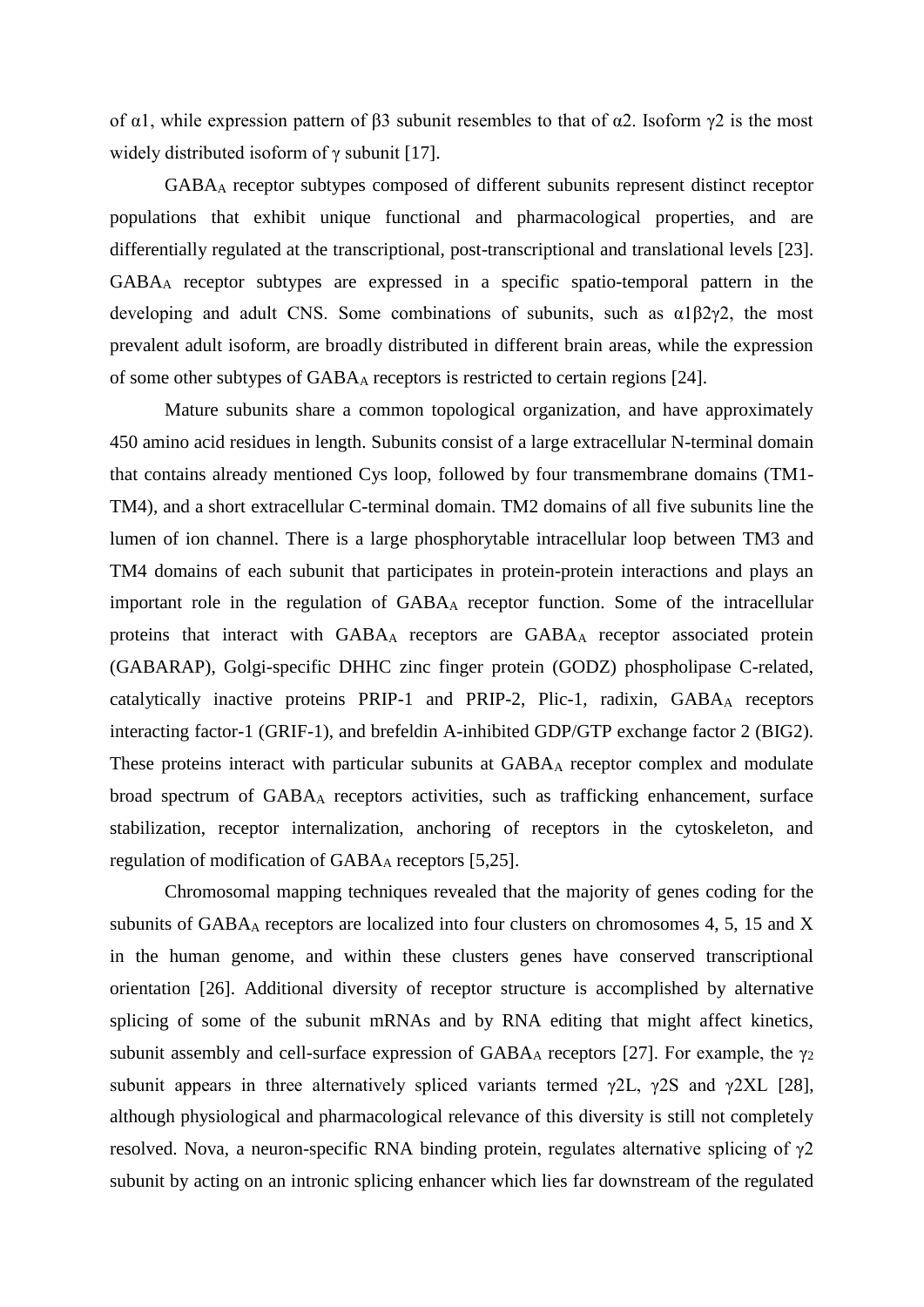exon, and general dysregulation of Nova's splicing enhancer function may underlie the neurologic defects seen in patients with Nova's absence [29].

Only a limited number of mutations have been found in GABA<sup>A</sup> receptor subunit genes that are specific for different diseases. For example, point mutations in the  $\alpha$ 1 and  $\gamma$ 2 subunits are found in patients with genetic epilepsies, while single nucleotide polymorphisms (SNPs) in the gene encoding the  $\alpha$ 2 subunit are involved in alcohol dependence and illicit drug dependence. The gene encoding the β1 subunit also has been linked to alcohol dependence and to bipolar disorder. The genes encoding the  $\alpha$ 1,  $\alpha$ 6,  $\beta$ 2 and  $\pi$  subunits have been linked to schizophrenia [4].

### **Subunit composition determines pharmacological effects**

It is still not resolved which subunits assemble together to form different isoforms of GABA<sup>A</sup> receptors that really exist in nature [14]. Numerous expression studies using recombinant receptors indicated that receptors composed of  $\alpha$ ,  $\beta$ , and γ subunits form GABA<sub>A</sub> receptors with a pharmacological profile that mimic properties of the majority of native receptors. Despite the fact that the immense number of different pentameric combinations can be assembled from the pool of native protein subunits, it seems that the prevalent form of native GABA<sub>A</sub> receptors is the combination of two  $\alpha$ , two β and a single γ, δ or ε subunit [30,31]. As mentioned before, isoform  $\alpha$ 1 $\beta$ 2 $\gamma$ 2 is considered as the most prevalent subtype of adult GABAA receptors, with γ2β2α1β2α1 counter-clockwise arrangement surrounding central ion pore when viewed from the synaptic cleft [32]. It is estimated that approximately 60% of all GABA<sub>A</sub> receptors have the subunit composition  $\alpha$ 1 $\beta$ 2 $\gamma$ 2, approximately 15–20% have the  $\alpha$ 2β3γ2 combination, approximately 10–15% have the  $\alpha$ 3βnγ2 combination, approximately 5% have the  $\alpha$ 4βnγ or  $\alpha$ 4βnδ combination, less than 5% have the  $\alpha$ 5β2γ2 combination and, likewise, less than 5% have the  $\alpha 6\beta 2/3\gamma 2$  combination [4]. Furthermore, it is possible for GABA<sub>A</sub> receptors to contain two different  $\alpha$  subunits. Thus, α1α6βxγ2 and  $α1α6βxδ$  receptors have been found in the cerebellum [33].

Composition and arrangement of GABAA receptors subunits shapes the synaptic response to GABA, as well as electrophysiological, functional and pharmacological properties of GABAA receptors, including potency and efficacy of different drugs to exert their effects [6,34,35]. For example, Zezula et al. [36] systematically investigated properties of recombinant GABA<sup>A</sup> receptors formed after transfection of human embryonic kidney (HEK) 293 cells with  $\alpha$ 1-,  $\beta$ 3-, or γ2-subunits, or with various combinations of these subunits. From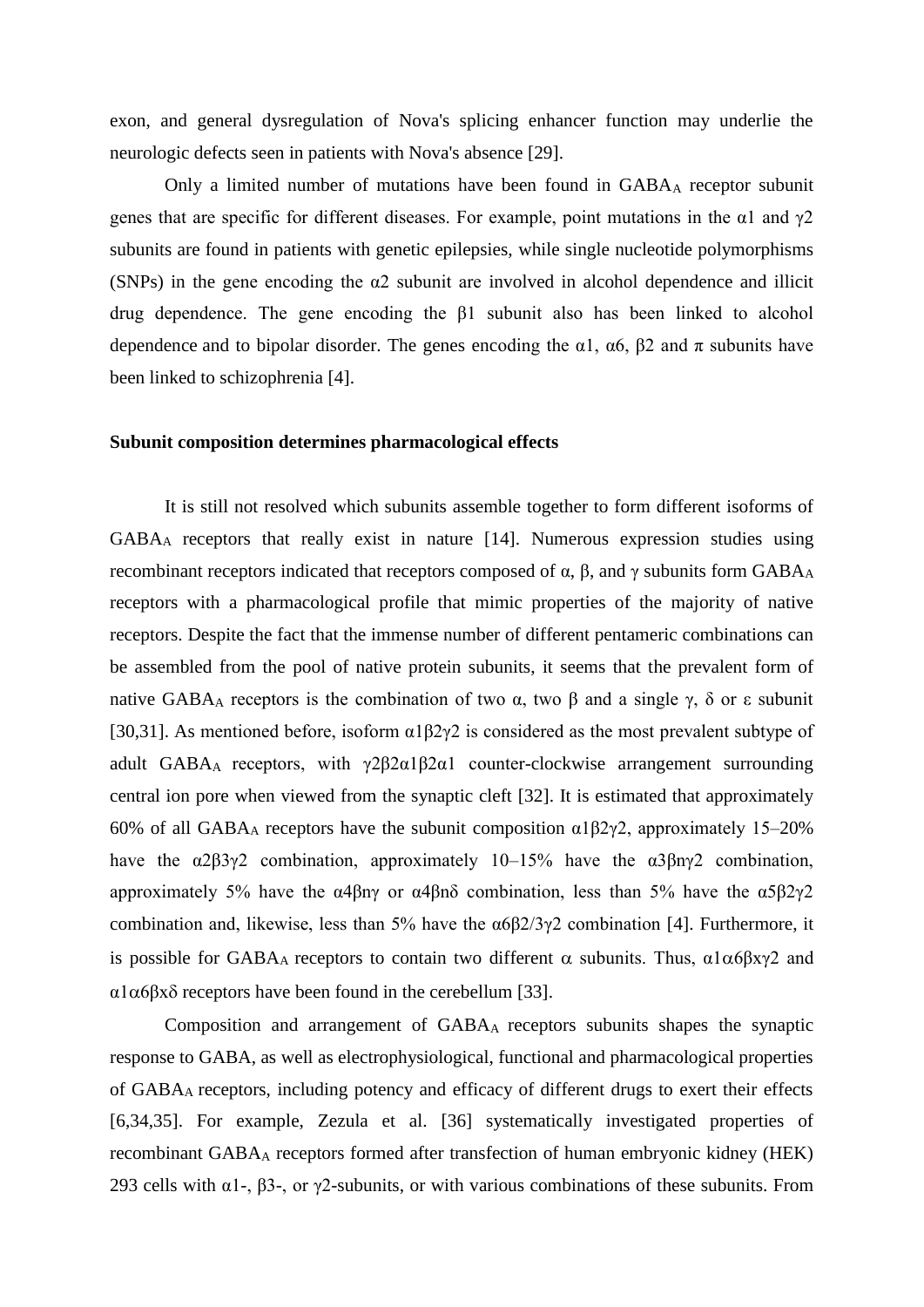all possible subunit combinations, high affinity binding sites for GABA were formed in cells transfected with  $\alpha$ 1β3- or  $\alpha$ 1β3γ2-subunits only. Binding of benzodiazepines were induced in cells after transfection with  $\alpha$ 1γ2- or  $\alpha$ 1β3γ2 subunits, whereas binding sites for convulsant [<sup>35</sup>S]t-butylbicyclophosphorothionate (TBPS) were found in cells transfected with β3-, β3γ2-,  $\alpha$ 1β3-, or  $\alpha$ 1β3γ2-subunits. Binding of [<sup>35</sup>S]TBPS was inhibited by pentobarbital (barbiturate), alphaxalone (anesthetic neuroactive steroid) and propofol (anesthetic) with a potency which differed in cells transfected with β3-, β3γ2-,  $\alpha$ 1β3-, or  $\alpha$ 1β3γ2-subunits, demonstrating that receptors with different subunit composition exhibit distinct pharmacological properties.

#### **Tonic and phasic inhibition by GABA<sup>A</sup> receptors**

Some subunits, such as  $\delta$  subunits, are placed only at extrasynaptic places where GABAA receptors are activated by low ambient GABA concentrations present in the extracellular fluid, and mediate a so-called tonic inhibition that is relatively non-desensitizing. Isoforms containing γ subunit are expressed predominantly at synapses and mediate rapidly desensitizing phasic GABAergic neurotransmission. Synaptic GABAA receptors are activated transiently after the release of GABA from presynaptic vesicles, while extrasynaptic GABA<sup>A</sup> receptors are in general activated continuously, controlling neuronal excitability and the strength of synaptic transmission [37-41].

Tonic and phasic conductances underlie different physiological and behavioural processes [4]. Receptors containing  $\delta$  subunit regulate numerous behavioural functions, including memory, nociception and anxiety, and may modulate neurogenesis. Taking into account that they are highly responsive to sedative-hypnotic and sleep-promoting drugs, general anesthetics, alcohol and neuroactive steroids, they are considered as potential therapeutic targets for the treatment of memory impairment, insomnia, mood disorders, pain, and post-stroke recovery [39,41-44].

Furthermore, extrasynaptic GABA<sub>A</sub> receptors with  $\delta$  subunit exhibit a pronounced variability in expression levels under different physiological and pathophysiological conditions that might reshape behaviour and change neuronal susceptibility to different drugs [41]. Modulation of tonic inhibition might be of clinical relevance as extrasynaptic GABA<sub>A</sub> receptors may diminish seizure susceptibility and states of anxiety during the estrous cycle. In particular, in late diestrus in mice (high-progesteron phase), increased expression of δcontaining receptors increases tonic inhibition, suggesting that consequent reduction of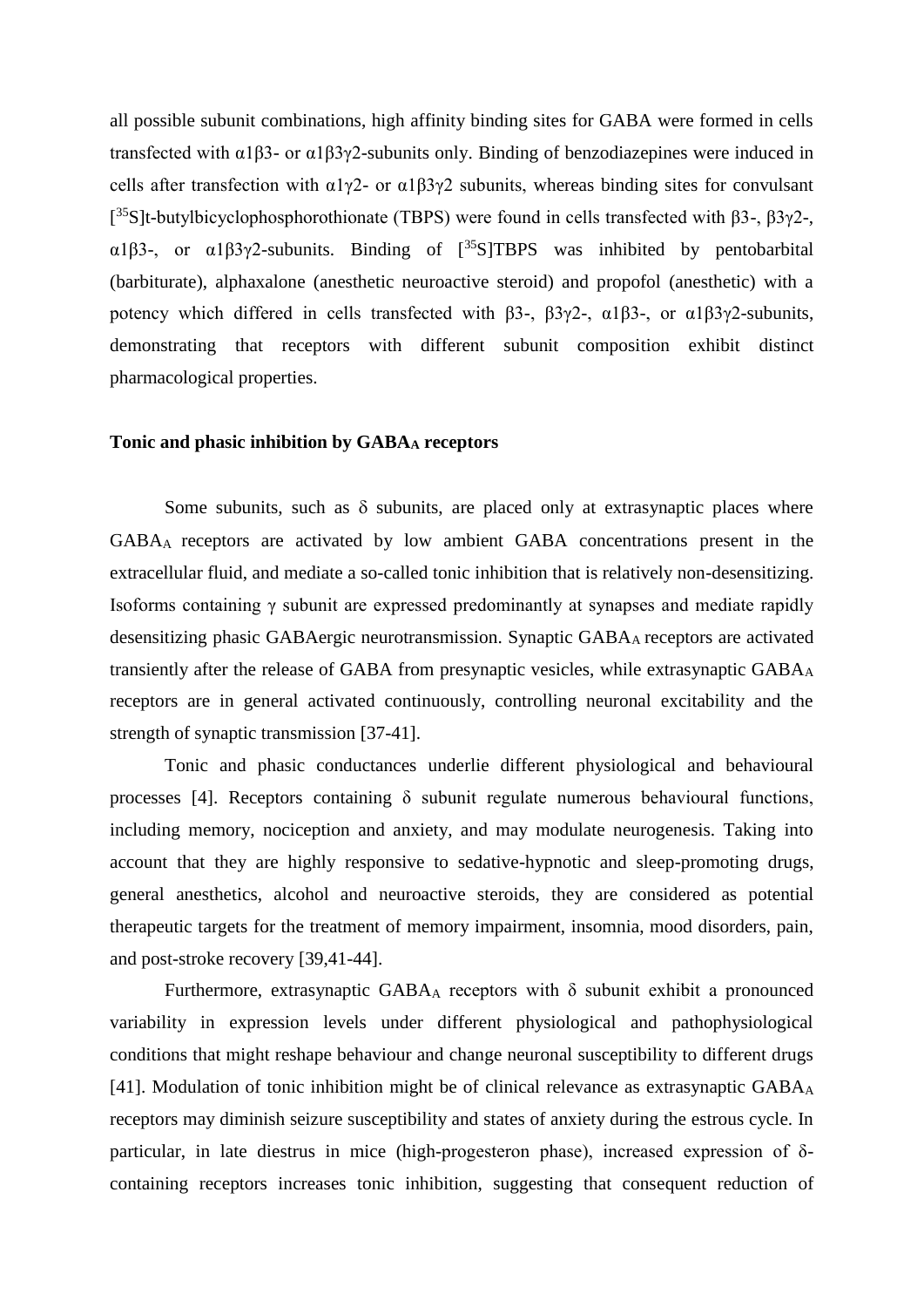neuronal excitability might be beneficial in women with catamenial epilepsy and premenstrual dysphoric disorder [45]. The large increase in progesterone-derived neurosteroids during pregnancy, and their sharp decline at parturition, may also have considerable effects on GABA<sup>A</sup> receptors during pregnancy and postpartum. Both tonic and phasic inhibition decrease in pregnant mice due to down-regulation of  $\delta$  and  $\gamma$ 2 subunits, and are rebound immediately after delivery. Mice which do not exhibit  $\delta$ -subunit regulation throughout pregnancy show depression-like and abnormal maternal behaviours [46]. On the other hand, expression of GABA<sub>A</sub> receptors containing  $\delta$  subunit is diminished in depression and schizophrenia [47,48].

#### **Endogenous ligands of GABA<sup>A</sup> receptors**

In addition to GABA, neurosteroids are the most important endogenous ligands of GABA<sup>A</sup> receptors. Certain neurosteroids potently and specifically enhance function of GABAA receptors, and consequently exert anxiolytic, analgesic, anticonvulsant, sedative, hypnotic and anesthetic properties, and contribute to behavioural effects of psychoactive substances [49]. In the CNS, steroids can be synthesized *de novo* from [cholesterol,](javascript:void(0);) during stress, pregnancy and after ethanol consumption, and these steroids are called neurosteroids, or can be converted from steroid precursors from periphery [50-52]. *De novo* synthesized neuroactive steroids locally modify neuronal activity in a paracrine manner, and can influence mood and behaviour in various physiological and pathophysiological conditions. GABAmodulatory actions of the pregnane steroids are highly selective, with their actions being brain region- and neuron-dependent. Furthermore, the sensitivity of GABA<sup>A</sup> receptors to neurosteroids is not static but can dynamically change. The molecular mechanisms determining this neuronal specificity include different GABA<sup>A</sup> receptor isoforms, protein phosphorylation and local steroid metabolism and synthesis [53,54].

Relatively recently, it has been discovered that endocannabinoid 2-arachidonoyl glycerol (2-AG) potentiates GABAA receptors at low concentrations of GABA, specifically in receptors containing β2 subunit [55]. 2-AG allosterically potentiates GABA<sup>A</sup> receptors via a binding site located in transmembrane segment TM4 of the β2 subunit GABA<sup>A</sup> receptors [56]. The discovery of a direct action of the 2-AG on the  $\beta$ 2-containing GABA<sub>A</sub> receptors offers the potential for selective pharmacological intervention that would reduce motility and possibly affect sedation and state of anxiety [56]. Furthermore, it is shown that 2-AG acts synergistically with the neurosteroid tetrahydrodeoxycorticosterone (THDOC; 3α,21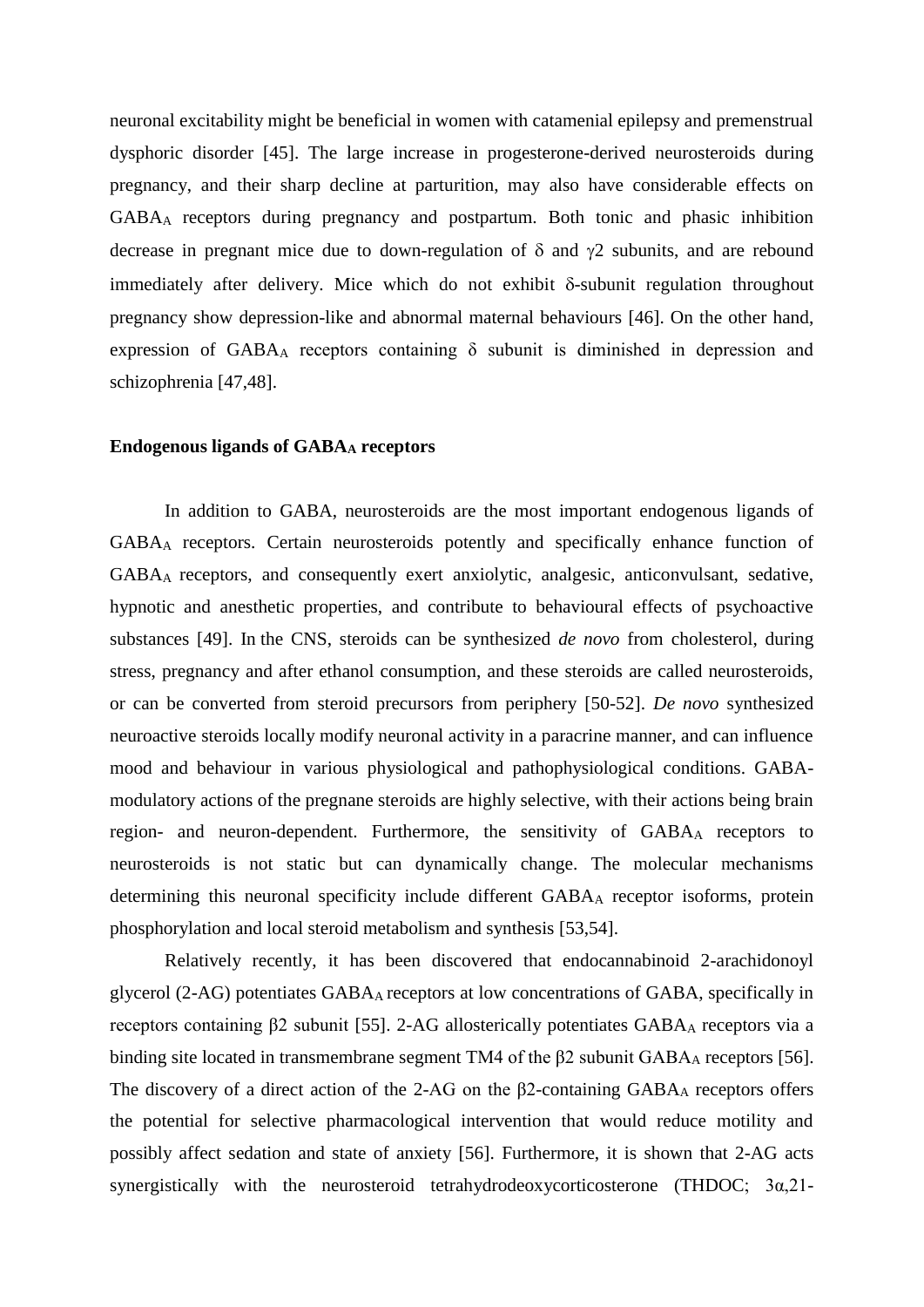dihydroxy-5α-pregnan-20-one) and modulates extrasynaptic receptors that respond to neurosteroids [55].

# **Modulation of GABA<sup>A</sup> receptors by pharmacological agents**

GABA<sup>A</sup> receptors are targeted by many clinically important drugs. Namely, besides binding site(s) for GABA, GABA<sub>A</sub> receptors possess binding sites for a variety of clinically important substances, such as benzodiazepines and benzodiazepine-site ligands, barbiturates, intravenous and volatile anesthetics, ethanol and neuroactive steroids, all of which achieve at least some of their pharmacological effects after binding to GABA<sub>A</sub> receptor complex [6,17,57]. These drugs modulate effects of GABA and affect GABAergic transmission, exerting a wide spectrum of pharmacological effects and inducing numerous conformational states of GABAA receptors.

Diverse approaches have been applied in last years to more precisely identify various binding sites on GABA<sup>A</sup> receptor complex, as this knowledge is prerequisite for the design of subtype specific, selective drugs of clinical relevance. Study performed on the comparative models of the extracellular and transmembrane domains of GABA<sup>A</sup> receptors in the agonistfree state has revealed that a loose packing of these domains results in a large amount of solvent-accessible space, probably offering a potential explanation for such complex pharmacology and great flexibility of GABAA receptors [58].

Drugs acting at benzodiazepine binding sites can only modulate GABA<sub>A</sub> receptors, while barbiturates, neuroactive steroids and anesthetics at higher concentrations are able to directly activate GABA<sub>A</sub> receptors in the absence of GABA [31,59-63]. Binding sites for all of these drugs are allosterically coupled. Therefore, drug that fits or binds to any of these multiple binding pockets induces conformational changes of the receptor complex and modulates GABA-elicited response [64,65]. For some of these multiple binding sites ligands have been identified, whereas for others sites, ligands are unknown. Similarly, the sites of action of large number of compounds that allosterically modulate GABA<sup>A</sup> receptors are still not identified [66].

Increased activity of GABA<sup>A</sup> receptor activity leads to anxiolysis, ataxia, myorelaxation, sedation, hypnosis, anesthesia and anterograde amnesia, whereas decrease in GABA<sup>A</sup> receptor activity leads to increased vigilance, memory enhancement, anxiety and seizures [6,67]. GABA<sub>A</sub> receptors are therefore widely used in the treatment of anxiety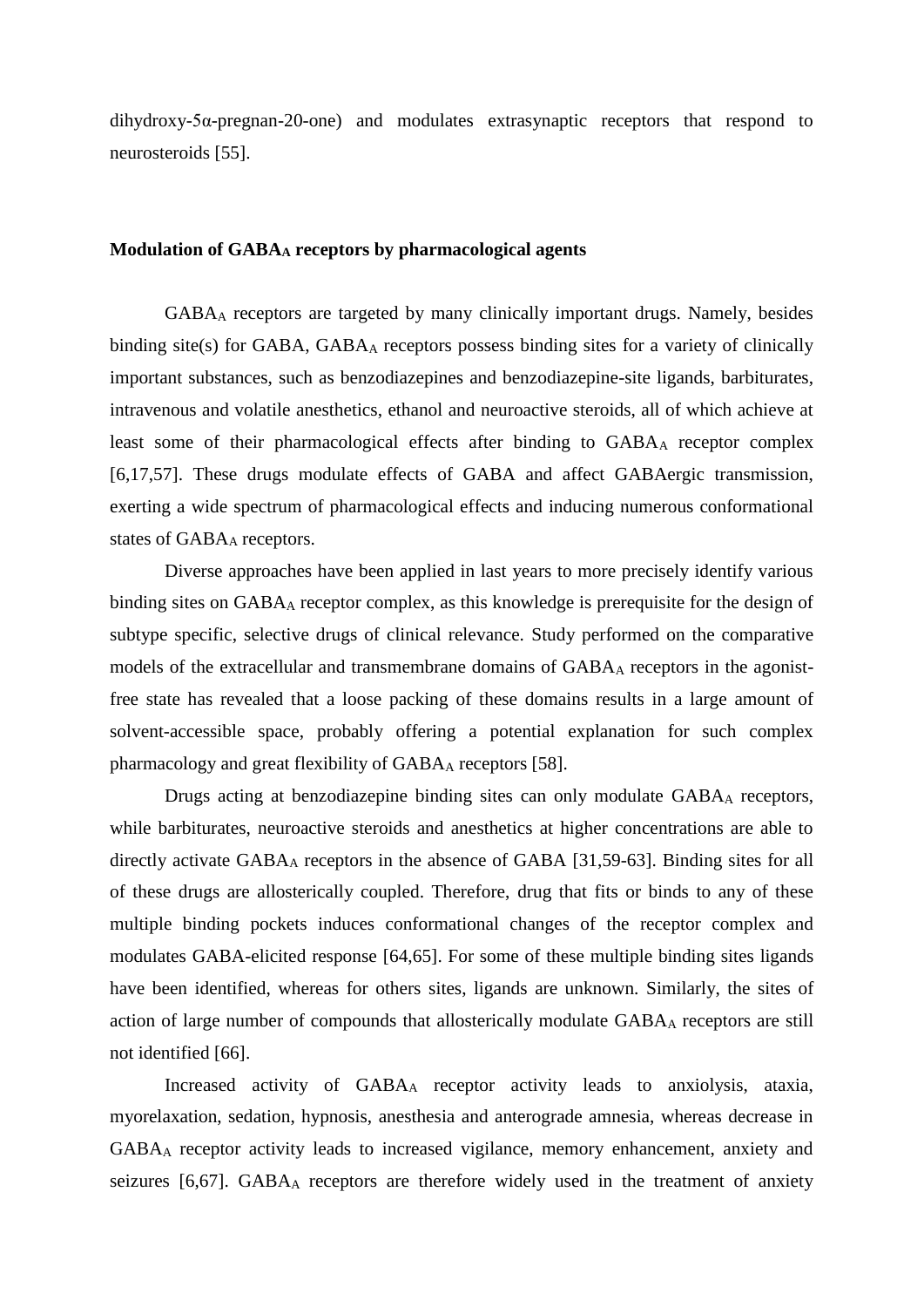disorders, insomnia, epilepsy, restlessness, and aggressive behaviours [17,68]. Recently, Rudolph and Möhler [69] gave comprehensive overview of the role of GABA<sup>A</sup> receptor subtypes on cognitive and emotional behaviour, particularly to cognitive dysfunction and Down syndrome, anxiety disorders, depression, schizophrenia, and autism. They highlighted that a partial inverse agonist acting at the  $\alpha$ 5-subunit-containing GABA<sub>A</sub> receptors is in a clinical trial in individuals with Down syndrome. Substances that selectively reduce function of α5-containing GABA<sup>A</sup> receptors are considered as potential cognition enhancers for Alzheimer's syndrome and other dementia, consistent with genetic studies implicating GABA<sup>A</sup> receptors in learning performances [70]. With regard to anxiety disorders, nonsedative anxiolytics based on the modulation of  $\alpha$ 2- and  $\alpha$ 3-subunit-containing GABA<sub>A</sub> receptors have been established in clinical proof-of-concept trials. Furthermore, Rudolph and Möhler [69] emphasized the GABA hypothesis of depression and new options for antidepressant drug development. They also pointed out that cognitive symptoms in schizophrenia are attributed to a cortical GABAergic deficit, and that dysfunctional GABAergic inhibition contributes to the pathophysiology of autism spectrum disorders.

Furthermore, the properties of GABAA receptors specific to interneurons may differ significantly from those found on projecting neurons, offering the possibility of developing interneuron-specific drugs that is of great therapeutic interest as more and more neurological and psychiatric disorders are linked to malfunction or deficits of interneurons [3]. Cells of glial origin also express GABA<sup>A</sup> receptor subunit isoforms and form functional ion channels that are modulated by classical GABA<sup>A</sup> receptor drugs, including diazepam and anesthetics etomidate and propofol [71].

# **Effects of GABA and GABA agonists at GABA<sup>A</sup> receptor**

Besides GABA, other compounds also act at GABA recognition sites. Muscimol, 4,5,6,7-tetrahydroisoxazolo(5,4-*c*)pyridine-3-ol (THIP, a bicyclic muscimol analog) and isoguvacine are structural analogs of GABA, and have direct GABA mimetic effects, while alkaloid bicuculline competitively antagonises effects of GABA at GABA binding sites. Muscimol has been widely used as a valuable tool to study pharmacology of GABAA receptors, and was the lead compound in the development of a range of GABAergic agents [72-74]. Behavioural effects of muscimol and THIP are preferentially mediated via highaffinity agonist binding sites at extrasynaptic receptors containing  $\alpha$ 4 and  $\delta$  subunits. For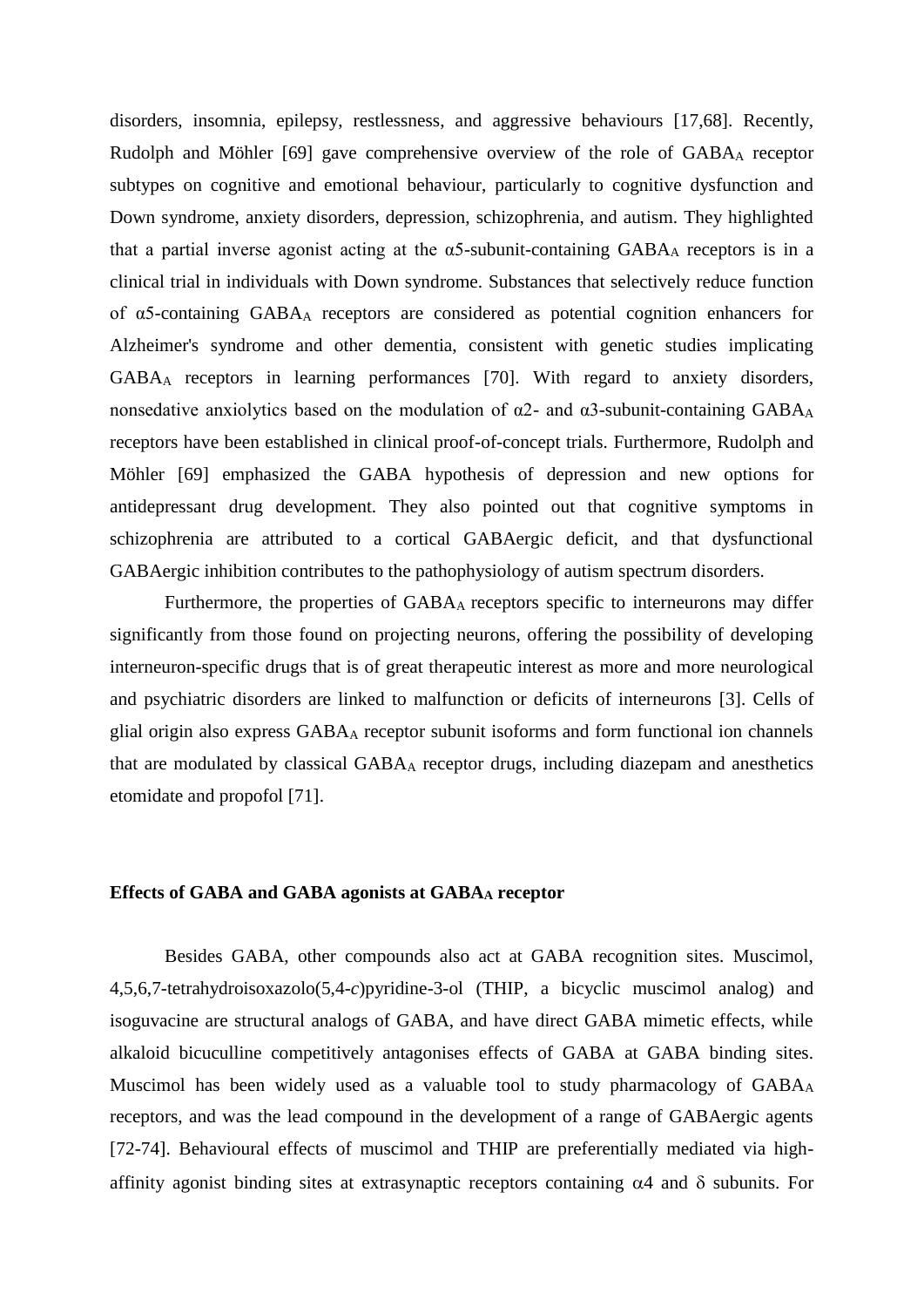THIP at high concentrations, the superagonistic behaviour on  $\alpha$ 4 $\beta$ 3 $\delta$  receptors is achieved due to its ability to increase the duration of longer channel openings and their frequency, resulting in longer burst durations, while muscimol-related moderate superagonist behaviour is caused by reduced receptor desensitisation [75]. The ability to specifically increase the efficacy of extrasynaptic receptor activation by selected exogenous agonists might have important therapeutic implications, particularly under circumstances when synaptic inhibition is compromised, enabling manipulation of different components of inhibitory circuits [75-77]. Furthermore, it was found that chronic activation of GABA<sub>A</sub> receptors by muscimol may exert neuroprotective effects against  $\mathbf{A}\beta$ -induced apoptotic neuronal death [78].

Radioligand binding studies indicated that GABA and GABA agonists stimulate binding of benzodiazepine agonists, and inhibit binding of inverse agonists at benzodiazepine binding site. Vice versa, GABA binding is stimulated by benzodiazepines, barbiturates, neuroactive steroids and anesthetics. Picrotoxin and other convulsants allosterically inhibit binding of GABA at GABA<sub>A</sub> receptors [79-83]. Studies with  $[{}^{3}H]$ muscimol and  $[{}^{3}H]GABA$ have revealed two kinds of agonist binding sites on the GABA<sub>A</sub> receptor that differ in affinity. Biochemical and pharmacological experiments have suggested that high- and low-affinity sites might be interchangeable conformational variants of the same receptor complex. In most studies, functional responses to GABA have been observed only at micromolar concentrations, while nanomolar concentrations are needed to occupy the high-affinity binding sites. Hence, it is possible that the high-affinity sites represent a desensitized form of GABA<sup>A</sup> receptors or otherwise non-functional binding sites [76,84].

The binding site for GABA at GABA<sub>A</sub> receptor is located at the extracellular interface between the  $\alpha$  and the  $\beta$  subunit, and a number of amino acids residues in the binding pocket have been identified that are important for pharmacological activity, subtype selectivity, assembly, trafficking and surface expression [84-87]. At the major, and the best characterized subtype of GABA<sub>A</sub> receptor that is assembled from  $\alpha$ ,  $\beta$  and  $\gamma$  subunits, there are two binding sites for GABA. When two molecules of GABA bind to receptor complex, the receptor channel opens, and chloride ions rush into the postsynaptic neuron. However, as one pair of these otherwise identical subunits is flanked by  $\gamma$  and  $\beta$  (site 1) and the other by  $\alpha$  and  $\gamma$  (site 2), different environments affect the binding sites. In  $\alpha$ 182 $\gamma$ 2 receptors, site 2 has an approximately threefold higher affinity for GABA than site 1, whereas muscimol and bicuculline show some preference for site 1. Opening of the chloride channel also occurs for receptors occupied with a single agonist molecule but is promoted approximately 60-fold in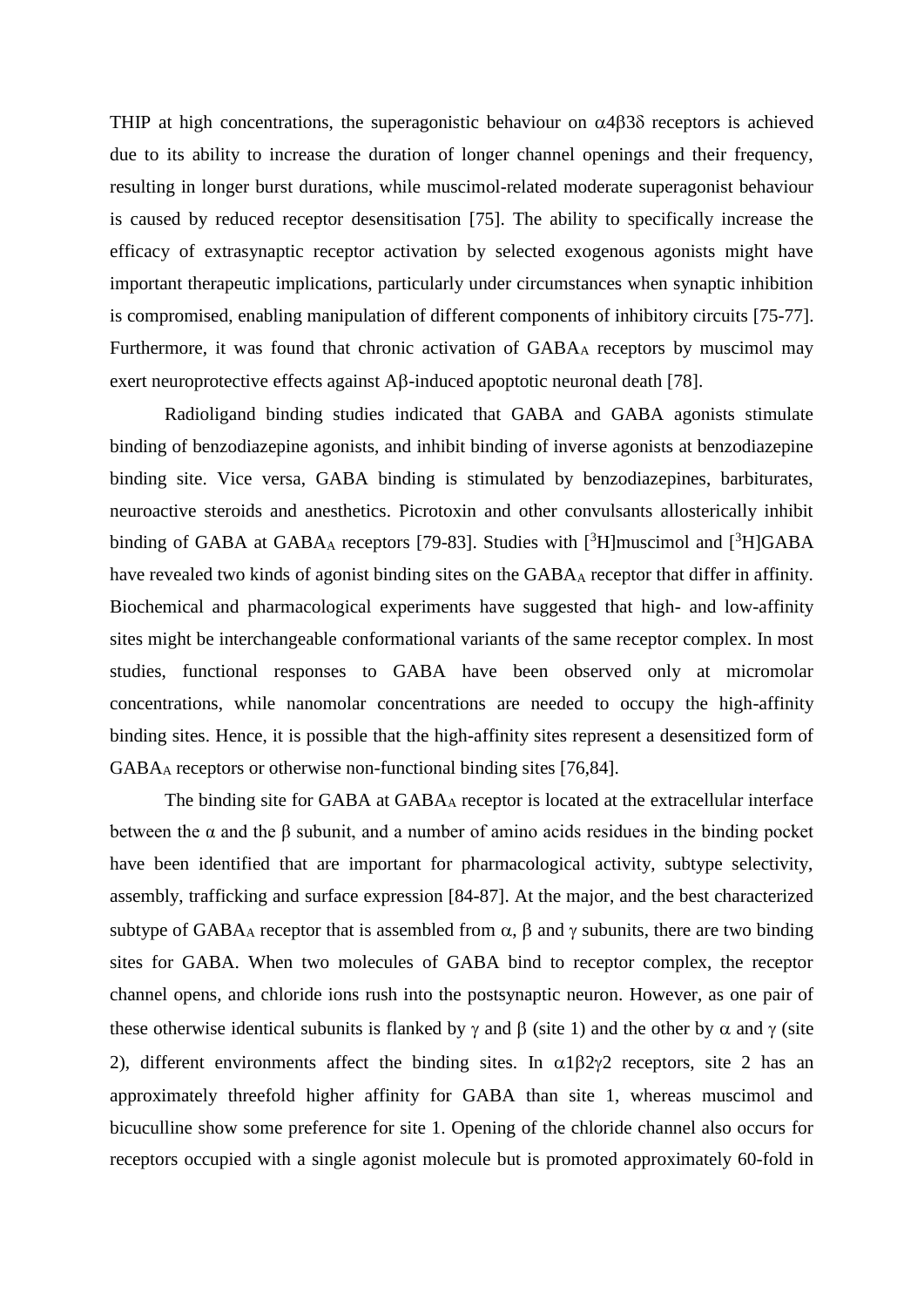those occupied by two agonists [88]. After occupancy of GABA binding sites, the large portion of the receptor undergo conformational changes that trap agonist inside the binding pocket, a deep narrowing cleft that probably may constrict during channel gating [64].

The potency of GABA in opening chloride channels is determined by subunit composition. For example, in one study aimed to characterize the potency of GABA at human recombinant δ-containing extrasynaptic GABA<sup>A</sup> receptors expressed in Xenopus oocytes, it is found that α4/δ-containing receptors display high sensitivity to GABA, with mid-nanomolar concentrations activating α4β1δ and α4β3δ receptors. In the majority of oocytes expressing α4β3δ subtypes, GABA produced a biphasic concentration-response curve, and activated the receptor with low and high concentrations, while at α4β2δ receptors, GABA exerted low micromolar activity. An analysis of 10 point mutations in the large N-terminal extracellular domains in α4β3δ receptors shows that GABA interacts with amino acids different to those reported for α1β2γ2 GABA<sup>A</sup> receptors suggesting that GABA may have different binding modes for extrasynaptic δ-containing GABA<sup>A</sup> receptors compared to their synaptic counterparts [89].

#### **Effects of drugs acting at benzodiazepine binding sites at GABA<sup>A</sup> receptor**

Due to their pharmacological and clinical relevance, benzodiazepines have attracted much attention as allosteric modulators of GABA<sup>A</sup> receptors. Various ligands acting at benzodiazepine binding site can enhance (positive modulators or agonists) or reduce (negative modulators or inverse agonists) the actions of GABA on GABAergic transmission with a different range of efficacy (from full to partial). Antagonists are devoid of intrinsic activity, but can inhibit effects of both positive and negative modulators [6].

Benzodiazepines and other substances acting at the benzodiazepine binding site are the most commonly prescribed drugs in therapeutic use due to their desirable anxiolytic, myorelaxant, sedative/hypnotic and anticonvulsant effects. Classical benzodiazepines, such as diazepam and flunitrazepam, do not open channel directly, but allosterically potentiate activation of GABAA receptor containing either  $\alpha$ 1, -2, -3 or -5 subunits. This means that after their binding, conformational changes at the receptor confer to increased affinity for channel gating by GABA at both agonist sites. Accordingly, in electrophysiological recordings classical benzodiazepines do not affect the maximal current amplitude, but GABA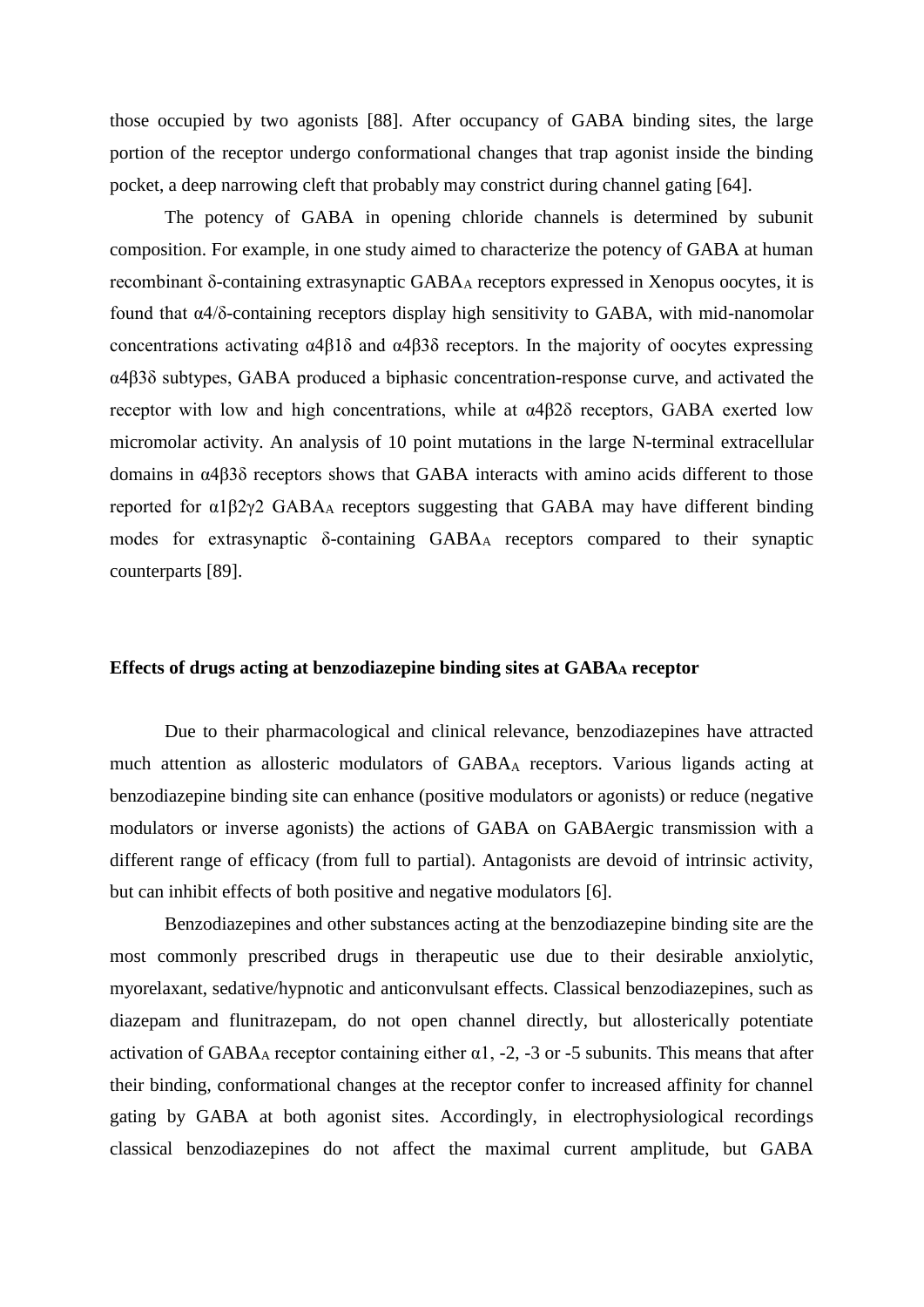concentrations required for channel opening are shifted to lower values. In contrast to them, negative allosteric modulators shift GABA concentration curve to the right [5].

The subunit composition of the GABA<sup>A</sup> receptor complex largely determines pharmacological properties at benzodiazepine binding site. In fact, pharmacological profile is predominantly determined by  $\alpha$  and  $\gamma$  subunits isoforms. It has been shown that different receptor conformations, in particular  $\gamma \beta \alpha 1 \beta \alpha 6$ ,  $\gamma \beta \alpha 6 \beta \alpha 1$ ,  $\gamma \beta \alpha 1 \beta \alpha 1$  and  $\gamma \beta \alpha 6 \beta \alpha 6$ , have their own pharmacological signature and that diazepam efficacy is determined exclusively by the  $α$ - subunit neighbouring the γ2-subunit [35]. The most applied concept is that the  $α1β*x*γ2$ receptors, called type I BZ receptors, preferentially bind full benzodiazepine agonists with high affinity, while α2/3/5β*x*γ2-receptors, classified as type II BZ receptors, have approximately 10-fold lower affinity for benzodiazepine agonists [24,81]. Sedative, anterograde amnesic and partly anticonvulsant properties are attributed to α1-containing receptors, while the presence of α2 and/or α3 subunits determines anxiolytic and myorelaxant activity of benzodiazepines [90-92]. This means that compound that selectively modulates receptors with α2 and/or α3 subunits, but not α1-containing receptors, would be a nonsedating anxiolytic, suitable for the treatment of generalised anxiety disorder [93]. Receptors containing  $\alpha$ 5 subunits confer to learning and temporal and spatial memory. The  $\alpha$ 5 subunit of the GABA<sup>A</sup> receptor is localized mainly to the hippocampus of the mammalian brain. It is shown that the largely extrasynaptic  $\alpha$ 5 GABA<sub>A</sub> receptors in hippocampal pyramidal cells are implicated as control elements of the temporal association of threat cues in trace fear conditioning [94]. Furthermore, the  $\alpha$ 5 -/- mice showed a significantly improved performance in a water maze model of spatial learning, indicating that  $\alpha$ 5-containing receptors play a key role in cognitive processes [95]. However, as pointed by Sigel and Steinmann [5], behaviour is a complex phenomenon, and caution is needed in an attempt to define the role of individual GABA<sup>A</sup> receptor subunits, as most probably several types of GABA<sup>A</sup> receptors determines even the simple behavioural traits. Receptors containing α4 and α6 subunits are generally thought as insensitive to classical benzodiazepine agonists [96,97], although they retain a high affinity for the partial inverse benzodiazepine agonist Ro 15-4513 [98]. Unusually, specific high-affinity binding of the benzodiazepine agonist flunitrazepam to α6β2γ2-containing GABA<sub>A</sub> receptors was shown [99], but flunitrazepam action on  $\alpha 6\beta 2\gamma$ <sup>2</sup>-receptors was opposite to its action on α1β2γ2-receptors where it exhibits an inverse agonistic effect in a GABA-dependent manner.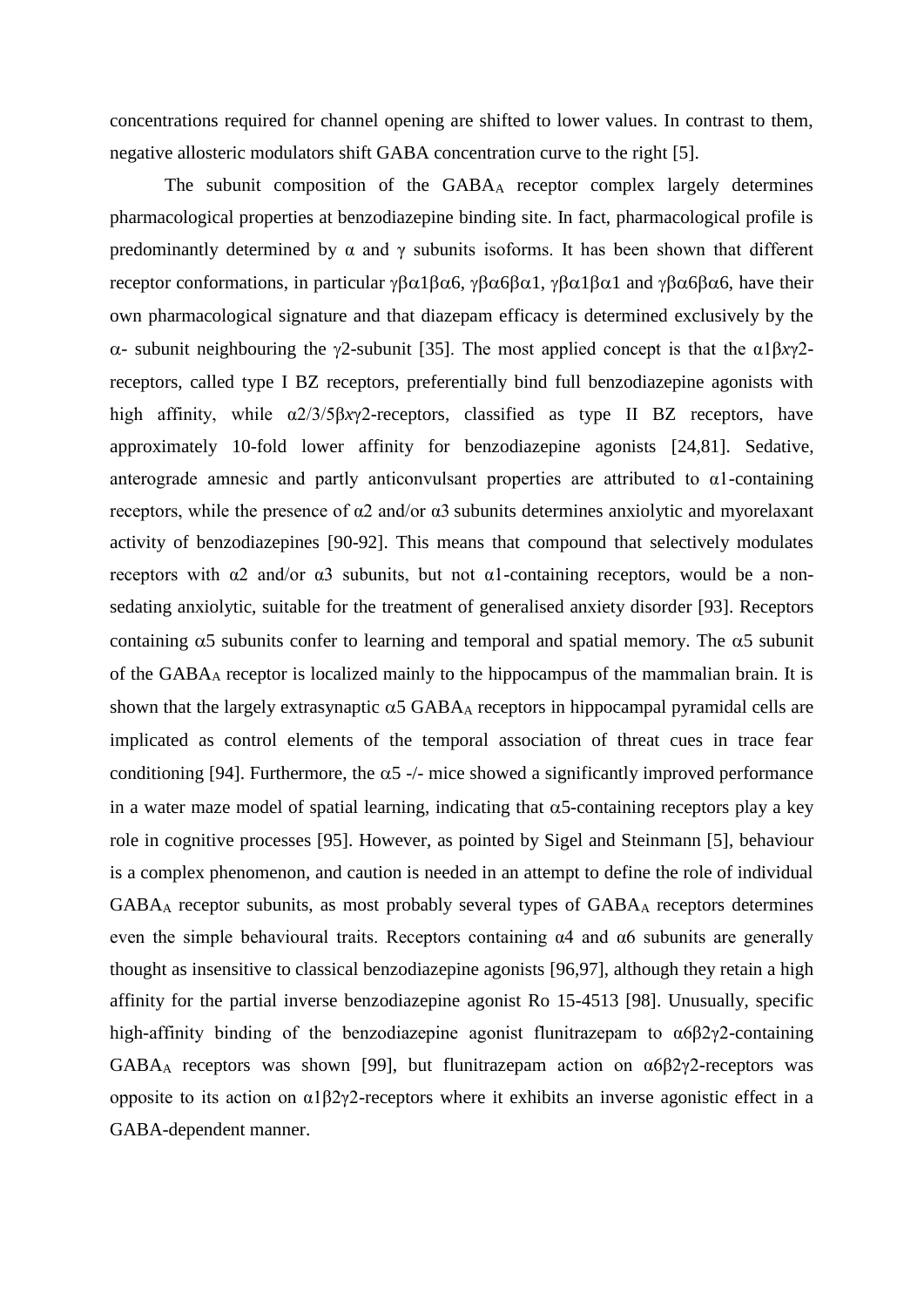Benzodiazepines bind with high-affinity to a binding site located at the  $\alpha/\gamma$  subunit interface in the extracellular domain of  $GABA_A$  receptor  $[65,100]$ . The binding site for benzodiazepines is formed by one of  $\alpha$  subunits ( $\alpha$ 1,  $\alpha$ 2,  $\alpha$ 3 or  $\alpha$ 5) and a  $\gamma$  subunit (typically the  $\gamma$ 2 subunit, which is present in approximately 90% of all GABA<sub>A</sub> receptors) [4]. Studies on recombinant GABA<sub>A</sub> receptors indicated that co-expression of  $\alpha$ ,  $\beta$  and  $\gamma$  subunits is required for arrangement of high-affinity binding sites at GABA<sub>A</sub> receptor complex [101]. Hanson and Czajkowsky [102] have identified that Gln182-Arg197 region of  $\gamma$ 2 subunit is part of the allosteric pathway that allows propagation of structural changes induced by positive benzodiazepine modulators through the protein to the channel domain. Furthermore, several amino acid residues on  $\alpha$  and  $\gamma$  subunits have been identified that are crucial for benzodiazepine activity and form benzodiazepine binding pocket [86,103-105]. It is considered that antagonists bind in a pocket partly overlapping with the agonist site, although they can extend further into the solvent accessible cavity [106].

Richter et al. [107] described a binding mode for diazepam and analogs. By using this binding hypothesis and virtual screening approaches, they identified numerous known ligands of benzodiazepine-binding site from different structural classes and predicted potential new chemotypes for this site, thus demonstrating its suitability for drug discovery and structurebased drug design which is of major therapeutic importance. According to the model, although hundreds of ligands from different structural classes can bind to the benzodiazepinebinding sites, only a minority is bound to the same bioactive conformation as diazepam.

Evidence exists that some benzodiazepines can also bind to additional binding sites on GABA<sup>A</sup> receptor complex. Walters et al. [108] demonstrated that in the presence of low concentrations of GABA, diazepam produces a biphasic potentiation of α1β2γ2-receptor channels, with distinct components in the nanomolar and micromolar concentration ranges. Mutations at equivalent residues within the second transmembrane domains (TM2) of  $\alpha$ ,  $\beta$ and  $\gamma$  subunits abolished only the micromolar component, while nanomolar component, which depends on the presence of γ2 subunit, was not affected. Similarly, converse mutation of the corresponding TM2 residue and a TM3 residue within ρ1 subunits confers diazepam sensitivity on homo-oligomeric ρ1-receptor channels that are otherwise insensitive to benzodiazepines. Furthermore, effect of micromolar component on the GABA-induced current was not inhibited by flumazenil, an antagonist of benzodiazepine binding sites. As these transmembrane domains are important for effects of anesthetics, and taking into account anesthetic properties of diazepam, it might be that low potency modulation is elicited via anesthetic binding site [66].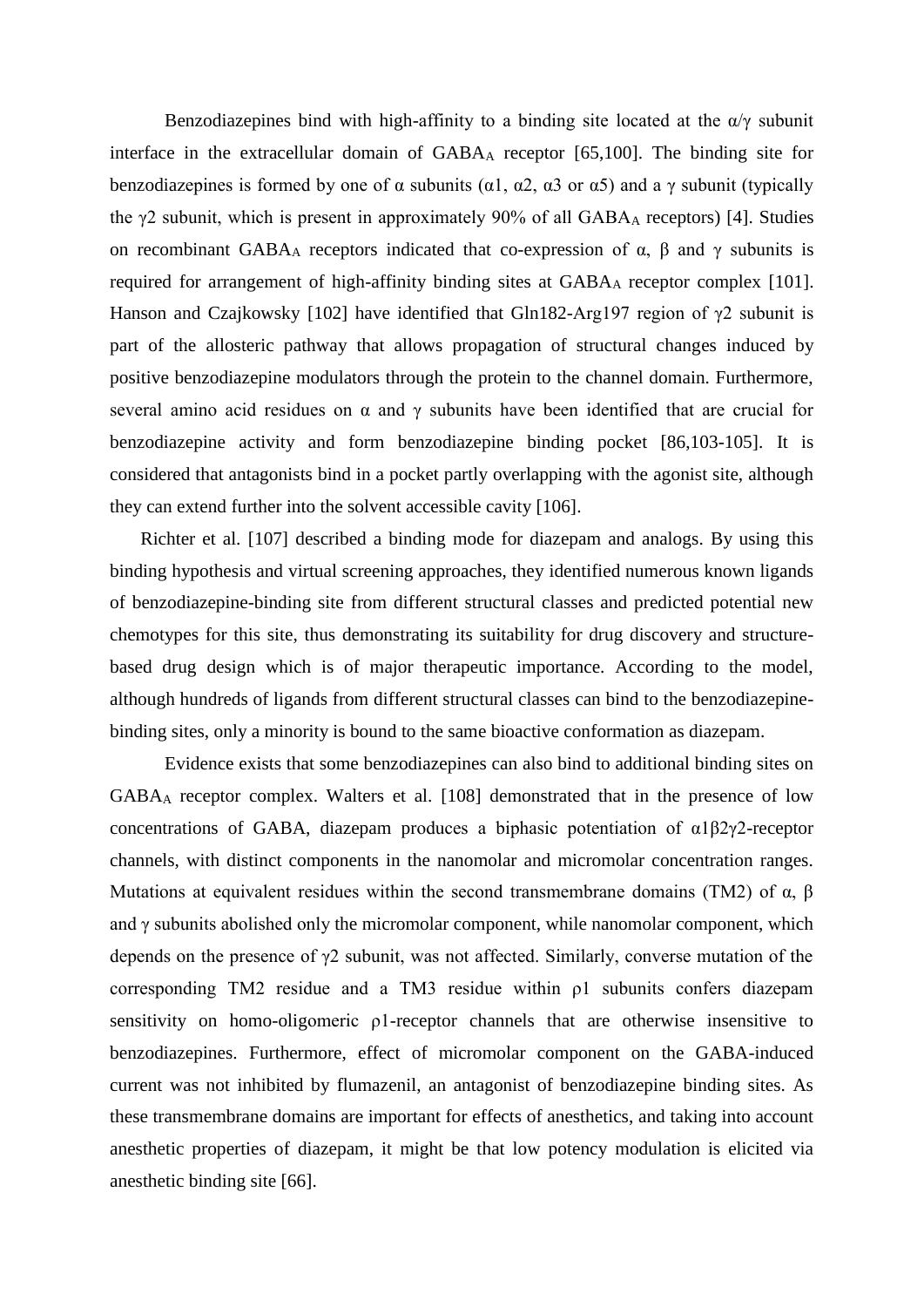In contrast to diazepam that act as positive allosteric modulator in both nanomolar and micromolar range, β-carbolines, such as methyl-6,7-dimethoxy-4-ethyl-β-carboline (DMCM), act as negative allosteric modulators at high affinity sites, but potentiate effects of GABA via the low-affinity binding sites [109]. The apparent reversal of inhibition and potentiation by high concentrations of DMCM is insensitive to flumazenil, β2/3 subunit dependent, and probably elicited via the binding site for anticonvulsant loreclezole in the transmembrane domain. Moreover, Baur et al. [110] found evidence for the presence of a third site for benzodiazepines that prevents modulation of GABA<sup>A</sup> receptors via the classical benzodiazepine site. The novel site potentially contributes to the high degree of safety to some of these drugs. Their results indicate that this site may be located at the  $\alpha/\beta$  subunit interface pseudo-symmetrically to the site for classical benzodiazepines located at the  $\alpha/\gamma$  interface.

In addition, it is found that the specific effects of imidazobenzodiazepine Ro15-4513 in antagonizing ethanol-stimulated  ${}^{36}Cl^-$  uptake and behaviour can be completely blocked by benzodiazepine receptor antagonists. As other benzodiazepine receptor inverse agonists fail to antagonize the actions of ethanol *in vitro* or *in vivo*, a novel binding site for Ro15-4513 is also hypothesized [111]. Hanchar et al. [112] demonstrated that extrasynaptic δ subunit-containing receptors bind the imidazo-benzodiazepines flumazenil and Ro15-4513 with high affinity, contrary to the widely held belief that these receptors are benzodiazepine insensitive. Recently, it was identified that in addition to benzodiazepine binding site, Ro15-4513 interacts with high affinity to sites at the  $\alpha$ 4/6+β3- interface (each subunit has a plus and minus side determined by the absolute arrangement of subunits around central pore) and thus inhibits ethanol effects [98].

As for some potential binding sites no interacting drugs have been identified, Ramerstorfer et al. [113] established a steric hindrance procedure for the identification of drugs acting at the extracellular  $\alpha$ 1+β3– interface, which is homologous to the benzodiazepine binding site at the  $\alpha$ 1+γ2– interface, while GABA-binding sites are located at the  $\beta$ + $\alpha$ – interface [66]. Among screened compounds, anxiolytic pyrazoloquinoline 2-pmethoxyphenylpyrazolo[4,3-c]quinolin-3(5H)-one (CGS 9895) was able to enhance GABAinduced currents at α1β3 receptors from rat. Thus, at nanomolar concentrations CGS 9895 behaves as an antagonist of high-affinity, benzodiazepine binding site, but exerts a lowpotency positive modulatory action at the extracellular  $\alpha+\beta$ – interface of  $\alpha$ 1β3γ2 and  $\alpha$ 1β3 receptors. Other experiments indicated that the CGS 9895 effect was dependent on α and β subunit isoforms forming the interface. Since CGS 9895, even at high concentrations, was only able to enhance GABA-induced currents but not directly activate these receptors, it is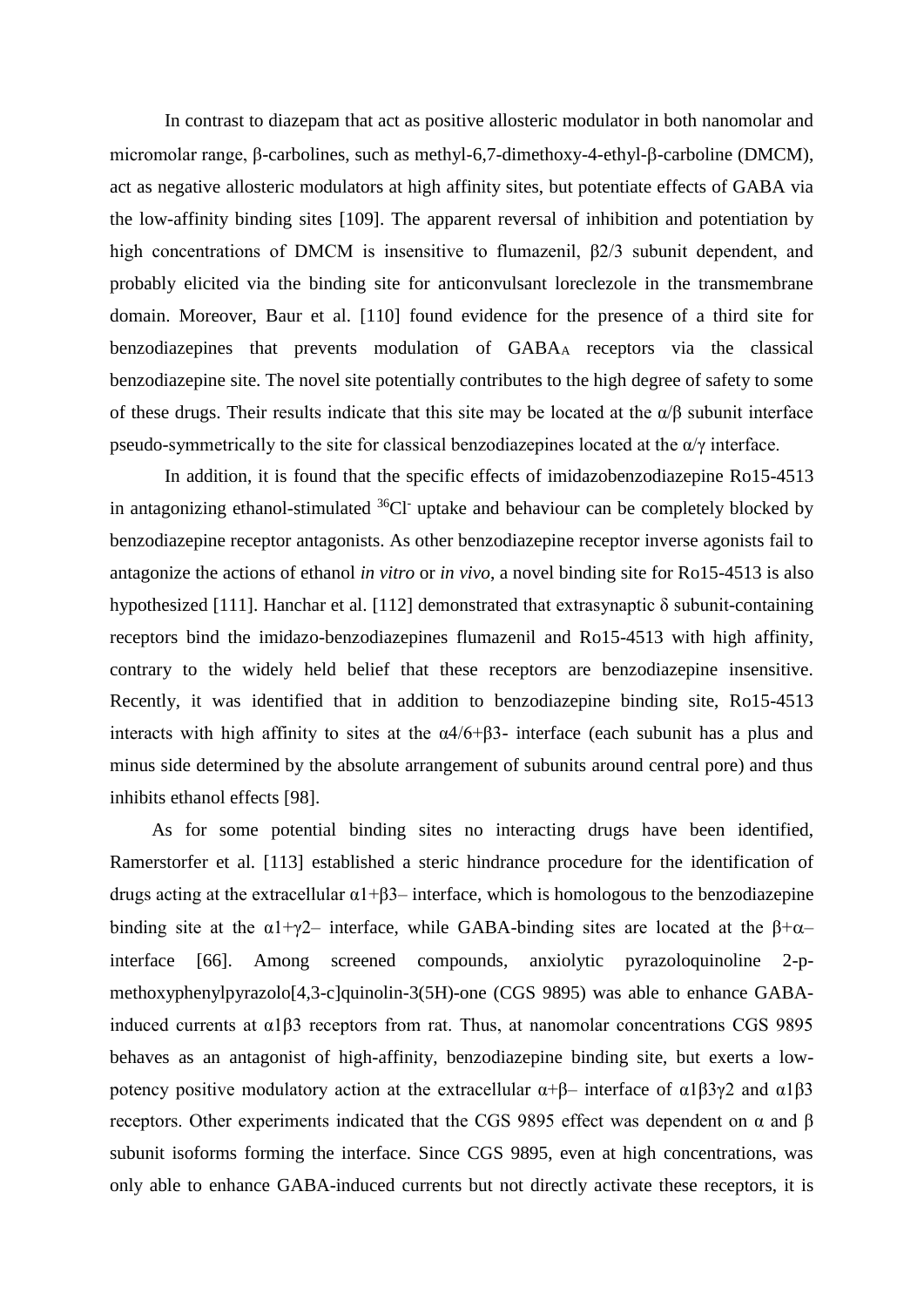likely that drugs acting via the  $\alpha+\beta$ − interface only have GABA-modulatory properties, like the benzodiazepines do. In contrast to benzodiazepines, these drugs will interact with receptors composed of αβ, αβγ, and αβδ subunits. Hence, they would exhibit a much broader anticonvulsive action than benzodiazepines, which might be of clinical importance for the treatment of epilepsy and development of subtype-selective drugs.

Based on results obtained with crystal structure of ELIC, prokaryotic homolog of GABA<sup>A</sup> receptor, it is possible that at least some benzodiazepines, such as flurazepam, may directly interact with the GABA-binding site at  $\beta + \alpha$ - interface at high concentration and displace GABA from its binding site, although these effects are observed only at high concentrations and further experiments are needed to confirm if this site has a functional role in GABA $_A$  receptors [66,114].

Unfortunately, despite their proven clinical efficacy, positive modulators of benzodiazepine binding sites at GABA<sup>A</sup> receptor possess a relatively narrow window between doses that produce anxiolytic effects and those that cause sedation, and are associated with the development of tolerance and physical and psychological dependence and a potential for abuse [115-117]. Hence, strategy to resolve the disadvantages of classical full agonists was directed toward development of partial agonists with lower intrinsic efficacy. A number of non-selective partial agonists with reduced intrinsic efficacy, including bretazenil, pazinaclone and abecarnil, were described. In general, although they have a large window between anxiolytic and sedative doses and their dependence and abuse liabilities were much lower, they failed to translate into clinical benefit [93]. More recently, the imidazolone derivatives imepitoin was shown to act as low-affinity partial agonist at the benzodiazepine site of the GABA<sub>A</sub> receptor, and was approved for the treatment of epilepsy in epileptic dogs due to its more favorable pharmacokinetic profile in dogs versus humans, reactivating again the interest for partial benzodiazepine agonists for the treatments of human epilepsy [118].

Regarding development of tolerance and dependence to benzodiazepine-site ligands after prolonged administration, diverse effects at the molecular and cellular level have been described, including receptor desensitization and changes in the number and subunit composition of surface GABA<sup>A</sup> receptors, often leading to decreased ability of benzodiazepines to potentiate effects of GABA [17,119-124].

#### **Effects of convulsants at GABA<sup>A</sup> receptor**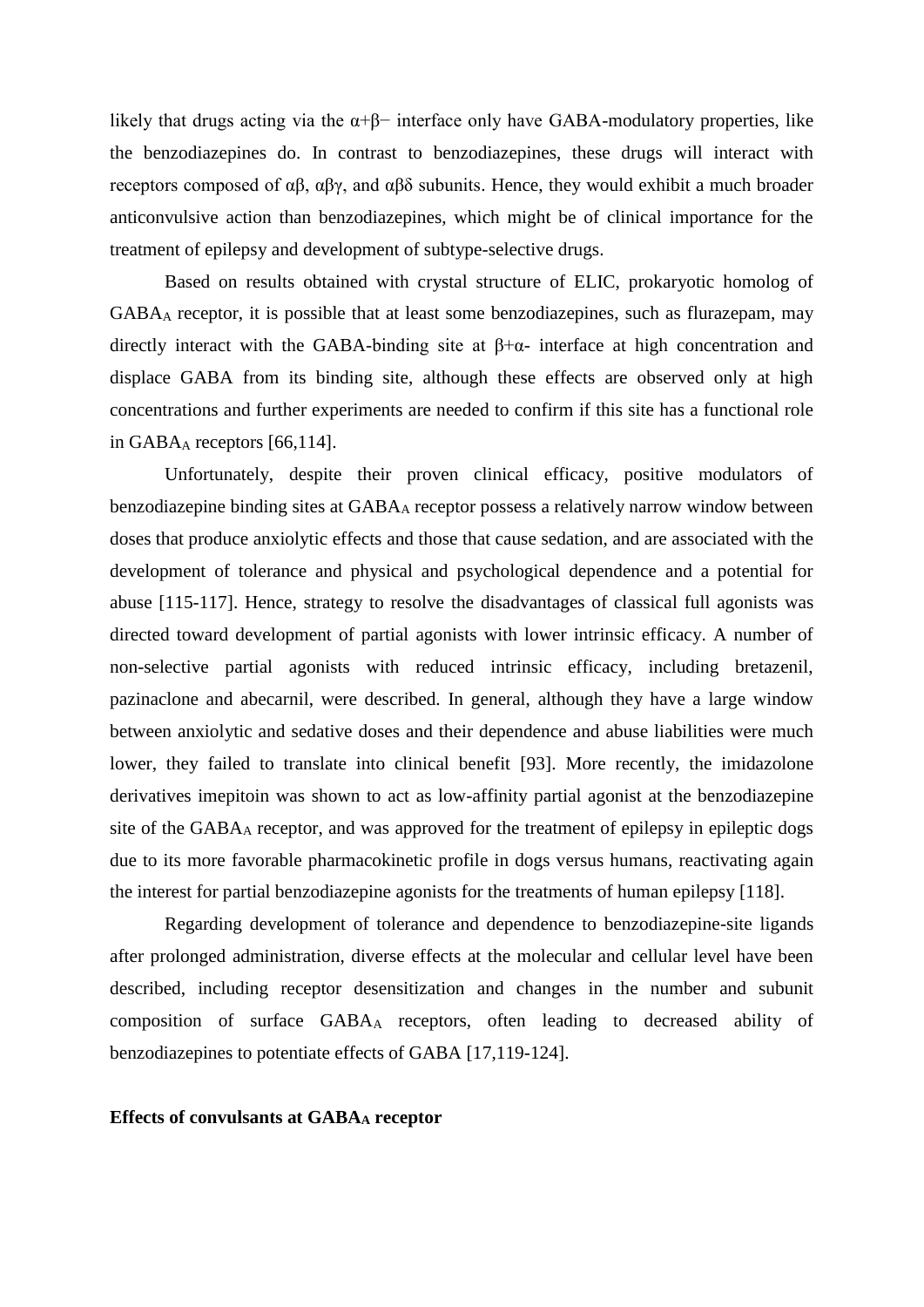Very early picrotoxin was identified as a noncompetitive inhibitor of GABA<sup>A</sup> receptor. Binding studies further revealed that numerous compounds from heterogeneous chemical classes posses affinity for picrotoxin-binding sites, including *t*butylbicyclophosphorothionate (TBPS), *t*-butylbicycloorthobenzoate (TBOB), pentylenetetrazole, and some insecticides (such as dieldrin and lindane). They inhibit GABAinduced influx of chloride ions acting as allosteric antagonists at GABA<sup>A</sup> receptor complex [125-128].

TBPS partially and allosterically inhibits binding of GABA and positive modulators of GABA<sup>A</sup> receptors, but facilitates binding of negative modulators. Similarly, modulators of  $GABA_A$  receptor function affect  $\lceil \frac{35}{5} \rceil$ TBPS binding. GABA exhibits biphasic effect on the allosteric modulation of  $\left[^{35}S\right]TBPS$  binding. Thus,  $\left[^{35}S\right]TBPS$  binding was allosterically inhibited by high concentrations of GABA, GABA agonists and other positive modulators (various benzodiazepine receptor agonists, anesthetics and pentobarbital) and promoted in the presence of negative modulators such as ethyl-β-carboline-3carboxylate (β-CCE). On the contrary, GABA applied at low concentrations enhanced  $[35\text{S}1T$ BPS binding  $[6,36,129-132]$ . In addition, the effects of the anesthetic steroid and pentobarbital on  $\binom{35}{5}$ TBPS binding were markedly altered by GABA, which at 2 μM increased their maximal effects and half-maximal concentrations. On the contrary, GABA did not affect changes in  $[^{35}S]TBPS$  binding produced by various benzodiazepine receptor agonists, indicating more pronounced functional coupling of the GABA sites with those for the steroid and the barbiturate, as compared with the benzodiazepine site. Hence, it appears that the degree of  $\int_{0}^{35}S/TBPS$  binding in the presence of GABA reflects the functional state of GABA<sup>A</sup> receptors and may be useful for characterization of allosteric interactions between various sites on the receptor [6,133].

Inhibitory effects of GABA on  $\left[35\right]$ S]TBPS binding are determined by  $\alpha$  subunit isoform. It has been shown that expression of recombinant  $\alpha 682\gamma 2$  GABA receptors produces  $[35S]$ TBPS binding sites that are about 10-fold more sensitive to inhibition by GABA than were those inherent to  $\alpha$ 1 $\beta$ 2 $\gamma$ 2 GABA<sub>A</sub> receptors. Similarly, the neurosteroid 5 $\alpha$ pregnan-3α-ol-20-one (allopregnanolone) affected the binding in both α1β2γ2 and α6β2γ2 receptors, but inhibition was greater in  $\alpha$ 6-containing than in  $\alpha$ 1-containing receptors, also suggesting differential coupling of both GABA and neurosteroid sites with the convulsant site [134].

At first, it was suggested that picrotoxin's site of action is probably within the channel pore as mutations in TM2 domains (that form chloride channels) produced currents that were insensitive to picrotoxin [135]. By convention, Cys-loop receptor TM2 residues are numbered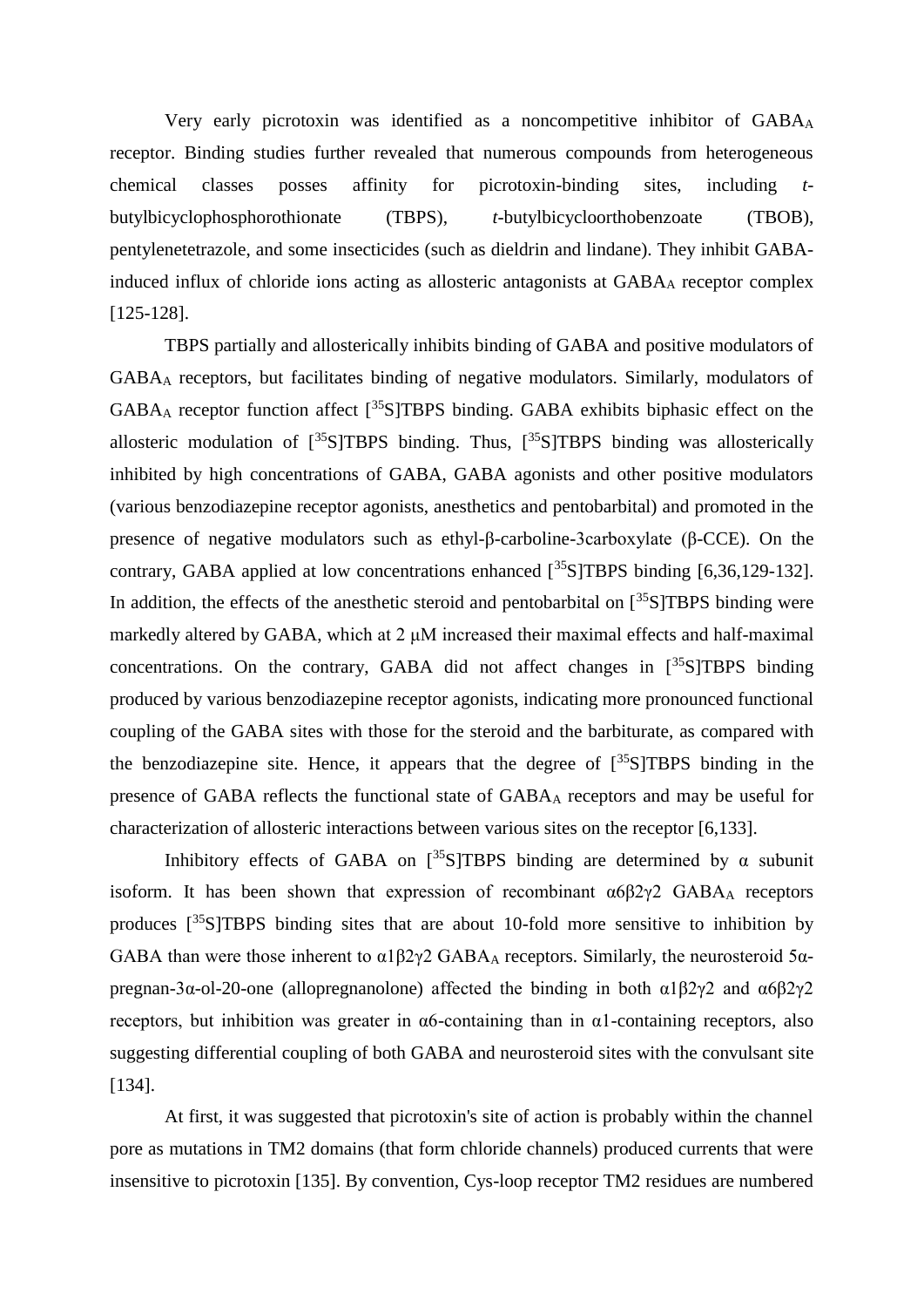from intracellular 0 to extracellular 20 positions. Although the exact location of picrotoxin binding to ionophore is still unknown, its sensitivity to mutations in residues 2/3 and 6 of TM2 indicates that the site contains residues 2–6. In particular, it is suggested that picrotoxin enters deep inside the ionophore pore, binds with its hydrophobic moiety to residue 2 of TM2 (close to the pore) and forms hydrogen bounds with residue 6 in the middle of TM2. Residue 15 is probably important for interplay between GABA and picrotoxin binding sites. Other studies implicated residues 9 and 15 in the regulation of channel properties, including desensitization, stabilization of open states and gating. This indirectly supports the possibility of a second "modulatory" (allosteric) binding site of picrotoxin including residues 15–19 [128].

Dillon et al. [136] provided evidence that picrotoxin and TBPS interact with GABAbound and -resting receptors, but their affinity for GABA-bound receptors is about 10 times greater, largely due to a markedly increased association rate to the multi-liganded receptors. Accordingly, TBPS and picrotoxin are considered as open channel blockers. However, [<sup>35</sup>S]TBPS binds to recombinant receptors in the absence of GABA [130]. Hence, it does not gain access to its binding site via the open pore but through alternative routes regulated from the agonist binding site [137]. It is shown that picrotoxin displaceable  $[^{35}S]$ TBPS binding to α1β2γ2 GABA<sup>A</sup> receptors might occur in the absence of GABA, suggesting that access to the binding site is independent of activation. In fact, bicuculline-sensitive spontaneous gating contributes to  $\binom{35}{5}$ TBPS binding in the absence of GABA by providing access to the channel. Accordingly, a decrease in a spontaneous gating reduces accessibility of TBPS to its binding site [132]. GABA application during picrotoxin or TBPS administration enhanced  $\alpha$ 1 $\beta$ 2 $\gamma$ 2 receptor blockade, and this GABA-dependent component of TBPS blockade accounts for the stimulation of  $\left[\frac{35}{5}\right]$ TBPS binding to  $\alpha$ 1 $\beta$ 2 $\gamma$ 2 receptors seen with low concentrations of GABA, while application of GABA at concentrations that cause significant steady-state desensitization reduces  $[^{35}S]$ TBPS binding [132].

### **Effects of anesthetics at GABA<sup>A</sup> receptor**

General anesthetics are used to induce a reversible loss of consciousness in surgical patients and to relieve pain. GABA<sup>A</sup> receptors are the major site of action of clinically used intravenous anesthetics such as etomidate, propofol, barbiturates and neuroactive steroids. On the other hand, clinically used volatile anesthetics such as isoflurane and enflurane, and long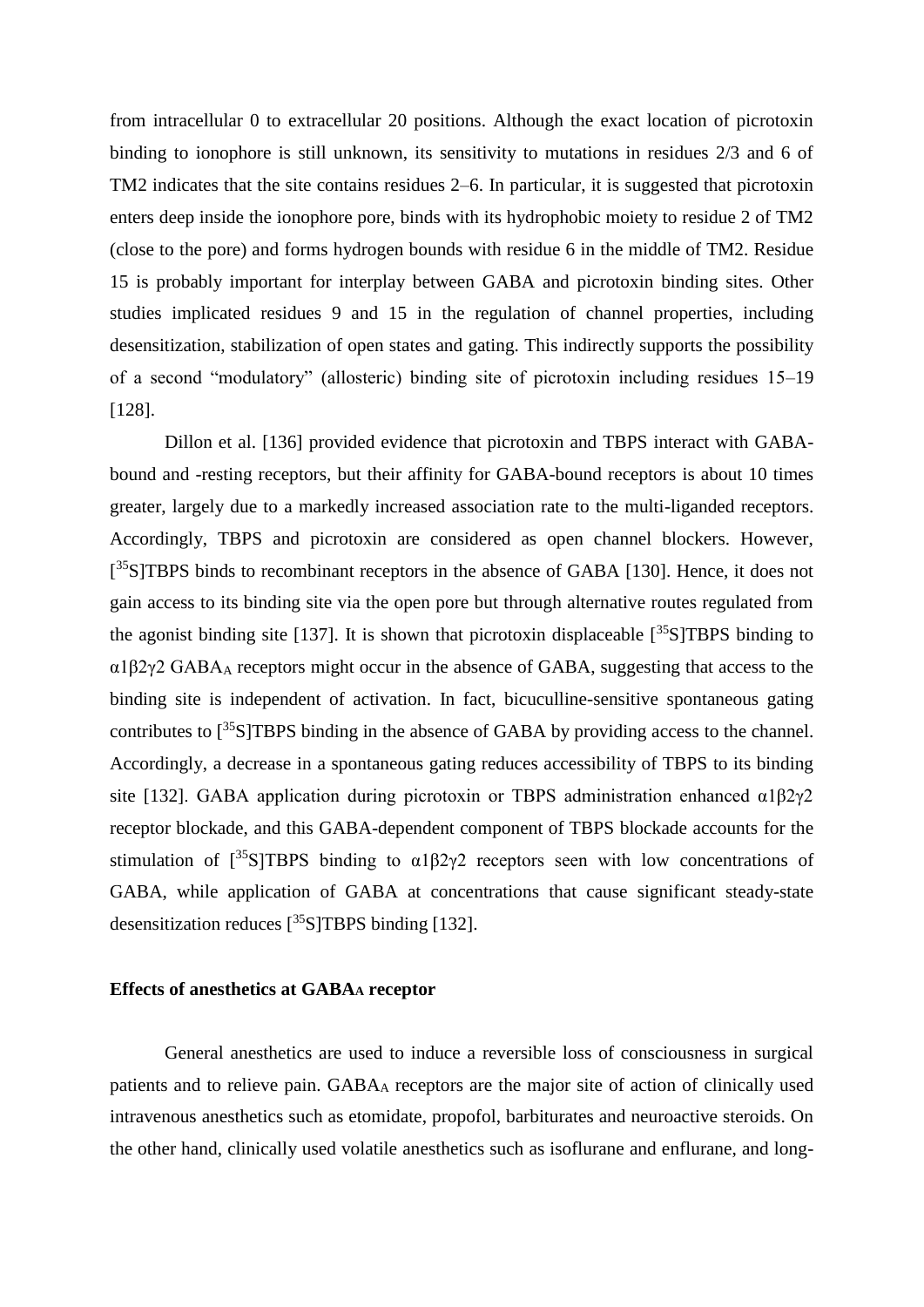chain alcohols, presumably act via a multitude of targets, GABA<sub>A</sub> receptors being just one of them [4,63,138,139].

In general, GABA<sup>A</sup> receptors are positively modulated by clinical doses of anesthetics, while at higher concentrations anesthetics can directly activate GABA<sub>A</sub> receptors [63,140]. Accordingly, many studies were aimed to identify binding site(s) for anesthetics on GABA<sup>A</sup> receptors, which are generally considered as the main target for propofol and etomidate action as already mentioned. Belelli and co-authors [141] have shown that the ability of etomidate to modulate and activate  $GABA_A$  receptors *in vitro* is uniquely dependent upon the  $\beta$  subunit subtype present within the receptor, i.e. receptors containing  $\beta$ 2- or  $\beta$ 3-, but not  $\beta$ 1 subunit, are highly sensitive to etomidate. They identified a region distal to the extracellular Nterminal domain as a determinant of the selectivity of etomidate: mutation of Asn present within the channel domain of the  $\beta$ 3 subunit to Ser (the homologous residue in  $\beta$ 1) strongly suppressed the GABA-modulatory and GABA-mimetic effects of etomidate. Later, it was confirmed that the same point mutation (Asn265Met) completely abolished the suppression of noxious-evoked movements in response to propofol and etomidate in a knock-in mouse, while only slightly decreased in response to volatile anesthetics enflurane and halothane. Mice also displayed a profound reduction in the loss of righting reflex duration (a surrogate for loss of consciousness) in response to intravenous but not volatile anesthetics. Accordingly, electrophysiological recordings revealed that anesthetic agents were significantly less effective in enhancing GABA-induced currents in cortical brain slices derived from mutant mice, thus identifying the key molecular determinant of behavioural responses evoked by intravenous anesthetics [142].

Studies on recombinant receptors have revealed that isoforms of  $\alpha$ ,  $\gamma$  and  $\delta$  subunits affect propofol modulation of the  $GABA_A$  receptor, although it seems likely that the propofol binding site involves the  $\beta$  subunit (see below). In order to investigate the role of  $\alpha$  subunit in the modulatory effects of propofol, Krasowski et al. [143] used whole-cell patch clamp recordings from cells expressing only α1β3γ2 or α6β3γ2 subtypes, and found that at clinically relevant concentrations, propofol potentiated submaximal GABA currents in α1β3γ2 receptors to a far greater degree than in α6β3γ2 receptors. Isoform of α subunit influenced the efficacy of propofol for modulation, but not its potency. On the contrary, direct gating of the chloride channel was significantly larger in the  $\alpha 6\beta 3\gamma 2$  receptors. A same trend for potentiation and direct gating was observed for other anesthetics. Similarly, pharmacological properties of human recombinant GABA<sup>A</sup> receptors were studied in Xenopus oocytes expressing α1β2,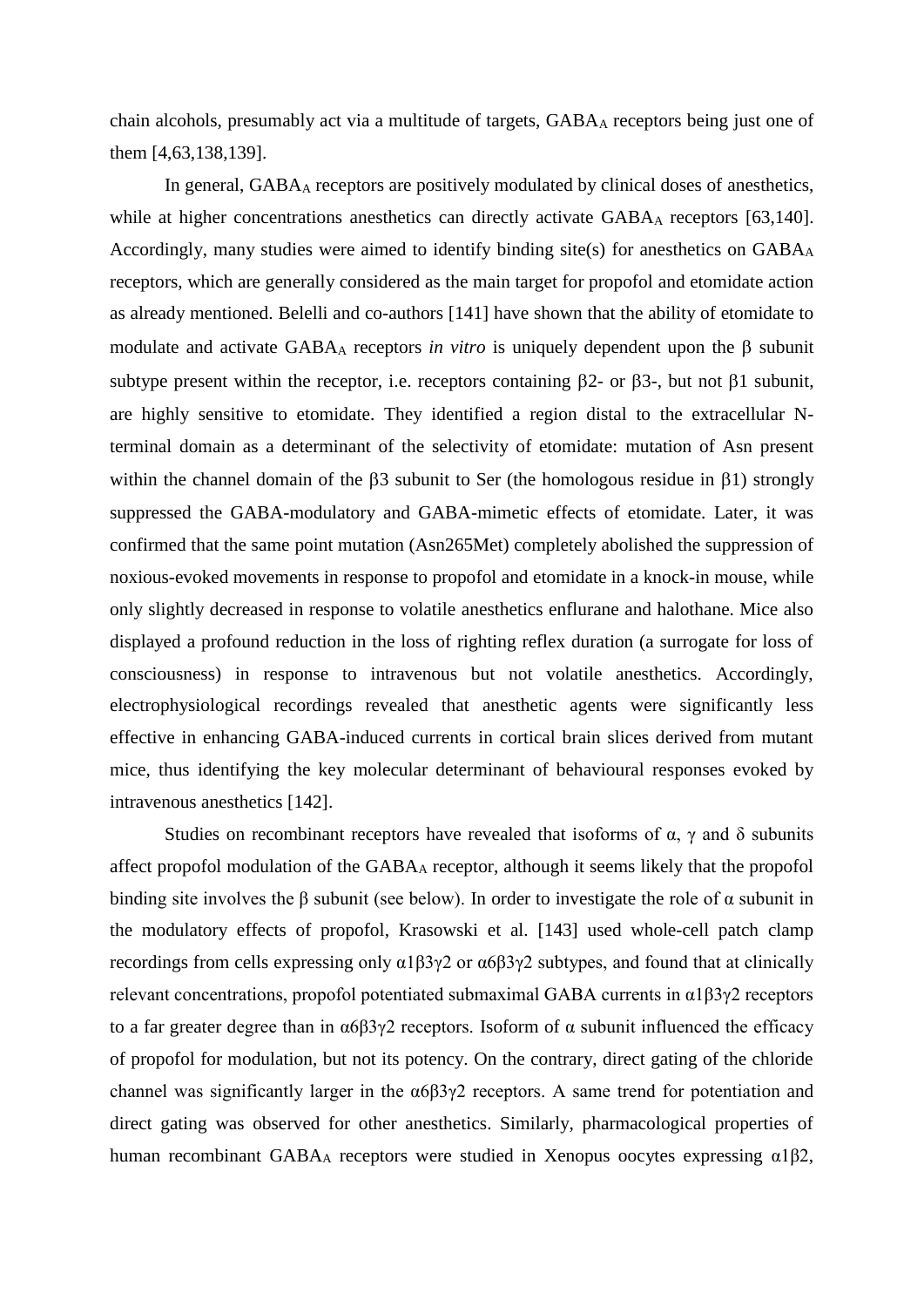α1β2γ2L, or α2β2γ2L receptor isoforms. In all receptor isoforms tested, propofol potentiated the GABA-activated currents in a concentration-dependent manner, and was able to directly activate all three receptor isoforms. Addition of the  $\gamma$ 2L subunit to the  $\alpha$ 1 $\beta$ 2 isoform reduced receptor sensitivity to direct activation, while replacement of the  $\alpha$ 1-subunit with the  $\alpha$ 2subunit increased receptor sensitivity to propofol's direct effects, indicating that isoforms of  $\alpha$ and  $\gamma$  subunits have the ability to influence both the direct and modulatory actions of propofol on GABA<sub>A</sub> receptor function [144]. Jones et al. [140] reported that  $\gamma$ 2 subunit is not a prerequisite for activation of GABA<sup>A</sup> receptors by propofol or for its potentiation of GABAactivated currents, but showed that it may contribute to the efficacy of propofol as a GABA<sup>A</sup> receptor activator. Furthermore, the findings that propofol reduced desensitization and prolonged deactivation of receptors containing γ2L subunit and enhanced peak currents or prolonged deactivation of receptors containing  $\delta$  subunit suggest that propofol-induced enhancement of both phasic and tonic inhibition may contribute to its anesthetic effect in the brain [145]. In accordance with mentioned studies, mutations in α and γ subunits change modulatory effects of propofol at the  $GABA_A$  receptors [146,147], while particular residues in β subunits, distributed throughout the membrane-spanning region of the receptor, as well as in the extracellular domain, determine the propofol's actions. Thus, a point mutation in the  $\beta$ 1 subunit (Met286Trp) abolished potentiation of GABA by propofol, but did not alter direct activation of the receptor by high concentrations of propofol [148]. The same mutation had the same effect in the β2 subunit, probably by altering the dimensions of a binding pocket for propofol and related alkylphenol general anesthetics [149]. One mutation in β2 subunit (Tyr444Trp) was particularly interesting, as it selectively suppressed the ability of propofol to enhance receptor function, while retaining normal sensitivity to etomidate [150].

Although various anesthetics do not bind to the same binding site and exhibit distinct structural requirements for modulatory and direct actions, it seems that main sites of action are located close to each other, within the transmembrane domain [151]. The influence of the large intracellular loop in propofol sensitivity has also been recognized. Moraga-Cid et al. [147] have shown that mutation of a conserved Phe385 residue within the  $\alpha$ 1 large intracellular loop significantly reduced propofol enhancement, although propofolhyposensitive mutant receptors retained their sensitivity to other allosteric modulators such as alcohols, etomidate, trichloroethanol, and isoflurane. At the single-channel level, the ability of propofol to increase open probability was significantly reduced, altogether suggesting a new role of the large intracellular loop in allosteric modulation, and providing new insight into the propofol-mediated modulation of GABA<sup>A</sup> receptor complex. By using a novel propofol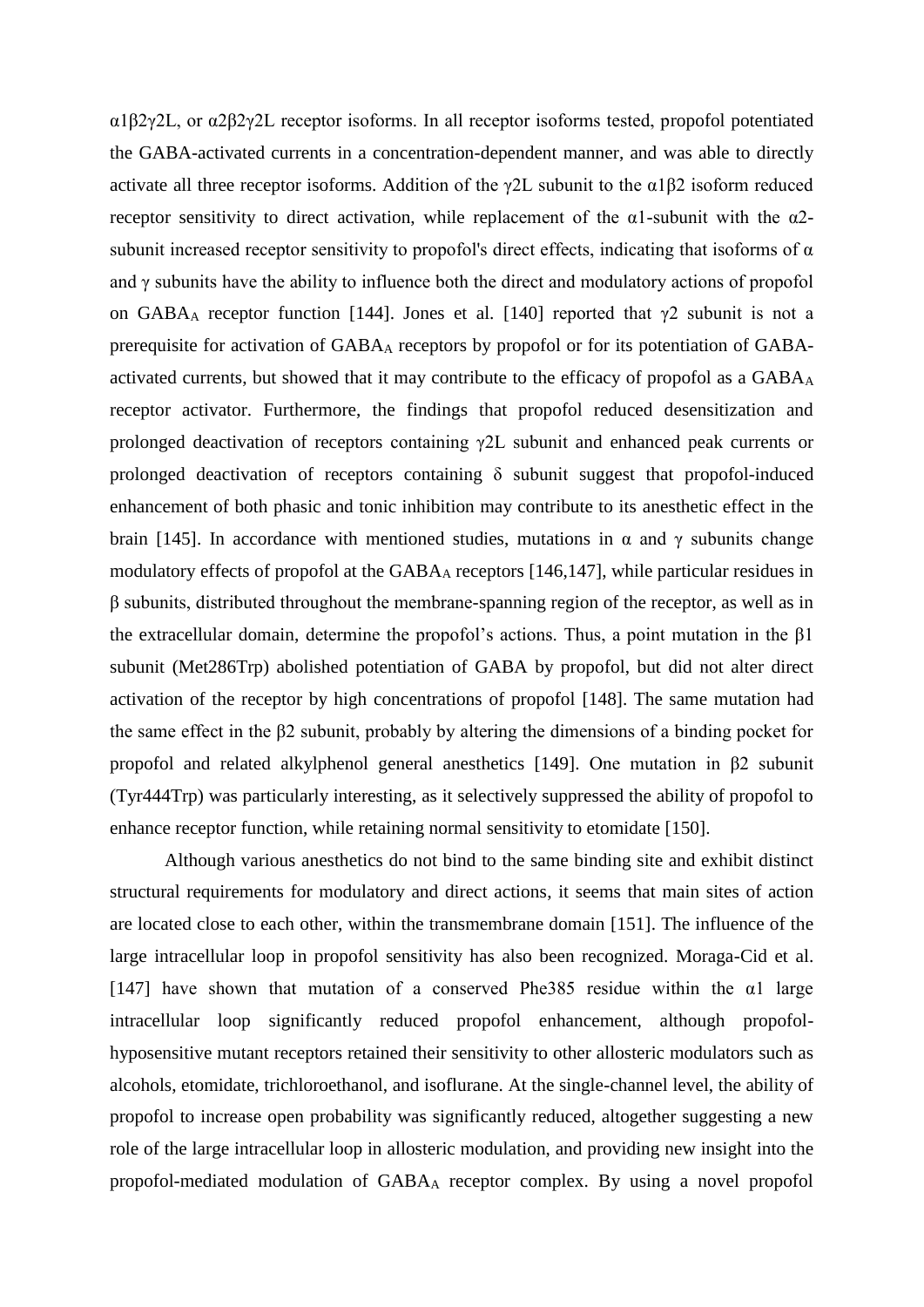analogue photolabeling reagent, Yip et al. [152] have identified a novel binding site for propofol in β3 homopentamers and α1β3 heteropentamers. The binding site is located within the β subunit, at the interface between the transmembrane domains and the extracellular domain, and lies close to known determinants of anesthetic sensitivity in transmembrane segments TM1 and TM2.

The similar approach was used to determine binding site for etomidate. By using radiolabeled, photoreactive etomidate analogs, residues αMet-236 and βMet-286 in the αTM1 and βTM3 transmembrane helices, were identified as a part of single binding pocket in the transmembrane domain at the β+α- interface, close to the extracellular domain, bellow the GABA-binding site. Such localization of the etomidate binding site to an inter-subunit, not an intra-subunit binding pocket was an interesting finding, suggesting that binding sites at subunit interfaces may be a feature not only for GABA and benzodiazepines, but also for etomidate and other anesthetics [153,154]. As photolabeled etomidate analog was also displaced by isoflurane, Li et al. [139] suggested that inhalation anesthetics also interact with this binding site. More precisely, in their study photolabeling was inhibited by low millimolar anesthetic concentrations of propofol, barbiturates, and isoflurane, but not by octanol or ethanol. Inhibition by barbiturates and propofol was only partial, consistent with allosteric interactions, whereas isoflurane inhibition was nearly complete, suggesting competitive interactions.

### **Effects of barbiturates at GABA<sup>A</sup> receptor**

Response of GABA<sup>A</sup> receptors may also be modulated by barbiturates. They have been used in the past due to their anticonvulsant, anxiolytic, sedative, and hypnotic actions, but they exert serious side effects, including profound depression of CNS activity with the induction of pronounced sedation, cognitive slowing or confusion, hyperactivity in children and a lethal risk in a case of overdose [155-157].

As they bind to GABA<sup>A</sup> receptor with low affinity, most of their actions have been analysed indirectly by studying interactions with other binding sites. Barbiturates enhance binding of GABA and benzodiazepines, whereas inhibit binding at convulsant binding site [158]. Depending on the concentration, barbiturates act in three different ways, and their effects are proportional to anesthetic potency. At low  $\mu$ M (sub-anesthetic) concentrations they potentiate GABA-induced effects (modulatory effect) and prolong duration of open conformation of chloride channel, possibly by stabilizing open state(s). In higher  $\mu$ M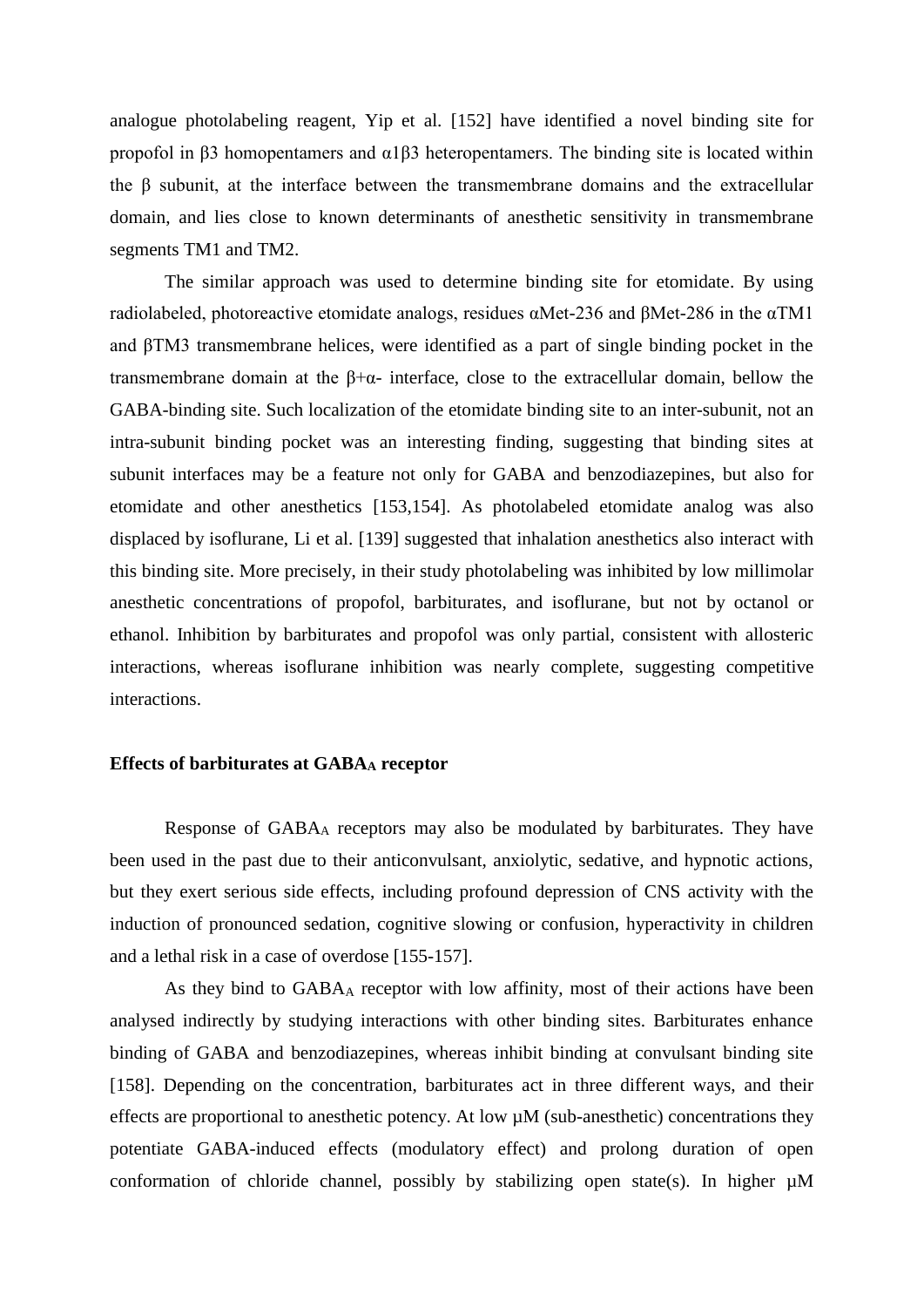(anesthetic) concentrations (app.  $>50 \mu M$ ) they directly open chloride channel (agonistic effect), whereas at very high mM concentrations block GABA-induced current (inhibitory effect) [159,160]. More precisely, when co-applied with low concentrations of GABA, barbiturates increased the mean open time. The increase in channel open time results in greater chloride current flux and increased likelihood that channel openings will summate, producing larger inhibitory currents [157]. In the absence of GABA, high concentrations of barbiturates may directly activate GABA<sup>A</sup> receptor chloride currents, although with lower efficacy than GABA [60]. All these effects are probably mediated by separate mechanisms. In support of this conclusion, it was demonstrated that mutation of Thr262 in the transmembrane domain of β1 subunits at α1β1 recombinant GABA<sup>A</sup> receptors abolished modulatory effect, without affecting direct agonistic or inhibitory effects of pentobarbital [161].

Although barbiturate sensitivity does not require a specific subunit composition, their effects are also determined by subunit composition [57,157]. Isoforms of  $\alpha$  subunit affect efficacy, but not affinity of barbiturates in potentiation of GABA response. In contrast to benzodiazepines that are ineffective at  $GABA_A$  receptors containing  $\alpha$ 4 or  $\alpha$ 6 subunit, barbiturates elicit modulatory effects at receptors containing these isoforms [97,159], and the isoform of  $\alpha$  subunit influences the level of potentiation [162]. Related to agonistic activity, the type of  $\alpha$  subunit present determines both the degree of affinity and efficacy observed. Receptors containing α6 isoform produce maximum direct response to barbiturate pentobarbitone, larger than that obtainable with maximum GABA, and larger than that obtainable with other  $\alpha$  subunits. GABAA receptors containing  $\alpha$ 6 subunits also have higher affinity for direct activation by pentobarbitone. Furthermore, the direct effect of pentobarbitone can be blocked by picrotoxin, but not by competitive antagonists, such as bicuculline [97,159]. Surprisingly, unlike receptors containing α6 isoform, α4β1γ2 receptors did not elicit any direct activation of GABA<sup>A</sup> receptors by pentobarbital [97].

Some amino acid residues have been identified with major impact on barbiturate activity. An invariant proline residue in transmembrane domain TM1 is included in a consensus motif of all GABA<sub>A</sub> receptor subunits. Proline in TM1 segment of β1 subunit affects the linkage between GABA binding and channel gating and is critical for barbiturate enhancement at recombinant GABA<sup>A</sup> receptors, without affecting enhancement by diazepam or neurosteroid alfaxalone [163]. Gly219 near the TM1 at β2 subunit is also identified as important for allosteric (modulatory) effects of pentobarbital since pentobarbital-induced enhancement of  $\int^3 H$ ]muscimol and  $\int^3 H$ ]flunitrazepam binding in receptors containing the  $\beta_2$ (Gly219Phe) point mutation displayed a significantly reduced efficacy in modulation.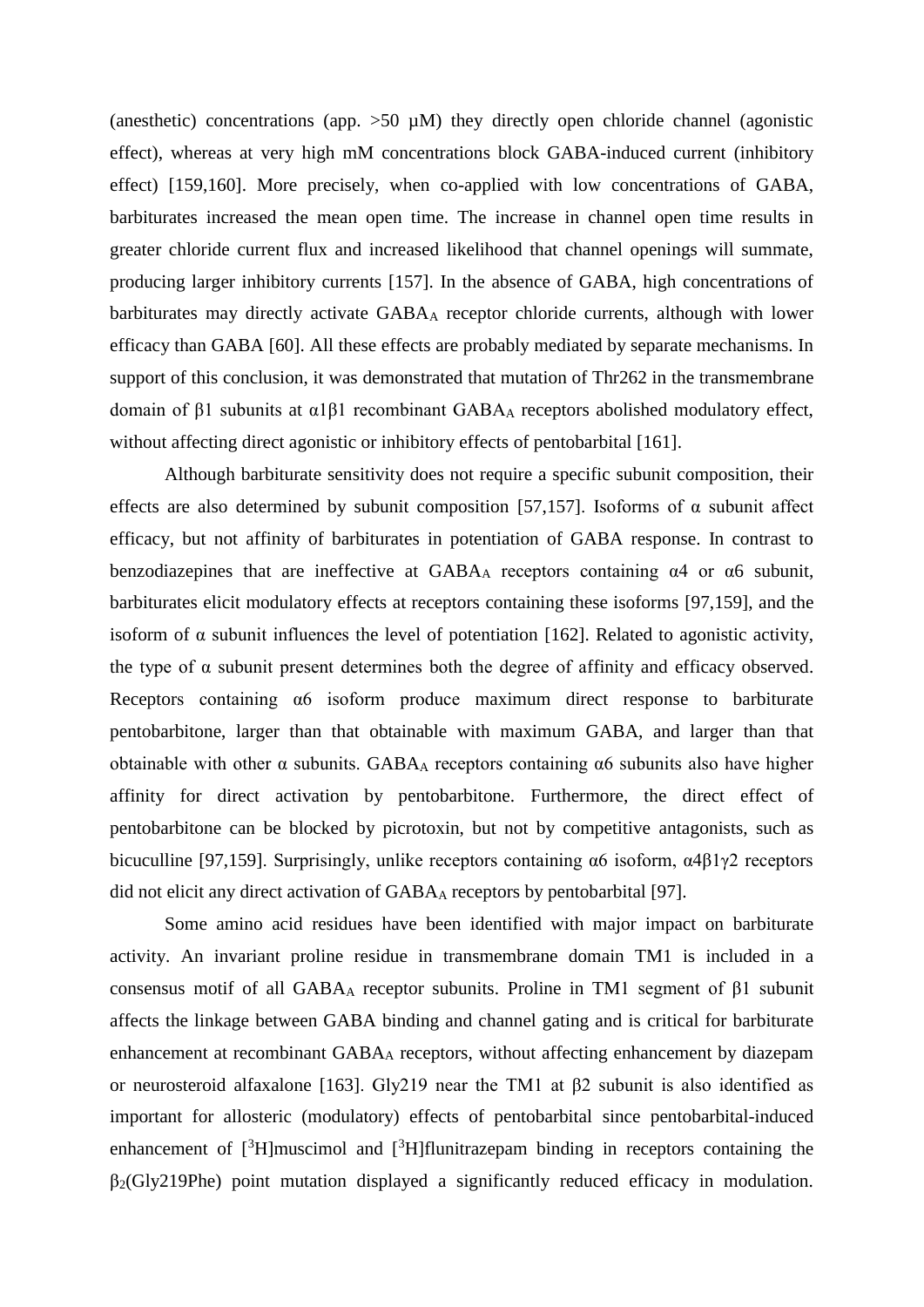Furthermore, functional analysis of pentobarbital-enhanced GABA currents recorded with whole-cell patch clamp demonstrated that this mutation eliminates the potentiating effect of the anesthetic. Interestingly, the  $\alpha$ 1 $\beta$ 2(Gly219Phe) $\gamma$ 2 receptors also were more sensitive to direct channel activation by pentobarbital, suggesting that Gly219 may be important for conformational or allosteric interactions of channel gating by GABA and barbiturates [164].

Chiara et al. [165] used a photoreactive barbiturate analog to determine residues important for barbiturate binding site. It photolabeled sites at the  $\alpha+\beta$ - and  $\gamma+\beta$ - subunit interfaces in the transmembrane domain, near the synaptic side. These binding sites are distinct but homologous to the etomidate sites at the two  $\beta + \alpha$ - subunit interfaces, as all are located at the same depth in the transmembrane domain. They demonstrated that photoreactive barbiturate and etomidate derivatives are highly selective for their own sites, indicating that there are two structurally related, but pharmacologically distinct, classes of inter-subunit general anesthetic-binding sites in the transmembrane domain of human  $\alpha$ 1 $\beta$ 3 $\gamma$ 2 GABA<sup>A</sup> receptors. They hypothesized that binding at any of these homologous inter-subunit sites is sufficient for anesthetic action. Namely, a wide range of general anesthetic structures target these four sites but with variable selectivity, which offers an explanation of the puzzling lack of well defined structure-activity relationships among general anesthetics. More importantly, these findings indicate that it may be possible to synthesize general anesthetics with specificity for sites between specific subunits in the transmembrane domain of pentameric GABA<sup>A</sup> receptors, with a hope to target specific nerve pathways and behaviours in a subunit-dependent manner in the future [165].

### **Effects of neurosteroids at GABA<sup>A</sup> receptors**

Inhibitory neurotransmission mediated by GABA<sup>A</sup> receptors can be modulated by endogenous neurosteroids, mostly metabolites of progesterone and deoxycorticosterine, including allopregnanolone and tetrahydrodeoxycorticosterone (THDOC). In general, they potently enhance function of synaptic and extrasynaptic GABA<sup>A</sup> receptors by an allosteric mechanism [31,40,166,167]. Neurosteroids possess distinct, characteristic effects on the membrane potential and current conductance mainly via potentiation of GABA<sub>A</sub> receptors at low doses, and direct activation of receptor chloride channel at higher concentrations. As a results, upon administration neurosteroids exert anxiolytic, analgesic, anticonvulsive, sedative and hypnotic effects, while applied at higher doses may induce a state of general anesthesia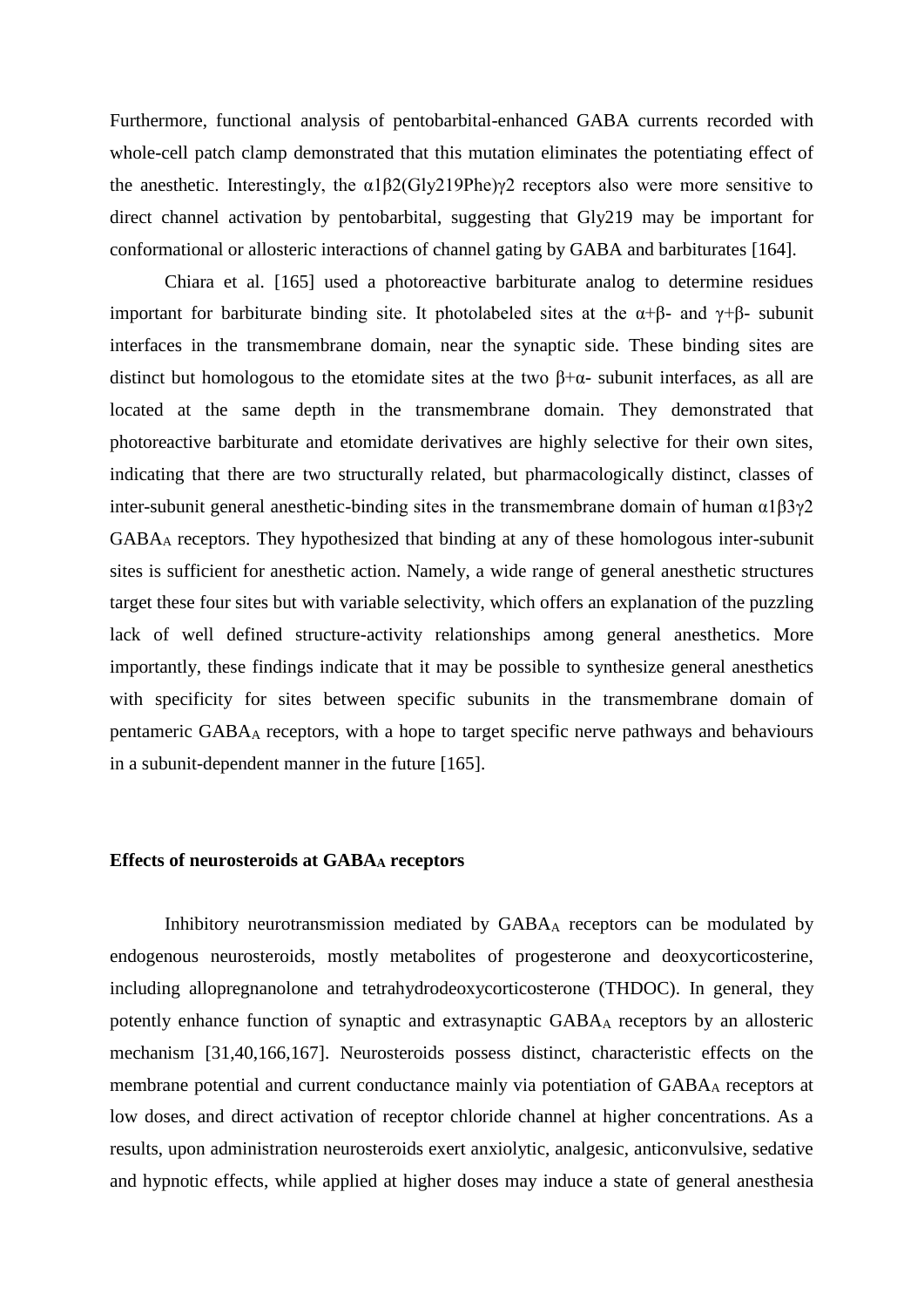[40,168-171]. Although the most important effects of neurosteroids are mediated via  $GABA_A$ receptors, they also exert various effects on an array of ligand-gated ion channels and distinct G-protein-coupled receptors via nongenomic mechanisms, including the *N*-methyl-Daspartate (NMDA), alpha-amino-3-hydroxy-5-methyl-4-isoxazole-propionic acid (AMPA), kainate, glycine, serotonin, sigma type-1, and nicotinic acetylcholine receptors [156,172]. Besides modulation of diverse receptors, the other functions attributed to specific neurosteroids include neuroprotection, for example against glutamate-induced excitotoxicity, and induction of neurite outgrowth, dendritic spines and synaptogenesis, and contribution to the behavioural effects of psychoactive drugs [49,51,173-175].

As emphasized before, neurosteroids exhibit two modes of action at GABA<sup>A</sup> receptors. They allosterically modulate channel opening, and at high concentrations act as GABA-mimetics and directly open the chloride channel [31,53,176]. Two discrete binding sites in the receptor's transmembrane domains have been identified that mediate the potentiating and direct activation effects of neurosteroids. Neurosteroids potentiate GABA responses from a cavity formed by the  $\alpha$ -subunit transmembrane domains, while direct receptor activation is achieved by interfacial residues between α and β subunits and is additionally enhanced by steroid binding to the potentiation site, indicating that activation of GABA<sup>A</sup> receptors by neurosteroids relies on the occupancy of both sites [177]. Further work provided a more detailed kinetic and pharmacological characterization of the effects of mutations on channel activation and modulation by neurosteroids, leading to a model where residues in the TM1 membrane-spanning domain shape the binding surface to accommodate a variety of structurally distinct neurosteroids [178]. The potentiating effect of neurosteroids can be mediated by steroid interactions with its site within the same β-α pair that mediates receptor activation as well as the opposite β-α pair [179]. Chisary et al. [180] have shown that neurosteroids require a membranous route of access to transmembrane-domain binding sites that might have implications for the design of novel neuroactive steroids because their lipid solubility and related accessibility are probably the key determinants of receptor modulation [180]. This also suggests that by virtue of their high lipid solubility, µM concentrations of neurosteroids may be achieved locally [31].

Neuroactive steroids may act both as positive and negative modulators of GABA<sup>A</sup> receptor function. Applied at concentrations below 300 nM, they are positive allosteric neuromodulators as they facilitate conformational transition of the GABA-gated chloride channel to an open state, increase mean channel open time and consequently increase GABAelicited chloride currents [49,131,181-183]. Furthermore, they modulate binding of GABA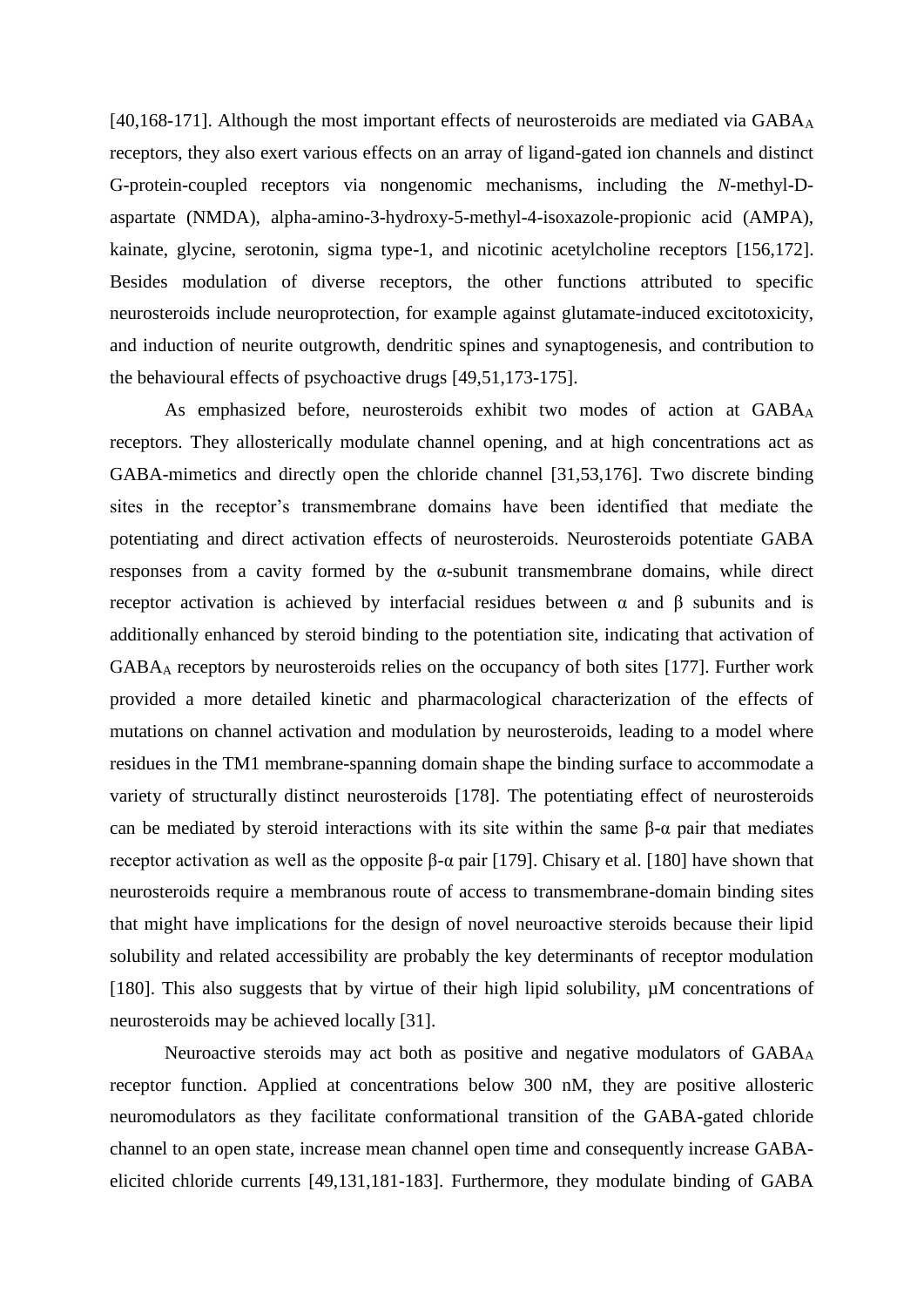agonists, increase binding of positive modulators at benzodiazepine binding sites, and enhance TBPS binding in the absence of GABA [184-187]. On the contrary, sulphated endogenous steroids like pregnenolone sulphate and dehydroepiandrosterone sulphate (DHEAS) act as negative modulators at steroid binding site when applied at µM concentrations [59]. For various neuroactive steroids sulfation at C-3 reverses the direction of modulation from positive to negative, suggesting that sulfation could be an important control point for the activity of endogenous neurosteroids. As interactions of positive and negative steroid modulators are not competitive, they probably act via distinct binding sites at GABA<sup>A</sup> receptor. This implies that negative and positive steroid modulators can act independently or coordinately to regulate GABA-mediated inhibition in the CNS [188]. Antagonistic neurosteroids may shorten the channel open time and enhance GABA-induced desensitization [6].

Similarly to other binding sites, subunit assembly determines sensitivity and pharmacological effects of neuroactive steroids. Studies on recombinant GABA<sub>A</sub> receptors have revealed that presence of δ subunit confers increases sensitivity to neurosteroid modulation by affecting intrinsic gating and desensitization kinetics [181,189]. Thus, at concentrations known to occur *in vivo*, neuroactive steroids specifically enhance a tonic inhibitory conductance in central neurons that is mediated by extrasynaptic  $\delta$  subunitcontaining  $GABA_A$  receptors [190]. In addition, expression of extrasynaptic  $GABA_A$ receptors is dynamically regulated by neuroactive steroids. For example, it is suggested that neuroactive steroids mediate a stress-induced enhancement in the expression of α4βδ receptors, probably contributing to observed stress-related memory impairment [41,44,191]. Potency and efficacy of neuroactive steroids is also determined by other subunits. Although these differences are not very pronounced, even small differences in receptor sensitivity might be physiologically relevant. Namely, allopregnanolone concentrations in plasma are 3-10 nM in physiological conditions, and increase only to 30-60 nM during stress [168].

Interestingly, it is confirmed that endogenous neurosteroids profoundly affect neuronal activity at particular receptor isoform. For example, it is shown that α1β2δ subtype of GABA<sup>A</sup> receptors presumably expressed in the forebrain, exhibits an extremely small GABAmediated current in the absence of the modulator, but in the presence of THDOC exerts a profound inhibitory influence on neuronal activity by increasing maximum current amplitude and decreasing half-maximal concentration  $(EC_{50})$  of GABA [192]. Hence, depending on the subunit composition, GABA-modulatory effects of physiological levels of the neurosteroid are not uniformly experienced throughout the CNS, or even within the same brain region. In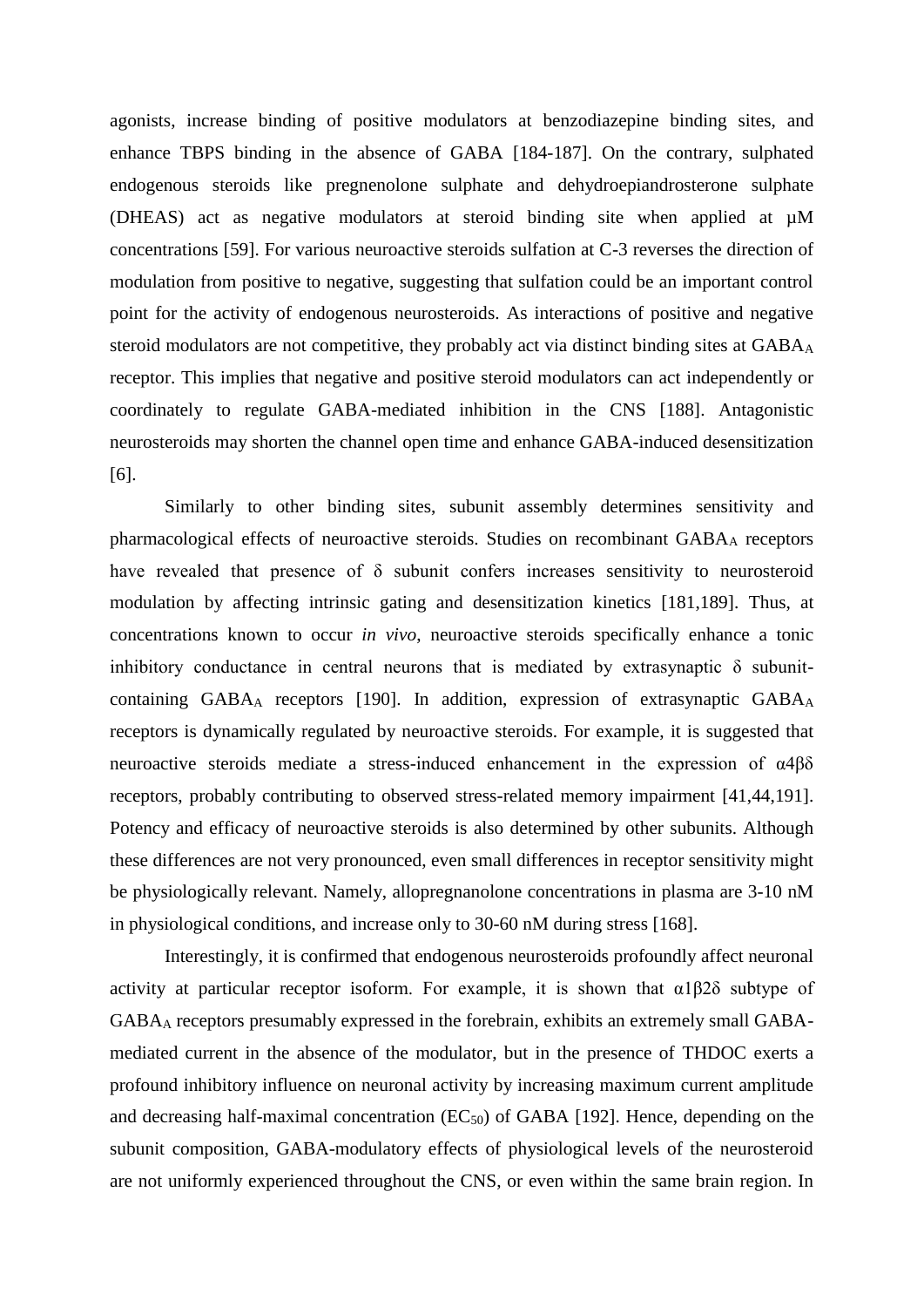addition, these modulatory effects are determined by the phosphorylation status of the GABA<sup>A</sup> receptor, or associated proteins, and by local steroid metabolism [31,49,54,193].

As endogenous ligands, neuroactive steroids may modulate diverse physiological and pathophysiological conditions, regulating GABA<sup>A</sup> receptor-associated functions and behaviour. Altered neurosteroid levels are associated with psychiatric and neurological disorders, including premenstrual dysphoric disorder, premenstrual syndrome, menstrual migraine, postpartum depression, pain disorder, catamenial epilepsy, major depression, schizophrenia, alcohol dependence and anxiety [51,177,194]. The pathogenesis of these diseases remains unclear, partly due to the lack of useful animal models to study such complex disorders [46]. As mentioned before, pregnancy is associated with a pronounced enhancement in progesterone-derived neurosteroid levels, with sharp decline after delivery. Because neuroactive steroids exert anxiolytic effects, neurosteroid withdrawal could play role in the pathophysiology of postpartum depression [195]. Synthetic neurosteroids that exerts better bioavailability and efficacy, as well as drugs that enhance neurosteroid synthesis and lack unwarranted side effects of benzodiazepines, are therefore considered as potential therapeutics in the treatment of anxiety, epilepsy and other brain disorders [156,195-197].

### **Effects of ethanol at GABA<sup>A</sup> receptors**

Ethanol is often classified as modulator of GABA<sup>A</sup> receptor activity. It is without doubt that very high concentrations of ethanol modulate activity of diverse membrane proteins, including GABA<sup>A</sup> receptors [198]. However, it is not quite clear whether social ethanol intake  $\langle$ <20 mM) really exerts effects on human behaviour via GABA<sub>A</sub> receptors [5]. Wallner and co-authors [199] have demonstrated that GABA<sub>A</sub> receptors might be enhanced by ethanol concentrations that are reachable by moderate, social consumption. They found that  $GABA_A$  receptors responsive to these low concentrations require presence of  $\delta$ -subunit, which is thought to be associated exclusively with  $\alpha$ 4- and  $\alpha$ 6-subunits, and the  $\beta$ 3-subunit. Their finding also suggests that extrasynaptic GABA<sup>A</sup> receptors are primary targets for ethanol. Later, Borghese and co-workers [198] failed to replicate the sensitivity of α4β3δ GABA<sup>A</sup> receptors to low concentrations of ethanol at rat and human recombinant GABA<sup>A</sup> receptors expressed in Xenopus oocytes. In addition, in their study ethanol at 30 mM concentration did not affect tonic GABA-mediated currents in dentate gyrus reported to be mediated by  $\alpha$ 4β3δ subtype of GABA<sub>A</sub> receptors. Similarly, in another study,  $\alpha$ 6β3δ GABA<sub>A</sub>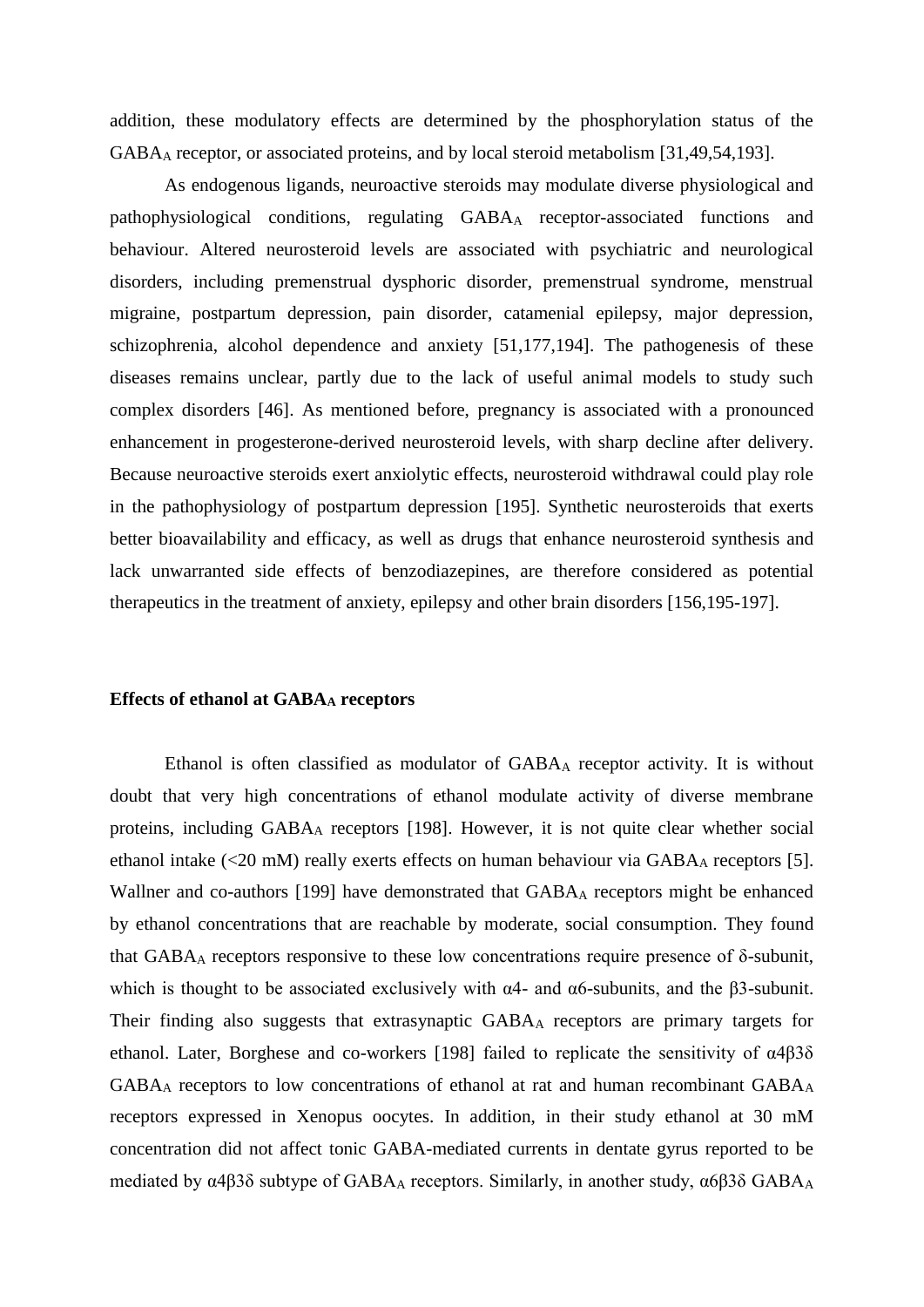receptors were expressed in Xenopus oocytes and were not modulated by physiological concentrations (up to 30 mM) of ethanol [200].

On the other hand, prolonged ethanol consumption that leads to the development of alcohol dependence induces changes of GABA<sup>A</sup> receptor subunits at transcriptional and translational levels in brain area-specific manner, including reduction in  $\delta$  subunit expression in the orbitofrontal cortex, cerebellum, hippocampus and amygdala. Changes in receptor composition might have important consequences for GABAergic neurotransmission, plasticity and behaviour including impairment in memory, anxiety, and executive and motor functions [201-203]. Furthermore, it was found that ethanol at concentrations of 20 to 100 mM stimulates GABA-mediated uptake of chloride ions in isolated brain vesicles, and this effect can be blocked by the imidazobenzodiazepine Ro15-4513. Pre-treatment of rats with Ro15- 4513 blocks the anticonflict activity of lower doses of ethanol, and behavioural intoxication observed with higher doses of ethanol. These effects of Ro15-4513 in antagonizing ethanolstimulated  $36$ Cl<sup>-</sup> uptake and behaviour can be completely blocked by benzodiazepine binding site antagonists, indicating that neuropharmacological actions of ethanol (20-100 mM) may be mediated via central GABA receptors [111]. Similarly, it was shown that  $\binom{3}{1}R_015-4513$ binding is inhibited only by those benzodiazepine-site ligands that reverse the behavioural alcohol antagonism of Ro15-4513 such as flumazenil and β-carboline-3-carboxylate ethyl ester (β-CCE), but not by any classical benzodiazepine agonists. Additional experiments indicated that ethanol and Ro15-4513 occupy mutually exclusive binding sites. Since only Ro15-4513, but not flumazenil, can inhibit ethanol effects, and taking into account that Ro15- 4513 differs from flumazenil by only a single group at the C7 position of the benzodiazepine ring, it is assumed that this group in Ro15-4513 might be the area that overlaps with the alcohol-binding site. Hence, it turns out that many of the behavioural effects of ethanol at relevant physiological concentrations are mediated via ethanol/Ro15-4513-sensitive GABA<sup>A</sup> receptors [112].

Wallner and co-workers [98] showed that differences in alcohol sensitivity toward β subunits are determined by the extracellular N-terminal part of the protein. By using point mutations, they discovered that the β3 alcohol selectivity is determined by a single amino acid residue in the N-terminus that differs between β subunits (β3Tyr66, β2Ala66, β1Ser66). The β3Tyr66 residue is located in a region which in γ subunits contributes to the imidazobenzodiazepine binding site at the classical  $\alpha + \gamma$ 2- subunit interface. Furthermore, they proposed a model in which β3 and δ containing GABA<sup>A</sup> receptors form a unique ethanol site at the α4/6+β3- subunit interface. As this site is homologous to the classical benzodiazepine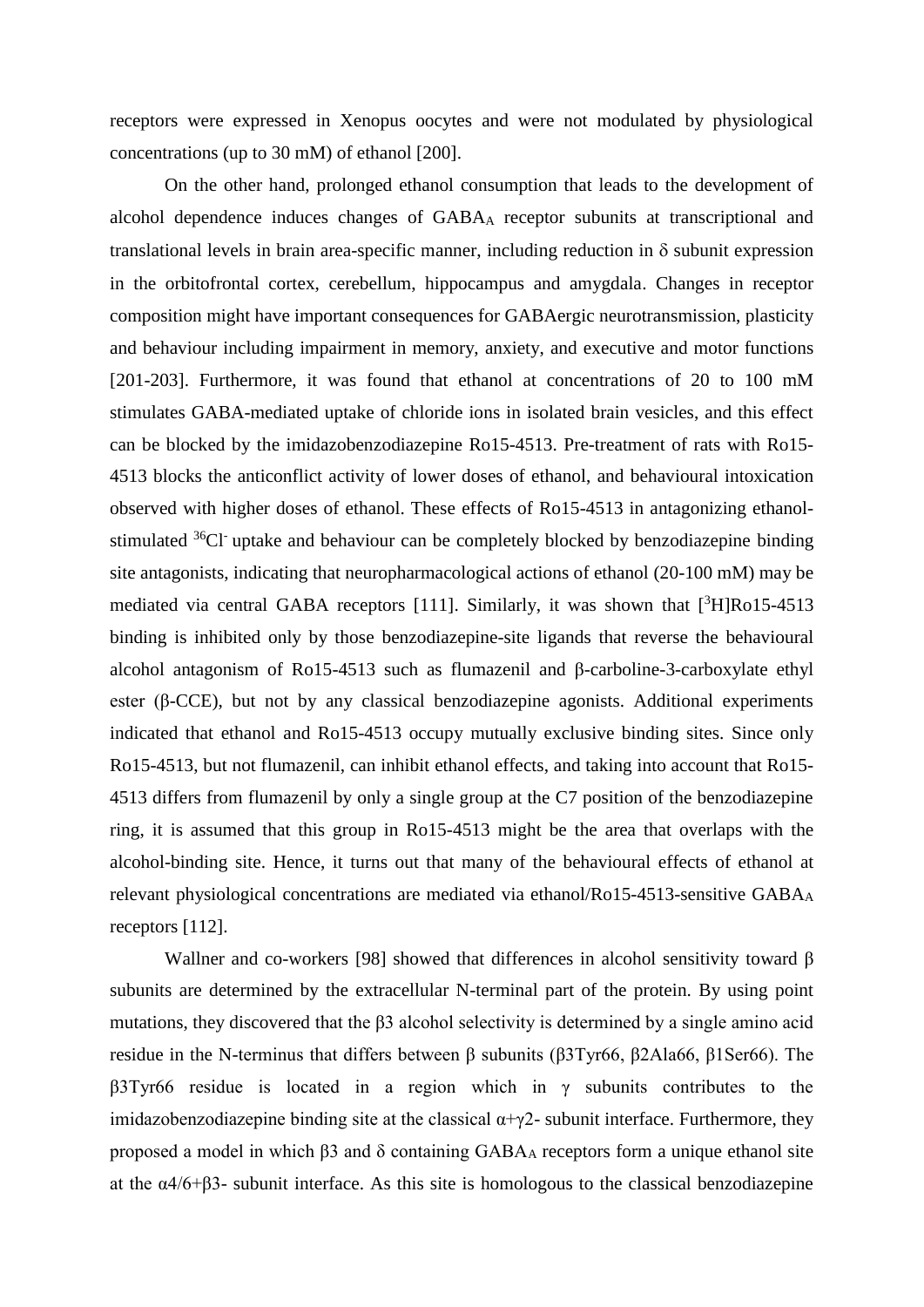binding site, it also has high affinity for a few selected benzodiazepine site ligands including alcohol antagonistic Ro15-4513 that bears large moiety at the C7 position of the benzodiazepine ring. They also suggested that large moieties at the C7-benzodiazepine ring compete with alcohol for its binding pocket at a  $\alpha$ 4/6+β3- ethanol/Ro15-4513 site, thus finally providing explanation for the competitive relationship between ethanol and imidazobenzodiazepine antagonists.

### **Interactions of flavonoids with GABA<sup>A</sup> receptor**

Flavonoids represent a heterogeneous class of [plant](http://en.wikipedia.org/wiki/Plant) [secondary metabolites.](http://en.wikipedia.org/wiki/Secondary_metabolite) They exert a wide-range of health-promoting effects including antioxidative, anti-inflammatory, cardioprotective, anticarcinogenic, antidiabetic and neuroprotective activities [204-206]. Like many neuroactive drugs, they achieve their effects, at least in part, by modulating GABA<sub>A</sub> receptors [207,208]. Radioligand binding studies indicated that flavonoids exert a selective affinity for the benzodiazepine binding site at GABA<sup>A</sup> receptor complex, mostly acting as partial agonists [209]. Although it is initially thought that they act on classical, "high-affinity" benzodiazepine binding sites, many flavonoid actions are not inhibited by classical benzodiazepine antagonist flumazenil. For example, Hall et al. [210] have shown that 6 methoxyflavanone and 6-methoxyflavone act as flumazenil-insensitive positive allosteric modulators of GABA responses at human recombinant  $\alpha$ 1 $\beta$ 2 $\gamma$ 2L and  $\alpha$ 2 $\beta$ 2 $\gamma$ 2L GABAA receptors. Functional electrophysiological studies suggest that flavonoids act on GABA<sup>A</sup> receptors via two separate mechanisms: by acting on flumazenil-sensitive high-affinity site and an alternative site that may be the flumazenil-insensitive low-affinity benzodiazepine site [208]. However, as in aforementioned study 6-methoxyflavanone inhibited  $[{}^{3}H]$ flunitrazepam binding whilst remaining unaffected by flumazenil, this might suggest a novel allosteric binding site that is independent of both the high-affinity and low affinity benzodiazepine binding sites [210].

More importantly, some flavonoids may directly open certain subtypes of GABA<sub>A</sub> receptors in the absence of GABA [208]. Behavioural studies demonstrated anxiolytic effects of flavonoids in animal models. Some of the tested flavonoids (e.g. chrysin) have anxiolytic effects similar to diazepam, but not associated with myorelaxant, sedative or amnesic actions, suggesting that they could lead to improved therapeutic drugs in the treatment of anxiety [211,212]. However, in addition to positive modulation, flavonoids may also achieve negative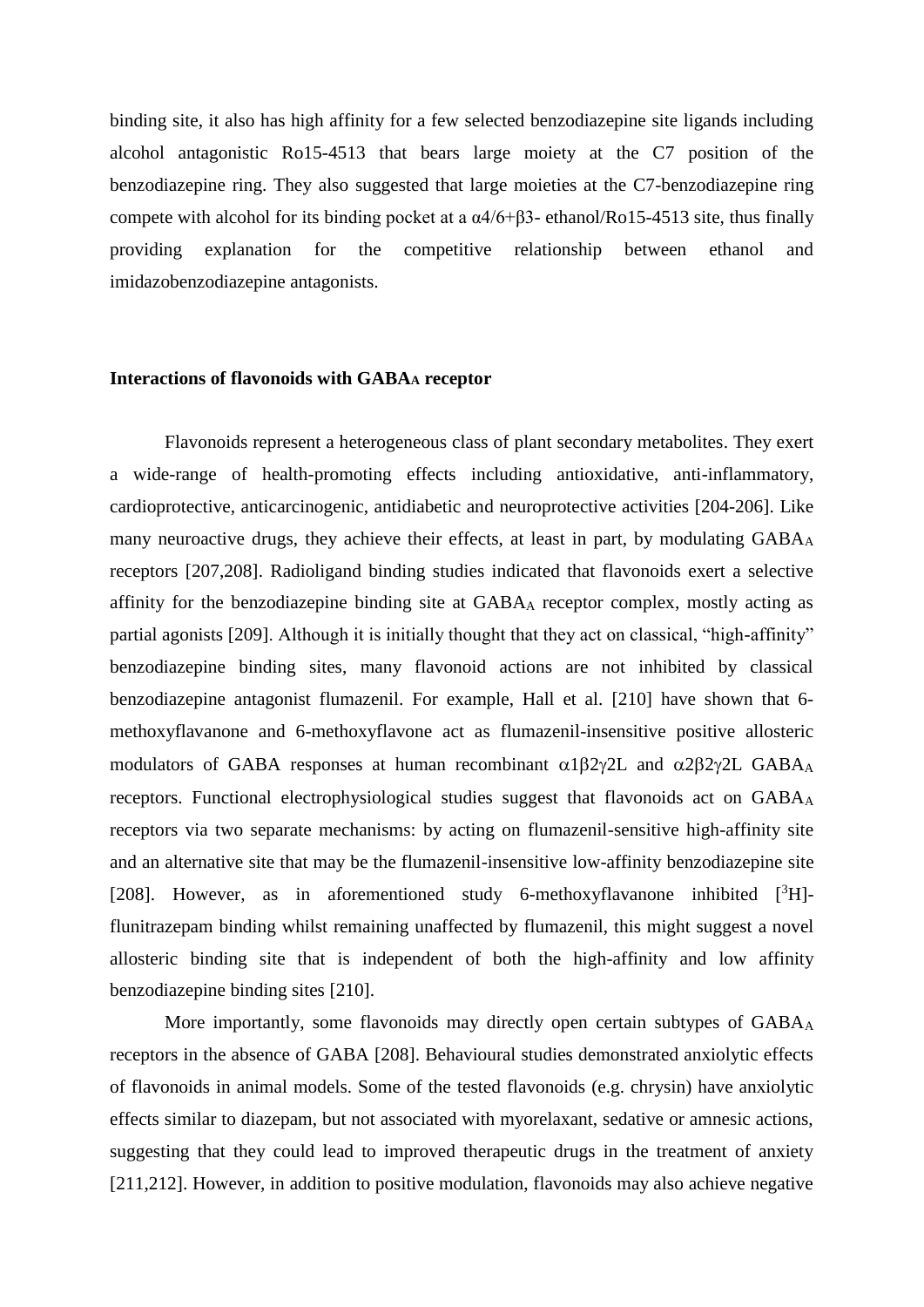effects on  $GABA_A$  receptors [213,214]. Some flavonoids are positive neuromodulators when applied in the presence of low concentrations of GABA, but in the presence of high concentrations of GABA act as negative modulators [215]. A range of natural flavonoids act as negative modulators of receptors containing ρ-subunits.

Recently, it was found that quercetin and its glycosides inhibit GABA-induced inward current at recombinant GABA<sub>C</sub> receptors. These inhibitory effects of quercetin and quercetinglycosides on GABA-induced inward current were noncompetitive and membrane voltageinsensitive, indicating that quercetin and its glycosides regulate GABA<sub>C</sub> receptor channel activity through interaction with a different site from that of GABA [216]. This study also provides evidence that the number of carbohydrate attached to quercetin might play an important role in the regulation of  $GABA_C$  receptor channel activity. On the contrary, 6methoxyflavanone and 6-methoxyflavone were inactive as modulators at human recombinant receptors containing ρ1 subunits [210].

Interestingly, menthol, a naturally occurring compound in the essential oil of mint leaves, also act as a positive allosteric modulator of recombinant GABA<sup>A</sup> receptors. In particular, menthol (150-750 μM) produced a concentration-dependent prolongation of spontaneous GABA<sup>A</sup> receptor-mediated inhibitory postsynaptic currents in the periaqueductal grey (PAG) neurons, although menthol actions were unaffected by the benzodiazepine antagonist flumazenil. Menthol also enhanced a tonic current, which was sensitive to the GABA<sup>A</sup> receptor antagonists picrotoxin and bicuculline, but unaffected by gabazine and GABA<sup>C</sup> receptor antagonist (1,2,5,6-tetrahydropyridine-4-yl)-methyl-phosphonic acid (TPMPA). In addition, menthol potentiated currents induced by the extrasynaptic GABA<sup>A</sup> receptor agonist THIP, altogether indicating that menthol positively modulates both synaptic and extrasynaptic populations of GABA<sup>A</sup> receptors in native PAG neurons [217].

# **GABA<sup>C</sup> receptors**

GABA<sup>C</sup> receptors are considered as a specific subtype of GABA<sup>A</sup> receptors due to their structural homology, although they differ from GABA<sup>A</sup> receptors by biochemical, pharmacological and physiological properties [218-220]. They are predominantly expressed in the retina where play a unique functional role in retinal signal processing, but are also expressed throughout brain and in periphery [221,222]. GABA<sub>C</sub> receptors are involved in numerous processes across the CNS, including vision, olfactory senses, sleep, memory and cognitive functions, hormone secretion and pain perception, with promising potential for the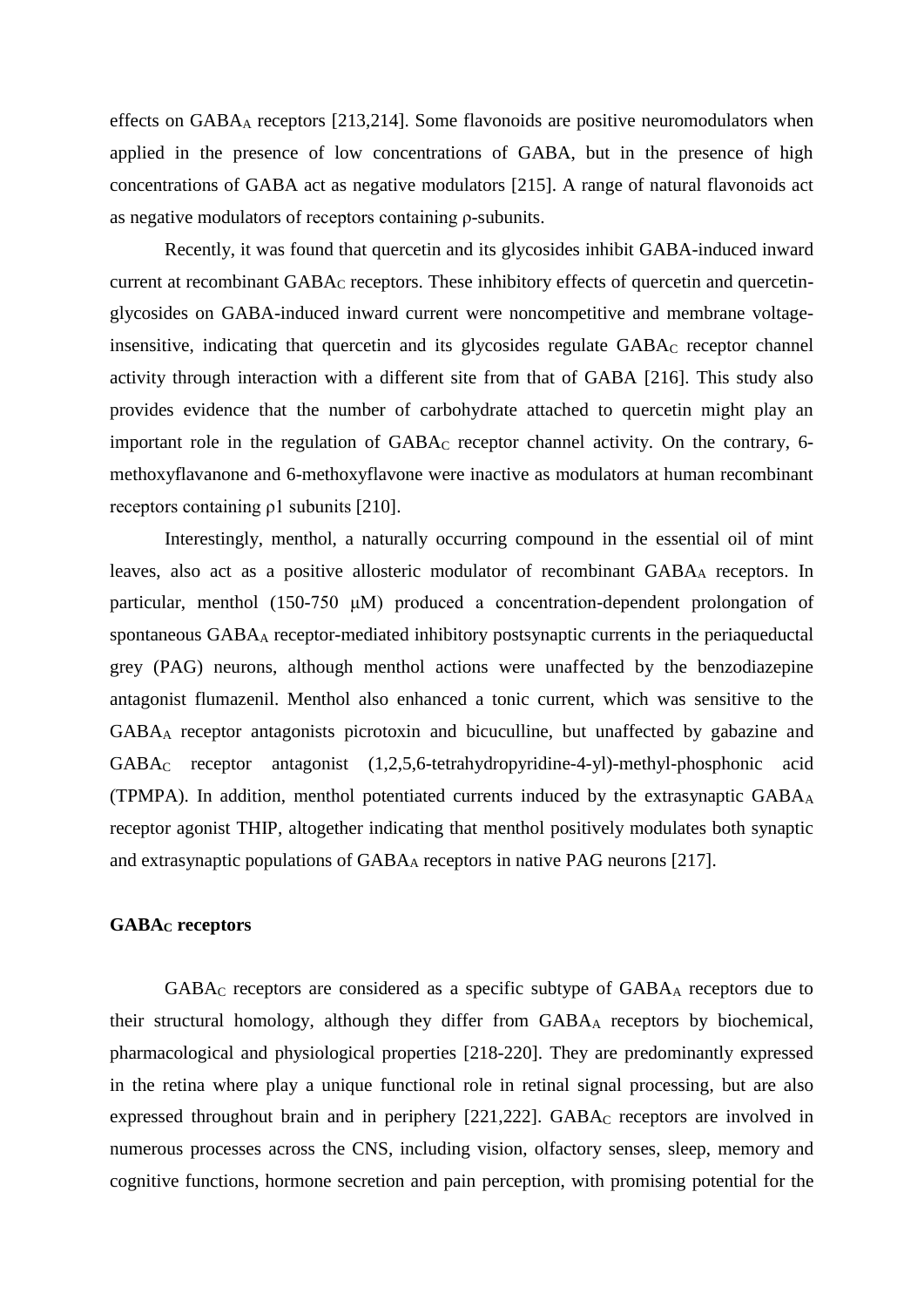treatment of myopia, sleep disorders, memory and learning enhancement, and fear and anxiety-related disorders  $[222,223]$ . Although understanding of the role of  $GABA_C$  receptors and processes triggered by ligand–receptor interactions in neurons are still limited because of the lack of adequate pharmacological tools, some progress has been made following synthesis and pharmacological evaluation of the selective fluorescent and biotinylated probes for  $\rho_1$ GABA<sup>C</sup> receptors that hopefully will bring new knowledge regarding the binding site and GABA<sup>C</sup> receptors flexibility, and be useful tools for localizing, visualizing, and studying the physiopathological processes of GABA<sup>C</sup> receptors [224].

In mammals, there are three isoforms of  $\rho$  subunits ( $\rho$ 1- $\rho$ 3) that form homooligomeric (formed by ρ1, ρ2 or ρ3 isoform) or pseudoheteromeric (made up of a combination of ρ1 and  $ρ2$  isoforms or  $ρ<sub>2</sub>$  and  $ρ<sub>3</sub>$  isoforms) GABA<sub>C</sub> receptor pentamers [220,224]. In humans, only two isoforms are expressed: ρ1 and ρ2.

GABA<sup>C</sup> receptors are sensitive neither to bicuculline (characteristic ligand of GABA<sup>A</sup> receptors) nor to baclofen (characteristic ligand of  $GABA_B$  receptors) [222,225]. They are more sensitive to GABA than GABA<sup>A</sup> receptors, and at least three GABA molecules are required to activate the GABA<sup>C</sup> receptor [222]. When activated, they have a smaller chloride conductance, longer channel opening time and desensitize less readily in the presence of GABA then GABA<sup>A</sup> receptors [218]. Benzodiazepines and barbiturates do not modulate GABA<sup>C</sup> receptors [218]. Neuroactive steroids may modulate GABA-induced current at GABA<sup>C</sup> receptors, in particular at ρ1 receptor channels, in both positive and negative manner, although the modulation occurs with relatively high concentrations of neuroactive steroids and is more prominent in the presence of low concentrations of GABA [226]. Characteristic agonists of GABA<sub>C</sub> receptors are *cis* enantiomer of 4-aminocrotonic acid (CACA) and (+)*cis*-2-aminomethylcyclopropane carboxylic acid  $((+)$ -CAMP) [218]. Furthermore, GABA<sub>C</sub> receptors are much less sensitive to GABA<sup>A</sup> receptor antagonist gabazine, but can be selectively antagonized by (1,2,5,6-tetrahydropyridine-4-yl)-methyl-phosphinic acid (TPMPA), 3-aminopropyl(methyl) phosphinic acid (3-APMPA), and 3 aminopropylphosphonic acid (3-APA), indicating that agonist/antagonist binding pockets of GABA<sup>A</sup> and GABA<sup>C</sup> receptors are not the same [220,227,228]. Compound imidazole-4-acetic acid exhibits a ρ subunit-dependent pharmacological profile: at ρ1 and ρ3 receptors acts as a potent antagonist, while at ρ2 receptors as a potent partial agonist [222].

N-terminal half of the ρ subunits has been shown to mediate formation of homo- and heterooligomeric GABA<sub>C</sub> receptors, and specific sequence within the N-terminus of the  $\rho$ 1 subunit involved in the assembly process has been determined [229]. Furthermore, several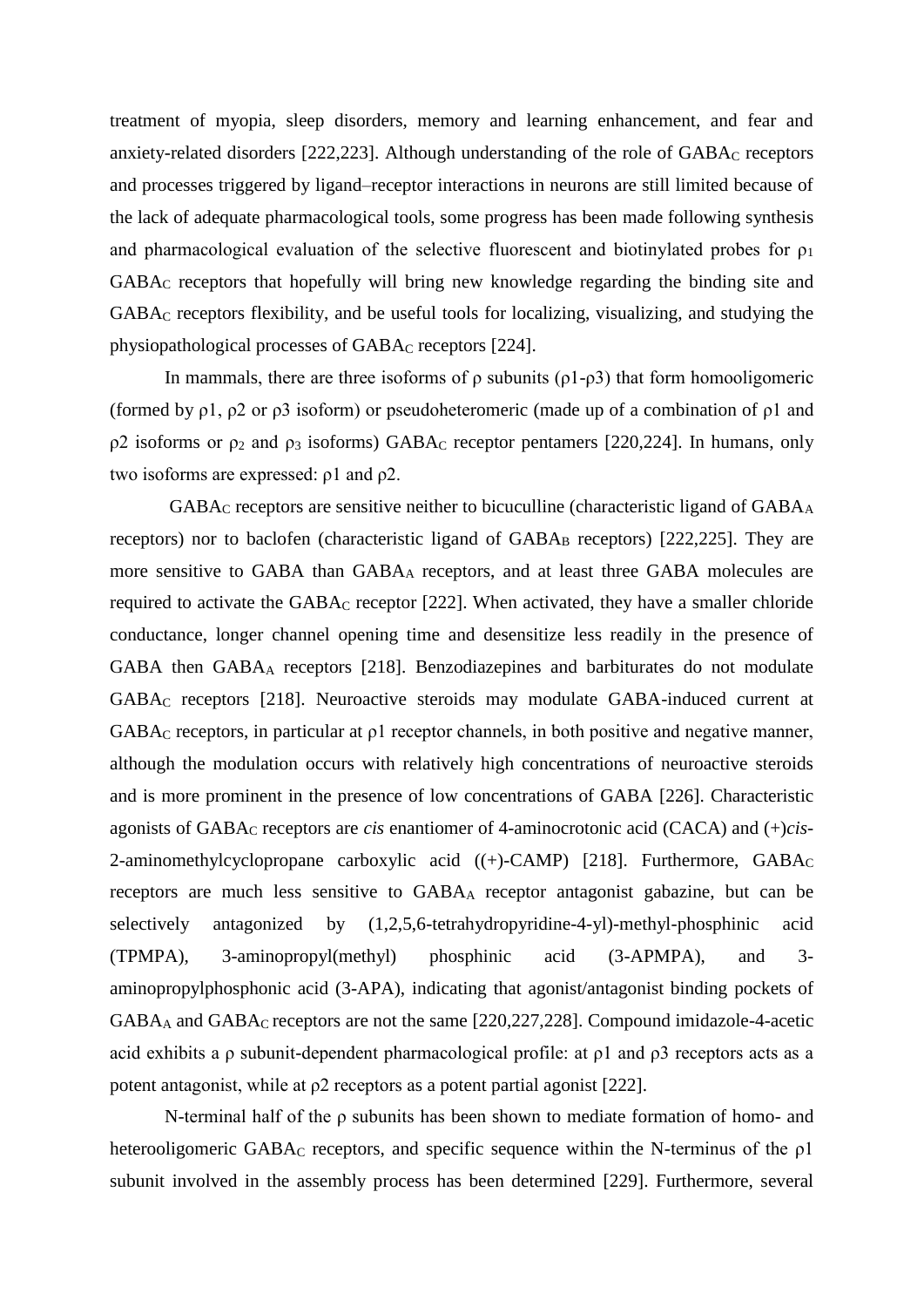key structural elements that determine specific pharmacological response of GABA<sub>C</sub> receptors have been found [228]. Namely, mutational studies, including those directed toward N-terminal domain and transmembrane domain TM4, have revealed residues that change sensitivity to agonists or make GABA<sub>C</sub> complex inactive, and contribute to the binding pocket determining properties of GABA binding [221,230,231]. Thus, Tyr102 at ρ1 subunit was identified as part of GABA binding domain, and probably the important residue for coupling agonist binding to channel opening [232]. Barbiturate sensitivity was imparted by mutation of Trp328 at ρ1 subunit, located within the transmembrane domain TM3. It also seems that this residue plays an important role in agonist-dependent activation, suggesting a functional interconnection between the GABA and pentobarbital activation domains  $[233]$ . GABA<sub>C</sub> receptors that contain ρ2 subunit exhibit decreased sensitivity to picrotoxin [234]. On ρ1 receptor it is shown that the mechanism of picrotoxin effects is compatible with an allosteric inhibition and receptor activation was a prerequisite for antagonism [235]. Difference in picrotoxin sensitivity of ρ1 and ρ2 homo-oligomers is determined by a single residue. Interestingly, it was found that this amino acid in the putative channel domain (TM2) of GABA ρ1 receptors influences picrotoxin sensitivity, and also meditates agonist binding by an allosteric mechanism [236].

# **GABA<sup>B</sup> receptors**

Metabotropic GABA<sub>B</sub> receptors are G-protein coupled receptors that mediate slow and prolonged inhibitory neurotransmission in the brain [237]. They are widely expressed and distributed in the CNS, although  $GABA_A$  sites generally outnumber  $GABA_B$  sites [238]. GABA<sup>B</sup> receptors differ from GABA<sup>A</sup> receptors by their structural and functional properties, but also exhibit numerous pharmacological effects, including central muscle relaxation, epileptogenesis, suppression of drug craving, antinociception, cognitive impairment and inhibition of hormone release [12,239].

GABA<sup>B</sup> receptors can be located presynaptically and postsynaptically. Stimulation of presynaptic GABA<sub>B</sub> receptors decreases conductance of calcium ions via voltage-gated calcium channels. Consequently, activation of presynaptic  $GABA_B$  autoreceptors induces inhibition of GABA release, while presynaptic GABA<sub>B</sub> heteroreceptors suppress release of other neurotransmitters and bioactive peptides. Depending on whether synaptic terminal releases an inhibitory or excitatory neurotransmitter, presynaptic GABAB receptors will facilitate or suppress neuronal excitability thus playing important role in tuning various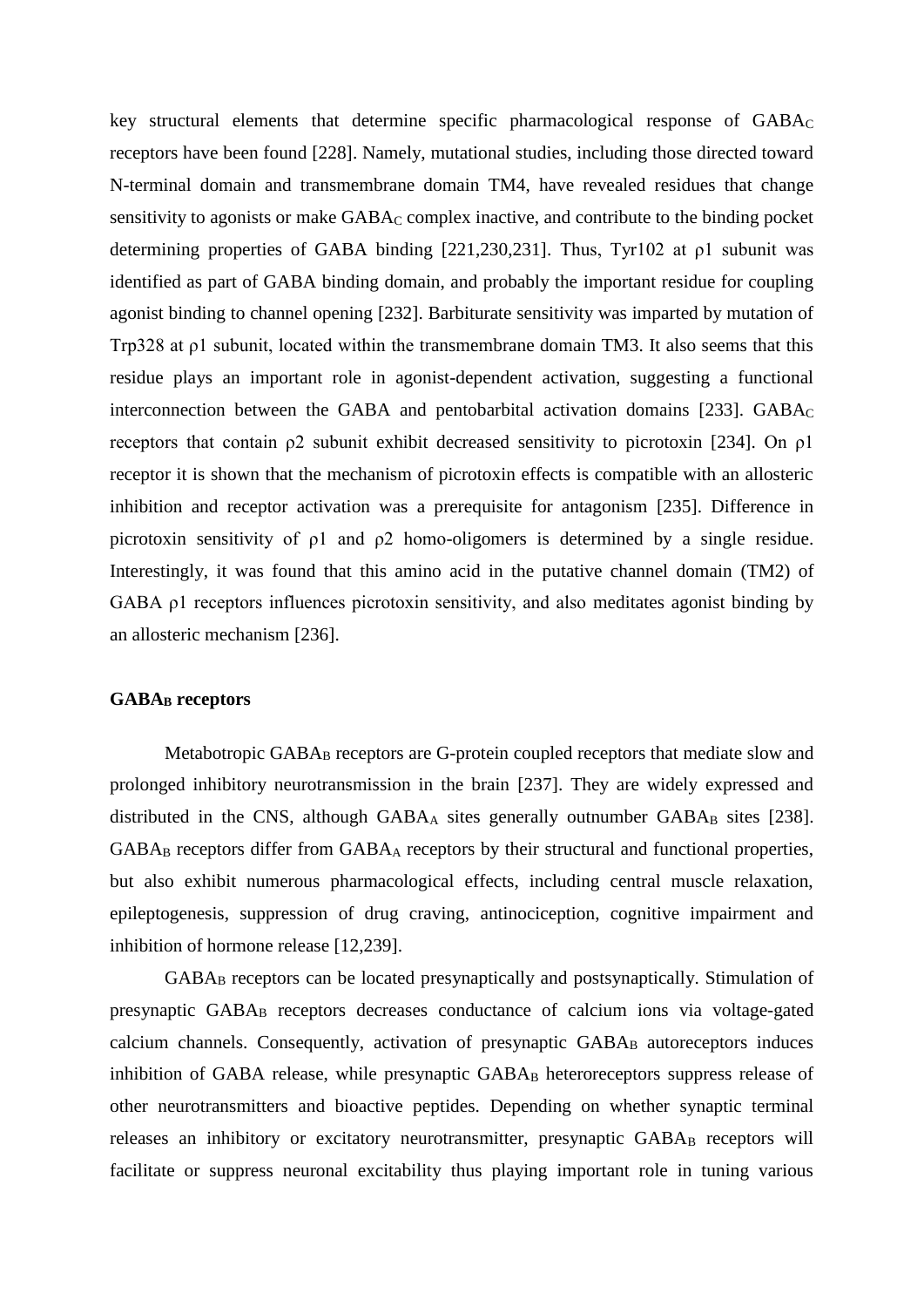synapses [12,240,241]. On the other hand, postsynaptic  $GABA_B$  receptors are coupled via  $G$ proteins to inwardly rectifying potassium channels and underlie slow inhibitory postsynaptic currents. Postsynaptic GABA<sub>B</sub> receptors stimulate efflux of potassium ions that hyperpolarizes neuronal membrane and shunts excitatory currents. As presynaptic and postsynaptic GABA<sub>B</sub> receptors are dominantly located at extrasynaptic sites, their activation requires patterns of presynaptic activity that ends in simultaneous GABA spillover from neighbouring synapses and elevations of ambient GABA, as it occurs during epileptic seizures. Furthermore, the association of GABA<sub>B</sub> receptors with glutamatergic synapses suggests their important role in the modulation of glutamatergic neurotransmission [240,242,243].

The GABA<sub>B</sub> receptor was the first heteromeric G-protein coupled receptor identified. It functions as an obligatory heterodimer assembly: both  $GABA_{B1}$  and  $GABA_{B2}$  subunits are necessary to form a functional GABA<sub>B</sub> receptor, and neither of these subunits is functional on its own [244] (Kaupmann et al. 1998). Soon after the cloning of both subunits, it was demonstrated that  $GABA_{B2}$  is required for  $GABA_{B1}$  to reach the cell surface by masking an endoplasmic reticulum retention signal of  $GABA_{B1}$  [245]. However,  $GABA_{B2}$  is not only required for the correct trafficking of GABA<sub>B1</sub>, but also for the proper functioning of the receptor. In particular,  $GABA_{B1}$  is involved in ligand recognition via its N-terminal extracellular domain and it binds GABA [246]. Although  $GABA_{B2}$  subunit does not constitute a binding site for any natural  $GABA_B$  ligand  $[247]$ , it enhances agonist affinity  $[248]$ , and is required for receptor activation. In addition, GABA<sub>B2</sub> subunit is responsible for G-protein coupling [249].

There are two physiologically significant isoforms of  $GABA_{B1}$  subunit,  $GABA_{B1a}$  and GABAB1b that differ in N-terminal region. Expression of these two subunits is developmentally regulated at the transcription level. They are transcribed from the same gene after activation of alternative promoters [250]. Accordingly, there are two major subtypes of  $GABA_B$  receptor, one formed from  $GABA_{B2}$  and  $GABA_{B1a}$  subunits, and the other formed from  $GABA_{B2}$  and  $GABA_{B1b}$  subunits [240].

 $GABA_{B1}$  and  $GABA_{B2}$  subunits are structurally homologous and both possess two main domains: a heptahelical membrane domain that is responsible for recognition and activation of G-proteins (HD domain), and a large extracellular "Venus flytrap" domain (VFT domain) involved in ligand binding. Both domains oscillate between different conformational states, and these allosteric transitions are essential for receptor function and offer numerous possibilities for the allosteric regulation of receptor activity. GABA and other agonists bind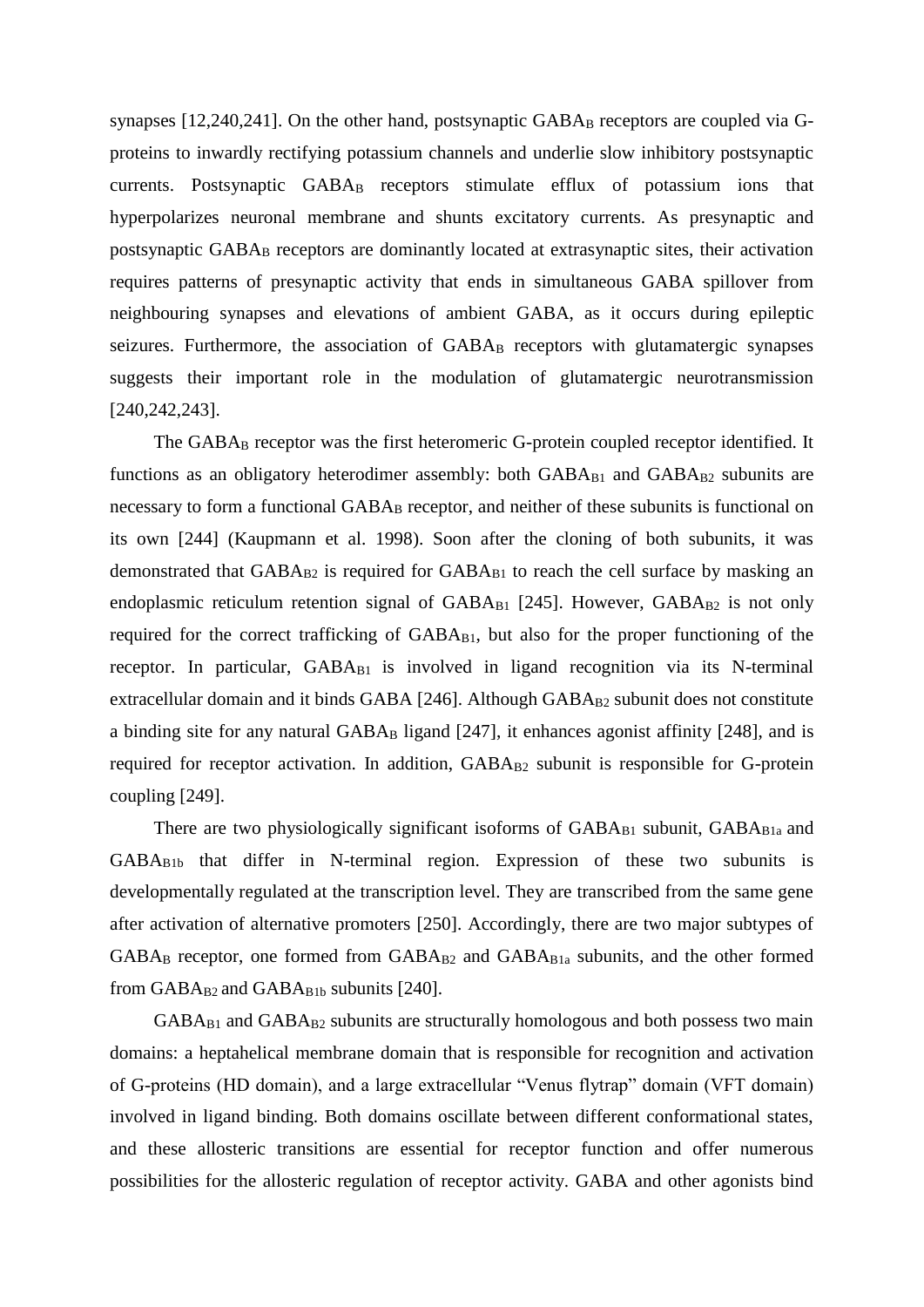exclusively at the VFT domain of the  $GABA_{B1}$  subunit, but VFT domain of the  $GABA_{B2}$ subunit is necessary for the activation of whole receptor. On the other hand,  $GABA_{B2}$  HD contains molecular determinants required for G-protein coupling, and by trans-activation mechanism, binding of GABA at VFT domain of GABA<sub>B1</sub> subunit lead to activation of HD domain of  $GABA_{B2}$  subunit [251-253]. However, the HD of  $GABA_{B1}$  improves coupling efficacy. Conversely, although  $GABA_{B1}$  extracellular domain is sufficient to bind  $GABA_B$ ligands, the extracellular domain of  $GABA_{B2}$  increases the agonist affinity on  $GABA_{B1}$ , and is necessary for agonist activation of the receptor. Altogether, this indicates that multiple allosteric interactions between the two subunits are required for wild-type functioning of the  $GABA_B$  receptor [251].

Geng et al.  $[254]$  presented the crystal structures of heterodimeric  $GABA_B$  complex consisting of extracellular VFT domains of  $GABA_{B1}$  and  $GABA_{B2}$  subunits in the apo, agonist-bound and antagonist-bound forms. The apo and antagonist-bound structures represent the resting state of the receptor; while the agonist-bound complex corresponds to the active state. They found that both subunits adopt an open conformation at rest, but only GABAB1 VFT closes on agonist-induced receptor activation. Furthermore, they revealed a unique activation mechanism for GABA<sub>B</sub> receptor that involves the formation of a novel heterodimer interface between subunits.

GABA<sup>B</sup> receptors are not modulated by benzodiazepines, barbiturates, or steroids, and are not sensitive to bicuculline  $[218,225]$ . Characteristic agonists of GABA $_B$  receptors are baclofen, a lipophilic derivative of GABA, and 3-aminopropylphosponous acid (3-APPA;  $CGP27492)$ , while saclofen, phaclofen and 2-hydroxysaclofen act as antagonists of  $GABA_B$ receptors [12]. Baclofen was introduced to the market in 1972 and is used to treat spasticity and skeletal muscle rigidity in patients with spinal cord injury, multiple sclerosis, amyotrophic lateral sclerosis, and cerebral palsy. However, although  $GABA_B$  agonists showed promising therapeutic effects in a whole range of other indications, they exhibit numerous side effects, including sedation, tolerance, and muscle relaxation [237,256].

# **Conclusions**

GABA<sup>A</sup> receptors mediate most of the fast synaptic inhibition in the mammalian brain and are targeted by many clinically important drugs. They are subject to modulation at a variety of allosteric sites, with pharmacology dependent on receptor subunit combination. In addition to GABA, naturally occurring steroids can potently and specifically enhance  $GABA_A$ receptor function in a direct manner, and consequently exert anxiolytic, analgesic,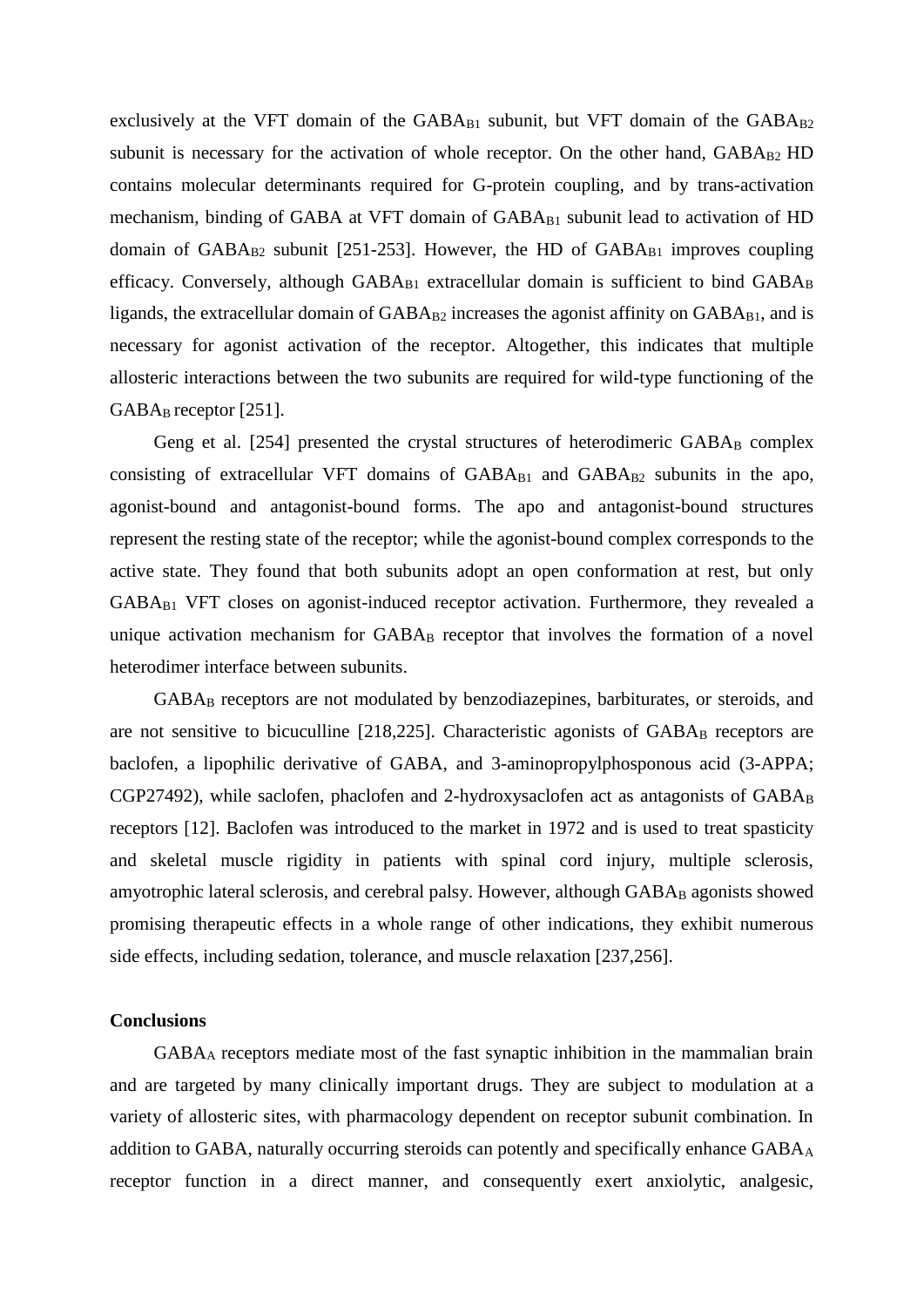anticonvulsant, sedative, hypnotic and anesthetic properties. GABA<sub>A</sub> receptors are thus important for function and plasticity of the CNS. Analysis of the specific roles of  $GABA_AR$ subtypes reveals their involvement in the pathophysiology of major CNS disorders, and opens novel perspectives for therapeutic intervention. Further pharmacological studies will contribute to more complete understanding of numerous interactions between various ligands and their binding sites on GABA receptors that might improve current pharmacological approach in treating various diseases.

#### **Acknowledgments**

This work was supported by Croatian Ministry of Science, Education and Sports to MJJ and JV.

#### **References**

[1] [Somogyi P,](http://www.ncbi.nlm.nih.gov/pubmed/?term=Somogyi%20P%5BAuthor%5D&cauthor=true&cauthor_uid=15539390) [Klausberger T.](http://www.ncbi.nlm.nih.gov/pubmed/?term=Klausberger%20T%5BAuthor%5D&cauthor=true&cauthor_uid=15539390) Defined types of cortical interneurone structure space and spike timing in the hippocampus. 2005; 562(Pt 1): 9-26.

[2] Buzsáki G, Kaila K, Raichle M. Inhibition and brain work. Neuron. 2007; 56: 771–83.

[3] [Ferando I,](http://www.ncbi.nlm.nih.gov/pubmed/?term=Ferando%20I%5BAuthor%5D&cauthor=true&cauthor_uid=24650505) [Mody I.](http://www.ncbi.nlm.nih.gov/pubmed/?term=Mody%20I%5BAuthor%5D&cauthor=true&cauthor_uid=24650505) Interneuronal GABA<sub>A</sub> receptors inside and outside of synapses. Curr [Opin Neurobiol](http://www.ncbi.nlm.nih.gov/pubmed/24650505) 2014; 26: 57-63.

[4] [Rudolph U,](http://www.ncbi.nlm.nih.gov/pubmed/?term=Rudolph%20U%5BAuthor%5D&cauthor=true&cauthor_uid=21799515) [Knoflach F.](http://www.ncbi.nlm.nih.gov/pubmed/?term=Knoflach%20F%5BAuthor%5D&cauthor=true&cauthor_uid=21799515) Beyond classical benzodiazepines: novel therapeutic potential of GABA<sup>A</sup> receptor subtypes. [Nat Rev Drug Discov](http://www.ncbi.nlm.nih.gov/pubmed/21799515) 2011; 10(9): 685-97.

[5] Sigel E, Steinmann ME. Structure, function, and modulation of GABA(A) receptors. J Biol Chem 2012; 287(48): 40224-31.

[6] Korpi ER, Grunder G, Lüddens H. Drug interactions at GABA(A) receptors. Prog Neurobiol 2002; 67: 113-59.

[7] [Tsang SY,](http://www.ncbi.nlm.nih.gov/pubmed/?term=Tsang%20SY%5BAuthor%5D&cauthor=true&cauthor_uid=15078131) [Xue H.](http://www.ncbi.nlm.nih.gov/pubmed/?term=Xue%20H%5BAuthor%5D&cauthor=true&cauthor_uid=15078131) Development of effective therapeutics targeting the GABA<sub>A</sub> receptor: naturally occurring alternatives. [Curr Pharm Des](http://www.ncbi.nlm.nih.gov/pubmed/15078131) 2004; 10(9): 1035-44.

[8] [Licata SC,](http://www.ncbi.nlm.nih.gov/pubmed/?term=Licata%20SC%5BAuthor%5D&cauthor=true&cauthor_uid=18295321) [Rowlett JK.](http://www.ncbi.nlm.nih.gov/pubmed/?term=Rowlett%20JK%5BAuthor%5D&cauthor=true&cauthor_uid=18295321)) Abuse and dependence liability of benzodiazepine-type drugs: GABA(A) receptor modulation and beyond. [Pharmacol Biochem Behav](http://www.ncbi.nlm.nih.gov/pubmed/18295321) 2008; 90(1): 74-89.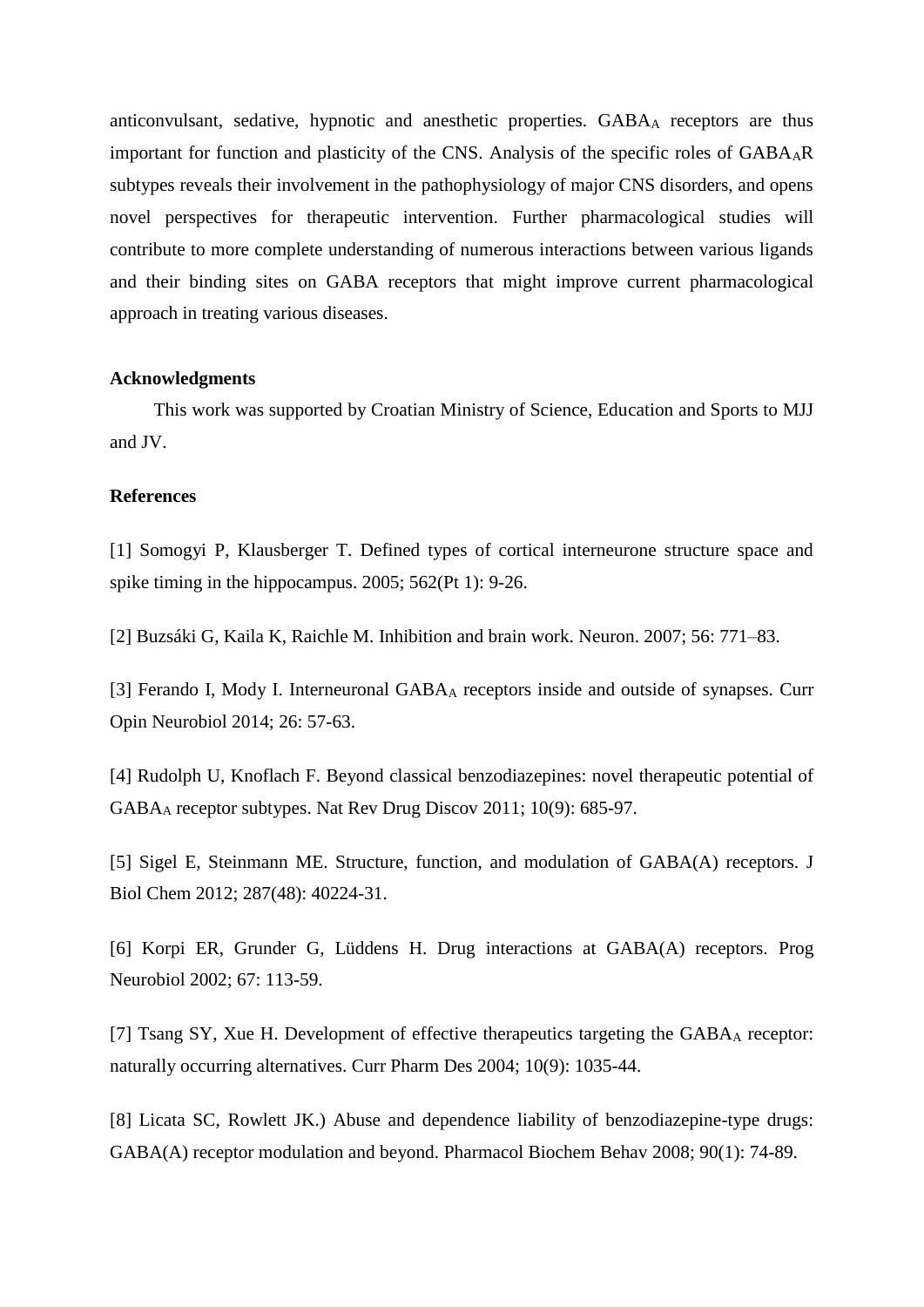[9] [Vlainić J,](http://www.ncbi.nlm.nih.gov/pubmed/?term=Vlaini%C4%87%20J%5BAuthor%5D&cauthor=true&cauthor_uid=19345234) [Peričić D.](http://www.ncbi.nlm.nih.gov/pubmed/?term=Perici%C4%87%20D%5BAuthor%5D&cauthor=true&cauthor_uid=19345234) Effects of acute and repeated zolpidem treatment on pentylenetetrazole-induced seizure threshold and on locomotor activity: comparison with diazepam. [Neuropharmacology](http://www.ncbi.nlm.nih.gov/pubmed/19345234) 2009; 56(8): 1124-30.

[10] Vinkers CH, Olivier B. Mechanisms underlying tolerance after long-term benzodiazepine use: a future for subtype-selective GABA<sub>A</sub> receptor modulators? Advances in Pharmacological Sciences 2012: 416864.

[11] Jazvinšćak Jembrek M, Vlainić J, Šuran J. Zolpidem withdrawal induced uncoupling of GABAA receptors *in vitro* associated with altered GABA<sup>A</sup> receptor subunit mRNA expression. Acta Neurobiol Exp 2015; 75: 160-71.

[12] Bowery NG, Bettler B, Froestl W, Gallagher JP, Marshall F, Raiteri M, Bonner TI, Enna SJ. International Union of Pharmacology. XXXIII. Mammalian γ-aminobutyric acid (B) receptors: structure and function. Pharmacol Rev 2002; 54(2): 247-64.

[13] [Miller PS,](http://www.ncbi.nlm.nih.gov/pubmed/?term=Miller%20PS%5BAuthor%5D&cauthor=true&cauthor_uid=20096941) [Smart TG.](http://www.ncbi.nlm.nih.gov/pubmed/?term=Smart%20TG%5BAuthor%5D&cauthor=true&cauthor_uid=20096941) Binding, activation and modulation of Cys-loop receptors. Trends [Pharmacol Sci](http://www.ncbi.nlm.nih.gov/pubmed/20096941) 2010; 31(4): 161-74.

[14] [Olsen RW,](http://www.ncbi.nlm.nih.gov/pubmed/?term=Olsen%20RW%5BAuthor%5D&cauthor=true&cauthor_uid=18790874) [Sieghart W.](http://www.ncbi.nlm.nih.gov/pubmed/?term=Sieghart%20W%5BAuthor%5D&cauthor=true&cauthor_uid=18790874) International Union of Pharmacology. LXX. Subtypes of gamma-aminobutyric acid (A) receptors: classification on the basis of subunit composition, pharmacology, and function. Update [Pharmacol Rev](http://www.ncbi.nlm.nih.gov/pubmed/18790874) 2008; 60(3): 243-60.

[15] Barnard EA, Skolnick P, Olsen RW, et al. International union of pharmacology: XV. Subtypes of  $\gamma$ -Aminobutyric acid<sub>A</sub> receptors: classification on the basis of subunit structure and receptor function*.* Pharmacol Rev 2008; 50: 291-313.

[16] Sieghart W, Fuchs K, Tretter V, et al. Structure and subunit composition of GABA receptors. Neurochem Int 1999; 34: 379-85.

[17] Uusi-Oukari M, Korpi ER. Regulation of GABA<sup>A</sup> receptor subunit expression by pharmacological agents. Pharmacol Rev 2010; 62(1): 97-135.

[18] [Hörtnagl H,](http://www.ncbi.nlm.nih.gov/pubmed/?term=H%C3%B6rtnagl%20H%5BAuthor%5D&cauthor=true&cauthor_uid=23337532) [Tasan RO,](http://www.ncbi.nlm.nih.gov/pubmed/?term=Tasan%20RO%5BAuthor%5D&cauthor=true&cauthor_uid=23337532) [Wieselthaler A,](http://www.ncbi.nlm.nih.gov/pubmed/?term=Wieselthaler%20A%5BAuthor%5D&cauthor=true&cauthor_uid=23337532) [Kirchmair E,](http://www.ncbi.nlm.nih.gov/pubmed/?term=Kirchmair%20E%5BAuthor%5D&cauthor=true&cauthor_uid=23337532) [Sieghart W,](http://www.ncbi.nlm.nih.gov/pubmed/?term=Sieghart%20W%5BAuthor%5D&cauthor=true&cauthor_uid=23337532) [Sperk G.](http://www.ncbi.nlm.nih.gov/pubmed/?term=Sperk%20G%5BAuthor%5D&cauthor=true&cauthor_uid=23337532) Patterns of mRNA and protein expression for 12 GABA<sup>A</sup> receptor subunits in the mouse brain. [Neuroscience](http://www.ncbi.nlm.nih.gov/pubmed/23337532) 2013; 236: 345-72.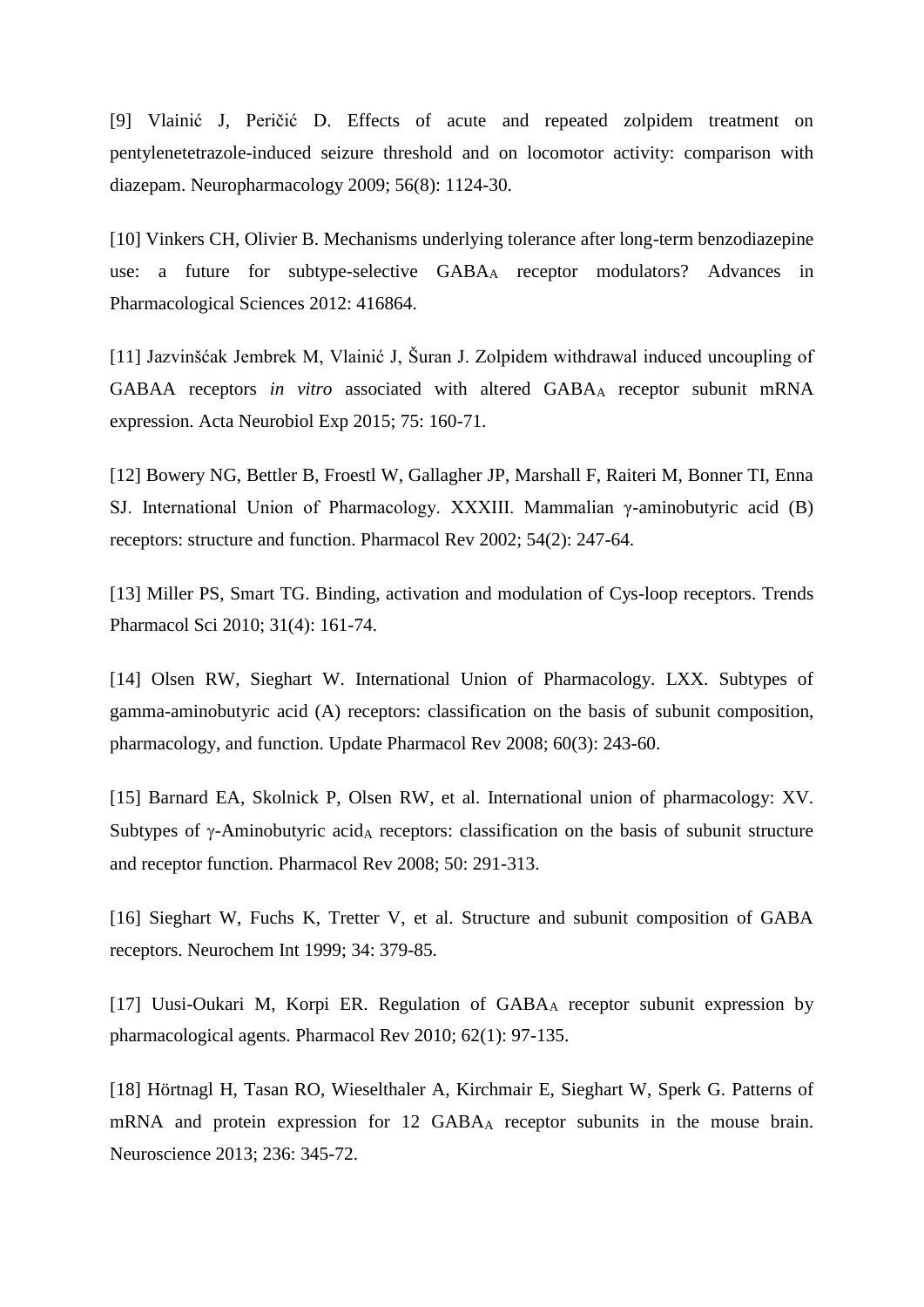[19] [Laurie DJ,](http://www.ncbi.nlm.nih.gov/pubmed/?term=Laurie%20DJ%5BAuthor%5D&cauthor=true&cauthor_uid=1312132) [Seeburg PH,](http://www.ncbi.nlm.nih.gov/pubmed/?term=Seeburg%20PH%5BAuthor%5D&cauthor=true&cauthor_uid=1312132) [Wisden W.](http://www.ncbi.nlm.nih.gov/pubmed/?term=Wisden%20W%5BAuthor%5D&cauthor=true&cauthor_uid=1312132) The distribution of 13 GABA<sup>A</sup> receptor subunit mRNAs in the rat brain. II. Olfactory bulb and cerebellum. [J Neurosci](http://www.ncbi.nlm.nih.gov/pubmed/1312132) 1992; 12(3): 1063-76.

[20] [Wisden W,](http://www.ncbi.nlm.nih.gov/pubmed/?term=Wisden%20W%5BAuthor%5D&cauthor=true&cauthor_uid=1312131) [Laurie DJ,](http://www.ncbi.nlm.nih.gov/pubmed/?term=Laurie%20DJ%5BAuthor%5D&cauthor=true&cauthor_uid=1312131) [Monyer H,](http://www.ncbi.nlm.nih.gov/pubmed/?term=Monyer%20H%5BAuthor%5D&cauthor=true&cauthor_uid=1312131) [Seeburg PH.](http://www.ncbi.nlm.nih.gov/pubmed/?term=Seeburg%20PH%5BAuthor%5D&cauthor=true&cauthor_uid=1312131) The distribution of 13 GABA<sub>A</sub> receptor subunit mRNAs in the rat brain. I. Telencephalon, diencephalon, mesencephalon. [J. Neurosci](http://www.ncbi.nlm.nih.gov/pubmed/1312131) 1992; 12(3): 1040-62.

[21] Zhang D, Pan ZH, Awobuluyi M, Lipton SA. Structure and function of GABA(C) receptors: a comparison of native versus recombinant receptors. Trends Pharmacol Sci 2001; 22(3): 121-32.

[22] Glykys J, [Mann EO,](http://www.ncbi.nlm.nih.gov/pubmed/?term=Mann%20EO%5BAuthor%5D&cauthor=true&cauthor_uid=18256262) [Mody I.](http://www.ncbi.nlm.nih.gov/pubmed/?term=Mody%20I%5BAuthor%5D&cauthor=true&cauthor_uid=18256262) Which GABA(A) receptor subunits are necessary for tonic inhibition in the hippocampus? J Neurosci 2008; 28(6): 1421-6.

[23] Fritschy JM, Panzanelli P. GABA<sub>A</sub> receptors and plasticity of inhibitory neurotransmission in the central nervous system. Eur J Neurosci 2014; 39(11): 1845-6.5

[24] Olsen RW, Sieghart W. GABA<sup>A</sup> [receptors: subtypes provide diversity of function and](http://www.ncbi.nlm.nih.gov/pubmed/18760291)  [pharmacology.](http://www.ncbi.nlm.nih.gov/pubmed/18760291) Neuropharmacology 2009; 56: 141-8.

[25] [Chen ZW,](http://www.ncbi.nlm.nih.gov/pubmed/?term=Chen%20ZW%5BAuthor%5D&cauthor=true&cauthor_uid=17083446) [Olsen RW.](http://www.ncbi.nlm.nih.gov/pubmed/?term=Olsen%20RW%5BAuthor%5D&cauthor=true&cauthor_uid=17083446) GABA<sup>A</sup> receptor associated proteins: a key factor regulating GABA<sup>A</sup> receptor function. J Neurochem 2007; 100(2): 279-94.

[26] [Darlison MG,](http://www.ncbi.nlm.nih.gov/pubmed/?term=Darlison%20MG%5BAuthor%5D&cauthor=true&cauthor_uid=16075381) [Pahal I,](http://www.ncbi.nlm.nih.gov/pubmed/?term=Pahal%20I%5BAuthor%5D&cauthor=true&cauthor_uid=16075381) [Thode C.](http://www.ncbi.nlm.nih.gov/pubmed/?term=Thode%20C%5BAuthor%5D&cauthor=true&cauthor_uid=16075381) Consequences of the evolution of the GABA(A) receptor gene family. Cell Mol Neurobiol 2005; 25(3-4): 607-24.

[27] [Daniel C,](http://www.ncbi.nlm.nih.gov/pubmed/?term=Daniel%20C%5BAuthor%5D&cauthor=true&cauthor_uid=19909284) Ohman M. RNA editing and its impact on GABA<sub>A</sub> receptor function. Biochem Soc Trans 2009; 37(Pt 6): 1399-403.

[28] Jin P, Zhang J, Rowe-Teeter C, Yang J, Stuve LL, Fu GK. Cloning and characterization of a GABA<sub>A</sub> receptor  $\gamma$ 2 subunit variant. J Biol Chem 2004; 279: 1408-14.

[29] [Dredge BK,](http://www.ncbi.nlm.nih.gov/pubmed/?term=Dredge%20BK%5BAuthor%5D&cauthor=true&cauthor_uid=12808107) [Darnell RB.](http://www.ncbi.nlm.nih.gov/pubmed/?term=Darnell%20RB%5BAuthor%5D&cauthor=true&cauthor_uid=12808107) Nova regulates GABA(A) receptor γ2 alternative splicing via a distal downstream UCAU-rich intronic splicing enhancer. [Mol Cell Biol](http://www.ncbi.nlm.nih.gov/pubmed/12808107) 2003; 23(13): 4687- 700.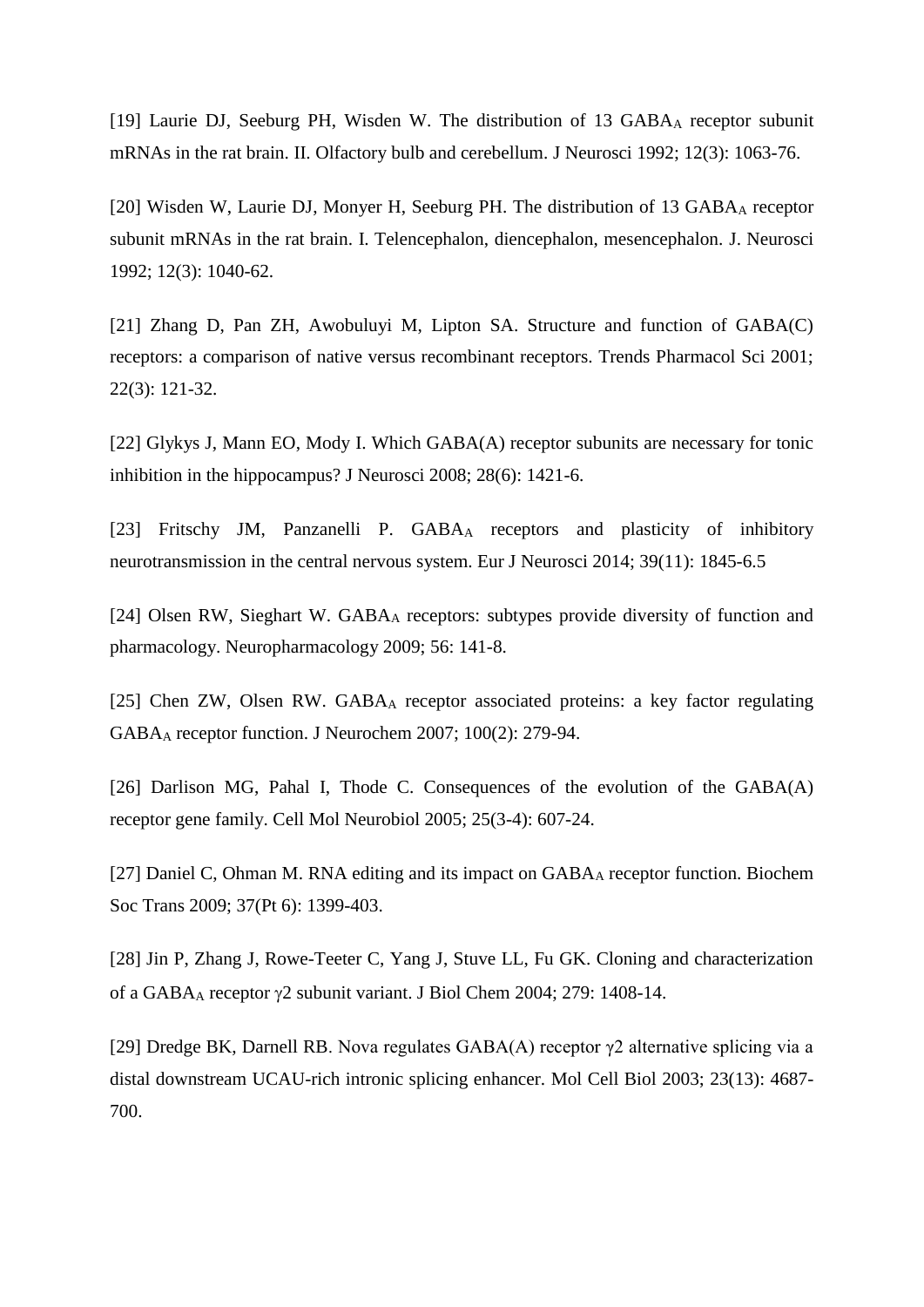[30] Tretter V, Ehya N, Fuchs K, Sieghart W. Stoichiometry and assembly of a recombinant GABA<sup>A</sup> receptor subtype. J Neurosci 1997; 17: 2728-37.

[31] [Gunn BG,](http://www.ncbi.nlm.nih.gov/pubmed/?term=Gunn%20BG%5BAuthor%5D&cauthor=true&cauthor_uid=24929099) [Cunningham L,](http://www.ncbi.nlm.nih.gov/pubmed/?term=Cunningham%20L%5BAuthor%5D&cauthor=true&cauthor_uid=24929099) [Mitchell SG,](http://www.ncbi.nlm.nih.gov/pubmed/?term=Mitchell%20SG%5BAuthor%5D&cauthor=true&cauthor_uid=24929099) [Swinny JD,](http://www.ncbi.nlm.nih.gov/pubmed/?term=Swinny%20JD%5BAuthor%5D&cauthor=true&cauthor_uid=24929099) [Lambert JJ,](http://www.ncbi.nlm.nih.gov/pubmed/?term=Lambert%20JJ%5BAuthor%5D&cauthor=true&cauthor_uid=24929099) [Belelli D.](http://www.ncbi.nlm.nih.gov/pubmed/?term=Belelli%20D%5BAuthor%5D&cauthor=true&cauthor_uid=24929099) GABAA receptor-acting neurosteroids: a role in the development and regulation of the stress response. [Front Neuroendocrinol](http://www.ncbi.nlm.nih.gov/pubmed/24929099) 2015; 36: 28-48.

[32] Baumann SW, Baur R, Sigel E. Forced subunit assembly in  $\alpha$ 1 $\beta$ 2 $\gamma$ 2 GABA<sub>A</sub> receptors. Insight into the absolute arrengement. J Biol Chem 2002; 277: 46020-5.

[33] [Pöltl A,](http://www.ncbi.nlm.nih.gov/pubmed/?term=P%C3%B6ltl%20A%5BAuthor%5D&cauthor=true&cauthor_uid=14713300) [Hauer B,](http://www.ncbi.nlm.nih.gov/pubmed/?term=Hauer%20B%5BAuthor%5D&cauthor=true&cauthor_uid=14713300) [Fuchs K,](http://www.ncbi.nlm.nih.gov/pubmed/?term=Fuchs%20K%5BAuthor%5D&cauthor=true&cauthor_uid=14713300) [Tretter](http://www.ncbi.nlm.nih.gov/pubmed/?term=Tretter%20V%5BAuthor%5D&cauthor=true&cauthor_uid=14713300) V, [Sieghart W.](http://www.ncbi.nlm.nih.gov/pubmed/?term=Sieghart%20W%5BAuthor%5D&cauthor=true&cauthor_uid=14713300) Subunit composition and quantitative importance of GABA(A) receptor subtypes in the cerebellum of mouse and rat. [J Neurochem](http://www.ncbi.nlm.nih.gov/pubmed/14713300) 2003; 87(6): 1444-55

[34] [Sieghart W,](http://www.ncbi.nlm.nih.gov/pubmed/?term=Sieghart%20W%5BAuthor%5D&cauthor=true&cauthor_uid=12171572) [Sperk G.](http://www.ncbi.nlm.nih.gov/pubmed/?term=Sperk%20G%5BAuthor%5D&cauthor=true&cauthor_uid=12171572) Subunit composition, distribution and function of GABA(A) receptor subtypes. [Curr Top Med Chem](http://www.ncbi.nlm.nih.gov/pubmed/12171572) 2002; 2(8): 795-816.

[35] [Minier F,](http://www.ncbi.nlm.nih.gov/pubmed/?term=Minier%20F%5BAuthor%5D&cauthor=true&cauthor_uid=15136735) [Sigel E.](http://www.ncbi.nlm.nih.gov/pubmed/?term=Sigel%20E%5BAuthor%5D&cauthor=true&cauthor_uid=15136735) Positioning of the  $\alpha$ -subunit isoforms confers a functional signature to -aminobutyric acid type A receptors. Proc Natl Acad Sci USA 2004; 101(20): 7769-74.

[36] Zezula J, Slany A, Sieghart W. Interaction of allosteric ligands with GABA<sub>A</sub> receptors containing one, two, or three different subunits. Eur J Pharmacol 1996; 301: 207–14.

[37] Farrant M, Nusser Z. Variations on an inhibitory theme: phasic and tonic activation of GABA<sup>A</sup> receptors. Nat Rev Neurosci 2005; 6: 215-29.

[38] Belelli D, Harrison NL, Maguire J, Macdonald RL, Walker MC, Cope DW. Extrasynaptic GABA<sup>A</sup> receptors: form, pharmacology, and function. J Neurosci 2009; 29: 12757–63.

[39] [Brickley SG,](http://www.ncbi.nlm.nih.gov/pubmed/?term=Brickley%20SG%5BAuthor%5D&cauthor=true&cauthor_uid=22243744) [Mody I.](http://www.ncbi.nlm.nih.gov/pubmed/?term=Mody%20I%5BAuthor%5D&cauthor=true&cauthor_uid=22243744) Extrasynaptic GABA(A) receptors: their function in the CNS and implications for disease. [Neuron](http://www.ncbi.nlm.nih.gov/pubmed/22243744) 2012; 73(1): 23-34.

[40] [Carver CM,](http://www.ncbi.nlm.nih.gov/pubmed/?term=Carver%20CM%5BAuthor%5D&cauthor=true&cauthor_uid=24071826) [Reddy DS.](http://www.ncbi.nlm.nih.gov/pubmed/?term=Reddy%20DS%5BAuthor%5D&cauthor=true&cauthor_uid=24071826) Neurosteroid interactions with synaptic and extrasynaptic GABA(A) receptors: regulation of subunit plasticity, phasic and tonic inhibition, and neuronal network excitability. [Psychopharmacology \(Berl\)](http://www.ncbi.nlm.nih.gov/pubmed/24071826) 2013; 230(2): 151-88.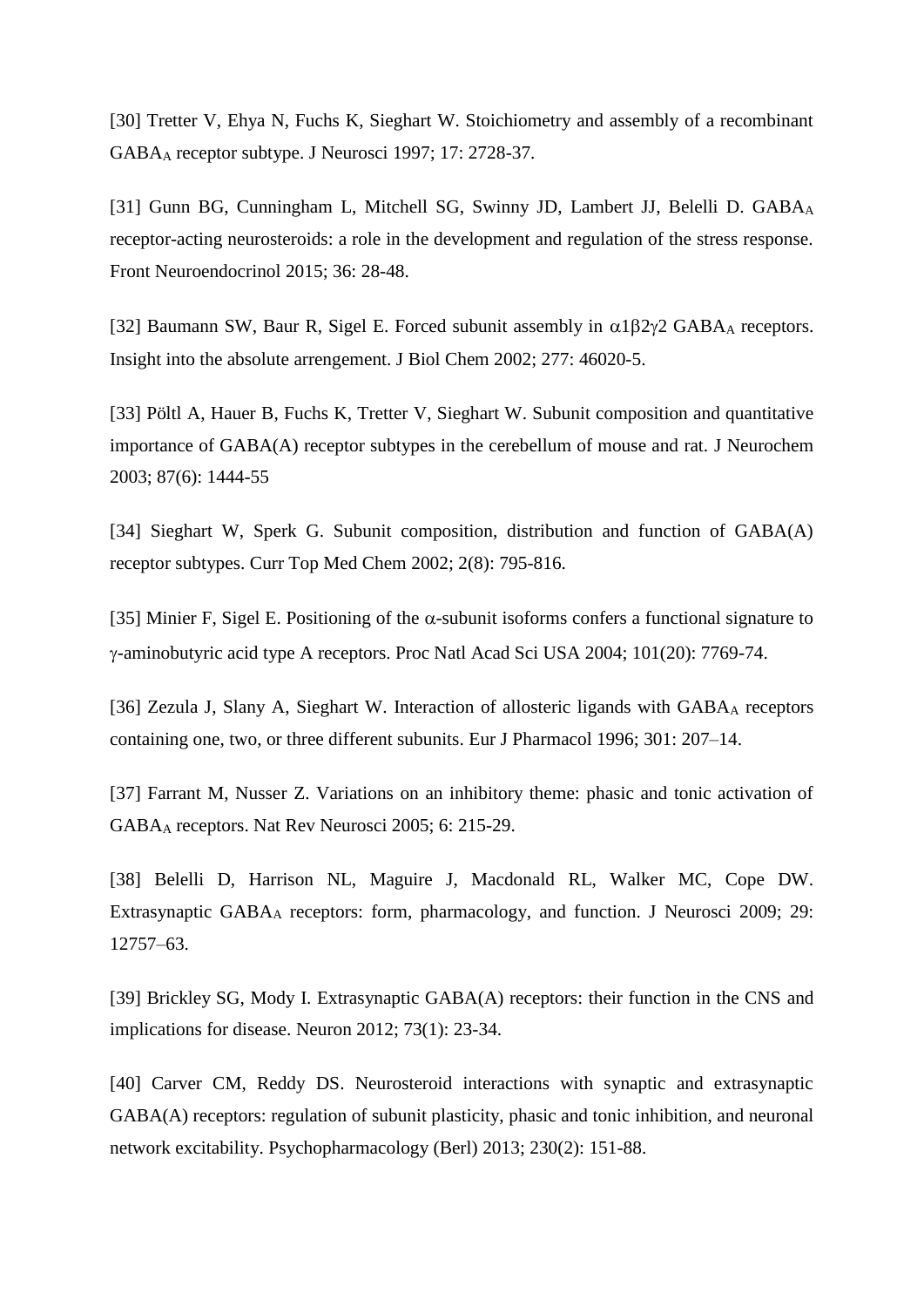[41] [Whissell PD,](http://www.ncbi.nlm.nih.gov/pubmed/?term=Whissell%20PD%5BAuthor%5D&cauthor=true&cauthor_uid=25128850) [Lecker I,](http://www.ncbi.nlm.nih.gov/pubmed/?term=Lecker%20I%5BAuthor%5D&cauthor=true&cauthor_uid=25128850) [Wang DS,](http://www.ncbi.nlm.nih.gov/pubmed/?term=Wang%20DS%5BAuthor%5D&cauthor=true&cauthor_uid=25128850) [Yu J,](http://www.ncbi.nlm.nih.gov/pubmed/?term=Yu%20J%5BAuthor%5D&cauthor=true&cauthor_uid=25128850) [Orser BA.](http://www.ncbi.nlm.nih.gov/pubmed/?term=Orser%20BA%5BAuthor%5D&cauthor=true&cauthor_uid=25128850) Altered expression of δGABA<sub>A</sub> receptors in health and disease. [Neuropharmacology](http://www.ncbi.nlm.nih.gov/pubmed/25128850) 2015; 88: 24-35.

[42] [Clarkson AN,](http://www.ncbi.nlm.nih.gov/pubmed/?term=Clarkson%20AN%5BAuthor%5D&cauthor=true&cauthor_uid=21048709) [Huang BS,](http://www.ncbi.nlm.nih.gov/pubmed/?term=Huang%20BS%5BAuthor%5D&cauthor=true&cauthor_uid=21048709) [Macisaac SE,](http://www.ncbi.nlm.nih.gov/pubmed/?term=Macisaac%20SE%5BAuthor%5D&cauthor=true&cauthor_uid=21048709) [Mody I,](http://www.ncbi.nlm.nih.gov/pubmed/?term=Mody%20I%5BAuthor%5D&cauthor=true&cauthor_uid=21048709) [Carmichael ST.](http://www.ncbi.nlm.nih.gov/pubmed/?term=Carmichael%20ST%5BAuthor%5D&cauthor=true&cauthor_uid=21048709) Reducing excessive GABA-mediated tonic inhibition promotes functional recovery after stroke. [Nature](http://www.ncbi.nlm.nih.gov/pubmed/21048709) 2010; 468(7321): 305-9.

[43] [Bonin RP,](http://www.ncbi.nlm.nih.gov/pubmed/?term=Bonin%20RP%5BAuthor%5D&cauthor=true&cauthor_uid=21396779) [Labrakakis C,](http://www.ncbi.nlm.nih.gov/pubmed/?term=Labrakakis%20C%5BAuthor%5D&cauthor=true&cauthor_uid=21396779) [Eng DG,](http://www.ncbi.nlm.nih.gov/pubmed/?term=Eng%20DG%5BAuthor%5D&cauthor=true&cauthor_uid=21396779) [Whissell PD,](http://www.ncbi.nlm.nih.gov/pubmed/?term=Whissell%20PD%5BAuthor%5D&cauthor=true&cauthor_uid=21396779) [De Koninck Y,](http://www.ncbi.nlm.nih.gov/pubmed/?term=De%20Koninck%20Y%5BAuthor%5D&cauthor=true&cauthor_uid=21396779) [Orser BA.](http://www.ncbi.nlm.nih.gov/pubmed/?term=Orser%20BA%5BAuthor%5D&cauthor=true&cauthor_uid=21396779) Pharmacological enhancement of δ-subunit-containing  $GABA(A)$  receptors that generate a tonic inhibitory conductance in spinal neurons attenuates acute nociception in mice. [Pain](http://www.ncbi.nlm.nih.gov/pubmed/21396779) 2011; 152(6): 1317-26.

[44] [Cushman JD,](http://www.ncbi.nlm.nih.gov/pubmed/?term=Cushman%20JD%5BAuthor%5D&cauthor=true&cauthor_uid=24667980) [Moore MD,](http://www.ncbi.nlm.nih.gov/pubmed/?term=Moore%20MD%5BAuthor%5D&cauthor=true&cauthor_uid=24667980) [Olsen RW,](http://www.ncbi.nlm.nih.gov/pubmed/?term=Olsen%20RW%5BAuthor%5D&cauthor=true&cauthor_uid=24667980) [Fanselow MS.](http://www.ncbi.nlm.nih.gov/pubmed/?term=Fanselow%20MS%5BAuthor%5D&cauthor=true&cauthor_uid=24667980) The role of the  $\delta$  GABA(A) receptor in ovarian cycle-linked changes in hippocampus-dependent learning and memory. [Neurochem Res](http://www.ncbi.nlm.nih.gov/pubmed/24667980) 2014; 39(6): 1140-6.

[45] [Maguire JL,](http://www.ncbi.nlm.nih.gov/pubmed/?term=Maguire%20JL%5BAuthor%5D&cauthor=true&cauthor_uid=15895085) [Stell BM,](http://www.ncbi.nlm.nih.gov/pubmed/?term=Stell%20BM%5BAuthor%5D&cauthor=true&cauthor_uid=15895085) [Rafizadeh M,](http://www.ncbi.nlm.nih.gov/pubmed/?term=Rafizadeh%20M%5BAuthor%5D&cauthor=true&cauthor_uid=15895085) [Mody I.](http://www.ncbi.nlm.nih.gov/pubmed/?term=Mody%20I%5BAuthor%5D&cauthor=true&cauthor_uid=15895085) Ovarian cycle-linked changes in GABA(A) receptors mediating tonic inhibition alter seizure susceptibility and anxiety. Nat Neurosci 2005; 8(6):797-804.

[46] [Maguire J,](http://www.ncbi.nlm.nih.gov/pubmed/?term=Maguire%20J%5BAuthor%5D&cauthor=true&cauthor_uid=18667149) [Mody I.](http://www.ncbi.nlm.nih.gov/pubmed/?term=Mody%20I%5BAuthor%5D&cauthor=true&cauthor_uid=18667149) GABA(A)R plasticity during pregnancy: relevance to postpartum depression. [Neuron](http://www.ncbi.nlm.nih.gov/pubmed/18667149) 2008; 59(2): 207-13.

[47] [Maldonado-Avilés JG,](http://www.ncbi.nlm.nih.gov/pubmed/?term=Maldonado-Avil%C3%A9s%20JG%5BAuthor%5D&cauthor=true&cauthor_uid=19289452) [Curley AA,](http://www.ncbi.nlm.nih.gov/pubmed/?term=Curley%20AA%5BAuthor%5D&cauthor=true&cauthor_uid=19289452) et al. Altered markers of tonic inhibition in the dorsolateral prefrontal cortex of subjects with schizophrenia. [Am J Psychiatry](http://www.ncbi.nlm.nih.gov/pubmed/19289452) 2009; 166(4): 450-9.

[48] Genud R, [Merenlender A,](http://www.ncbi.nlm.nih.gov/pubmed/?term=Merenlender%20A%5BAuthor%5D&cauthor=true&cauthor_uid=18496525) [Gispan-Herman I,](http://www.ncbi.nlm.nih.gov/pubmed/?term=Gispan-Herman%20I%5BAuthor%5D&cauthor=true&cauthor_uid=18496525) [Maayan R,](http://www.ncbi.nlm.nih.gov/pubmed/?term=Maayan%20R%5BAuthor%5D&cauthor=true&cauthor_uid=18496525) [Weizman A,](http://www.ncbi.nlm.nih.gov/pubmed/?term=Weizman%20A%5BAuthor%5D&cauthor=true&cauthor_uid=18496525) [Yadid G.](http://www.ncbi.nlm.nih.gov/pubmed/?term=Yadid%20G%5BAuthor%5D&cauthor=true&cauthor_uid=18496525) DHEA lessens depressive-like behavior via GABA-ergic modulation of the mesolimbic system. Neuropsychopharmacol 2009; 34(3): 577-84.

[49] Belelli D, Lambert JJ. Neurosteroids: endogenous regulators of the GAB<sub>AA</sub> receptor. Nat Rev Neurosci 2005; 6: 565-75.

[50] [Barbaccia ML,](http://www.ncbi.nlm.nih.gov/pubmed/?term=Barbaccia%20ML%5BAuthor%5D&cauthor=true&cauthor_uid=11599302) [Serra M,](http://www.ncbi.nlm.nih.gov/pubmed/?term=Serra%20M%5BAuthor%5D&cauthor=true&cauthor_uid=11599302) [Purdy RH,](http://www.ncbi.nlm.nih.gov/pubmed/?term=Purdy%20RH%5BAuthor%5D&cauthor=true&cauthor_uid=11599302) [Biggio G.](http://www.ncbi.nlm.nih.gov/pubmed/?term=Biggio%20G%5BAuthor%5D&cauthor=true&cauthor_uid=11599302) Stress and neuroactive steroids. [Int Rev](http://www.ncbi.nlm.nih.gov/pubmed/11599302)  [Neurobiol](http://www.ncbi.nlm.nih.gov/pubmed/11599302) 2001; 46: 243-72.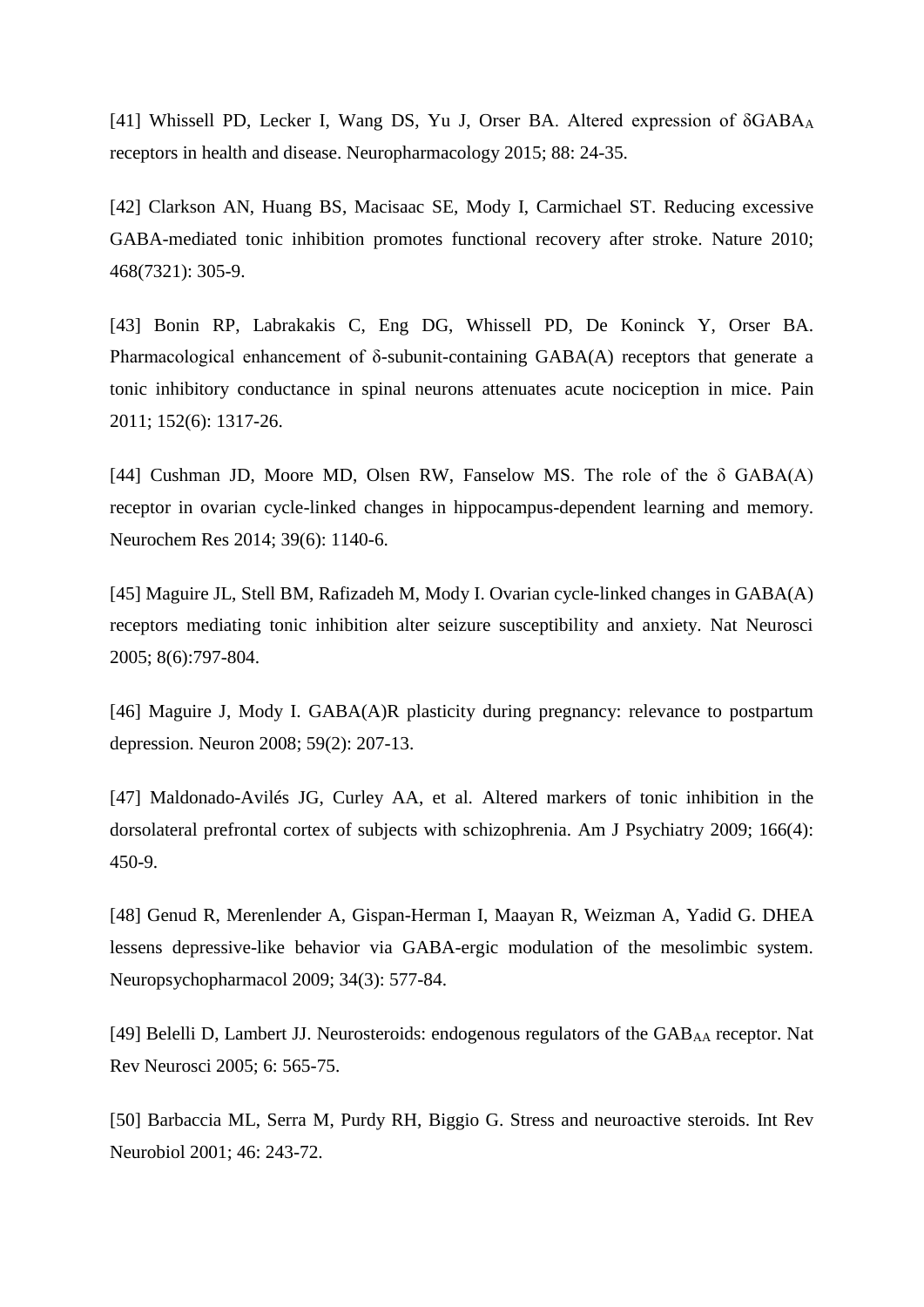[51] [Stoffel-Wagner B](http://www.ncbi.nlm.nih.gov/pubmed/?term=Stoffel-Wagner%20B%5BAuthor%5D&cauthor=true&cauthor_uid=11720889) (2001) Neurosteroid metabolism in the human brain. Eur J Endocrinol. 145(6):669-679.

[52] [Morrow AL,](http://www.ncbi.nlm.nih.gov/pubmed/?term=Morrow%20AL%5BAuthor%5D&cauthor=true&cauthor_uid=19913195) [Biggio G,](http://www.ncbi.nlm.nih.gov/pubmed/?term=Biggio%20G%5BAuthor%5D&cauthor=true&cauthor_uid=19913195) [Serra M,](http://www.ncbi.nlm.nih.gov/pubmed/?term=Serra%20M%5BAuthor%5D&cauthor=true&cauthor_uid=19913195) et al. The role of neuroactive steroids in ethanol/stress interactions: proceedings of symposium VII at the Volterra conference on alcohol and stress. [Alcohol](http://www.ncbi.nlm.nih.gov/pubmed/19913195) 2009; 43(7): 521-30.

[53] Lambert JJ, Belelli D, Peden DR, Vardy AW, Peters JA. Neurosteroid modulation of GABA<sup>A</sup> receptors. Prog Neurobiol 2003; 71: 67-80.

[54] [Comenencia-Ortiz E,](http://www.ncbi.nlm.nih.gov/pubmed/?term=Comenencia-Ortiz%20E%5BAuthor%5D&cauthor=true&cauthor_uid=24847959) [Moss SJ,](http://www.ncbi.nlm.nih.gov/pubmed/?term=Moss%20SJ%5BAuthor%5D&cauthor=true&cauthor_uid=24847959) [Davies PA.](http://www.ncbi.nlm.nih.gov/pubmed/?term=Davies%20PA%5BAuthor%5D&cauthor=true&cauthor_uid=24847959) Phosphorylation of GABAA receptors influences receptor trafficking and neurosteroid actions. [Psychopharmacology \(Berl\)](http://www.ncbi.nlm.nih.gov/pubmed/24847959) 2014; 231(17): 3453-65.

[55] [Sigel E,](http://www.ncbi.nlm.nih.gov/pubmed/?term=Sigel%20E%5BAuthor%5D&cauthor=true&cauthor_uid=22025726) [Baur R,](http://www.ncbi.nlm.nih.gov/pubmed/?term=Baur%20R%5BAuthor%5D&cauthor=true&cauthor_uid=22025726) [Rácz I,](http://www.ncbi.nlm.nih.gov/pubmed/?term=R%C3%A1cz%20I%5BAuthor%5D&cauthor=true&cauthor_uid=22025726) et al. The major central endocannabinoid directly acts at GABA(A) receptors. [Proc Natl Acad Sci USA](http://www.ncbi.nlm.nih.gov/pubmed/22025726) 2011; 108(44): 18150-5.

[56] [Baur R,](http://www.ncbi.nlm.nih.gov/pubmed/?term=Baur%20R%5BAuthor%5D&cauthor=true&cauthor_uid=23600744) [Kielar M,](http://www.ncbi.nlm.nih.gov/pubmed/?term=Kielar%20M%5BAuthor%5D&cauthor=true&cauthor_uid=23600744) [Richter L,](http://www.ncbi.nlm.nih.gov/pubmed/?term=Richter%20L%5BAuthor%5D&cauthor=true&cauthor_uid=23600744) [Ernst M,](http://www.ncbi.nlm.nih.gov/pubmed/?term=Ernst%20M%5BAuthor%5D&cauthor=true&cauthor_uid=23600744) [Ecker GF,](http://www.ncbi.nlm.nih.gov/pubmed/?term=Ecker%20GF%5BAuthor%5D&cauthor=true&cauthor_uid=23600744) [Sigel E.](http://www.ncbi.nlm.nih.gov/pubmed/?term=Sigel%20E%5BAuthor%5D&cauthor=true&cauthor_uid=23600744) Molecular analysis of the site for 2-arachidonylglycerol (2-AG) on the  $\beta$ 2 subunit of GABA<sub>A</sub> receptors. J Neurochem 2013; 126(1): 29-36.

[57] Mehta AK, Ticku MK. An update on GABA<sub>A</sub> receptors. Brain Res Rev 1999; 29: 196-217.

[58] [Ernst M,](http://www.ncbi.nlm.nih.gov/pubmed/?term=Ernst%20M%5BAuthor%5D&cauthor=true&cauthor_uid=16103045) [Bruckner S,](http://www.ncbi.nlm.nih.gov/pubmed/?term=Bruckner%20S%5BAuthor%5D&cauthor=true&cauthor_uid=16103045) [Boresch S,](http://www.ncbi.nlm.nih.gov/pubmed/?term=Boresch%20S%5BAuthor%5D&cauthor=true&cauthor_uid=16103045) [Sieghart W.](http://www.ncbi.nlm.nih.gov/pubmed/?term=Sieghart%20W%5BAuthor%5D&cauthor=true&cauthor_uid=16103045) Comparative models of GABA<sup>A</sup> receptor extracellular and transmembrane domains: important insights in pharmacology and function. [Mol Pharmacol](http://www.ncbi.nlm.nih.gov/pubmed/16103045) 2005; 68(5): 1291-300.

[59] [Sieghart W.](http://www.ncbi.nlm.nih.gov/pubmed/?term=Sieghart%20W%5BAuthor%5D&cauthor=true&cauthor_uid=7568326) Structure and pharmacology of GABA<sup>A</sup> receptor subtypes. [Pharmacol Rev](http://www.ncbi.nlm.nih.gov/pubmed/7568326) 1995; 47(2): 181-234.

[60] [Rho JM,](http://www.ncbi.nlm.nih.gov/pubmed/?term=Rho%20JM%5BAuthor%5D&cauthor=true&cauthor_uid=8961191) [Donevan SD,](http://www.ncbi.nlm.nih.gov/pubmed/?term=Donevan%20SD%5BAuthor%5D&cauthor=true&cauthor_uid=8961191) [Rogawski MA.](http://www.ncbi.nlm.nih.gov/pubmed/?term=Rogawski%20MA%5BAuthor%5D&cauthor=true&cauthor_uid=8961191) Direct activation of GABA<sup>A</sup> receptors by barbiturates in cultured rat hippocampal neurons. [J Physiol](http://www.ncbi.nlm.nih.gov/pubmed/8961191) 1996; 497: 509-22.

[61] [Rosen A,](http://www.ncbi.nlm.nih.gov/pubmed/?term=Rosen%20A%5BAuthor%5D&cauthor=true&cauthor_uid=17293408) [Bali M,](http://www.ncbi.nlm.nih.gov/pubmed/?term=Bali%20M%5BAuthor%5D&cauthor=true&cauthor_uid=17293408) [Horenstein J,](http://www.ncbi.nlm.nih.gov/pubmed/?term=Horenstein%20J%5BAuthor%5D&cauthor=true&cauthor_uid=17293408) [Akabas MH.](http://www.ncbi.nlm.nih.gov/pubmed/?term=Akabas%20MH%5BAuthor%5D&cauthor=true&cauthor_uid=17293408) Channel opening by anesthetics and GABA induces similar changes in the GABA<sup>A</sup> receptor M2 segment. [Biophys J](http://www.ncbi.nlm.nih.gov/pubmed/17293408) 2007; 92(9): 3130-9.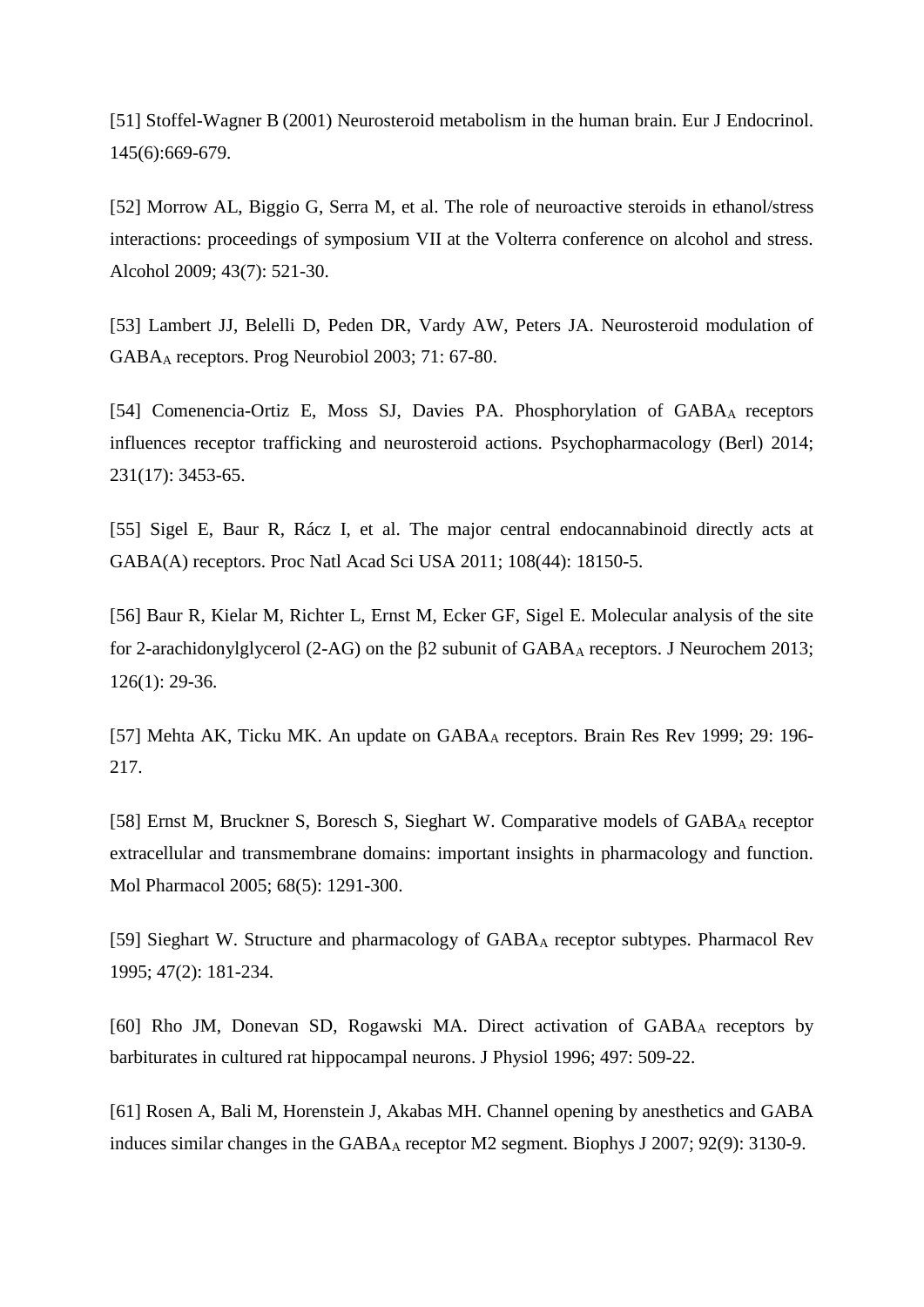[62] [Bianchi MT,](http://www.ncbi.nlm.nih.gov/pubmed/?term=Bianchi%20MT%5BAuthor%5D&cauthor=true&cauthor_uid=19447010) [Botzolakis EJ,](http://www.ncbi.nlm.nih.gov/pubmed/?term=Botzolakis%20EJ%5BAuthor%5D&cauthor=true&cauthor_uid=19447010) [Lagrange AH,](http://www.ncbi.nlm.nih.gov/pubmed/?term=Lagrange%20AH%5BAuthor%5D&cauthor=true&cauthor_uid=19447010) [Macdonald RL.](http://www.ncbi.nlm.nih.gov/pubmed/?term=Macdonald%20RL%5BAuthor%5D&cauthor=true&cauthor_uid=19447010) Benzodiazepine modulation of GABA(A) receptor opening frequency depends on activation context: a patch clamp and simulation study. [Epilepsy Res](http://www.ncbi.nlm.nih.gov/pubmed/19447010) 2009; 85(2-3): 212-20.

[63] [Garcia PS,](http://www.ncbi.nlm.nih.gov/pubmed/?term=Garcia%20PS%5BAuthor%5D&cauthor=true&cauthor_uid=20808541) [Kolesky SE,](http://www.ncbi.nlm.nih.gov/pubmed/?term=Kolesky%20SE%5BAuthor%5D&cauthor=true&cauthor_uid=20808541) [Jenkins A.](http://www.ncbi.nlm.nih.gov/pubmed/?term=Jenkins%20A%5BAuthor%5D&cauthor=true&cauthor_uid=20808541) General anesthetic actions on GABA(A) receptors. [Curr Neuropharmacol](http://www.ncbi.nlm.nih.gov/pubmed/20808541) 2010; 8(1):2-9.

[64] Wagner DA, Czajkowski C. Structure and dynamics of the GABA binding pocket: a narrowing cleft that constricts during activation. J Neurosci 2001; 21: 67-74.

[65] Berezhnoy D, Baur R, Gonthier A, Foucaud B, Goeldner M, Sigel E. Conformational changes at benzodiazepine binding sites of GABA<sup>A</sup> receptors detected with a novel technique. J Neurochem 2005; 92: 859-66.

[66] [Sieghart W.](http://www.ncbi.nlm.nih.gov/pubmed/?term=Sieghart%20W%5BAuthor%5D&cauthor=true&cauthor_uid=25600367) Allosteric modulation of GABA<sup>A</sup> receptors via multiple drug-binding sites. [Adv Pharmacol](http://www.ncbi.nlm.nih.gov/pubmed/25600367) 2015; 72: 53-96.

[67] [Nikolaus S,](http://www.ncbi.nlm.nih.gov/pubmed/?term=Nikolaus%20S%5BAuthor%5D&cauthor=true&cauthor_uid=20614802) [Antke C,](http://www.ncbi.nlm.nih.gov/pubmed/?term=Antke%20C%5BAuthor%5D&cauthor=true&cauthor_uid=20614802) [Beu M,](http://www.ncbi.nlm.nih.gov/pubmed/?term=Beu%20M%5BAuthor%5D&cauthor=true&cauthor_uid=20614802) [Müller HW.](http://www.ncbi.nlm.nih.gov/pubmed/?term=M%C3%BCller%20HW%5BAuthor%5D&cauthor=true&cauthor_uid=20614802) Cortical GABA, striatal dopamine and midbrain serotonin as the key players in compulsive and anxiety disorders - results from in vivo imaging studies. [Rev Neurosci](http://www.ncbi.nlm.nih.gov/pubmed/20614802) 2010; 21(2): 119-39.

[68] [Ravindran LN,](http://www.ncbi.nlm.nih.gov/pubmed/?term=Ravindran%20LN%5BAuthor%5D&cauthor=true&cauthor_uid=20667290) [Stein MB.](http://www.ncbi.nlm.nih.gov/pubmed/?term=Stein%20MB%5BAuthor%5D&cauthor=true&cauthor_uid=20667290) The pharmacologic treatment of anxiety disorders: a review of progress. [J Clin Psychiatry](http://www.ncbi.nlm.nih.gov/pubmed/20667290) 2010; 71(7): 839-54.

[69] [Rudolph U,](http://www.ncbi.nlm.nih.gov/pubmed/?term=Rudolph%20U%5BAuthor%5D&cauthor=true&cauthor_uid=24160694) [Möhler H.](http://www.ncbi.nlm.nih.gov/pubmed/?term=M%C3%B6hler%20H%5BAuthor%5D&cauthor=true&cauthor_uid=24160694) GABA<sup>A</sup> receptor subtypes: Therapeutic potential in Down syndrome, affective disorders, schizophrenia, and autism. [Annu Rev Pharmacol Toxicol](http://www.ncbi.nlm.nih.gov/pubmed/24160694) 2014; 54: 483-507.

[70] Zarnowska ED, Keist R, Rudolph U, Pearce RA. GABA<sup>A</sup> [receptor α5 subunits contribute](https://scholar.google.com/citations?view_op=view_citation&hl=en&user=tinU690AAAAJ&citation_for_view=tinU690AAAAJ:d1gkVwhDpl0C)  to GABAA, [slow synaptic inhibition in mouse hippocampus.](https://scholar.google.com/citations?view_op=view_citation&hl=en&user=tinU690AAAAJ&citation_for_view=tinU690AAAAJ:d1gkVwhDpl0C) J Neurophysiol 2009; 101(3): 1179-91.

[71] [Babateen O,](http://www.ncbi.nlm.nih.gov/pubmed/?term=Babateen%20O%5BAuthor%5D&cauthor=true&cauthor_uid=25510230) [Jin Z,](http://www.ncbi.nlm.nih.gov/pubmed/?term=Jin%20Z%5BAuthor%5D&cauthor=true&cauthor_uid=25510230) [Bhandage A,](http://www.ncbi.nlm.nih.gov/pubmed/?term=Bhandage%20A%5BAuthor%5D&cauthor=true&cauthor_uid=25510230) et al. Etomidate, propofol and diazepam potentiate GABA-evoked GABA<sup>A</sup> currents in a cell line derived from human glioblastoma. [Eur J](http://www.ncbi.nlm.nih.gov/pubmed/25510230)  [Pharmacol](http://www.ncbi.nlm.nih.gov/pubmed/25510230) 2015; 748: 101-7.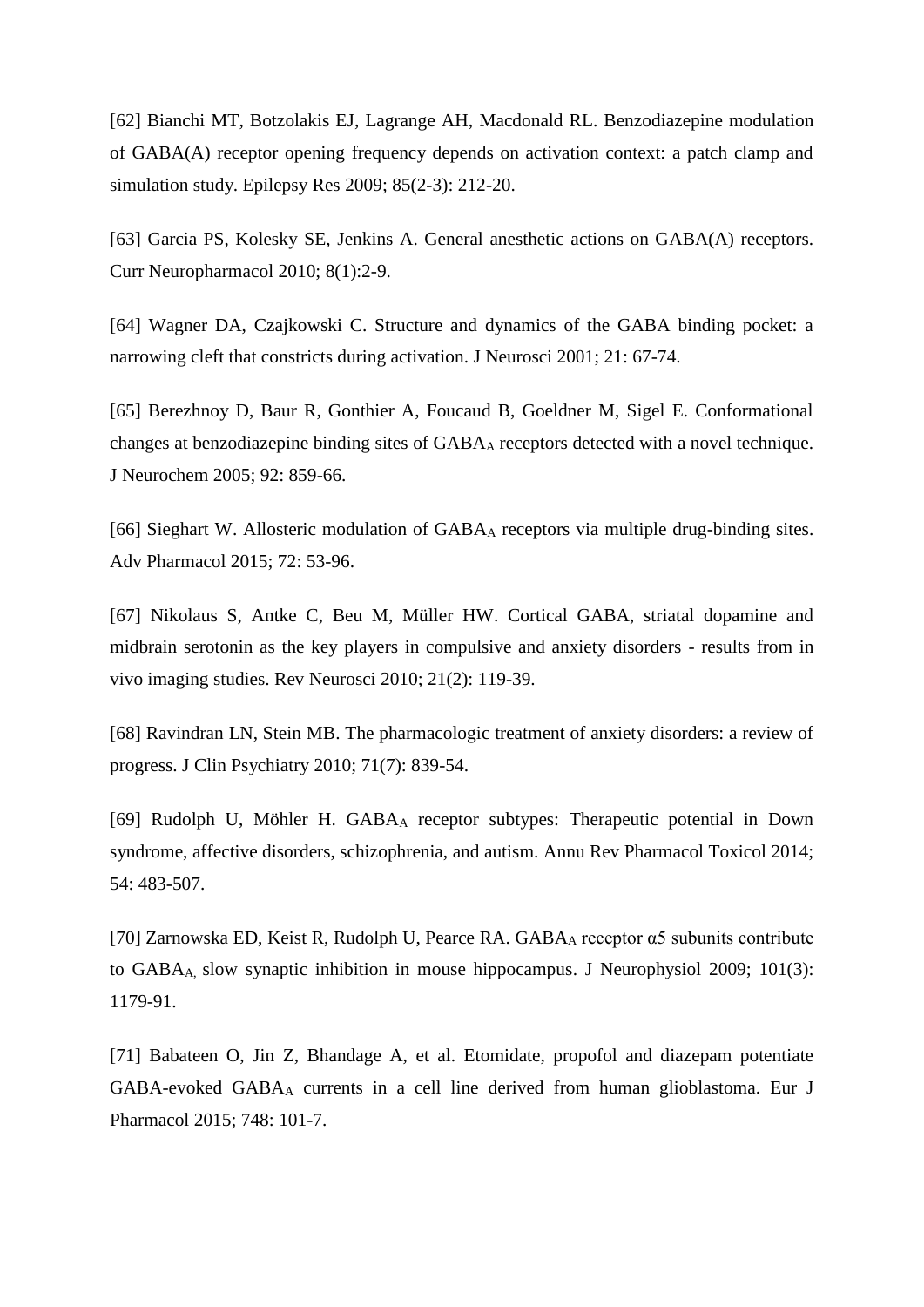[72] [Członkowska AI,](http://www.ncbi.nlm.nih.gov/pubmed/?term=Cz%C5%82onkowska%20AI%5BAuthor%5D&cauthor=true&cauthor_uid=10462193) [Sienkiewicz-Jarosz H,](http://www.ncbi.nlm.nih.gov/pubmed/?term=Sienkiewicz-Jarosz%20H%5BAuthor%5D&cauthor=true&cauthor_uid=10462193) [Siemiatkowski M,](http://www.ncbi.nlm.nih.gov/pubmed/?term=Siemiatkowski%20M%5BAuthor%5D&cauthor=true&cauthor_uid=10462193) [Bidziński A,](http://www.ncbi.nlm.nih.gov/pubmed/?term=Bidzi%C5%84ski%20A%5BAuthor%5D&cauthor=true&cauthor_uid=10462193) [Płaźnik A.](http://www.ncbi.nlm.nih.gov/pubmed/?term=P%C5%82a%C5%BAnik%20A%5BAuthor%5D&cauthor=true&cauthor_uid=10462193) The effects of neurosteroids on rat behavior and <sup>3</sup>H-muscimol binding in the brain. [Pharmacol](http://www.ncbi.nlm.nih.gov/pubmed/10462193)  [Biochem Behav](http://www.ncbi.nlm.nih.gov/pubmed/10462193) 1999; 63(4): 639-46.

[73] [Ran R,](http://www.ncbi.nlm.nih.gov/pubmed/?term=Ran%20R%5BAuthor%5D&cauthor=true&cauthor_uid=25576971) [Gu J,](http://www.ncbi.nlm.nih.gov/pubmed/?term=Gu%20J%5BAuthor%5D&cauthor=true&cauthor_uid=25576971) [Fu J,](http://www.ncbi.nlm.nih.gov/pubmed/?term=Fu%20J%5BAuthor%5D&cauthor=true&cauthor_uid=25576971) et al. The role of the GABA-A receptor of the adjacent intact dorsal root ganglion neurons in rats with neuropathic pain. [Acta Neurobiol Exp \(Wars\)](http://www.ncbi.nlm.nih.gov/pubmed/25576971) 2014; 74(4): 405-14.

[74] [Johnston GA.](http://www.ncbi.nlm.nih.gov/pubmed/?term=Johnston%20GA%5BAuthor%5D&cauthor=true&cauthor_uid=24473816) Muscimol as an ionotropic GABA receptor agonist. [Neurochem Res](http://www.ncbi.nlm.nih.gov/pubmed/24473816) 2014; 39(10): 1942-7.

[75] [Mortensen M,](http://www.ncbi.nlm.nih.gov/pubmed/?term=Mortensen%20M%5BAuthor%5D&cauthor=true&cauthor_uid=20176630) [Ebert B,](http://www.ncbi.nlm.nih.gov/pubmed/?term=Ebert%20B%5BAuthor%5D&cauthor=true&cauthor_uid=20176630) [Wafford K,](http://www.ncbi.nlm.nih.gov/pubmed/?term=Wafford%20K%5BAuthor%5D&cauthor=true&cauthor_uid=20176630) [Smart TG.](http://www.ncbi.nlm.nih.gov/pubmed/?term=Smart%20TG%5BAuthor%5D&cauthor=true&cauthor_uid=20176630) Distinct activities of GABA agonists at synaptic- and extrasynaptic-type GABA<sub>A</sub> receptors. [J Physiol](http://www.ncbi.nlm.nih.gov/pubmed/20176630) 2010; 588(Pt 8): 1251-68.

[76] [Chandra D,](http://www.ncbi.nlm.nih.gov/pubmed/?term=Chandra%20D%5BAuthor%5D&cauthor=true&cauthor_uid=20032968) [Halonen LM,](http://www.ncbi.nlm.nih.gov/pubmed/?term=Halonen%20LM%5BAuthor%5D&cauthor=true&cauthor_uid=20032968) [Linden AM,](http://www.ncbi.nlm.nih.gov/pubmed/?term=Linden%20AM%5BAuthor%5D&cauthor=true&cauthor_uid=20032968) [Procaccini C,](http://www.ncbi.nlm.nih.gov/pubmed/?term=Procaccini%20C%5BAuthor%5D&cauthor=true&cauthor_uid=20032968) et al. Prototypic GABA(A) receptor agonist muscimol acts preferentially through forebrain high-affinity binding sites. [Neuropsychopharmacology](http://www.ncbi.nlm.nih.gov/pubmed/20032968) 2010; 35(4): 999-1007.

[77] Verdurand M, Fillman SG, Shannon Weickert C, Zavitsanou K. Increases in [<sup>3</sup>H]muscimol and [<sup>3</sup>H]flumazenil binding in the dorsolateral prefrontal cortex in schizophrenia are linked to α4 and γ2S mRNA levels respectively. PLoS ONE 2013; 8(1): e52724.

[78] [Lee BY,](http://www.ncbi.nlm.nih.gov/pubmed/?term=Lee%20BY%5BAuthor%5D&cauthor=true&cauthor_uid=15896866) [Ban JY,](http://www.ncbi.nlm.nih.gov/pubmed/?term=Ban%20JY%5BAuthor%5D&cauthor=true&cauthor_uid=15896866) [Seong YH.](http://www.ncbi.nlm.nih.gov/pubmed/?term=Seong%20YH%5BAuthor%5D&cauthor=true&cauthor_uid=15896866) Chronic stimulation of GABA<sup>A</sup> receptor with muscimol reduces amyloid  $\beta$  protein (25-35)-induced neurotoxicity in cultured rat cortical cells. [Neurosci Res](http://www.ncbi.nlm.nih.gov/pubmed/15896866) 2005; 52(4): 347-56.

[79] [Willow M,](http://www.ncbi.nlm.nih.gov/pubmed/?term=Willow%20M%5BAuthor%5D&cauthor=true&cauthor_uid=6302591) [Johnston GA.](http://www.ncbi.nlm.nih.gov/pubmed/?term=Johnston%20GA%5BAuthor%5D&cauthor=true&cauthor_uid=6302591) Enhancement of GABA binding by pentobarbitone. [Neurosci](http://www.ncbi.nlm.nih.gov/pubmed/6302591)  [Lett](http://www.ncbi.nlm.nih.gov/pubmed/6302591) 1980; 18(3): 323-7.

[80] [Viapiano MS,](http://www.ncbi.nlm.nih.gov/pubmed/?term=Viapiano%20MS%5BAuthor%5D&cauthor=true&cauthor_uid=9587923) [de Novara AM,](http://www.ncbi.nlm.nih.gov/pubmed/?term=de%20Novara%20AM%5BAuthor%5D&cauthor=true&cauthor_uid=9587923) [de Plazas SF.](http://www.ncbi.nlm.nih.gov/pubmed/?term=de%20Plazas%20SF%5BAuthor%5D&cauthor=true&cauthor_uid=9587923) Neurosteroid modulation of GABA binding sites in developing avian central nervous system. [Neurochem Int](http://www.ncbi.nlm.nih.gov/pubmed/9587923) 1998; 32(3): 291-8.

[81] Peričić D, Jazvinšćak M, Mirković K. [<sup>3</sup>H]Flunitrazepam binding to recombinant  $\alpha_1\beta_2\gamma_{2S}$ GABA<sup>A</sup> receptors stably expressed in HEK 293 cells. Biomed Pharmacother 2001; 55(4): 221-8.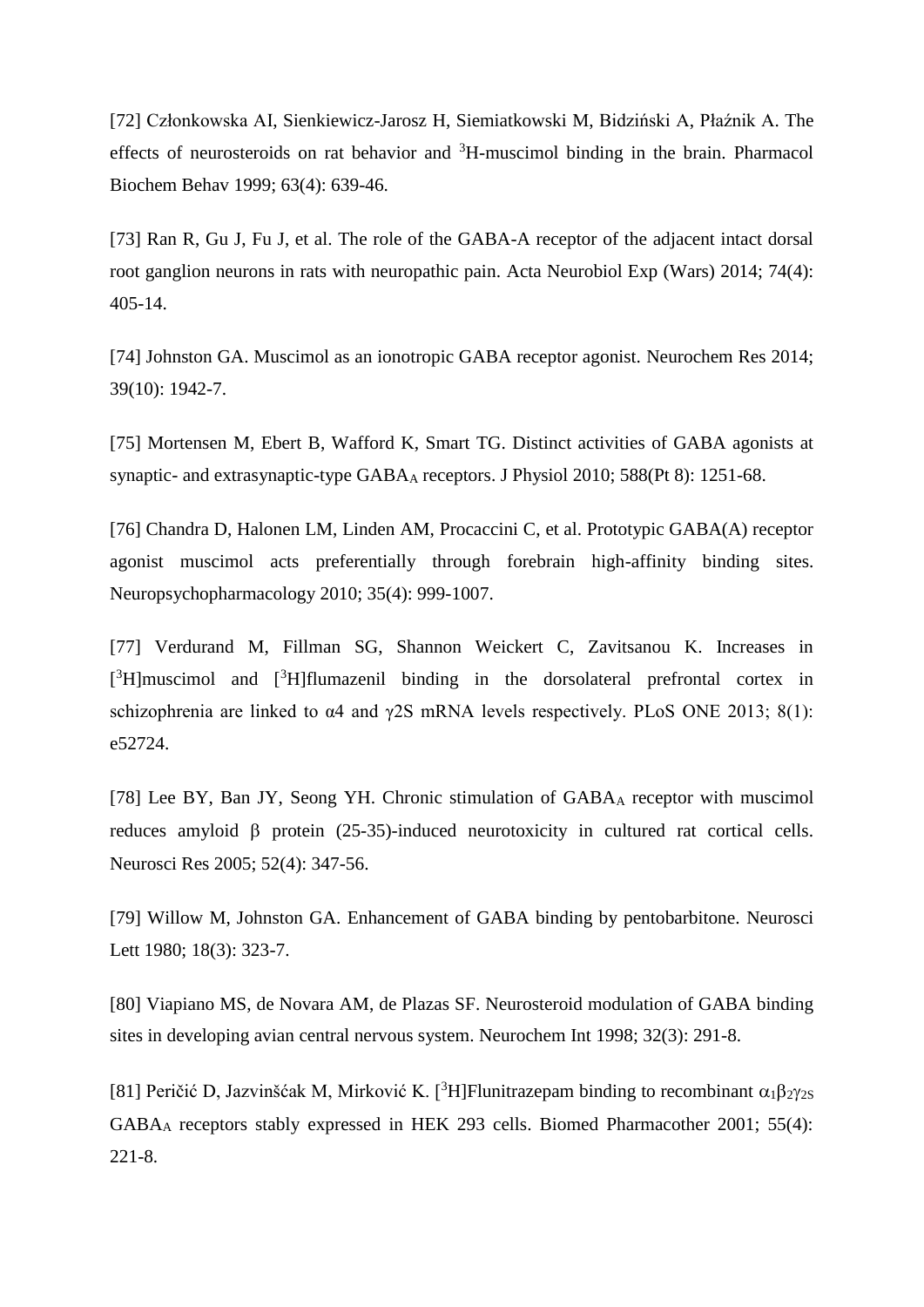[82] [Atack JR,](http://www.ncbi.nlm.nih.gov/pubmed/?term=Atack%20JR%5BAuthor%5D&cauthor=true&cauthor_uid=17339834) [Ohashi Y,](http://www.ncbi.nlm.nih.gov/pubmed/?term=Ohashi%20Y%5BAuthor%5D&cauthor=true&cauthor_uid=17339834) [McKernan RM.](http://www.ncbi.nlm.nih.gov/pubmed/?term=McKernan%20RM%5BAuthor%5D&cauthor=true&cauthor_uid=17339834) Characterization of  $[35S]$ tbutylbicyclophosphorothionate  $(\frac{35}{5}STBPS)$  binding to GABA<sub>A</sub> receptors in postmortem human brain. [Br J Pharmacol](http://www.ncbi.nlm.nih.gov/pubmed/17339834) 2007; 150(8): 1066-74.

[83] Akk G, Li P, Bracamontes J, Wang M, Steinbach JH. Pharmacology of structural changes at the GABA<sup>A</sup> receptor transmitter binding site. Br J Pharmacol 2011; 162(4): 840- 50.

[84] [Baur R,](http://www.ncbi.nlm.nih.gov/pubmed/?term=Baur%20R%5BAuthor%5D&cauthor=true&cauthor_uid=14511110) [Sigel E.](http://www.ncbi.nlm.nih.gov/pubmed/?term=Sigel%20E%5BAuthor%5D&cauthor=true&cauthor_uid=14511110) On high- and low-affinity agonist sites in GABA<sup>A</sup> receptors. [J](http://www.ncbi.nlm.nih.gov/pubmed/14511110)  [Neurochem](http://www.ncbi.nlm.nih.gov/pubmed/14511110) 2003; 87(2): 325-32.

[85] Boileau AJ, Evers AR, Davis AF, Czajkowsky C. Mapping the agonist binding site of the GABAA receptor: Evidence for a  $\beta$ -strand. J Neurosci 1999; 19: 4847-54.

[86] Bergmann R, Kongsbak K, Sørensen PL, Sander T, Balle T. A Unified Model of the GABA<sup>A</sup> Receptor Comprising Agonist and Benzodiazepine Binding Sites. PLoS ONE 2013; 8(1): e52323.

[87] [Laha KT,](http://www.ncbi.nlm.nih.gov/pubmed/?term=Laha%20KT%5BAuthor%5D&cauthor=true&cauthor_uid=23121119) [Tran PN.](http://www.ncbi.nlm.nih.gov/pubmed/?term=Tran%20PN%5BAuthor%5D&cauthor=true&cauthor_uid=23121119) Multiple tyrosine residues at the GABA binding pocket influence surface expression and mediate kinetics of the GABA<sup>A</sup> receptor. [J Neurochem](http://www.ncbi.nlm.nih.gov/pubmed/23121119) 2013; 124(2): 200-9.

[88] [Baumann SW,](http://www.ncbi.nlm.nih.gov/pubmed/?term=Baumann%20SW%5BAuthor%5D&cauthor=true&cauthor_uid=14657175) [Baur R,](http://www.ncbi.nlm.nih.gov/pubmed/?term=Baur%20R%5BAuthor%5D&cauthor=true&cauthor_uid=14657175) [Sigel E.](http://www.ncbi.nlm.nih.gov/pubmed/?term=Sigel%20E%5BAuthor%5D&cauthor=true&cauthor_uid=14657175) Individual properties of the two functional agonist sites in GABA(A) receptors. [J Neurosci](http://www.ncbi.nlm.nih.gov/pubmed/14657175) 2003; 23(35): 11158-66.

[89] [Karim N,](http://www.ncbi.nlm.nih.gov/pubmed/?term=Karim%20N%5BAuthor%5D&cauthor=true&cauthor_uid=22658986) [Wellendorph P,](http://www.ncbi.nlm.nih.gov/pubmed/?term=Wellendorph%20P%5BAuthor%5D&cauthor=true&cauthor_uid=22658986) [Absalom N,](http://www.ncbi.nlm.nih.gov/pubmed/?term=Absalom%20N%5BAuthor%5D&cauthor=true&cauthor_uid=22658986) et al. Low nanomolar GABA effects at extrasynaptic α4β1/β3δ GABA(A) receptor subtypes indicate a different binding mode for GABA at these receptors. [Biochem Pharmacol](http://www.ncbi.nlm.nih.gov/pubmed/22658986) 2012; 84(4): 549-57.

[90] [McKernan RM,](http://www.ncbi.nlm.nih.gov/pubmed/?term=McKernan%20RM%5BAuthor%5D&cauthor=true&cauthor_uid=10816315) [Rosahl TW,](http://www.ncbi.nlm.nih.gov/pubmed/?term=Rosahl%20TW%5BAuthor%5D&cauthor=true&cauthor_uid=10816315) [Reynolds DS,](http://www.ncbi.nlm.nih.gov/pubmed/?term=Reynolds%20DS%5BAuthor%5D&cauthor=true&cauthor_uid=10816315) et al. Sedative but not anxiolytic properties of benzodiazepines are mediated by the GABA(A) receptor  $\alpha$ 1 subtype. [Nat Neurosci](http://www.ncbi.nlm.nih.gov/pubmed/10816315) 2000; 3(6): 587-92.

[91] Crestani F, Löw K, Keist R, Mandelli M-J, Möhler H, Rudolph U. Molecular targets for the myorelaxant action of diazepam. Mol Pharmacol 2001; 59: 442-5.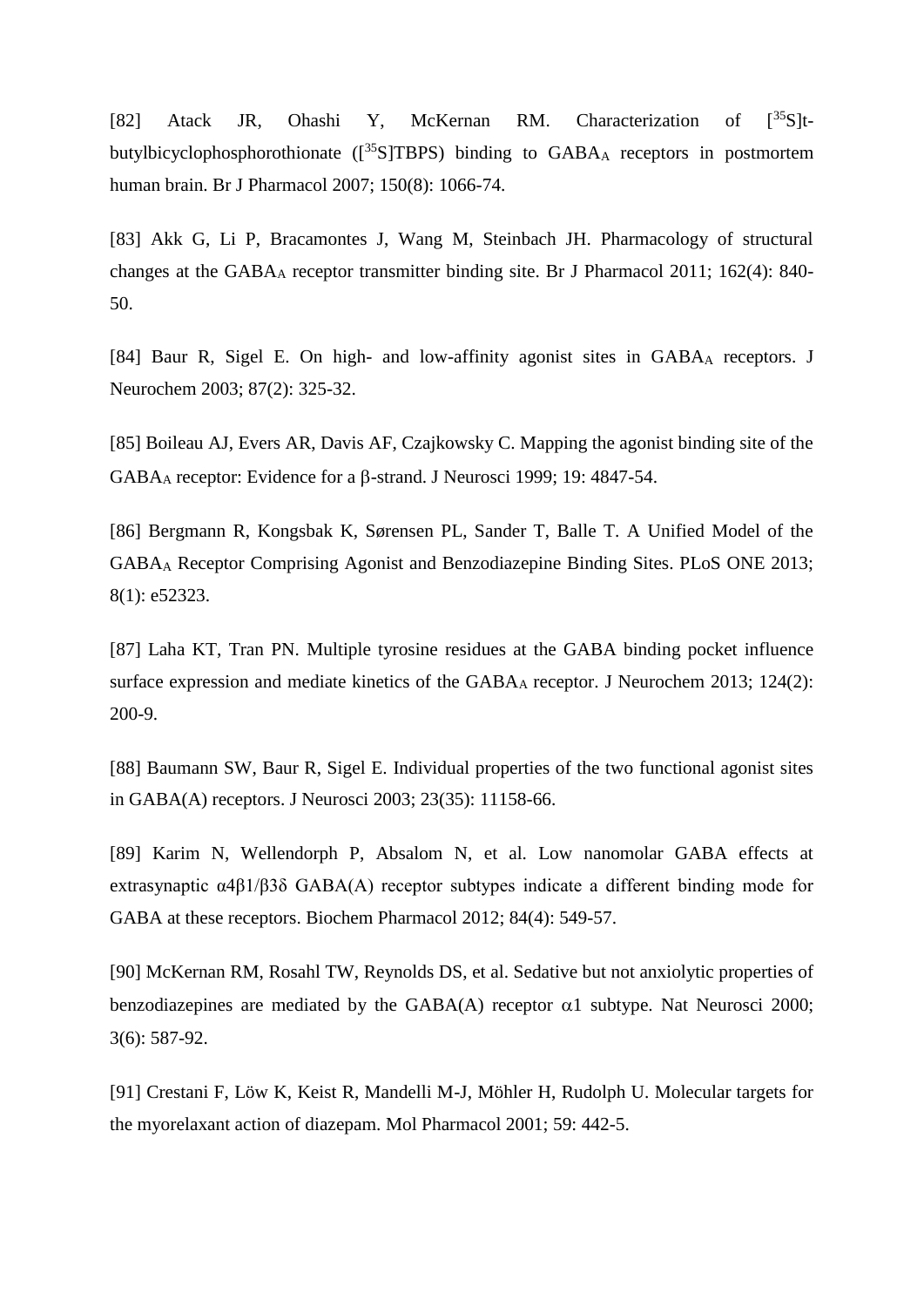[92] [Rudolph U,](http://www.ncbi.nlm.nih.gov/pubmed/?term=Rudolph%20U%5BAuthor%5D&cauthor=true&cauthor_uid=11282419) [Crestani F,](http://www.ncbi.nlm.nih.gov/pubmed/?term=Crestani%20F%5BAuthor%5D&cauthor=true&cauthor_uid=11282419) [Möhler H.](http://www.ncbi.nlm.nih.gov/pubmed/?term=M%C3%B6hler%20H%5BAuthor%5D&cauthor=true&cauthor_uid=11282419) GABA(A) receptor subtypes: dissecting their pharmacological functions[.Trends Pharmacol Sci](http://www.ncbi.nlm.nih.gov/pubmed/11282419) 2001; 22(4): 188-94.

[93] [Atack JR.](http://www.ncbi.nlm.nih.gov/pubmed/?term=Atack%20JR%5BAuthor%5D&cauthor=true&cauthor_uid=15926867) The benzodiazepine binding site of GABA(A) receptors as a target for the development of novel anxiolytics. [Expert Opin Investig Drugs](http://www.ncbi.nlm.nih.gov/pubmed/15926867) 2005; 14(5): 601-18.

[94] [Crestani F,](http://www.ncbi.nlm.nih.gov/pubmed/?term=Crestani%20F%5BAuthor%5D&cauthor=true&cauthor_uid=12084936) [Keist R,](http://www.ncbi.nlm.nih.gov/pubmed/?term=Keist%20R%5BAuthor%5D&cauthor=true&cauthor_uid=12084936) [Fritschy JM,](http://www.ncbi.nlm.nih.gov/pubmed/?term=Fritschy%20JM%5BAuthor%5D&cauthor=true&cauthor_uid=12084936) et al. Trace fear conditioning involves hippocampal  $\alpha$ 5 GABA(A) receptors. [Proc Natl Acad Sci USA](http://www.ncbi.nlm.nih.gov/pubmed/12084936) 2002; 99(13): 8980-5.

[95] [Collinson N,](http://www.ncbi.nlm.nih.gov/pubmed/?term=Collinson%20N%5BAuthor%5D&cauthor=true&cauthor_uid=12097508) [Kuenzi FM,](http://www.ncbi.nlm.nih.gov/pubmed/?term=Kuenzi%20FM%5BAuthor%5D&cauthor=true&cauthor_uid=12097508) [Jarolimek W,](http://www.ncbi.nlm.nih.gov/pubmed/?term=Jarolimek%20W%5BAuthor%5D&cauthor=true&cauthor_uid=12097508) et al. Enhanced learning and memory and altered GABAergic synaptic transmission in mice lacking the  $\alpha$ 5 subunit of the GABA<sub>A</sub> receptor. J [Neurosci](http://www.ncbi.nlm.nih.gov/pubmed/12097508) 2002; 22(13): 5572-80.

[96] Wisden W, Herb A, Wieland H, Keinänen K, Lüddens H, Seeburg PH. Cloning, pharmacological characteristics and expression pattern of the rat  $GAB<sub>A</sub>$  receptor  $\alpha$ 4 subunit. FEBS Lett 1991; 289: 227–30.

[97] Wafford KA, Thompson SA, Thomas D, Sikela J, Wilcox AS, Whiting PJ. Functional characterization of human gamma-aminobutyric acid<sub>A</sub> receptors containing the  $\alpha$ 4 subunit. Mol Pharmacol 1996; 50: 670–8.

[98] [Wallner M,](http://www.ncbi.nlm.nih.gov/pubmed/?term=Wallner%20M%5BAuthor%5D&cauthor=true&cauthor_uid=24500446) [Hanchar HJ,](http://www.ncbi.nlm.nih.gov/pubmed/?term=Hanchar%20HJ%5BAuthor%5D&cauthor=true&cauthor_uid=24500446) [Olsen RW.](http://www.ncbi.nlm.nih.gov/pubmed/?term=Olsen%20RW%5BAuthor%5D&cauthor=true&cauthor_uid=24500446) Alcohol selectivity of β3-containing GABA<sub>A</sub> receptors: evidence for a unique extracellular alcohol/imidazobenzodiazepine Ro15-4513 binding site at the  $\alpha+\beta$ - subunit interface in  $\alpha\beta\beta\delta$  GABA<sub>A</sub> receptors. [Neurochem Res](http://www.ncbi.nlm.nih.gov/pubmed/24500446) 2014; 39(6): 1118-26.

[99] [Hauser CA,](http://www.ncbi.nlm.nih.gov/pubmed/?term=Hauser%20CA%5BAuthor%5D&cauthor=true&cauthor_uid=9115225) [Wetzel CH,](http://www.ncbi.nlm.nih.gov/pubmed/?term=Wetzel%20CH%5BAuthor%5D&cauthor=true&cauthor_uid=9115225) [Berning B,](http://www.ncbi.nlm.nih.gov/pubmed/?term=Berning%20B%5BAuthor%5D&cauthor=true&cauthor_uid=9115225) [Gerner FM,](http://www.ncbi.nlm.nih.gov/pubmed/?term=Gerner%20FM%5BAuthor%5D&cauthor=true&cauthor_uid=9115225) [Rupprecht R.](http://www.ncbi.nlm.nih.gov/pubmed/?term=Rupprecht%20R%5BAuthor%5D&cauthor=true&cauthor_uid=9115225) Flunitrazepam has an inverse agonistic effect on recombinant α6β2γ2-GABA<sup>A</sup> receptors via a flunitrazepambinding site. [J Biol Chem](http://www.ncbi.nlm.nih.gov/pubmed/9115225) 1997; 272(18): 11723-7.

[100] [Sigel E,](http://www.ncbi.nlm.nih.gov/pubmed/?term=Sigel%20E%5BAuthor%5D&cauthor=true&cauthor_uid=21189125) [Lüscher BP.](http://www.ncbi.nlm.nih.gov/pubmed/?term=L%C3%BCscher%20BP%5BAuthor%5D&cauthor=true&cauthor_uid=21189125) A closer look at the high affinity benzodiazepine binding site on GABA<sup>A</sup> receptors. [Curr Top Med Chem](http://www.ncbi.nlm.nih.gov/pubmed/21189125) 2011; 11(2): 241-6.

[101] [Pritchett DB,](http://www.ncbi.nlm.nih.gov/pubmed/?term=Pritchett%20DB%5BAuthor%5D&cauthor=true&cauthor_uid=2538761) [Sontheimer H,](http://www.ncbi.nlm.nih.gov/pubmed/?term=Sontheimer%20H%5BAuthor%5D&cauthor=true&cauthor_uid=2538761) [Shivers BD,](http://www.ncbi.nlm.nih.gov/pubmed/?term=Shivers%20BD%5BAuthor%5D&cauthor=true&cauthor_uid=2538761) et al. Importance of a novel GABAA receptor subunit for benzodiazepine pharmacology. [Nature](http://www.ncbi.nlm.nih.gov/pubmed/2538761) 1989; 338(6216): 582-5.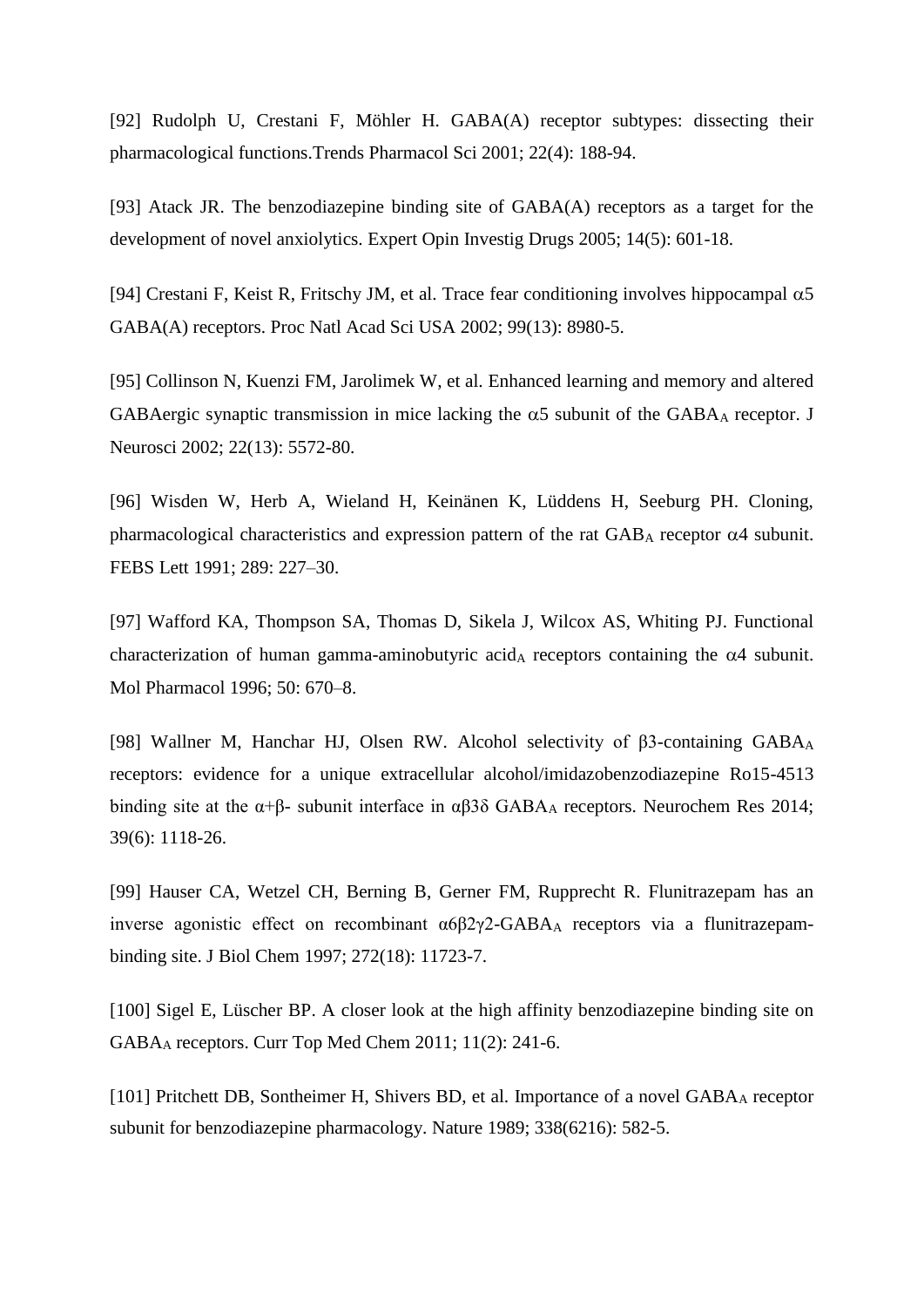[102] [Hanson SM,](http://www.ncbi.nlm.nih.gov/pubmed/?term=Hanson%20SM%5BAuthor%5D&cauthor=true&cauthor_uid=18367615) [Czajkowski C.](http://www.ncbi.nlm.nih.gov/pubmed/?term=Czajkowski%20C%5BAuthor%5D&cauthor=true&cauthor_uid=18367615) Structural mechanisms underlying benzodiazepine modulation of the GABA(A) receptor. [J Neurosci](http://www.ncbi.nlm.nih.gov/pubmed/18367615) 2008; 28(13): 3490-9.

[103] Kucken AM, Wagner DA, Ward PR, Teissére JA, Boileau AJ, Czajkowski C. Identification of benzodiazepine binding site residues in the  $\gamma$ 2 subunit of the  $\gamma$ -aminobutyric acid<sup>A</sup> receptor. Mol Pharmacol 2000; 57: 932-9.

[104] Berezhnoy D, Nyfeler Y, Gonthier A, Schwob H, Goeldner M, Sigel E. On the benzodiazepine binding pocket in GABA<sup>A</sup> receptors. J Biol Chem 2004; 279: 3160-8.

[105] [Tan KR,](http://www.ncbi.nlm.nih.gov/pubmed/?term=Tan%20KR%5BAuthor%5D&cauthor=true&cauthor_uid=19804380) [Baur R,](http://www.ncbi.nlm.nih.gov/pubmed/?term=Baur%20R%5BAuthor%5D&cauthor=true&cauthor_uid=19804380) [Charon S,](http://www.ncbi.nlm.nih.gov/pubmed/?term=Charon%20S%5BAuthor%5D&cauthor=true&cauthor_uid=19804380) [Goeldner M,](http://www.ncbi.nlm.nih.gov/pubmed/?term=Goeldner%20M%5BAuthor%5D&cauthor=true&cauthor_uid=19804380) [Sigel E.](http://www.ncbi.nlm.nih.gov/pubmed/?term=Sigel%20E%5BAuthor%5D&cauthor=true&cauthor_uid=19804380) Relative positioning of diazepam in the benzodiazepine-binding-pocket of GABA receptors. [J Neurochem](http://www.ncbi.nlm.nih.gov/pubmed/19804380) 2009; 111(5): 1264-73.

[106] Bentzen BH, Grunnet M. [Central and peripheral GABA](https://scholar.google.dk/citations?view_op=view_citation&hl=en&user=twHXmmoAAAAJ&citation_for_view=twHXmmoAAAAJ:WF5omc3nYNoC)A receptor regulation of the [heart rate depends on the conscious state of the animal.](https://scholar.google.dk/citations?view_op=view_citation&hl=en&user=twHXmmoAAAAJ&citation_for_view=twHXmmoAAAAJ:WF5omc3nYNoC) Advances in pharmacological sciences 2011; 578273.

[107] [Richter L,](http://www.ncbi.nlm.nih.gov/pubmed/?term=Richter%20L%5BAuthor%5D&cauthor=true&cauthor_uid=22446838) [de Graaf C,](http://www.ncbi.nlm.nih.gov/pubmed/?term=de%20Graaf%20C%5BAuthor%5D&cauthor=true&cauthor_uid=22446838) [Sieghart W,](http://www.ncbi.nlm.nih.gov/pubmed/?term=Sieghart%20W%5BAuthor%5D&cauthor=true&cauthor_uid=22446838) et al. Diazepam-bound GABA<sub>A</sub> receptor models identify new benzodiazepine binding-site ligands. [Nat Chem Biol](http://www.ncbi.nlm.nih.gov/pubmed/22446838) 2012; 8(5): 455-64.

[108] [Walters RJ,](http://www.ncbi.nlm.nih.gov/pubmed/?term=Walters%20RJ%5BAuthor%5D&cauthor=true&cauthor_uid=11100148) [Hadley SH,](http://www.ncbi.nlm.nih.gov/pubmed/?term=Hadley%20SH%5BAuthor%5D&cauthor=true&cauthor_uid=11100148) [Morris KD,](http://www.ncbi.nlm.nih.gov/pubmed/?term=Morris%20KD%5BAuthor%5D&cauthor=true&cauthor_uid=11100148) [Amin J.](http://www.ncbi.nlm.nih.gov/pubmed/?term=Amin%20J%5BAuthor%5D&cauthor=true&cauthor_uid=11100148) Benzodiazepines act on GABAA receptors via two distinct and separable mechanisms. [Nat Neurosci](http://www.ncbi.nlm.nih.gov/pubmed/11100148) 2012; 3(12): 1274-81.

[109] [Stevenson A,](http://www.ncbi.nlm.nih.gov/pubmed/?term=Stevenson%20A%5BAuthor%5D&cauthor=true&cauthor_uid=8848011) [Wingrove PB,](http://www.ncbi.nlm.nih.gov/pubmed/?term=Wingrove%20PB%5BAuthor%5D&cauthor=true&cauthor_uid=8848011) [Whiting PJ,](http://www.ncbi.nlm.nih.gov/pubmed/?term=Whiting%20PJ%5BAuthor%5D&cauthor=true&cauthor_uid=8848011) [Wafford KA.](http://www.ncbi.nlm.nih.gov/pubmed/?term=Wafford%20KA%5BAuthor%5D&cauthor=true&cauthor_uid=8848011) beta-Carboline gammaaminobutyric acidA receptor inverse agonists modulate gamma-aminobutyric acid via the loreclezole binding site as well as the benzodiazepine site. [Mol Pharmacol](http://www.ncbi.nlm.nih.gov/pubmed/8848011) 1995; 48(6): 965-9.

[110] [Baur R,](http://www.ncbi.nlm.nih.gov/pubmed/?term=Baur%20R%5BAuthor%5D&cauthor=true&cauthor_uid=18643789) [Tan KR,](http://www.ncbi.nlm.nih.gov/pubmed/?term=Tan%20KR%5BAuthor%5D&cauthor=true&cauthor_uid=18643789) [Lüscher BP,](http://www.ncbi.nlm.nih.gov/pubmed/?term=L%C3%BCscher%20BP%5BAuthor%5D&cauthor=true&cauthor_uid=18643789) [Gonthier A,](http://www.ncbi.nlm.nih.gov/pubmed/?term=Gonthier%20A%5BAuthor%5D&cauthor=true&cauthor_uid=18643789) [Goeldner M,](http://www.ncbi.nlm.nih.gov/pubmed/?term=Goeldner%20M%5BAuthor%5D&cauthor=true&cauthor_uid=18643789) [Sigel E.](http://www.ncbi.nlm.nih.gov/pubmed/?term=Sigel%20E%5BAuthor%5D&cauthor=true&cauthor_uid=18643789) Covalent modification of GABA<sup>A</sup> receptor isoforms by a diazepam analogue provides evidence for a novel benzodiazepine binding site that prevents modulation by these drugs. [J Neurochem](http://www.ncbi.nlm.nih.gov/pubmed/18643789) 2008; 106(6): 2353-63.

[111] [Suzdak PD,](http://www.ncbi.nlm.nih.gov/pubmed/?term=Suzdak%20PD%5BAuthor%5D&cauthor=true&cauthor_uid=3022383) [Glowa JR,](http://www.ncbi.nlm.nih.gov/pubmed/?term=Glowa%20JR%5BAuthor%5D&cauthor=true&cauthor_uid=3022383) [Crawley JN,](http://www.ncbi.nlm.nih.gov/pubmed/?term=Crawley%20JN%5BAuthor%5D&cauthor=true&cauthor_uid=3022383) [Schwartz RD,](http://www.ncbi.nlm.nih.gov/pubmed/?term=Schwartz%20RD%5BAuthor%5D&cauthor=true&cauthor_uid=3022383) [Skolnick P,](http://www.ncbi.nlm.nih.gov/pubmed/?term=Skolnick%20P%5BAuthor%5D&cauthor=true&cauthor_uid=3022383) [Paul SM.](http://www.ncbi.nlm.nih.gov/pubmed/?term=Paul%20SM%5BAuthor%5D&cauthor=true&cauthor_uid=3022383) A selective imidazobenzodiazepine antagonist of ethanol in the rat. [Science](http://www.ncbi.nlm.nih.gov/pubmed/3022383) 1986; 234(4781): 1243-7.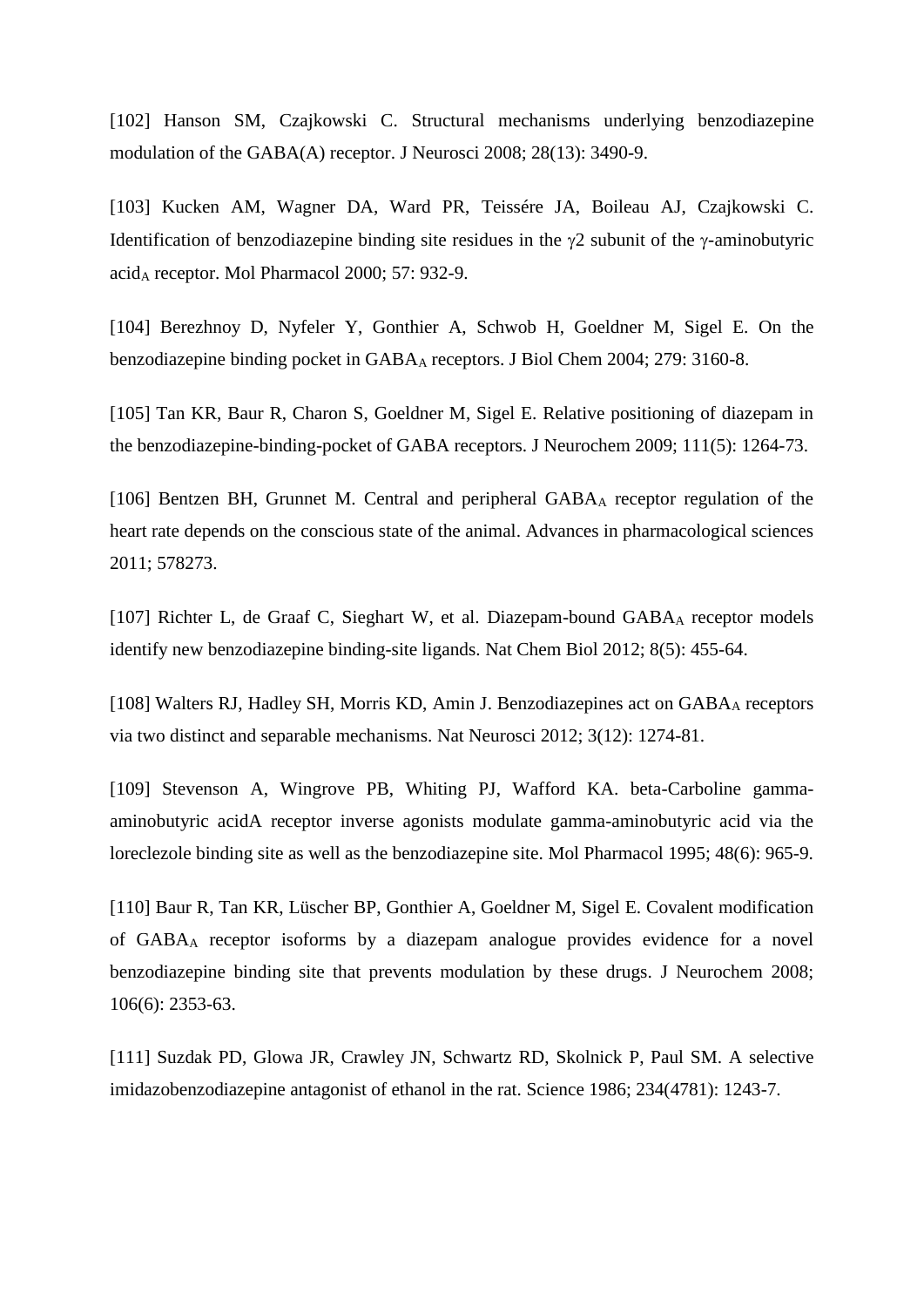[112] [Hanchar](http://www.ncbi.nlm.nih.gov/pubmed/?term=Hanchar%20HJ%5Bauth%5D) HJ, [Chutsrinopkun](http://www.ncbi.nlm.nih.gov/pubmed/?term=Chutsrinopkun%20P%5Bauth%5D) P, [Meera](http://www.ncbi.nlm.nih.gov/pubmed/?term=Meera%20P%5Bauth%5D) P, et al. Ethanol potently and competitively inhibits binding of the alcohol antagonist Ro15-4513 to  $\alpha_{4/6}\beta_3\delta$  GABA<sub>A</sub> receptors. Proc Natl Acad Sci USA 2006; 103(22): 8546–51.

[113] [Ramerstorfer J,](http://www.ncbi.nlm.nih.gov/pubmed/?term=Ramerstorfer%20J%5BAuthor%5D&cauthor=true&cauthor_uid=21248110) [Furtmüller R,](http://www.ncbi.nlm.nih.gov/pubmed/?term=Furtm%C3%BCller%20R%5BAuthor%5D&cauthor=true&cauthor_uid=21248110) [Sarto-Jackson I,](http://www.ncbi.nlm.nih.gov/pubmed/?term=Sarto-Jackson%20I%5BAuthor%5D&cauthor=true&cauthor_uid=21248110) [Varagic Z,](http://www.ncbi.nlm.nih.gov/pubmed/?term=Varagic%20Z%5BAuthor%5D&cauthor=true&cauthor_uid=21248110) [Sieghart W,](http://www.ncbi.nlm.nih.gov/pubmed/?term=Sieghart%20W%5BAuthor%5D&cauthor=true&cauthor_uid=21248110) [Ernst M.](http://www.ncbi.nlm.nih.gov/pubmed/?term=Ernst%20M%5BAuthor%5D&cauthor=true&cauthor_uid=21248110) The GABA<sub>A</sub> receptor  $\alpha+\beta$ - interface: a novel target for subtype selective drugs. [J Neurosci](http://www.ncbi.nlm.nih.gov/pubmed/21248110) 2011; 31(3): 870-7.

[114] [Spurny R,](http://www.ncbi.nlm.nih.gov/pubmed/?term=Spurny%20R%5BAuthor%5D&cauthor=true&cauthor_uid=23035248) [Ramerstorfer J,](http://www.ncbi.nlm.nih.gov/pubmed/?term=Ramerstorfer%20J%5BAuthor%5D&cauthor=true&cauthor_uid=23035248) [Price K,](http://www.ncbi.nlm.nih.gov/pubmed/?term=Price%20K%5BAuthor%5D&cauthor=true&cauthor_uid=23035248) et al. Pentameric ligand-gated ion channel ELIC is activated by GABA and modulated by benzodiazepines. [Proc Natl Acad Sci USA](http://www.ncbi.nlm.nih.gov/pubmed/23035248) 2012; 109(44): E3028-34.

[115] [Ashton H.](http://www.ncbi.nlm.nih.gov/pubmed/?term=Ashton%20H%5BAuthor%5D&cauthor=true&cauthor_uid=16639148) The diagnosis and management of benzodiazepine dependence. Curr Opin [Psychiatry](http://www.ncbi.nlm.nih.gov/pubmed/16639148) 2005; 18(3): 249-55.

[116] [Hood SD,](http://www.ncbi.nlm.nih.gov/pubmed/?term=Hood%20SD%5BAuthor%5D&cauthor=true&cauthor_uid=23126253) [Norman A,](http://www.ncbi.nlm.nih.gov/pubmed/?term=Norman%20A%5BAuthor%5D&cauthor=true&cauthor_uid=23126253) [Hince DA,](http://www.ncbi.nlm.nih.gov/pubmed/?term=Hince%20DA%5BAuthor%5D&cauthor=true&cauthor_uid=23126253) [Melichar JK,](http://www.ncbi.nlm.nih.gov/pubmed/?term=Melichar%20JK%5BAuthor%5D&cauthor=true&cauthor_uid=23126253) [Hulse GK.](http://www.ncbi.nlm.nih.gov/pubmed/?term=Hulse%20GK%5BAuthor%5D&cauthor=true&cauthor_uid=23126253) Benzodiazepine dependence and its treatment with low dose flumazenil. [Br J Clin Pharmacol](http://www.ncbi.nlm.nih.gov/pubmed/23126253) 2014; 77(2): 285-94.

[117] [Janhsen K,](http://www.ncbi.nlm.nih.gov/pubmed/?term=Janhsen%20K%5BAuthor%5D&cauthor=true&cauthor_uid=25613443) [Roser P,](http://www.ncbi.nlm.nih.gov/pubmed/?term=Roser%20P%5BAuthor%5D&cauthor=true&cauthor_uid=25613443) [Hoffmann K.](http://www.ncbi.nlm.nih.gov/pubmed/?term=Hoffmann%20K%5BAuthor%5D&cauthor=true&cauthor_uid=25613443) The problems of long-term treatment with benzodiazepines and related substances. [Dtsch Arztebl Int](http://www.ncbi.nlm.nih.gov/pubmed/25613443) 2015; 112(1-2): 1-7.

[118] [Rundfeldt C,](http://www.ncbi.nlm.nih.gov/pubmed/?term=Rundfeldt%20C%5BAuthor%5D&cauthor=true&cauthor_uid=24357084) [Löscher W.](http://www.ncbi.nlm.nih.gov/pubmed/?term=L%C3%B6scher%20W%5BAuthor%5D&cauthor=true&cauthor_uid=24357084) The pharmacology of imepitoin: the first partial benzodiazepine receptor agonist developed for the treatment of epilepsy. [CNS Drugs](http://www.ncbi.nlm.nih.gov/pubmed/24357084) 2014; 28(1): 29-43.

[119] Peričić D, Jazvinšćak Jembrek M, Švob Štrac D, Lazić J, Rajčan Špoljarić I. Enhancement of benzodiazepine binding sites following chronic treatment with flumazenil. Eur J Pharmacol 2005; 507(1-3): 7-13.

[120] Peričić D, Švob Štrac D, Jazvinšćak Jembrek M, Vlainić J. Allosteric uncoupling and up-regulation of benzodiazepine and GABA recognition sites following chronic diazepam treatment of HEK 293 cells stably transfected with  $\alpha_1\beta_2\gamma_2$  subunits of GABA<sub>A</sub> receptors. Naunyn Schmiedebergs Arch Pharmacol 2007; 375: 177-87.

[121] Jazvinšćak Jembrek M, Švob Štrac D, Vlainić J, Peričić D. [The role of transcriptional](http://bib.irb.hr/prikazi-rad?&rad=325277)  [and translational mechanisms in flumazenil-induced up-regulation of recombinant GABA](http://bib.irb.hr/prikazi-rad?&rad=325277)<sup>A</sup> [receptors.](http://bib.irb.hr/prikazi-rad?&rad=325277) Neurosci Res 2008; 61: 234**-**41.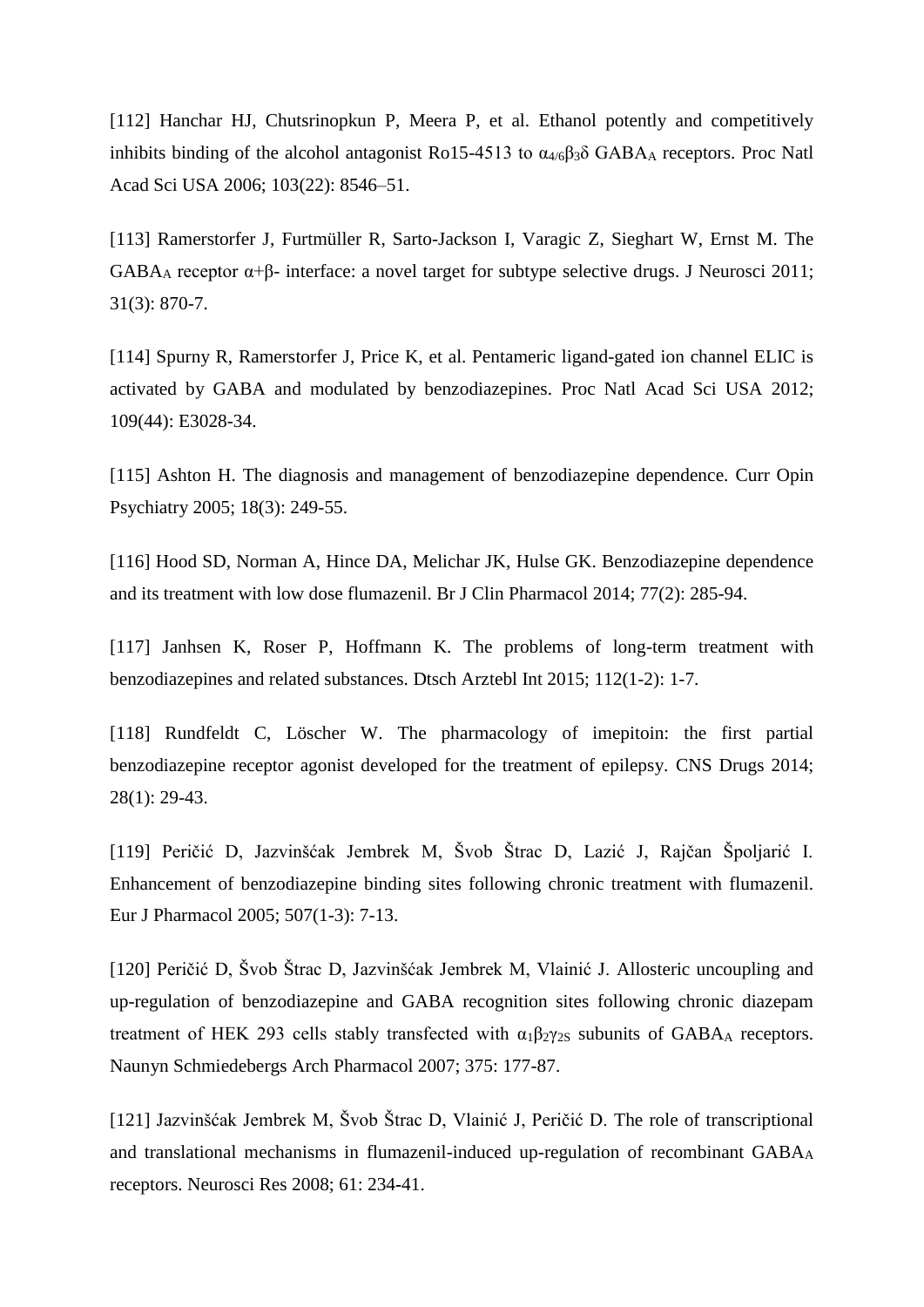[122] Švob Štrac D, Vlainić J, Jazvinšćak Jembrek M, Peričić D. [Differential effects of](http://bib.irb.hr/prikazi-rad?&rad=366586)  [diazepam treatment and withdrawal on recombinant GABA](http://bib.irb.hr/prikazi-rad?&rad=366586)<sup>A</sup> receptor expression and [functional coupling.](http://bib.irb.hr/prikazi-rad?&rad=366586) Brain Res 2008; 1246: 29-40.

[123] Vlainić J, Jazvinšćak Jembrek M, Vlainić T, Švob Štrac D, Peričić D. Differential effects of short- and long-term zolipdem treatment on recombinant α1β2γ2s subtype of GABA<sup>A</sup> receptors *in vitro*. Acta Pharmacol Sin 2012; 33: 1469-76.

[124] Vlainić J, Švob Štrac D, Jazvinšćak Jembrek M, Vlainić T, Peričić D. The effects of zolpidem treatment on GABA<sup>A</sup> receptors in cultured cerebellar granule cells: changes in functional coupling. Life Sci 2012; 90: 889-94.

[125] Peričić D, Mirković K, Jazvinšćak M, Besnard F. [<sup>3</sup>H]*t*-butylbicycloorthobenzoate binding to recombinant  $\alpha_1 \beta_2 \gamma_2$  GABA<sub>A</sub> receptor. Eur J Pharmacol 1998; 360(1): 99-104.

[126] Peričić D, Švob D, Jazvinšćak M, Mirković K. Anticonvulsive effect of swim stress in mice. Pharmacol Biochem Behav 2000; 66(4): 879-86.

[127] [Walsh LA,](http://www.ncbi.nlm.nih.gov/pubmed/?term=Walsh%20LA%5BAuthor%5D&cauthor=true&cauthor_uid=10336561) [Li M,](http://www.ncbi.nlm.nih.gov/pubmed/?term=Li%20M%5BAuthor%5D&cauthor=true&cauthor_uid=10336561) [Zhao TJ,](http://www.ncbi.nlm.nih.gov/pubmed/?term=Zhao%20TJ%5BAuthor%5D&cauthor=true&cauthor_uid=10336561) [Chiu TH,](http://www.ncbi.nlm.nih.gov/pubmed/?term=Chiu%20TH%5BAuthor%5D&cauthor=true&cauthor_uid=10336561) [Rosenberg HC.](http://www.ncbi.nlm.nih.gov/pubmed/?term=Rosenberg%20HC%5BAuthor%5D&cauthor=true&cauthor_uid=10336561) Acute pentylenetetrazol injection reduces rat GABA<sup>A</sup> receptor mRNA levels and GABA stimulation of benzodiazepine binding with no effect on benzodiazepine binding site density. [J Pharmacol Exp Ther](http://www.ncbi.nlm.nih.gov/pubmed/10336561) 1999; 289(3): 1626-33.

[128] Kalueff AV. Mapping convulsants' binding to the GABA<sub>A</sub> receptor chloride ionophore: a proposed model for channel binding sites. Neurochem Int 2007; 50: 61–8.

[129] Im WB, Pregenzer JF. Interaction of  $La^{3+}$  with GABA<sub>A</sub> receptors in rat cerebrocortical membranes as detected with <sup>35</sup>S*t*-butylbicyclophosphorothionate binding. Eur J Pharmacol Mol Pharmacol Sect 1993; 245: 111-7.

[130] [Lüddens H,](http://www.ncbi.nlm.nih.gov/pubmed/?term=L%C3%BCddens%20H%5BAuthor%5D&cauthor=true&cauthor_uid=7472452) [Korpi ER.](http://www.ncbi.nlm.nih.gov/pubmed/?term=Korpi%20ER%5BAuthor%5D&cauthor=true&cauthor_uid=7472452) GABA antagonists differentiate between recombinant GABAA/benzodiazepine receptor subtypes. [J Neurosci](http://www.ncbi.nlm.nih.gov/pubmed/7472452) 1995; 15(10): 6957-62.

[131] Fodor L, Bíró T, Maksay G. Nanomolar allopregnanolone potentiates rat cerebellar GABA<sup>A</sup> receptors. Neurosci Lett 2005; 383: 127-30.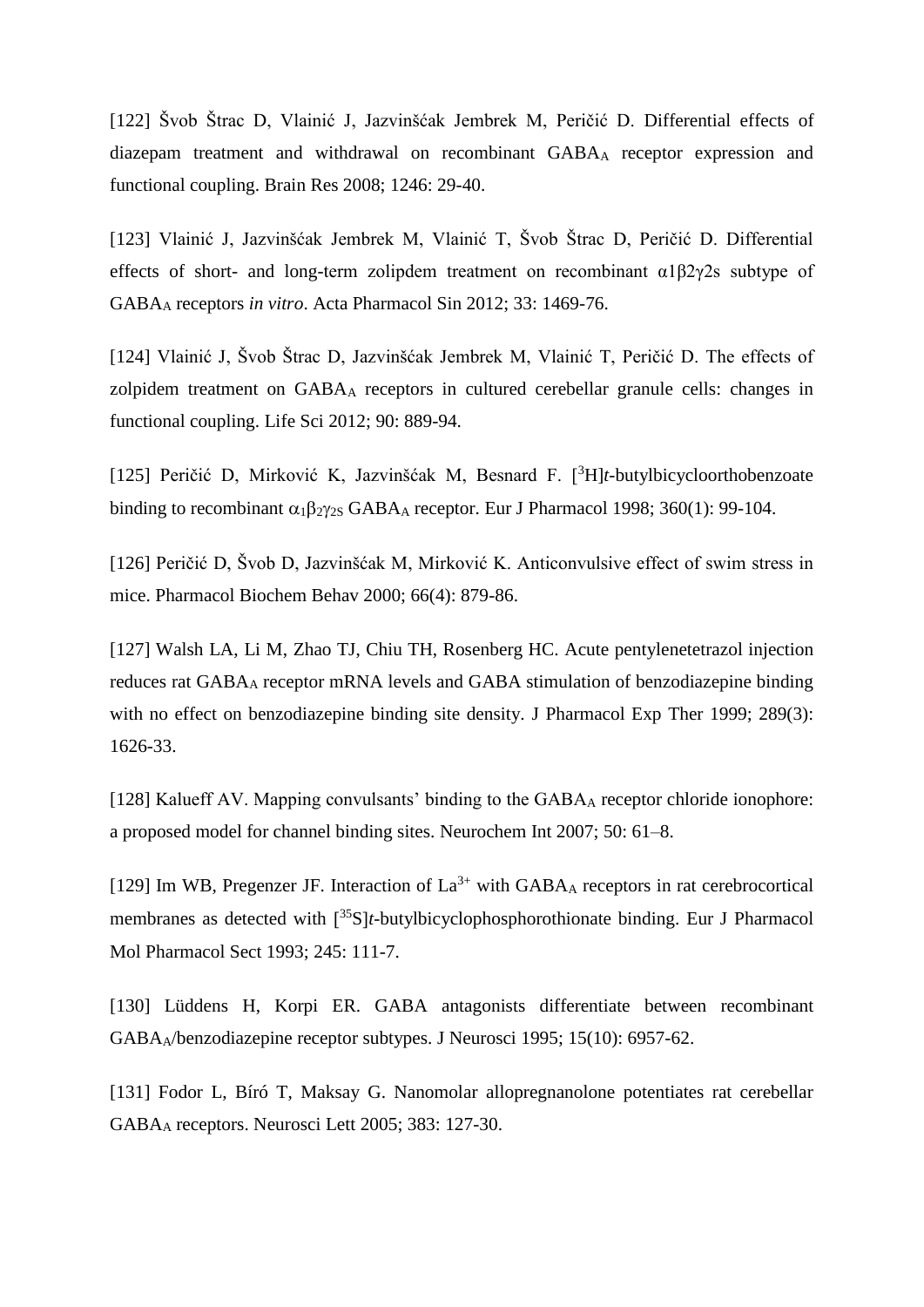[132] [Othman NA,](http://www.ncbi.nlm.nih.gov/pubmed/?term=Othman%20NA%5BAuthor%5D&cauthor=true&cauthor_uid=22083597) [Gallacher M,](http://www.ncbi.nlm.nih.gov/pubmed/?term=Gallacher%20M%5BAuthor%5D&cauthor=true&cauthor_uid=22083597) [Deeb TZ,](http://www.ncbi.nlm.nih.gov/pubmed/?term=Deeb%20TZ%5BAuthor%5D&cauthor=true&cauthor_uid=22083597) [Baptista-Hon DT,](http://www.ncbi.nlm.nih.gov/pubmed/?term=Baptista-Hon%20DT%5BAuthor%5D&cauthor=true&cauthor_uid=22083597) [Perry DC,](http://www.ncbi.nlm.nih.gov/pubmed/?term=Perry%20DC%5BAuthor%5D&cauthor=true&cauthor_uid=22083597) [Hales TG.](http://www.ncbi.nlm.nih.gov/pubmed/?term=Hales%20TG%5BAuthor%5D&cauthor=true&cauthor_uid=22083597) Influences on blockade by *t*-butylbicyclo-phosphoro-thionate of GABA<sup>A</sup> receptor spontaneous gating, agonist activation and desensitization. [J Physiol](http://www.ncbi.nlm.nih.gov/pubmed/22083597) 2012; 590(Pt 1): 163-78.

[133] Im WB, Blakeman DP. Correlation between  $\gamma$ -aminobutyric aci<sub>dA</sub> receptor ligandinduced changes in *t*-butylbicyclophosphoro $[35S]$ thionate binding and  $36Cl^-$  uptake in rat cerebrocortical membranes. Mol Pharmacol 1991; 39: 394-8.

[134] Korpi ER, Lüddens H. Regional γ-aminobutyric acid sensitivity of *t*-butylbicyclo phosphoro[<sup>35</sup>S]thionate binding depends on γ-aminobutyric acid<sub>A</sub> receptor α subunit. Mol Pharmacol 1993; 44: 87-92.

[135] Gurley D, Amin J, Ross PC, Weiss DS, White G. Point mutations in the M2 region of the  $\alpha$ ,  $\beta$ , or  $\gamma$  subunit of the GABA<sub>A</sub> channel that abolish block by picrotoxin. Rec Channels 1995*;*3: 13-20.

[136] [Dillon GH,](http://www.ncbi.nlm.nih.gov/pubmed/?term=Dillon%20GH%5BAuthor%5D&cauthor=true&cauthor_uid=7582470) [Im WB,](http://www.ncbi.nlm.nih.gov/pubmed/?term=Im%20WB%5BAuthor%5D&cauthor=true&cauthor_uid=7582470) [Carter DB,](http://www.ncbi.nlm.nih.gov/pubmed/?term=Carter%20DB%5BAuthor%5D&cauthor=true&cauthor_uid=7582470) [McKinley DD.](http://www.ncbi.nlm.nih.gov/pubmed/?term=McKinley%20DD%5BAuthor%5D&cauthor=true&cauthor_uid=7582470) Enhancement by GABA of the association rate of picrotoxin and tert-butylbicyclophosphorothionate to the rat cloned  $\alpha$ 1β2γ2 GABA<sup>A</sup> receptor subtype. [Br J Pharmacol](http://www.ncbi.nlm.nih.gov/pubmed/7582470) 1995; 115(3): 539-45.

[137] Behrends JC. Modulation by bicuculline and penicillin of the block by t-butyl-bicyclophosphorothionate (TBPS) of GABAA-receptor mediated Cl<sup>-</sup>-current responses in rat striatal neurones. Br. J. Pharmacol. 2000; 129:402-408

[138] [Grasshoff C,](http://www.ncbi.nlm.nih.gov/pubmed/?term=Grasshoff%20C%5BAuthor%5D&cauthor=true&cauthor_uid=16973644) [Antkowiak B.](http://www.ncbi.nlm.nih.gov/pubmed/?term=Antkowiak%20B%5BAuthor%5D&cauthor=true&cauthor_uid=16973644) Effects of isoflurane and enflurane on GABAA and glycine receptors contribute equally to depressant actions on spinal ventral horn neurones in rats. [Br J](http://www.ncbi.nlm.nih.gov/pubmed/16973644)  [Anaesth](http://www.ncbi.nlm.nih.gov/pubmed/16973644) 2006; 97(5): 687-94.

[139] [Li GD,](http://www.ncbi.nlm.nih.gov/pubmed/?term=Li%20GD%5BAuthor%5D&cauthor=true&cauthor_uid=20083606) [Chiara DC,](http://www.ncbi.nlm.nih.gov/pubmed/?term=Chiara%20DC%5BAuthor%5D&cauthor=true&cauthor_uid=20083606) [Cohen JB,](http://www.ncbi.nlm.nih.gov/pubmed/?term=Cohen%20JB%5BAuthor%5D&cauthor=true&cauthor_uid=20083606) [Olsen RW.](http://www.ncbi.nlm.nih.gov/pubmed/?term=Olsen%20RW%5BAuthor%5D&cauthor=true&cauthor_uid=20083606) Numerous classes of general anesthetics inhibit etomidate binding to  $\gamma$ -aminobutyric acid type A (GABA<sub>A</sub>) receptors. [J Biol Chem](http://www.ncbi.nlm.nih.gov/pubmed/20083606) 2010; 285(12): 8615-20.

[140] [Jones MV,](http://www.ncbi.nlm.nih.gov/pubmed/?term=Jones%20MV%5BAuthor%5D&cauthor=true&cauthor_uid=7636760) [Harrison NL,](http://www.ncbi.nlm.nih.gov/pubmed/?term=Harrison%20NL%5BAuthor%5D&cauthor=true&cauthor_uid=7636760) [Pritchett DB,](http://www.ncbi.nlm.nih.gov/pubmed/?term=Pritchett%20DB%5BAuthor%5D&cauthor=true&cauthor_uid=7636760) [Hales TG.](http://www.ncbi.nlm.nih.gov/pubmed/?term=Hales%20TG%5BAuthor%5D&cauthor=true&cauthor_uid=7636760) Modulation of the GABAA receptor by propofol is independent of the γ subunit. [J Pharmacol Exp Ther](http://www.ncbi.nlm.nih.gov/pubmed/7636760) 1995; 274(2): 962-8.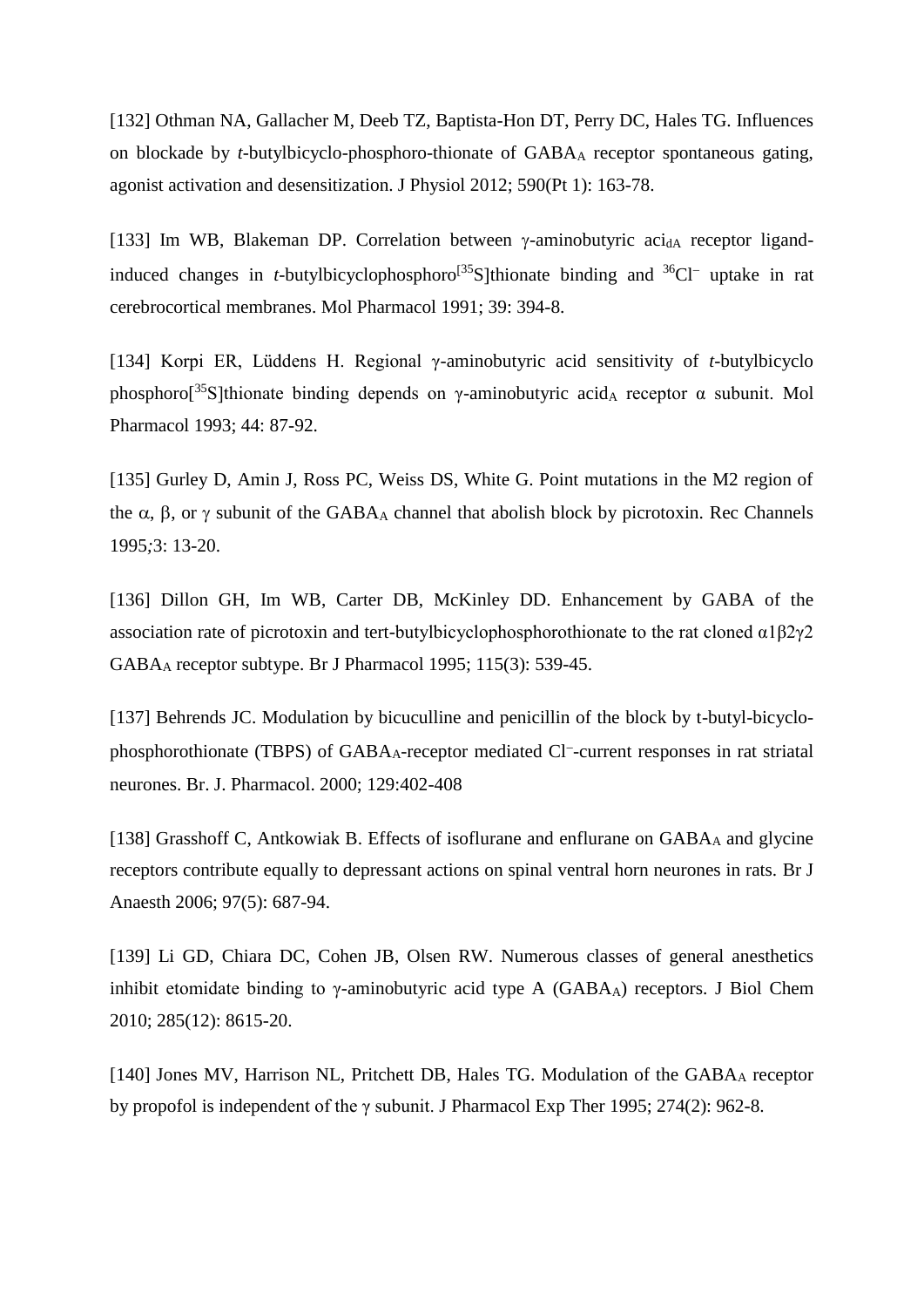[141] Belelli D, Lambert JJ, Peters JA, Wafford K, Whiting PJ. The interaction of the general anesthetic etomidate with the  $\gamma$ -aminobutyric acid type A receptor is influenced by a single amino acid. Proc Natl Acad Sci USA 1997; 94: 11031-6.

[142] [Jurd R,](http://www.ncbi.nlm.nih.gov/pubmed/?term=Jurd%20R%5BAuthor%5D&cauthor=true&cauthor_uid=12475885) [Arras M,](http://www.ncbi.nlm.nih.gov/pubmed/?term=Arras%20M%5BAuthor%5D&cauthor=true&cauthor_uid=12475885) [Lambert S,](http://www.ncbi.nlm.nih.gov/pubmed/?term=Lambert%20S%5BAuthor%5D&cauthor=true&cauthor_uid=12475885) et al. General anesthetic actions in vivo strongly attenuated by a point mutation in the GABA(A) receptor β3 subunit. [FASEB J](http://www.ncbi.nlm.nih.gov/pubmed/12475885) 2003; 17(2): 250-2.

[143] [Krasowski MD,](http://www.ncbi.nlm.nih.gov/pubmed/?term=Krasowski%20MD%5BAuthor%5D&cauthor=true&cauthor_uid=9257938) [O'Shea SM,](http://www.ncbi.nlm.nih.gov/pubmed/?term=O%27Shea%20SM%5BAuthor%5D&cauthor=true&cauthor_uid=9257938) [Rick CE,](http://www.ncbi.nlm.nih.gov/pubmed/?term=Rick%20CE%5BAuthor%5D&cauthor=true&cauthor_uid=9257938) et al. α subunit isoform influences GABA(A) receptor modulation by propofol. [Neuropharmacology](http://www.ncbi.nlm.nih.gov/pubmed/9257938) 1997; 36(7): 941-9.

[144] Lam DW, Reynolds JN. Modulatory and direct effects of propofol on recombinant GABA<sup>A</sup> receptors expressed in xenopus oocytes: influence of α- and γ2-subunits. Brain Res 1998; 784: 179–87.

[145] Feng HJ, Macdonald RL. Multiple actions of propofol on  $\alpha\beta\gamma$  and  $\alpha\beta\delta$  GABAA receptors. Mol Pharmacol 2004; 66: 1517–24.

[146] O'Shea SM, Williams CA, Jenkins A. Inverse effects on gating and modulation caused by a mutation in the M2-M3 Linker of the GABA(A) receptor  $\gamma$  subunit. Mol Pharmacol 2009; 76: 641–51.

[147] [Moraga-Cid G,](http://www.ncbi.nlm.nih.gov/pubmed/?term=Moraga-Cid%20G%5BAuthor%5D&cauthor=true&cauthor_uid=21673564) [Yevenes GE,](http://www.ncbi.nlm.nih.gov/pubmed/?term=Yevenes%20GE%5BAuthor%5D&cauthor=true&cauthor_uid=21673564) [Schmalzing G,](http://www.ncbi.nlm.nih.gov/pubmed/?term=Schmalzing%20G%5BAuthor%5D&cauthor=true&cauthor_uid=21673564) [Peoples RW,](http://www.ncbi.nlm.nih.gov/pubmed/?term=Peoples%20RW%5BAuthor%5D&cauthor=true&cauthor_uid=21673564) [Aguayo LG.](http://www.ncbi.nlm.nih.gov/pubmed/?term=Aguayo%20LG%5BAuthor%5D&cauthor=true&cauthor_uid=21673564) A Single phenylalanine residue in the main intracellular loop of  $\alpha$ 1 γ-aminobutyric acid type A and glycine receptors influences their sensitivity to propofol. [Anesthesiology](http://www.ncbi.nlm.nih.gov/pubmed/21673564) 2011; 115(3): 464- 73.

[148] [Krasowski MD,](http://www.ncbi.nlm.nih.gov/pubmed/?term=Krasowski%20MD%5BAuthor%5D&cauthor=true&cauthor_uid=9495821) [Koltchine VV,](http://www.ncbi.nlm.nih.gov/pubmed/?term=Koltchine%20VV%5BAuthor%5D&cauthor=true&cauthor_uid=9495821) [Rick CE,](http://www.ncbi.nlm.nih.gov/pubmed/?term=Rick%20CE%5BAuthor%5D&cauthor=true&cauthor_uid=9495821) [Ye Q,](http://www.ncbi.nlm.nih.gov/pubmed/?term=Ye%20Q%5BAuthor%5D&cauthor=true&cauthor_uid=9495821) [Finn SE,](http://www.ncbi.nlm.nih.gov/pubmed/?term=Finn%20SE%5BAuthor%5D&cauthor=true&cauthor_uid=9495821) [Harrison NL.](http://www.ncbi.nlm.nih.gov/pubmed/?term=Harrison%20NL%5BAuthor%5D&cauthor=true&cauthor_uid=9495821) Propofol and other intravenous anesthetics have sites of action on the γ-aminobutyric acid type A receptor distinct from that for isoflurane. [Mol Pharmacol](http://www.ncbi.nlm.nih.gov/pubmed/9495821) 1998; 53(3): 530-8.

[149] Krasowski MD, Nishikawa K, Nikolaeva N, Lin A, Harrison NL. Methionine 286 in transmembrane domain 3 of the GABA<sup>A</sup> receptor β subunit controls a binding cavity for propofol and other alkylphenol general anesthetics. Neuropharmacology 2001; 41: 952–64.

[150] [Richardson JE,](http://www.ncbi.nlm.nih.gov/pubmed/?term=Richardson%20JE%5BAuthor%5D&cauthor=true&cauthor_uid=17721243) [Garcia PS,](http://www.ncbi.nlm.nih.gov/pubmed/?term=Garcia%20PS%5BAuthor%5D&cauthor=true&cauthor_uid=17721243) [O'Toole KK,](http://www.ncbi.nlm.nih.gov/pubmed/?term=O%27Toole%20KK%5BAuthor%5D&cauthor=true&cauthor_uid=17721243) [Derry JM,](http://www.ncbi.nlm.nih.gov/pubmed/?term=Derry%20JM%5BAuthor%5D&cauthor=true&cauthor_uid=17721243) [Bell SV,](http://www.ncbi.nlm.nih.gov/pubmed/?term=Bell%20SV%5BAuthor%5D&cauthor=true&cauthor_uid=17721243) [Jenkins A.](http://www.ncbi.nlm.nih.gov/pubmed/?term=Jenkins%20A%5BAuthor%5D&cauthor=true&cauthor_uid=17721243) A conserved tyrosine in the β2 subunit M4 segment is a determinant of γ-aminobutyric acid type A receptor sensitivity to propofol. [Anesthesiology](http://www.ncbi.nlm.nih.gov/pubmed/17721243) 2007; 107(3): 412-8.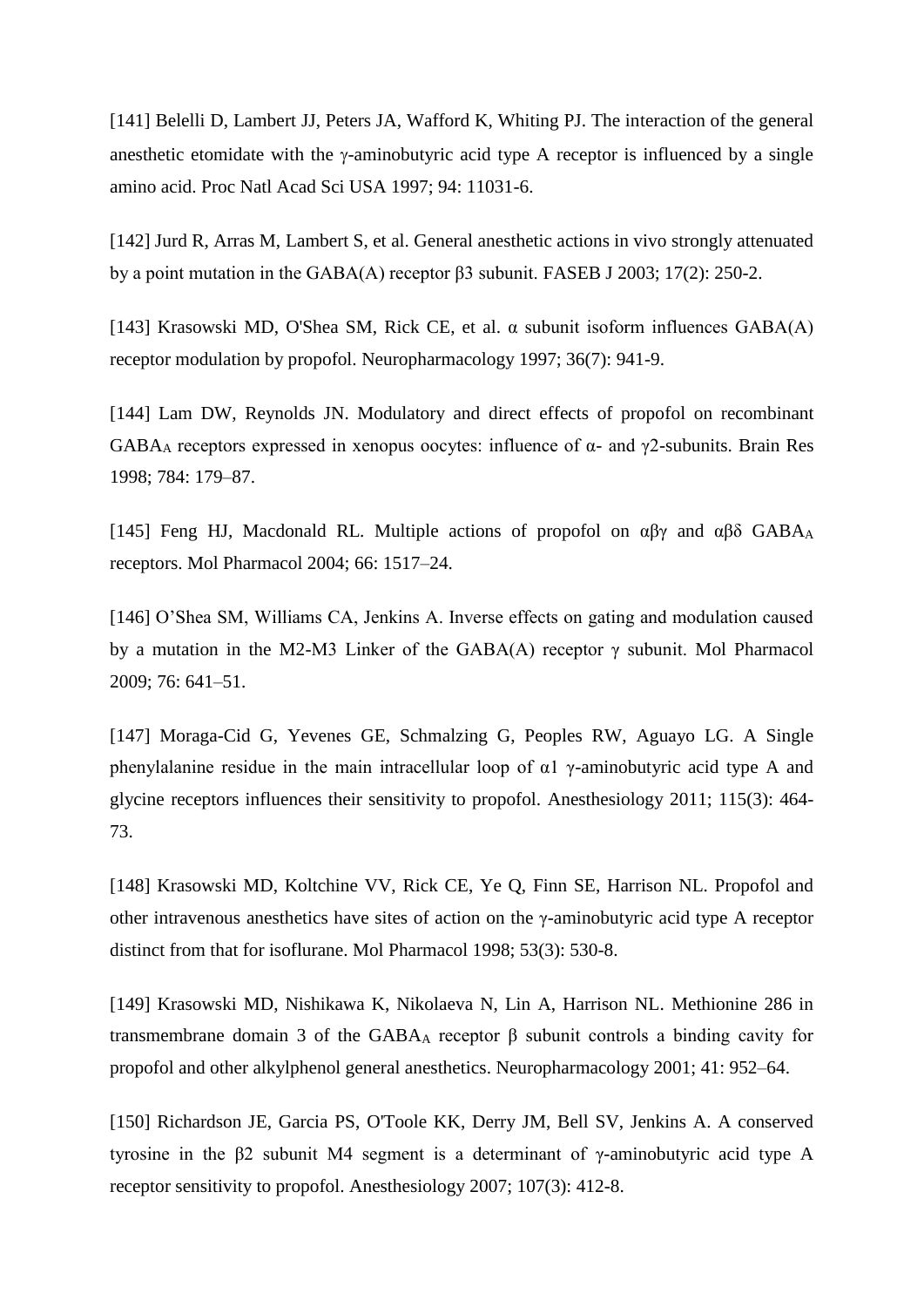[151] Sieghart R, Jurd R, Rudolph U. Molecular determinants for the action of general anesthetics at recombinant  $\alpha_2\beta_3\gamma_2$  γ-aminobutyric acid<sub>A</sub> receptors. J Neurochem 2002; 80: 140-8.

[152] [Yip GM,](http://www.ncbi.nlm.nih.gov/pubmed/?term=Yip%20GM%5BAuthor%5D&cauthor=true&cauthor_uid=24056400) [Chen ZW,](http://www.ncbi.nlm.nih.gov/pubmed/?term=Chen%20ZW%5BAuthor%5D&cauthor=true&cauthor_uid=24056400) [Edge CJ,](http://www.ncbi.nlm.nih.gov/pubmed/?term=Edge%20CJ%5BAuthor%5D&cauthor=true&cauthor_uid=24056400) et al. A propofol binding site on mammalian  $GABA_A$ receptors identified by photolabeling. [Nat Chem Biol](http://www.ncbi.nlm.nih.gov/pubmed/24056400) 2013; 9(11): 715-20.

[153] [Li GD,](http://www.ncbi.nlm.nih.gov/pubmed/?term=Li%20GD%5BAuthor%5D&cauthor=true&cauthor_uid=17093081) [Chiara DC,](http://www.ncbi.nlm.nih.gov/pubmed/?term=Chiara%20DC%5BAuthor%5D&cauthor=true&cauthor_uid=17093081) [Sawyer GW,](http://www.ncbi.nlm.nih.gov/pubmed/?term=Sawyer%20GW%5BAuthor%5D&cauthor=true&cauthor_uid=17093081) [Husain SS,](http://www.ncbi.nlm.nih.gov/pubmed/?term=Husain%20SS%5BAuthor%5D&cauthor=true&cauthor_uid=17093081) [Olsen RW,](http://www.ncbi.nlm.nih.gov/pubmed/?term=Olsen%20RW%5BAuthor%5D&cauthor=true&cauthor_uid=17093081) [Cohen JB.](http://www.ncbi.nlm.nih.gov/pubmed/?term=Cohen%20JB%5BAuthor%5D&cauthor=true&cauthor_uid=17093081) Identification of a GABA<sup>A</sup> receptor anesthetic binding site at subunit interfaces by photolabeling with an etomidate analog. [J Neurosci](http://www.ncbi.nlm.nih.gov/pubmed/17093081) 2006; 26(45): 11599-605.

[154] [Chiara DC,](http://www.ncbi.nlm.nih.gov/pubmed/?term=Chiara%20DC%5BAuthor%5D&cauthor=true&cauthor_uid=22243422) [Dostalova Z,](http://www.ncbi.nlm.nih.gov/pubmed/?term=Dostalova%20Z%5BAuthor%5D&cauthor=true&cauthor_uid=22243422) [Jayakar SS,](http://www.ncbi.nlm.nih.gov/pubmed/?term=Jayakar%20SS%5BAuthor%5D&cauthor=true&cauthor_uid=22243422) [Zhou X,](http://www.ncbi.nlm.nih.gov/pubmed/?term=Zhou%20X%5BAuthor%5D&cauthor=true&cauthor_uid=22243422) [Miller KW,](http://www.ncbi.nlm.nih.gov/pubmed/?term=Miller%20KW%5BAuthor%5D&cauthor=true&cauthor_uid=22243422) [Cohen JB.](http://www.ncbi.nlm.nih.gov/pubmed/?term=Cohen%20JB%5BAuthor%5D&cauthor=true&cauthor_uid=22243422) Mapping general anesthetic binding site(s) in human  $\alpha$ 1 $\beta$ 3 γ-aminobutyric acid type A receptors with [³H]TDBzl-etomidate, a photoreactive etomidate analogue. [Biochemistry](http://www.ncbi.nlm.nih.gov/pubmed/22243422) 2012; 51(4): 836- 47.

[155] [Kwan P,](http://www.ncbi.nlm.nih.gov/pubmed/?term=Kwan%20P%5BAuthor%5D&cauthor=true&cauthor_uid=15329080) [Brodie MJ.](http://www.ncbi.nlm.nih.gov/pubmed/?term=Brodie%20MJ%5BAuthor%5D&cauthor=true&cauthor_uid=15329080) Phenobarbital for the treatment of epilepsy in the 21st century: a critical review. [Epilepsia](http://www.ncbi.nlm.nih.gov/pubmed/15329080) 2004; 45(9): 1141-9.

[156] [Longone P,](http://www.ncbi.nlm.nih.gov/pubmed/?term=Longone%20P%5BAuthor%5D&cauthor=true&cauthor_uid=22654814) [di Michele F,](http://www.ncbi.nlm.nih.gov/pubmed/?term=di%20Michele%20F%5BAuthor%5D&cauthor=true&cauthor_uid=22654814) [D'Agati E,](http://www.ncbi.nlm.nih.gov/pubmed/?term=D%27Agati%20E%5BAuthor%5D&cauthor=true&cauthor_uid=22654814) [Romeo E,](http://www.ncbi.nlm.nih.gov/pubmed/?term=Romeo%20E%5BAuthor%5D&cauthor=true&cauthor_uid=22654814) [Pasini A,](http://www.ncbi.nlm.nih.gov/pubmed/?term=Pasini%20A%5BAuthor%5D&cauthor=true&cauthor_uid=22654814) [Rupprecht R.](http://www.ncbi.nlm.nih.gov/pubmed/?term=Rupprecht%20R%5BAuthor%5D&cauthor=true&cauthor_uid=22654814) Neurosteroids as neuromodulators in the treatment of anxiety disorders. [Front Endocrinol \(Lausanne\)](http://www.ncbi.nlm.nih.gov/pubmed/22654814) 2011; 2: 55.

[157] [Greenfield LJ Jr.](http://www.ncbi.nlm.nih.gov/pubmed/?term=Greenfield%20LJ%20Jr%5BAuthor%5D&cauthor=true&cauthor_uid=23683707) Molecular mechanisms of antiseizure drug activity at GABAA receptors. [Seizure](http://www.ncbi.nlm.nih.gov/pubmed/23683707) 2013; 22(8): 589-600.

[158] Hevers W, Lüddens H. The Diversity of GABAA Receptors. Mol Neurobiol 1998; 18: 35-86.

[159] Thompson SA, Whiting PJ, Wafford KA. Barbiturate interactions at the human GABA<sub>A</sub> receptor-dependence on receptor subunit composition. Br J Pharmacol 1996; 117: 521-7.

[160] Steinbach JH, Akk G. Modulation of GABAA receptor channel gating by pentobarbital. J Physiol 2001; 537: 715-33.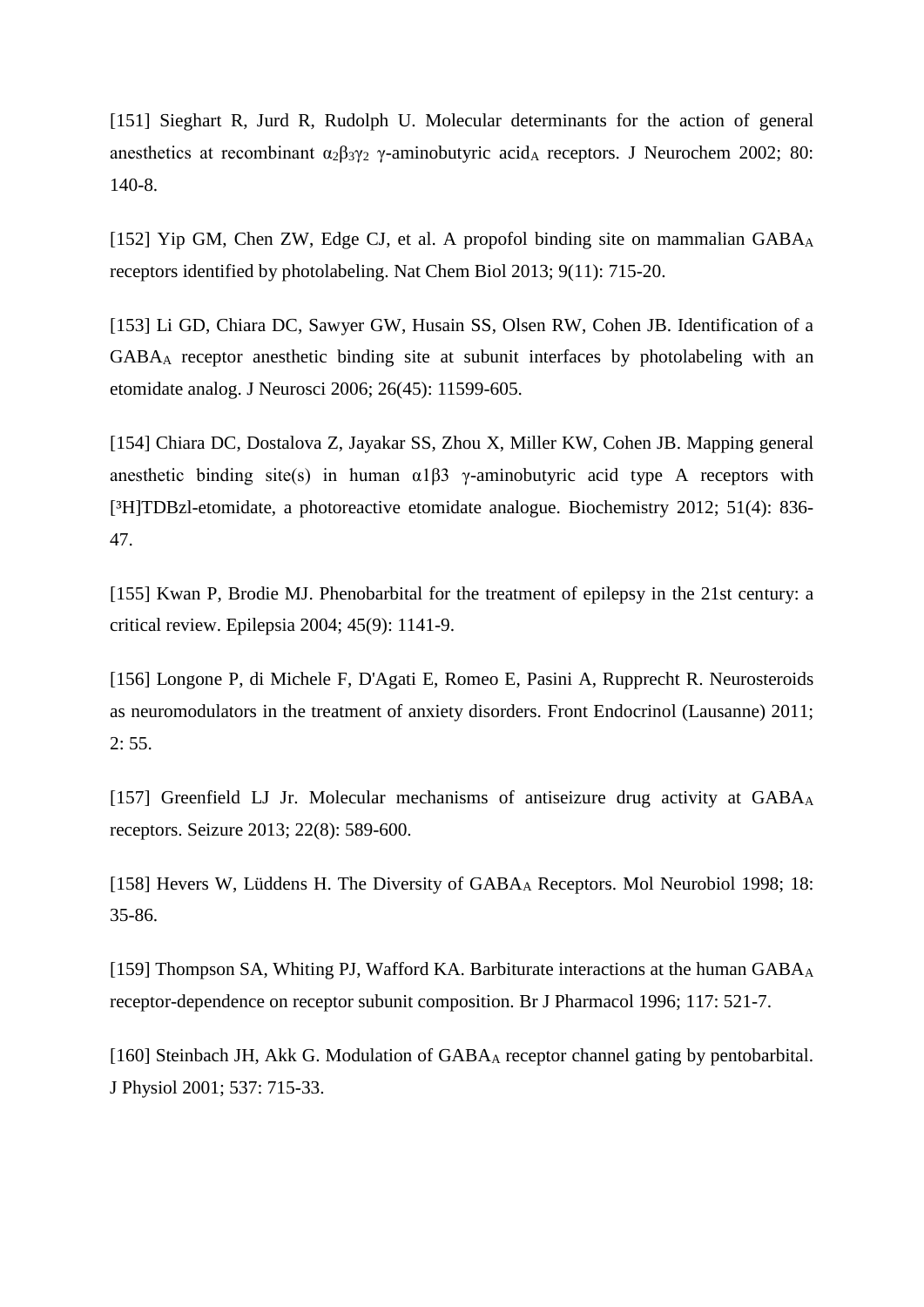[161] Dalziel JE, Cox GB, Gage PW, Birnir B. Mutant human  $\alpha_1\beta_1(T260Q)$  GABA<sub>A</sub> receptors are directly activated but not modulated by pentobarbital. Eur J Pharmacol 1999; 385: 283-6.

[162] Smith AJ, Alder L, Silk J, et al. Effect of  $\alpha$  subunit on allosteric modulation of ion channel function in stably expressed human recombinant  $\gamma$ -aminobutyric acid<sub>A</sub> receptors determined using <sup>36</sup>Cl ion flux. Mol Pharmacol 2001; 59: 1108-18.

[163] Greenfield LJ Jr., Zaman SH, Sutherland ML, et al. Mutation of the GABAA receptor M1 transmembrane proline increases GABA affinity and reduces barbiturate enhancement. Neuropharmacology 2002; 42: 502-21.

[164] Carlson BX, Engblom AC, Kristiansen U, Schousboe A, Olsen RW. A single glycine residue at the entrance to the first membrane-spanning domain of the γ-aminobutyric acid type A receptor β2 subunit affects allosteric sensitivity to GABA and anesthetics. Mol Pharmacol 2000; 57: 474-84.

[165] [Chiara DC,](http://www.ncbi.nlm.nih.gov/pubmed/?term=Chiara%20DC%5BAuthor%5D&cauthor=true&cauthor_uid=23677991) [Jayakar SS,](http://www.ncbi.nlm.nih.gov/pubmed/?term=Jayakar%20SS%5BAuthor%5D&cauthor=true&cauthor_uid=23677991) [Zhou X,](http://www.ncbi.nlm.nih.gov/pubmed/?term=Zhou%20X%5BAuthor%5D&cauthor=true&cauthor_uid=23677991) et al. Specificity of intersubunit general anestheticbinding sites in the transmembrane domain of the human  $\alpha$ 1β3γ2 γ-aminobutyric acid type A (GABAA) receptor. [J Biol Chem](http://www.ncbi.nlm.nih.gov/pubmed/23677991) 2013; 288(27): 19343-57.

[166] [Leśkiewicz M,](http://www.ncbi.nlm.nih.gov/pubmed/?term=Le%C5%9Bkiewicz%20M%5BAuthor%5D&cauthor=true&cauthor_uid=17265696) [Budziszewska B,](http://www.ncbi.nlm.nih.gov/pubmed/?term=Budziszewska%20B%5BAuthor%5D&cauthor=true&cauthor_uid=17265696) [Basta-Kaim A,](http://www.ncbi.nlm.nih.gov/pubmed/?term=Basta-Kaim%20A%5BAuthor%5D&cauthor=true&cauthor_uid=17265696) [Zajac A,](http://www.ncbi.nlm.nih.gov/pubmed/?term=Zajac%20A%5BAuthor%5D&cauthor=true&cauthor_uid=17265696) [Kaciński M,](http://www.ncbi.nlm.nih.gov/pubmed/?term=Kaci%C5%84ski%20M%5BAuthor%5D&cauthor=true&cauthor_uid=17265696) [Lasoń W.](http://www.ncbi.nlm.nih.gov/pubmed/?term=Laso%C5%84%20W%5BAuthor%5D&cauthor=true&cauthor_uid=17265696) Effects of neurosteroids on neuronal survival: molecular basis and clinical perspectives. [Acta](http://www.ncbi.nlm.nih.gov/pubmed/17265696)  [Neurobiol Exp \(Wars\)](http://www.ncbi.nlm.nih.gov/pubmed/17265696) 2006; 66(4): 359-67.

[167] [Lambert JJ,](http://www.ncbi.nlm.nih.gov/pubmed/?term=Lambert%20JJ%5BAuthor%5D&cauthor=true&cauthor_uid=19758761) [Cooper MA,](http://www.ncbi.nlm.nih.gov/pubmed/?term=Cooper%20MA%5BAuthor%5D&cauthor=true&cauthor_uid=19758761) [Simmons RD,](http://www.ncbi.nlm.nih.gov/pubmed/?term=Simmons%20RD%5BAuthor%5D&cauthor=true&cauthor_uid=19758761) [Weir CJ,](http://www.ncbi.nlm.nih.gov/pubmed/?term=Weir%20CJ%5BAuthor%5D&cauthor=true&cauthor_uid=19758761) [Belelli D.](http://www.ncbi.nlm.nih.gov/pubmed/?term=Belelli%20D%5BAuthor%5D&cauthor=true&cauthor_uid=19758761) Neurosteroids: endogenous allosteric modulators of GABA(A) receptors. [Psychoneuroendocrinology](http://www.ncbi.nlm.nih.gov/pubmed/19758761) 2009; 34: S48-S58.

[168] [Lambert JJ,](http://www.ncbi.nlm.nih.gov/pubmed/?term=Lambert%20JJ%5BAuthor%5D&cauthor=true&cauthor_uid=11744075) [Belelli D,](http://www.ncbi.nlm.nih.gov/pubmed/?term=Belelli%20D%5BAuthor%5D&cauthor=true&cauthor_uid=11744075) [Harney SC,](http://www.ncbi.nlm.nih.gov/pubmed/?term=Harney%20SC%5BAuthor%5D&cauthor=true&cauthor_uid=11744075) [Peters JA,](http://www.ncbi.nlm.nih.gov/pubmed/?term=Peters%20JA%5BAuthor%5D&cauthor=true&cauthor_uid=11744075) [Frenguelli BG.](http://www.ncbi.nlm.nih.gov/pubmed/?term=Frenguelli%20BG%5BAuthor%5D&cauthor=true&cauthor_uid=11744075) Modulation of native and recombinant GABA(A) receptors by endogenous and synthetic neuroactive steroids. [Brain](http://www.ncbi.nlm.nih.gov/pubmed/11744075)  [Res Brain Res Rev](http://www.ncbi.nlm.nih.gov/pubmed/11744075) 2001; 37(1-3): 68-80.

[169] Belelli D, Casula A, Ling A, Lambert JJ. The influence of subunit composition on the interaction of neurosteroids with GABA<sup>A</sup> receptors. Neuropharmacology 2002; 43: 651-61.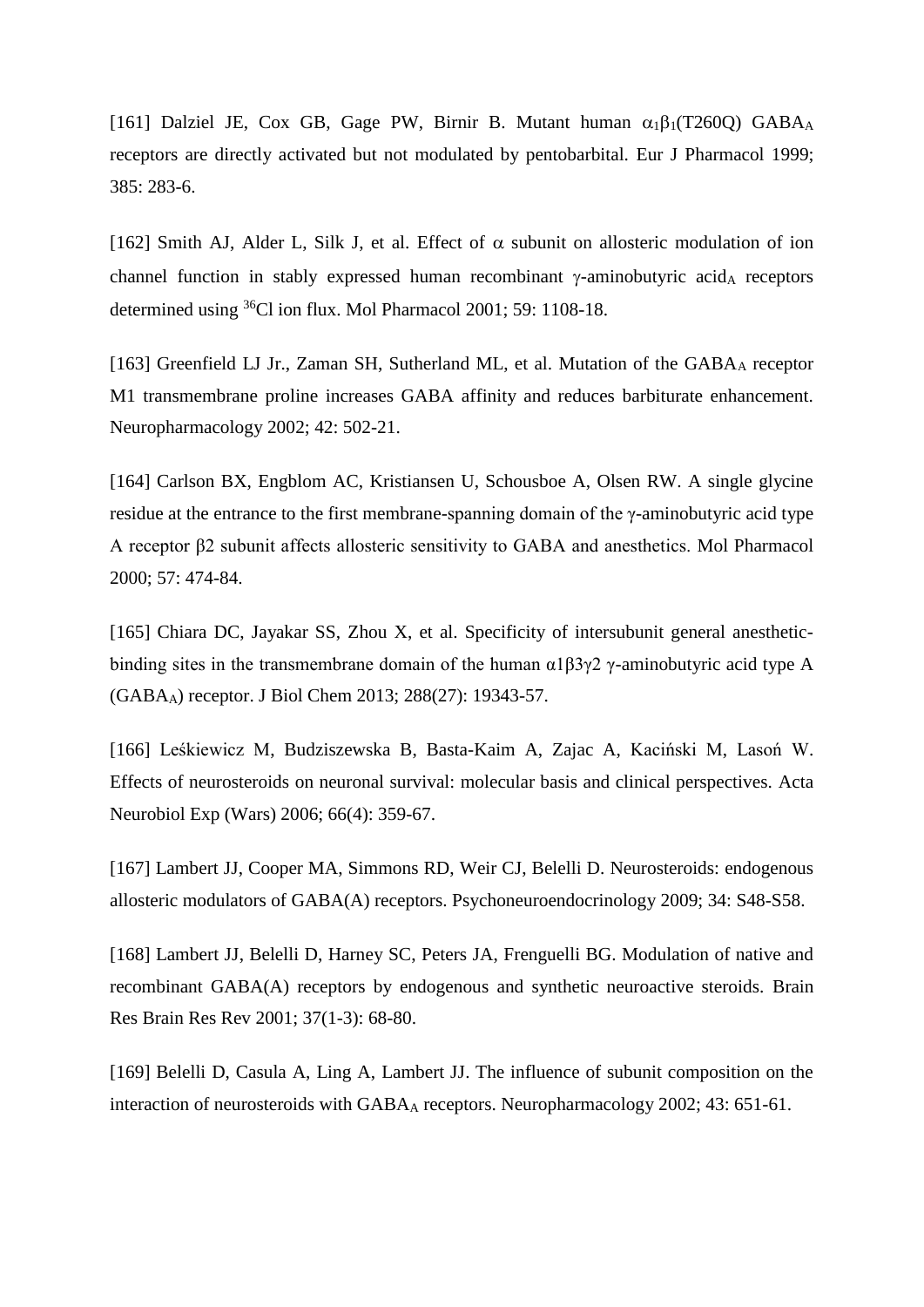[170] Mennerick S, He Y, Jiang X, et al. Selective antagonism of  $5\alpha$ -reduced neurosteroid effects at GABA<sub>A</sub> receptor. Mol Pharmacol 2004; 65: 1191-7.

[171] Herd MB, Belelli D, Lambert JJ. Neurosteroid modulation of synaptic and extrasynaptic GABA(A) receptors. Pharmacol Ther 2007; 116(1): 20-34.

[172] [Rupprecht R,](http://www.ncbi.nlm.nih.gov/pubmed/?term=Rupprecht%20R%5BAuthor%5D&cauthor=true&cauthor_uid=11599310) [Holsboer F.](http://www.ncbi.nlm.nih.gov/pubmed/?term=Holsboer%20F%5BAuthor%5D&cauthor=true&cauthor_uid=11599310) Neuroactive steroids in neuropsychopharmacology. [Int Rev](http://www.ncbi.nlm.nih.gov/pubmed/11599310)  [Neurobiol](http://www.ncbi.nlm.nih.gov/pubmed/11599310) 2001; 46: 461-77.

[173] [Xilouri M,](http://www.ncbi.nlm.nih.gov/pubmed?term=Xilouri%20M%5BAuthor%5D&cauthor=true&cauthor_uid=16420414) [Papazafiri P.](http://www.ncbi.nlm.nih.gov/pubmed?term=Papazafiri%20P%5BAuthor%5D&cauthor=true&cauthor_uid=16420414) Anti-apoptotic effects of allopregnanolone on P19 neurons. [Eur](http://www.ncbi.nlm.nih.gov/pubmed/16420414)  [J Neurosci](http://www.ncbi.nlm.nih.gov/pubmed/16420414) 2006; 23: 43-54.

[174] [Borowicz KK,](http://www.ncbi.nlm.nih.gov/pubmed/?term=Borowicz%20KK%5BAuthor%5D&cauthor=true&cauthor_uid=22649375) [Piskorska B,](http://www.ncbi.nlm.nih.gov/pubmed/?term=Piskorska%20B%5BAuthor%5D&cauthor=true&cauthor_uid=22649375) [Banach M,](http://www.ncbi.nlm.nih.gov/pubmed/?term=Banach%20M%5BAuthor%5D&cauthor=true&cauthor_uid=22649375) [Czuczwar SJ.](http://www.ncbi.nlm.nih.gov/pubmed/?term=Czuczwar%20SJ%5BAuthor%5D&cauthor=true&cauthor_uid=22649375) Neuroprotective actions of neurosteroids. [Front Endocrinol \(Lausanne\)](http://www.ncbi.nlm.nih.gov/pubmed/22649375) 2011; 2: 50.

[175] [Wei J,](http://www.ncbi.nlm.nih.gov/pubmed/?term=Wei%20J%5BAuthor%5D&cauthor=true&cauthor_uid=24241345) [Xiao GM.](http://www.ncbi.nlm.nih.gov/pubmed/?term=Xiao%20GM%5BAuthor%5D&cauthor=true&cauthor_uid=24241345) The neuroprotective effects of progesterone on traumatic brain injury: current status and future prospects. [Acta Pharmacol Sin](http://www.ncbi.nlm.nih.gov/pubmed/24241345) 2013; 34(12): 1485-90.

[176] [Shu HJ,](http://www.ncbi.nlm.nih.gov/pubmed/?term=Shu%20HJ%5BAuthor%5D&cauthor=true&cauthor_uid=15282269) [Eisenman LN,](http://www.ncbi.nlm.nih.gov/pubmed/?term=Eisenman%20LN%5BAuthor%5D&cauthor=true&cauthor_uid=15282269) [Jinadasa D,](http://www.ncbi.nlm.nih.gov/pubmed/?term=Jinadasa%20D%5BAuthor%5D&cauthor=true&cauthor_uid=15282269) [Covey DF,](http://www.ncbi.nlm.nih.gov/pubmed/?term=Covey%20DF%5BAuthor%5D&cauthor=true&cauthor_uid=15282269) [Zorumski CF,](http://www.ncbi.nlm.nih.gov/pubmed/?term=Zorumski%20CF%5BAuthor%5D&cauthor=true&cauthor_uid=15282269) [Mennerick S.](http://www.ncbi.nlm.nih.gov/pubmed/?term=Mennerick%20S%5BAuthor%5D&cauthor=true&cauthor_uid=15282269) Slow actions of neuroactive steroids at GABAA receptors. [J Neurosci](http://www.ncbi.nlm.nih.gov/pubmed/15282269) 2004; 24(30): 6667-75.

[177] [Hosie AM,](http://www.ncbi.nlm.nih.gov/pubmed/?term=Hosie%20AM%5BAuthor%5D&cauthor=true&cauthor_uid=17108970) [Wilkins ME,](http://www.ncbi.nlm.nih.gov/pubmed/?term=Wilkins%20ME%5BAuthor%5D&cauthor=true&cauthor_uid=17108970) [da Silva HM,](http://www.ncbi.nlm.nih.gov/pubmed/?term=da%20Silva%20HM%5BAuthor%5D&cauthor=true&cauthor_uid=17108970) [Smart TG.](http://www.ncbi.nlm.nih.gov/pubmed/?term=Smart%20TG%5BAuthor%5D&cauthor=true&cauthor_uid=17108970) Endogenous neurosteroids regulate GABA<sup>A</sup> receptors through two discrete transmembrane sites. [Nature](http://www.ncbi.nlm.nih.gov/pubmed/17108970) 2006; 444(7118): 486-9.

[178] Akk G, Li P, Bracamontes J, Reichert DE, Covey DF, Steinbach JH. Mutations of the GABA-A receptor α1 subunit M1 domain reveal unexpected complexity for modulation by neuroactive steroids. Mol Pharmacol 2008; 74: 614–27.

[179] [Bracamontes J,](http://www.ncbi.nlm.nih.gov/pubmed/?term=Bracamontes%20J%5BAuthor%5D&cauthor=true&cauthor_uid=21498656) [McCollum M,](http://www.ncbi.nlm.nih.gov/pubmed/?term=McCollum%20M%5BAuthor%5D&cauthor=true&cauthor_uid=21498656) [Esch C,](http://www.ncbi.nlm.nih.gov/pubmed/?term=Esch%20C%5BAuthor%5D&cauthor=true&cauthor_uid=21498656) et al. Occupation of either site for the neurosteroid allopregnanolone potentiates the opening of the GABA<sup>A</sup> receptor induced from either transmitter binding site. [Mol Pharmacol](http://www.ncbi.nlm.nih.gov/pubmed/21498656) 2011; 80(1): 79-86.

[180] [Chisari M,](http://www.ncbi.nlm.nih.gov/pubmed/?term=Chisari%20M%5BAuthor%5D&cauthor=true&cauthor_uid=20409596) [Eisenman LN,](http://www.ncbi.nlm.nih.gov/pubmed/?term=Eisenman%20LN%5BAuthor%5D&cauthor=true&cauthor_uid=20409596) [Covey DF,](http://www.ncbi.nlm.nih.gov/pubmed/?term=Covey%20DF%5BAuthor%5D&cauthor=true&cauthor_uid=20409596) [Mennerick S,](http://www.ncbi.nlm.nih.gov/pubmed/?term=Mennerick%20S%5BAuthor%5D&cauthor=true&cauthor_uid=20409596) [Zorumski CF.](http://www.ncbi.nlm.nih.gov/pubmed/?term=Zorumski%20CF%5BAuthor%5D&cauthor=true&cauthor_uid=20409596) The sticky issue of neurosteroids and GABA(A) receptors. [Trends Neurosci](http://www.ncbi.nlm.nih.gov/pubmed/20409596) 2010; 33(7): 299-306.

[181] Wohlfarth KM, Bianchi MT, Macdonald RL. Enhanced neurosteroid potentiation of ternary GABA<sub>A</sub> receptors containing the  $\delta$  subunit. J Neurosci 2002; 22: 1541-9.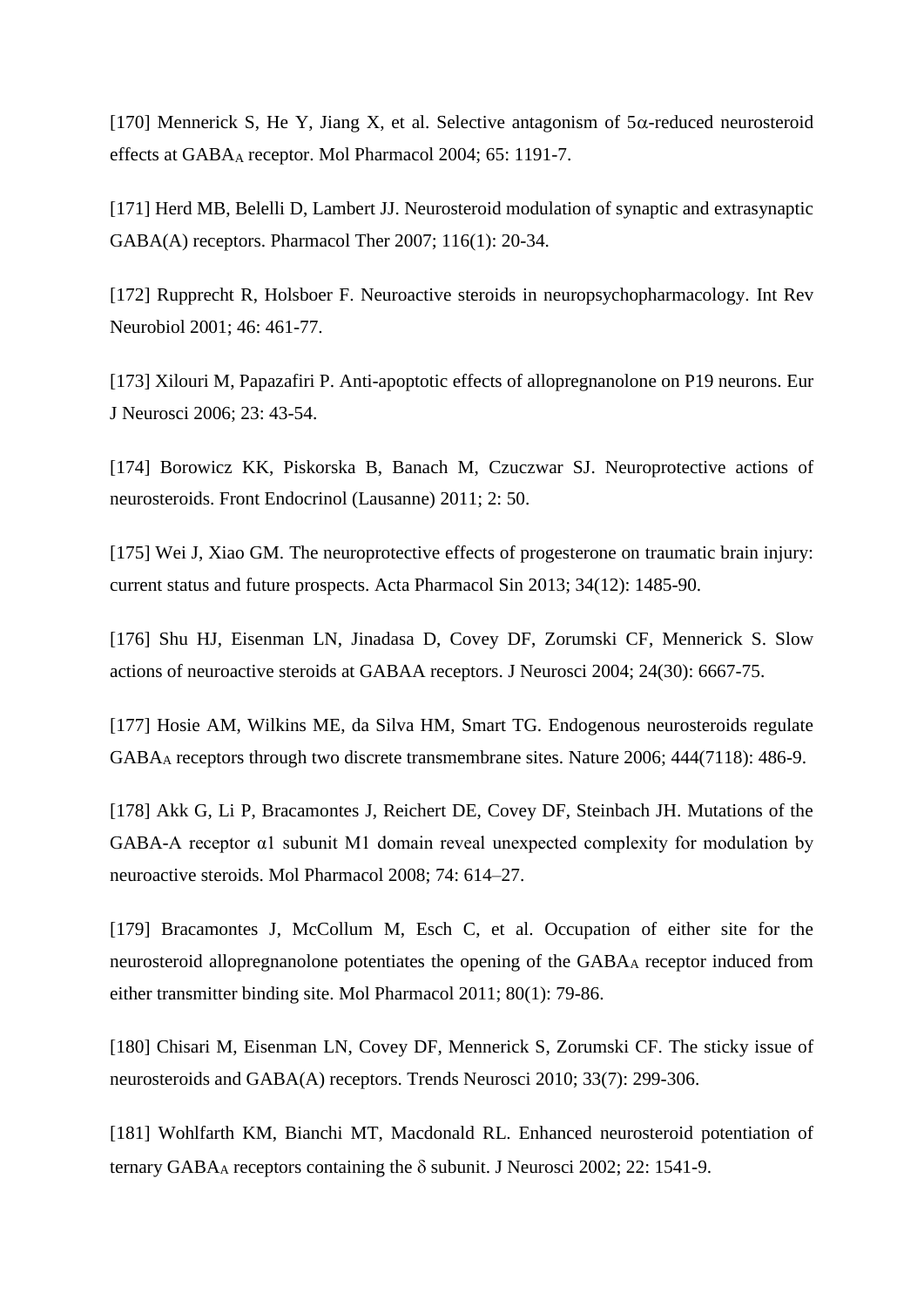[182] Puia G, Mienville J-M, Matsumoto K, et al. On the putative physiological role of allopregnanolone on GABA<sup>A</sup> receptor function. Neuropharmacology 2003; 44: 49-55.

[183] Akk G, Covey DF, Evers AS, Mennerick S, Zorumski CF, Steinbach JH. Kinetic and structural determinants for GABA-A receptor potentiation by neuroactive steroids. Curr Neuropharmacol 2010; 8: 18–25.

[184] Im WB, Pregenzer JF, Thomsen DR. Effects of GABA and various allosteric ligands on TBPS binding to cloned rat GABA<sup>A</sup> receptor subtype. Br J Pharmacol 1994; 112: 1025-30.

[185] [Ahboucha S,](http://www.ncbi.nlm.nih.gov/pubmed/?term=Ahboucha%20S%5BAuthor%5D&cauthor=true&cauthor_uid=12820983) [Desjardins P,](http://www.ncbi.nlm.nih.gov/pubmed/?term=Desjardins%20P%5BAuthor%5D&cauthor=true&cauthor_uid=12820983) [Chatauret N,](http://www.ncbi.nlm.nih.gov/pubmed/?term=Chatauret%20N%5BAuthor%5D&cauthor=true&cauthor_uid=12820983) [Pomier-Layrargues G,](http://www.ncbi.nlm.nih.gov/pubmed/?term=Pomier-Layrargues%20G%5BAuthor%5D&cauthor=true&cauthor_uid=12820983) [Butterworth RF.](http://www.ncbi.nlm.nih.gov/pubmed/?term=Butterworth%20RF%5BAuthor%5D&cauthor=true&cauthor_uid=12820983) Normal coupling of brain benzodiazepine and neurosteroid modulatory sites on the GABA-A receptor complex in human hepatic encephalopathy. [Neurochem Int](http://www.ncbi.nlm.nih.gov/pubmed/12820983) 2003; 43(6): 551-6.

[186] Ahboucha S, Coyne L, Hirakawa R, Butterworth RF, Halliwell RF. An interaction between benzodiazepines and neuroactive steroids at GABA<sup>A</sup> receptors in cultured hippocampal neurons. Neurochem Int 2006; 48: 703-7.

[187] [Darbandi-Tonkabon R,](http://www.ncbi.nlm.nih.gov/pubmed/?term=Darbandi-Tonkabon%20R%5BAuthor%5D&cauthor=true&cauthor_uid=12560326) [Hastings WR,](http://www.ncbi.nlm.nih.gov/pubmed/?term=Hastings%20WR%5BAuthor%5D&cauthor=true&cauthor_uid=12560326) [Zeng CM,](http://www.ncbi.nlm.nih.gov/pubmed/?term=Zeng%20CM%5BAuthor%5D&cauthor=true&cauthor_uid=12560326) et al. Photoaffinity labeling with a neuroactive steroid analogue. 6-azi-pregnanolone labels voltage-dependent anion channel-1 in rat brain. [J Biol Chem](http://www.ncbi.nlm.nih.gov/pubmed/12560326) 2003; 278(15): 13196-206.

[188] Park-Chung M, Malayev A, Purdy RH, Gibbs TT, Farb DH. Sulfated and unsulfated steroids modulate γ-aminobutyric acid<sub>A</sub> receptor function through distinct sites. Brain Res 1999; 830: 72-87.

[189] Brown N, Kerby J, Bonnert TP, Whiting PJ, Wafford KA. Pharmacological characterization of a novel cell line expressing human  $\alpha_4\beta_3\delta$  receptors. Br J Pharmacol 2002, 136: 965-74.

[190] Stell BM, Brickley SG, Tang CY, Farrant M, Mody I. Neuroactive steroids reduce neuronal excitability by selectively enhancing tonic inhibition mediated by  $\delta$  subunitcontaining GABA<sup>A</sup> receptors. Proc Natl Acad Sci USA 2003; 100: 14439-44.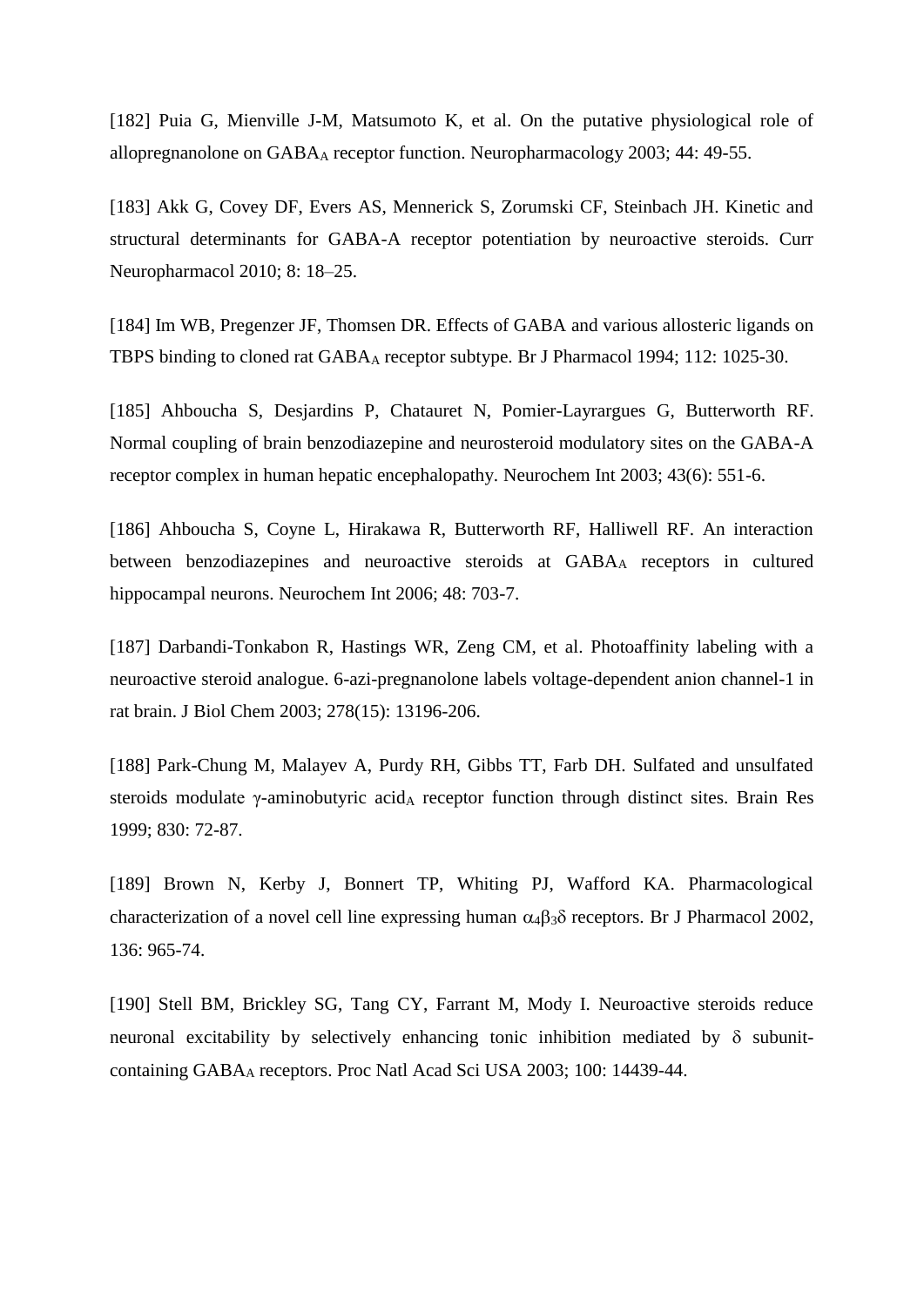[191] [Whissell PD,](http://www.ncbi.nlm.nih.gov/pubmed/?term=Whissell%20PD%5BAuthor%5D&cauthor=true&cauthor_uid=24062648) [Eng D,](http://www.ncbi.nlm.nih.gov/pubmed/?term=Eng%20D%5BAuthor%5D&cauthor=true&cauthor_uid=24062648) [Lecker I,](http://www.ncbi.nlm.nih.gov/pubmed/?term=Lecker%20I%5BAuthor%5D&cauthor=true&cauthor_uid=24062648) [Martin LJ,](http://www.ncbi.nlm.nih.gov/pubmed/?term=Martin%20LJ%5BAuthor%5D&cauthor=true&cauthor_uid=24062648) [Wang DS,](http://www.ncbi.nlm.nih.gov/pubmed/?term=Wang%20DS%5BAuthor%5D&cauthor=true&cauthor_uid=24062648) [Orser BA.](http://www.ncbi.nlm.nih.gov/pubmed/?term=Orser%20BA%5BAuthor%5D&cauthor=true&cauthor_uid=24062648) Acutely increasing  $\delta$ GABA(A) receptor activity impairs memory and inhibits synaptic plasticity in the hippocampus. [Front Neural Circuits](http://www.ncbi.nlm.nih.gov/pubmed/24062648) 2013; 7: 146.

[192] [Zheleznova N,](http://www.ncbi.nlm.nih.gov/pubmed/?term=Zheleznova%20N%5BAuthor%5D&cauthor=true&cauthor_uid=18204487) [Sedelnikova A,](http://www.ncbi.nlm.nih.gov/pubmed/?term=Sedelnikova%20A%5BAuthor%5D&cauthor=true&cauthor_uid=18204487) [Weiss DS.](http://www.ncbi.nlm.nih.gov/pubmed/?term=Weiss%20DS%5BAuthor%5D&cauthor=true&cauthor_uid=18204487) α1β2δ, a silent GABA<sup>A</sup> receptor: recruitment by tracazolate and neurosteroids. [Br J Pharmacol](http://www.ncbi.nlm.nih.gov/pubmed/18204487) 2008; 153(5): 1062-71.

[193] Harney SC, Frenguelli BG, Lambert JJ. Phosphorylation influences neurosteroid modulation of synaptic GABA<sup>A</sup> receptors in rat CA1 and dentate gyrus neurones. Neuropharmacology 2003; 45: 873-83.

[194] Korpi ER, Sinkkonen S. GABAA receptor subtypes as targets for neuropsychiatric drug development. Pharmacol Ther 2006; 109: 12-32.

[195] [Reddy DS.](http://www.ncbi.nlm.nih.gov/pubmed/?term=Reddy%20DS%5BAuthor%5D&cauthor=true&cauthor_uid=21094889) Neurosteroids: endogenous role in the human brain and therapeutic potentials. [Prog Brain Res](http://www.ncbi.nlm.nih.gov/pubmed/21094889) 2010; 186: 113-37.

[196] [Reddy DS,](http://www.ncbi.nlm.nih.gov/pubmed/?term=Reddy%20DS%5BAuthor%5D&cauthor=true&cauthor_uid=20172694) [Rogawski MA.](http://www.ncbi.nlm.nih.gov/pubmed/?term=Rogawski%20MA%5BAuthor%5D&cauthor=true&cauthor_uid=20172694) Ganaxolone suppression of behavioral and electrographic seizures in the mouse amygdala kindling model. [Epilepsy Res](http://www.ncbi.nlm.nih.gov/pubmed/20172694) 2010; 89(2-3): 254-260.

[197] [Broomall E,](http://www.ncbi.nlm.nih.gov/pubmed/?term=Broomall%20E%5BAuthor%5D&cauthor=true&cauthor_uid=25363147) [Natale JE,](http://www.ncbi.nlm.nih.gov/pubmed/?term=Natale%20JE%5BAuthor%5D&cauthor=true&cauthor_uid=25363147) [Grimason M,](http://www.ncbi.nlm.nih.gov/pubmed/?term=Grimason%20M%5BAuthor%5D&cauthor=true&cauthor_uid=25363147) et al. Pediatric super-refractory status epilepticus treated with allopregnanolone. [Ann Neurol](http://www.ncbi.nlm.nih.gov/pubmed/25363147) 2014; 76(6): 911-5.

[198] [Borghese CM,](http://www.ncbi.nlm.nih.gov/pubmed/?term=Borghese%20CM%5BAuthor%5D&cauthor=true&cauthor_uid=16272217) [Stórustovu Sí,](http://www.ncbi.nlm.nih.gov/pubmed/?term=St%C3%B3rustovu%20S%C3%AD%5BAuthor%5D&cauthor=true&cauthor_uid=16272217) [Ebert B,](http://www.ncbi.nlm.nih.gov/pubmed/?term=Ebert%20B%5BAuthor%5D&cauthor=true&cauthor_uid=16272217) et al. The δ subunit of γ-aminobutyric acid type A receptors does not confer sensitivity to low concentrations of ethanol. [J Pharmacol Exp](http://www.ncbi.nlm.nih.gov/pubmed/16272217)  [Ther](http://www.ncbi.nlm.nih.gov/pubmed/16272217) 2006; 316(3): 1360-8.

[199] Wallner M, Hanchar HJ, Olsen RW. Ethanol enhances  $\alpha_4\beta_3\delta$  and  $\alpha_6\beta_3\delta$   $\gamma$ -aminobutyric acid type A receptors at low concentrations known to affect humans. Proc Natl Acad Sci USA 2003; 100: 15218-23.

[200] [Baur R,](http://www.ncbi.nlm.nih.gov/pubmed/?term=Baur%20R%5BAuthor%5D&cauthor=true&cauthor_uid=19765192) [Kaur KH,](http://www.ncbi.nlm.nih.gov/pubmed/?term=Kaur%20KH%5BAuthor%5D&cauthor=true&cauthor_uid=19765192) [Sigel E.](http://www.ncbi.nlm.nih.gov/pubmed/?term=Sigel%20E%5BAuthor%5D&cauthor=true&cauthor_uid=19765192) Structure of α6β3γ GABA(A) receptors and their lack of ethanol sensitivity. [J Neurochem](http://www.ncbi.nlm.nih.gov/pubmed/19765192) 2009; 111(5): 1172-81.

[201] [Marutha Ravindran CR,](http://www.ncbi.nlm.nih.gov/pubmed/?term=Marutha%20Ravindran%20CR%5BAuthor%5D&cauthor=true&cauthor_uid=17854781) [Mehta AK,](http://www.ncbi.nlm.nih.gov/pubmed/?term=Mehta%20AK%5BAuthor%5D&cauthor=true&cauthor_uid=17854781) [Ticku MK.](http://www.ncbi.nlm.nih.gov/pubmed/?term=Ticku%20MK%5BAuthor%5D&cauthor=true&cauthor_uid=17854781) Effect of chronic administration of ethanol on the regulation of the  $\delta$ -subunit of GABA(A) receptors in the rat brain. [Brain Res](http://www.ncbi.nlm.nih.gov/pubmed/17854781) 2007; 1174: 47-52.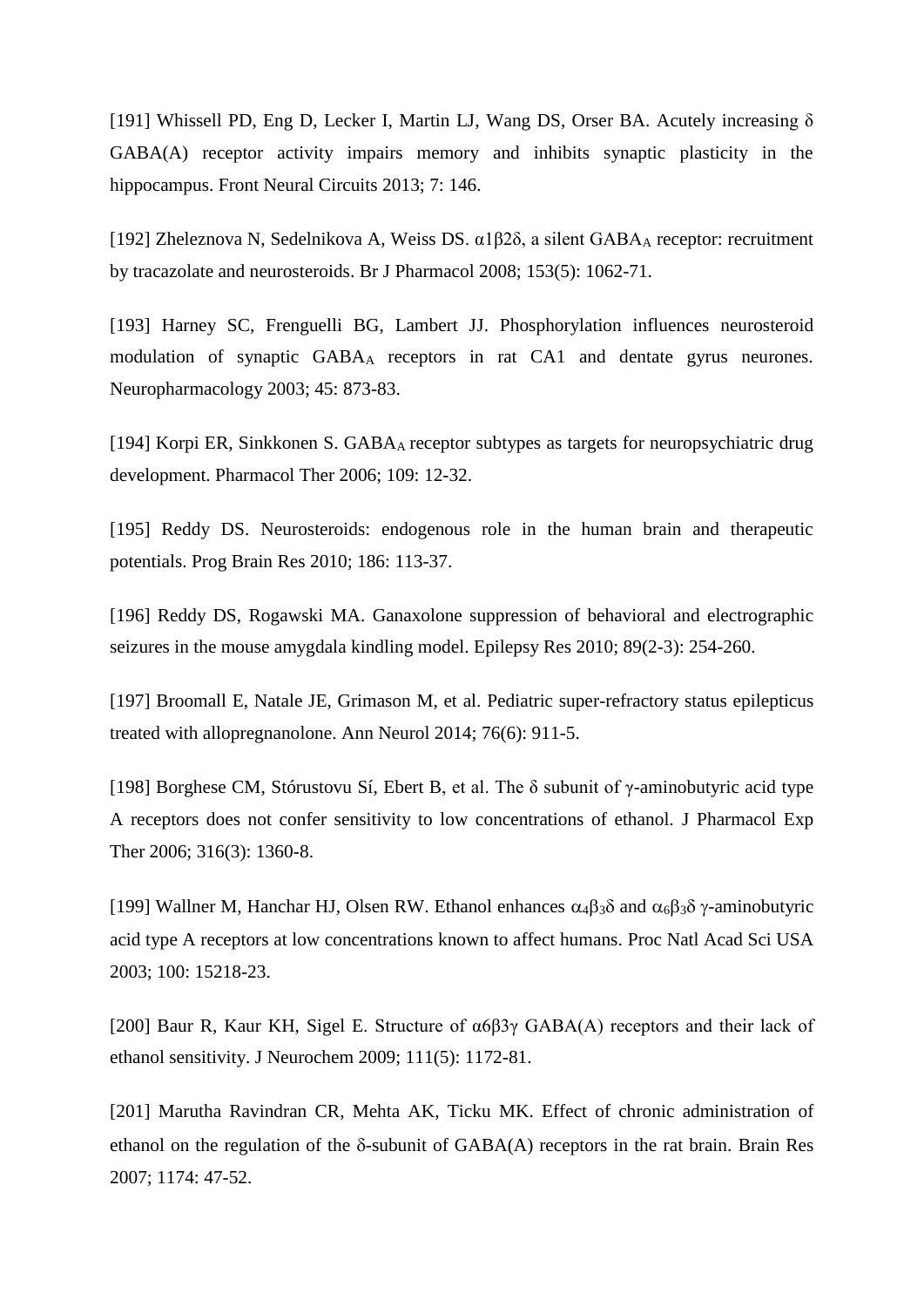[202] [Jin Z,](http://www.ncbi.nlm.nih.gov/pubmed/?term=Jin%20Z%5BAuthor%5D&cauthor=true&cauthor_uid=22319468) [Bazov I,](http://www.ncbi.nlm.nih.gov/pubmed/?term=Bazov%20I%5BAuthor%5D&cauthor=true&cauthor_uid=22319468) [Kononenko O,](http://www.ncbi.nlm.nih.gov/pubmed/?term=Kononenko%20O%5BAuthor%5D&cauthor=true&cauthor_uid=22319468) [Korpi ER,](http://www.ncbi.nlm.nih.gov/pubmed/?term=Korpi%20ER%5BAuthor%5D&cauthor=true&cauthor_uid=22319468) [Bakalkin G,](http://www.ncbi.nlm.nih.gov/pubmed/?term=Bakalkin%20G%5BAuthor%5D&cauthor=true&cauthor_uid=22319468) [Birnir B.](http://www.ncbi.nlm.nih.gov/pubmed/?term=Birnir%20B%5BAuthor%5D&cauthor=true&cauthor_uid=22319468) Selective Changes of GABA(A) Channel Subunit mRNAs in the Hippocampus and Orbitofrontal Cortex but not in Prefrontal Cortex of Human Alcoholics. [Front Cell Neurosci](http://www.ncbi.nlm.nih.gov/pubmed/22319468) 2012; 5: 30.

[203] [Lindemeyer AK,](http://www.ncbi.nlm.nih.gov/pubmed/?term=Lindemeyer%20AK%5BAuthor%5D&cauthor=true&cauthor_uid=24710789) [Liang J,](http://www.ncbi.nlm.nih.gov/pubmed/?term=Liang%20J%5BAuthor%5D&cauthor=true&cauthor_uid=24710789) [Marty VN,](http://www.ncbi.nlm.nih.gov/pubmed/?term=Marty%20VN%5BAuthor%5D&cauthor=true&cauthor_uid=24710789) et al. Ethanol-induced plasticity of GABA<sub>A</sub> receptors in the basolateral amygdala. [Neurochem Res](http://www.ncbi.nlm.nih.gov/pubmed/24710789) 2014; 39(6):1162-1170

[204] Oršolić N, Benković V, Lisičić D, Đikić D, Erhardt J, Horvat-Knežević A. Protective effects of propolis and related polyphenolic/flavonoid compounds against toxicity induced by irinotecan. Med Oncol 2010; 27: 1346-58.

[205] [Oršolić N,](http://www.ncbi.nlm.nih.gov/pubmed/?term=Or%C5%A1oli%C4%87%20N%5BAuthor%5D&cauthor=true&cauthor_uid=23859956) [Sirovina D,](http://www.ncbi.nlm.nih.gov/pubmed/?term=Sirovina%20D%5BAuthor%5D&cauthor=true&cauthor_uid=23859956) [Gajski G,](http://www.ncbi.nlm.nih.gov/pubmed/?term=Gajski%20G%5BAuthor%5D&cauthor=true&cauthor_uid=23859956) [Garaj-Vrhovac V,](http://www.ncbi.nlm.nih.gov/pubmed/?term=Garaj-Vrhovac%20V%5BAuthor%5D&cauthor=true&cauthor_uid=23859956) [Jazvinšćak Jembrek M,](http://www.ncbi.nlm.nih.gov/pubmed/?term=Jazvin%C5%A1%C4%87ak%20Jembrek%20M%5BAuthor%5D&cauthor=true&cauthor_uid=23859956) [Kosalec I.](http://www.ncbi.nlm.nih.gov/pubmed/?term=Kosalec%20I%5BAuthor%5D&cauthor=true&cauthor_uid=23859956) Assessment of DNA damage and lipid peroxidation in diabetic mice: effects of propolis and epigallocatechin gallate (EGCG). [Mutat Res](http://www.ncbi.nlm.nih.gov/pubmed/23859956) 2013; 757(1): 36-44.

[206] Jazvinšćak Jembrek M, Vuković L, Puhović J, Erhardt J, Oršolić N. Neuroprotective effect of quercetin against hydrogen peroxide-induced oxidative injury in P19 neurons. J Mol Neurosci 2012; 47: 286-299.

[207] [Hui KM,](http://www.ncbi.nlm.nih.gov/pubmed/?term=Hui%20KM%5BAuthor%5D&cauthor=true&cauthor_uid=10705749) [Wang XH,](http://www.ncbi.nlm.nih.gov/pubmed/?term=Wang%20XH%5BAuthor%5D&cauthor=true&cauthor_uid=10705749) [Xue H.](http://www.ncbi.nlm.nih.gov/pubmed/?term=Xue%20H%5BAuthor%5D&cauthor=true&cauthor_uid=10705749) Interaction of flavones from the roots of Scutellaria baicalensis with the benzodiazepine site. [Planta Med](http://www.ncbi.nlm.nih.gov/pubmed/10705749) 2000; 66(1): 91-3.

[208] [Hanrahan JR,](http://www.ncbi.nlm.nih.gov/pubmed/?term=Hanrahan%20JR%5BAuthor%5D&cauthor=true&cauthor_uid=21244373) [Chebib M,](http://www.ncbi.nlm.nih.gov/pubmed/?term=Chebib%20M%5BAuthor%5D&cauthor=true&cauthor_uid=21244373) [Johnston GA.](http://www.ncbi.nlm.nih.gov/pubmed/?term=Johnston%20GA%5BAuthor%5D&cauthor=true&cauthor_uid=21244373) Flavonoid modulation of GABA(A) receptors. [Br J Pharmacol](http://www.ncbi.nlm.nih.gov/pubmed/21244373) 2011; 163(2): 234-45.

[209] [Wolfman C,](http://www.ncbi.nlm.nih.gov/pubmed/?term=Wolfman%20C%5BAuthor%5D&cauthor=true&cauthor_uid=9007508) [Viola H,](http://www.ncbi.nlm.nih.gov/pubmed/?term=Viola%20H%5BAuthor%5D&cauthor=true&cauthor_uid=9007508) [Marder M,](http://www.ncbi.nlm.nih.gov/pubmed/?term=Marder%20M%5BAuthor%5D&cauthor=true&cauthor_uid=9007508) et al. Anxioselective properties of 6,3'-dinitroflavone, a high-affinity benzodiazepine receptor ligand. [Eur J Pharmacol](http://www.ncbi.nlm.nih.gov/pubmed/9007508) 1996; 318(1): 23-30.

[210] [Hall BJ,](http://www.ncbi.nlm.nih.gov/pubmed/?term=Hall%20BJ%5BAuthor%5D&cauthor=true&cauthor_uid=24078264) [Karim N,](http://www.ncbi.nlm.nih.gov/pubmed/?term=Karim%20N%5BAuthor%5D&cauthor=true&cauthor_uid=24078264) [Chebib M,](http://www.ncbi.nlm.nih.gov/pubmed/?term=Chebib%20M%5BAuthor%5D&cauthor=true&cauthor_uid=24078264) [Johnston GA,](http://www.ncbi.nlm.nih.gov/pubmed/?term=Johnston%20GA%5BAuthor%5D&cauthor=true&cauthor_uid=24078264) [Hanrahan JR.](http://www.ncbi.nlm.nih.gov/pubmed/?term=Hanrahan%20JR%5BAuthor%5D&cauthor=true&cauthor_uid=24078264) Modulation of ionotropic GABA receptors by 6-methoxyflavanone and 6-methoxyflavone. [Neurochem Res](http://www.ncbi.nlm.nih.gov/pubmed/24078264) 2014; 39(6):1068-78.

[211] [Medina JH,](http://www.ncbi.nlm.nih.gov/pubmed/?term=Medina%20JH%5BAuthor%5D&cauthor=true&cauthor_uid=23195847) [Viola H,](http://www.ncbi.nlm.nih.gov/pubmed/?term=Viola%20H%5BAuthor%5D&cauthor=true&cauthor_uid=23195847) [Wolfman C,](http://www.ncbi.nlm.nih.gov/pubmed/?term=Wolfman%20C%5BAuthor%5D&cauthor=true&cauthor_uid=23195847) et al. Neuroactive flavonoids: new ligands for the benzodiazepine receptors. [Phytomedicine](http://www.ncbi.nlm.nih.gov/pubmed/23195847) 1998; 5(3): 235-43.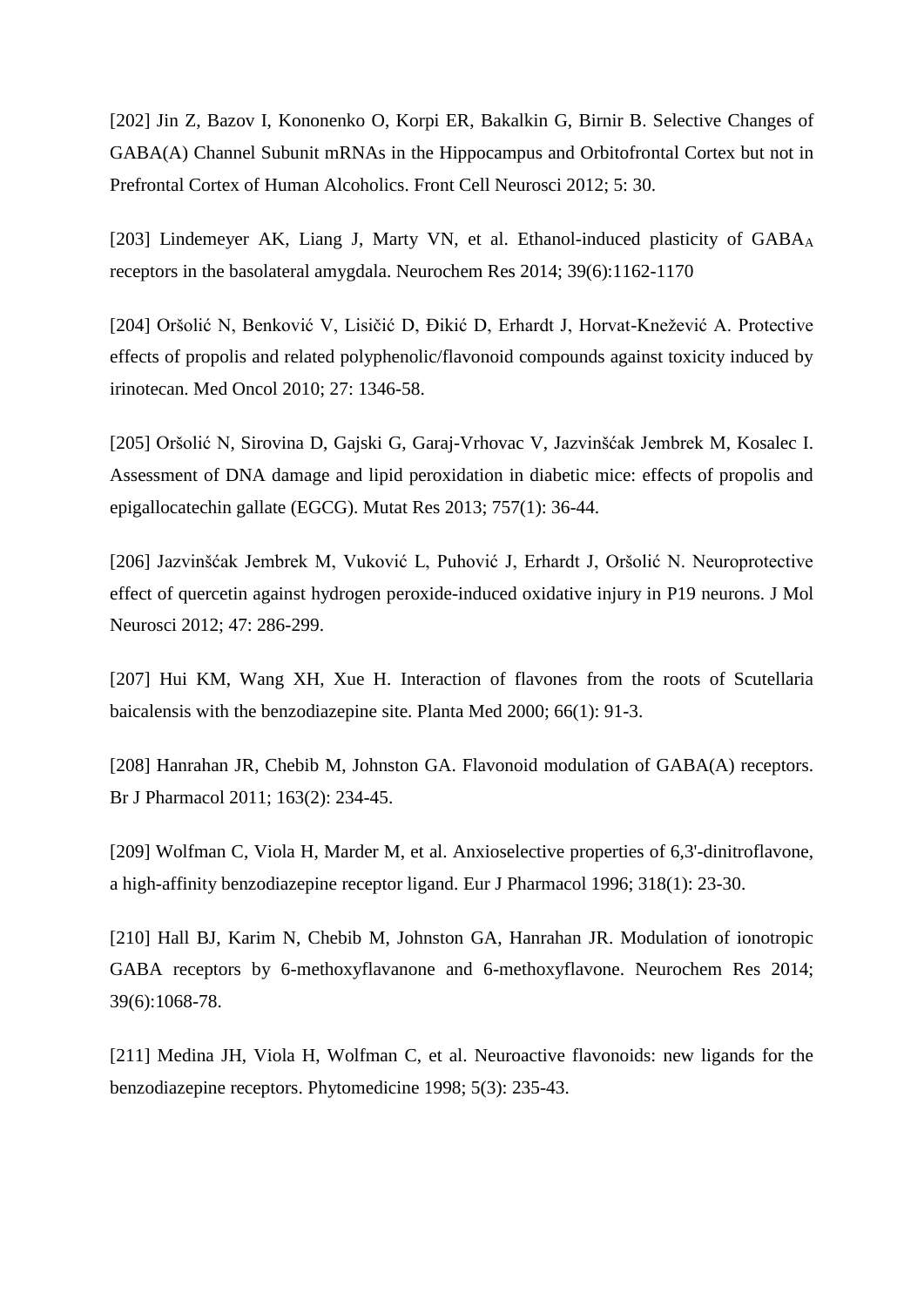[212] [Salgueiro JB,](http://www.ncbi.nlm.nih.gov/pubmed/?term=Salgueiro%20JB%5BAuthor%5D&cauthor=true&cauthor_uid=9408191) [Ardenghi P,](http://www.ncbi.nlm.nih.gov/pubmed/?term=Ardenghi%20P%5BAuthor%5D&cauthor=true&cauthor_uid=9408191) [Dias M,](http://www.ncbi.nlm.nih.gov/pubmed/?term=Dias%20M%5BAuthor%5D&cauthor=true&cauthor_uid=9408191) [Ferreira MB,](http://www.ncbi.nlm.nih.gov/pubmed/?term=Ferreira%20MB%5BAuthor%5D&cauthor=true&cauthor_uid=9408191) [Izquierdo I,](http://www.ncbi.nlm.nih.gov/pubmed/?term=Izquierdo%20I%5BAuthor%5D&cauthor=true&cauthor_uid=9408191) [Medina JH.](http://www.ncbi.nlm.nih.gov/pubmed/?term=Medina%20JH%5BAuthor%5D&cauthor=true&cauthor_uid=9408191) Anxiolytic natural and synthetic flavonoid ligands of the central benzodiazepine receptor have no effect on memory tasks in rats. [Pharmacol Biochem Behav](http://www.ncbi.nlm.nih.gov/pubmed/9408191) 1997; 58(4): 887-91.

[213] [Kavvadias D,](http://www.ncbi.nlm.nih.gov/pubmed/?term=Kavvadias%20D%5BAuthor%5D&cauthor=true&cauthor_uid=15231642) [Sand P,](http://www.ncbi.nlm.nih.gov/pubmed/?term=Sand%20P%5BAuthor%5D&cauthor=true&cauthor_uid=15231642) [Youdim KA,](http://www.ncbi.nlm.nih.gov/pubmed/?term=Youdim%20KA%5BAuthor%5D&cauthor=true&cauthor_uid=15231642) et al. The flavone hispidulin, a benzodiazepine receptor ligand with positive allosteric properties, traverses the blood-brain barrier and exhibits anticonvulsive effects. [Br J Pharmacol](http://www.ncbi.nlm.nih.gov/pubmed/15231642) 2004; 142(5): 811-20.

[214] [Wang F,](http://www.ncbi.nlm.nih.gov/pubmed/?term=Wang%20F%5BAuthor%5D&cauthor=true&cauthor_uid=17681556) [Xu Z,](http://www.ncbi.nlm.nih.gov/pubmed/?term=Xu%20Z%5BAuthor%5D&cauthor=true&cauthor_uid=17681556) [Yuen CT,](http://www.ncbi.nlm.nih.gov/pubmed/?term=Yuen%20CT%5BAuthor%5D&cauthor=true&cauthor_uid=17681556) et al. 6,2'-Dihydroxyflavone, a subtype-selective partial inverse agonist of GABA<sup>A</sup> receptor benzodiazepine site. [Neuropharmacology](http://www.ncbi.nlm.nih.gov/pubmed/17681556) 2007; 53(4): 574-82.

[215] [Hanrahan JR,](http://www.ncbi.nlm.nih.gov/pubmed/?term=Hanrahan%20JR%5BAuthor%5D&cauthor=true&cauthor_uid=25600371) [Chebib M,](http://www.ncbi.nlm.nih.gov/pubmed/?term=Chebib%20M%5BAuthor%5D&cauthor=true&cauthor_uid=25600371) [Johnston GA.](http://www.ncbi.nlm.nih.gov/pubmed/?term=Johnston%20GA%5BAuthor%5D&cauthor=true&cauthor_uid=25600371) Interactions of flavonoids with ionotropic GABA receptors. [Adv Pharmacol](http://www.ncbi.nlm.nih.gov/pubmed/25600371) 2015; 72: 189-200.

[216] [Kim HJ,](http://www.ncbi.nlm.nih.gov/pubmed/?term=Kim%20HJ%5BAuthor%5D&cauthor=true&cauthor_uid=24895146) [Lee BH,](http://www.ncbi.nlm.nih.gov/pubmed/?term=Lee%20BH%5BAuthor%5D&cauthor=true&cauthor_uid=24895146) [Choi SH,](http://www.ncbi.nlm.nih.gov/pubmed/?term=Choi%20SH%5BAuthor%5D&cauthor=true&cauthor_uid=24895146) et al. Differential effects of quercetin glycosides on  $GABA_C$ receptor channel activity. [Arch Pharm Res](http://www.ncbi.nlm.nih.gov/pubmed/24895146) 2015; 108-14.

[217] [Lau BK,](http://www.ncbi.nlm.nih.gov/pubmed/?term=Lau%20BK%5BAuthor%5D&cauthor=true&cauthor_uid=24460753) [Karim S,](http://www.ncbi.nlm.nih.gov/pubmed/?term=Karim%20S%5BAuthor%5D&cauthor=true&cauthor_uid=24460753) [Goodchild AK,](http://www.ncbi.nlm.nih.gov/pubmed/?term=Goodchild%20AK%5BAuthor%5D&cauthor=true&cauthor_uid=24460753) [Vaughan CW,](http://www.ncbi.nlm.nih.gov/pubmed/?term=Vaughan%20CW%5BAuthor%5D&cauthor=true&cauthor_uid=24460753) [Drew GM.](http://www.ncbi.nlm.nih.gov/pubmed/?term=Drew%20GM%5BAuthor%5D&cauthor=true&cauthor_uid=24460753) Menthol enhances phasic and tonic GABA<sup>A</sup> receptor-mediated currents in midbrain periaqueductal grey neurons. [Br J](http://www.ncbi.nlm.nih.gov/pubmed/24460753)  [Pharmacol](http://www.ncbi.nlm.nih.gov/pubmed/24460753) 2014; (1): 2803-13.

[218] Chebib M, Johnston GAR. The 'ABC' of GABA receptors: a brief review. Clin Exp Pharmacol Physiol 1999; 26: 937-40.

[219] Johnston GAR. Medicinal chemistry and molecular pharmacology of GABA<sub>C</sub> receptors. Curr Top Med Chem 2000; 2: 903-13.

[220] [Johnston GAR](http://www.ncbi.nlm.nih.gov/pubmed/?term=Johnston%20GA%5BAuthor%5D&cauthor=true&cauthor_uid=15974965). GABA(A) receptor channel pharmacology. [Curr Pharm Des](http://www.ncbi.nlm.nih.gov/pubmed/15974965) 2005; 11(15): 1867-85.

[221] Zhang D, Pan Z-H, Awobuluyi M, Lipton SA. Structure and function of GABA<sub>C</sub> receptors: a comparison of native versus recombinant receptors. Trends Pharmacol Sci 2001; 22: 121-32.

[222] [Ng CK,](http://www.ncbi.nlm.nih.gov/pubmed/?term=Ng%20CK%5BAuthor%5D&cauthor=true&cauthor_uid=21428815) [Kim HL,](http://www.ncbi.nlm.nih.gov/pubmed/?term=Kim%20HL%5BAuthor%5D&cauthor=true&cauthor_uid=21428815) [Gavande N,](http://www.ncbi.nlm.nih.gov/pubmed/?term=Gavande%20N%5BAuthor%5D&cauthor=true&cauthor_uid=21428815) et al. Medicinal chemistry of  $\rho$  GABA<sub>C</sub> receptors. Future [Med Chem](http://www.ncbi.nlm.nih.gov/pubmed/21428815) 2011; 3(2): 197-209.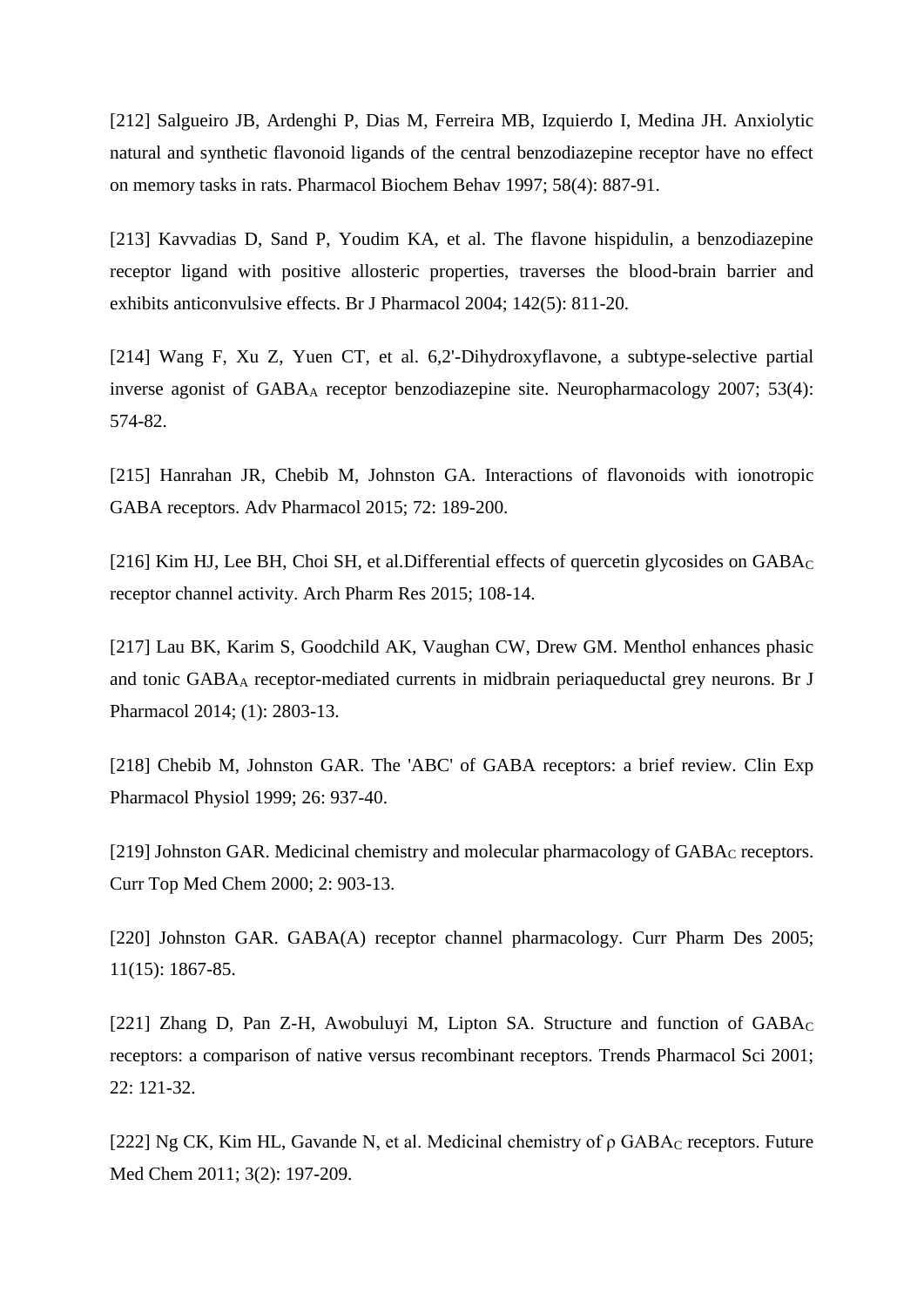[223] [Cunha C,](http://www.ncbi.nlm.nih.gov/pubmed/?term=Cunha%20C%5BAuthor%5D&cauthor=true&cauthor_uid=20300199) [Monfils MH,](http://www.ncbi.nlm.nih.gov/pubmed/?term=Monfils%20MH%5BAuthor%5D&cauthor=true&cauthor_uid=20300199) [Ledoux JE.](http://www.ncbi.nlm.nih.gov/pubmed/?term=Ledoux%20JE%5BAuthor%5D&cauthor=true&cauthor_uid=20300199) GABA(C) Receptors in the Lateral Amygdala: A Possible Novel Target for the Treatment of Fear and Anxiety Disorders? [Front Behav](http://www.ncbi.nlm.nih.gov/pubmed/20300199)  [Neurosci](http://www.ncbi.nlm.nih.gov/pubmed/20300199) 2010; 4: 6.

[224] [Gavande N,](http://www.ncbi.nlm.nih.gov/pubmed/?term=Gavande%20N%5BAuthor%5D&cauthor=true&cauthor_uid=24900684) [Kim HL,](http://www.ncbi.nlm.nih.gov/pubmed/?term=Kim%20HL%5BAuthor%5D&cauthor=true&cauthor_uid=24900684) [Doddareddy MR,](http://www.ncbi.nlm.nih.gov/pubmed/?term=Doddareddy%20MR%5BAuthor%5D&cauthor=true&cauthor_uid=24900684) [Johnston GA,](http://www.ncbi.nlm.nih.gov/pubmed/?term=Johnston%20GA%5BAuthor%5D&cauthor=true&cauthor_uid=24900684) [Chebib M,](http://www.ncbi.nlm.nih.gov/pubmed/?term=Chebib%20M%5BAuthor%5D&cauthor=true&cauthor_uid=24900684) [Hanrahan JR.](http://www.ncbi.nlm.nih.gov/pubmed/?term=Hanrahan%20JR%5BAuthor%5D&cauthor=true&cauthor_uid=24900684) Design, synthesis, and pharmacological evaluation of fluorescent and biotinylated antagonists of ρ1 GABA<sup>C</sup> receptors. [ACS Med Chem Lett](http://www.ncbi.nlm.nih.gov/pubmed/24900684) 2013; 4(4): 402-7.

[225] [Johnston GAR](http://www.ncbi.nlm.nih.gov/pubmed/?term=Johnston%20GA%5BAuthor%5D&cauthor=true&cauthor_uid=23425285). Advantages of an antagonist: bicuculline and other GABA antagonists. [Br J Pharmacol](http://www.ncbi.nlm.nih.gov/pubmed/23425285) 2013; 169(2): 328-36.

[226] Morris KDW, Moorefield CN, Amin J. Differential modulation of the  $\gamma$ -aminobutyric acid type C receptor by neuroactive steroids. Mol Pharmacol 1999; 56: 752-9.

[227] Johnston GAR. GABA<sub>A</sub> receptor pharmacology. Pharmacol Ther 1996; 69: 173-98.

[228] Zhang J, Xue F, Chang Y. Structural determinants for antagonist pharmacology that [distinguish the rho1 GABA](http://www.ncbi.nlm.nih.gov/pubmed/18599601)<sub>C</sub> receptor from GABA<sub>A</sub> receptors. Mol Pharmacol 2008; 74(4): 941-51.

[229] Enz R, Cuting GR. Identification of 70 amino acids important for  $GABA_C$  receptor  $\rho$ 1 subunit assembly. Brain Res 1999; 846: 177-85.

[230] [Adamian L,](http://www.ncbi.nlm.nih.gov/pubmed/?term=Adamian%20L%5BAuthor%5D&cauthor=true&cauthor_uid=19768800) [Gussin HA,](http://www.ncbi.nlm.nih.gov/pubmed/?term=Gussin%20HA%5BAuthor%5D&cauthor=true&cauthor_uid=19768800) [Tseng YY,](http://www.ncbi.nlm.nih.gov/pubmed/?term=Tseng%20YY%5BAuthor%5D&cauthor=true&cauthor_uid=19768800) et al. Structural model of rho1 GABA<sub>C</sub> receptor based on evolutionary analysis: Testing of predicted protein-protein interactions involved in receptor assembly and function. [Protein Sci](http://www.ncbi.nlm.nih.gov/pubmed/19768800) 2009; 18(11): 2371-83.

[231] [Estrada-Mondragón A,](http://www.ncbi.nlm.nih.gov/pubmed/?term=Estrada-Mondrag%C3%B3n%20A%5BAuthor%5D&cauthor=true&cauthor_uid=20876117) [Reyes-Ruiz JM,](http://www.ncbi.nlm.nih.gov/pubmed/?term=Reyes-Ruiz%20JM%5BAuthor%5D&cauthor=true&cauthor_uid=20876117) [Martínez-Torres A,](http://www.ncbi.nlm.nih.gov/pubmed/?term=Mart%C3%ADnez-Torres%20A%5BAuthor%5D&cauthor=true&cauthor_uid=20876117) [Miledi R.](http://www.ncbi.nlm.nih.gov/pubmed/?term=Miledi%20R%5BAuthor%5D&cauthor=true&cauthor_uid=20876117) Structurefunction study of the fourth transmembrane segment of the GABAρ1 receptor. [Proc Natl](http://www.ncbi.nlm.nih.gov/pubmed/20876117)  [Acad Sci USA](http://www.ncbi.nlm.nih.gov/pubmed/20876117) 2010; 107(41): 17780-4.

[232] Torres VI, Weiss DS. Identification of a tyrosine in the agonist binding site of the homomeric  $\rho$ 1  $\gamma$ -aminobutyric acid (GABA) receptor that, when mutated, produces spontaneous opening. J Biol Chem 2002; 277: 43741-8.

[233] Amin J. A single hydrophobic residue confers barbiturate sensitivity to  $\gamma$ -aminobutyric acid type C receptor. Mol Pharmacol 1999; 55: 411-23.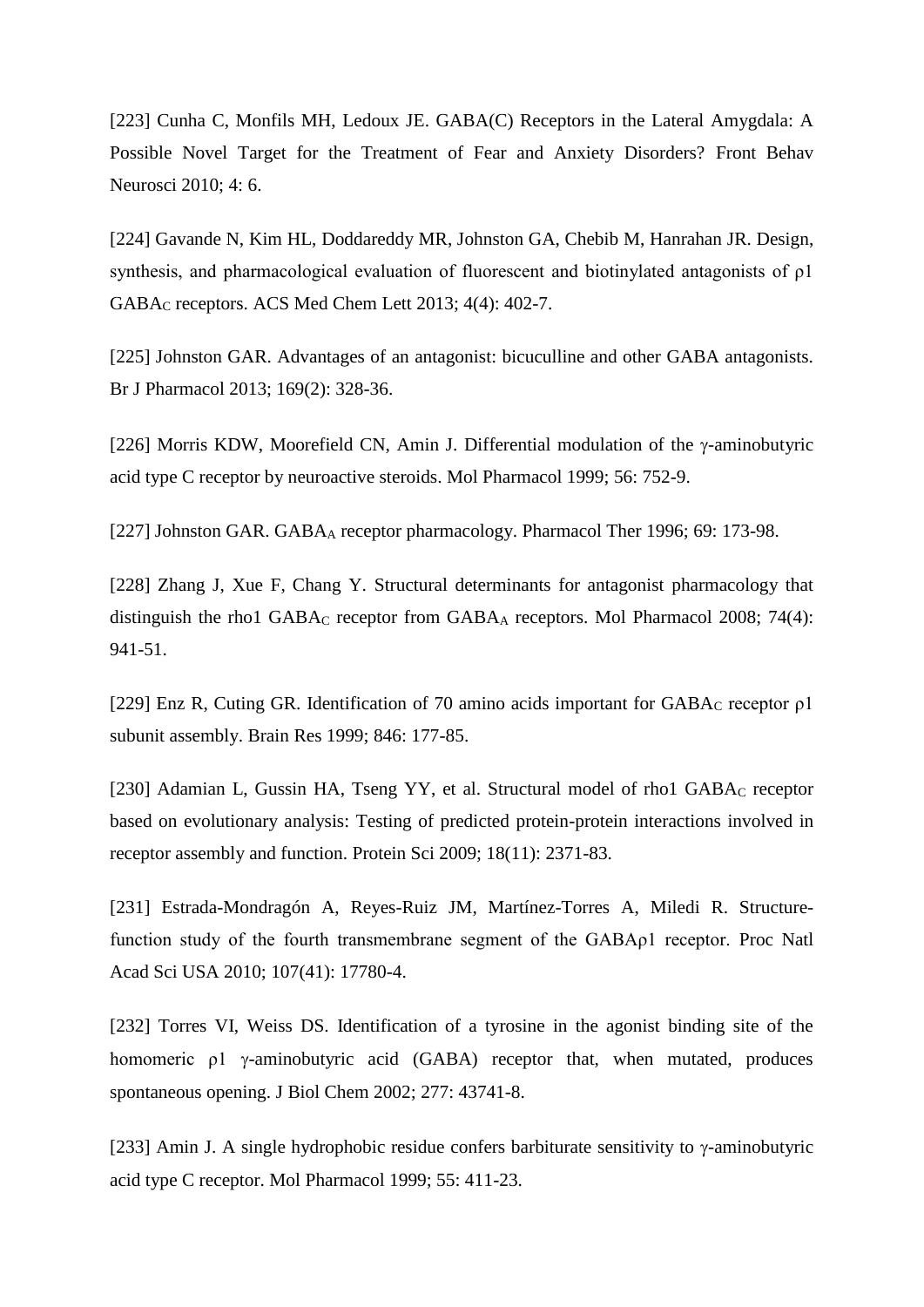[234] [Alakuijala A,](http://www.ncbi.nlm.nih.gov/pubmed/?term=Alakuijala%20A%5BAuthor%5D&cauthor=true&cauthor_uid=15733087) [TalviOja K,](http://www.ncbi.nlm.nih.gov/pubmed/?term=TalviOja%20K%5BAuthor%5D&cauthor=true&cauthor_uid=15733087) [Pasternack A,](http://www.ncbi.nlm.nih.gov/pubmed/?term=Pasternack%20A%5BAuthor%5D&cauthor=true&cauthor_uid=15733087) [Pasternack M.](http://www.ncbi.nlm.nih.gov/pubmed/?term=Pasternack%20M%5BAuthor%5D&cauthor=true&cauthor_uid=15733087) Functional characterization of rat ρ2 subunits expressed in HEK 293 cells. [Eur J Neurosci](http://www.ncbi.nlm.nih.gov/pubmed/15733087) 2005; 21(3): 692-700.

[235] [Goutman JD,](http://www.ncbi.nlm.nih.gov/pubmed/?term=Goutman%20JD%5BAuthor%5D&cauthor=true&cauthor_uid=14732759) [Calvo DJ.](http://www.ncbi.nlm.nih.gov/pubmed/?term=Calvo%20DJ%5BAuthor%5D&cauthor=true&cauthor_uid=14732759) Studies on the mechanisms of action of picrotoxin, quercetin and pregnanolone at the GABA ρ1 receptor. [Br J Pharmacol](http://www.ncbi.nlm.nih.gov/pubmed/14732759) 2004; 41(4): 717-27.

[236] Wang TL, Hackam AS, Guggino WB, Cutting GR. A single amino acid in γaminobutyric acid ρ1 receptors affects competitive and noncompetitive components of picrotoxin inhibition. Proc Natl Acad Sci USA 1995; 92(25): 11751-5.

[237] [Bettler B,](http://www.ncbi.nlm.nih.gov/pubmed/?term=Bettler%20B%5BAuthor%5D&cauthor=true&cauthor_uid=15269338) [Kaupmann K,](http://www.ncbi.nlm.nih.gov/pubmed/?term=Kaupmann%20K%5BAuthor%5D&cauthor=true&cauthor_uid=15269338) [Mosbacher J,](http://www.ncbi.nlm.nih.gov/pubmed/?term=Mosbacher%20J%5BAuthor%5D&cauthor=true&cauthor_uid=15269338) [Gassmann M.](http://www.ncbi.nlm.nih.gov/pubmed/?term=Gassmann%20M%5BAuthor%5D&cauthor=true&cauthor_uid=15269338) Molecular structure and physiological functions of GABA(B) receptors. [Physiol Rev](http://www.ncbi.nlm.nih.gov/pubmed/15269338) 2004; 84(3): 835-67.

[238] [Bowery NG,](http://www.ncbi.nlm.nih.gov/pubmed/?term=Bowery%20NG%5BAuthor%5D&cauthor=true&cauthor_uid=3035421) [Hudson AL,](http://www.ncbi.nlm.nih.gov/pubmed/?term=Hudson%20AL%5BAuthor%5D&cauthor=true&cauthor_uid=3035421) [Price GW.](http://www.ncbi.nlm.nih.gov/pubmed/?term=Price%20GW%5BAuthor%5D&cauthor=true&cauthor_uid=3035421) GABAA and GABAB receptor site distribution in the rat central nervous system. [Neuroscience](http://www.ncbi.nlm.nih.gov/pubmed/3035421) 1987; 20(2): 365-83.

[239] [Armijo JA,](http://www.ncbi.nlm.nih.gov/pubmed/?term=Armijo%20JA%5BAuthor%5D&cauthor=true&cauthor_uid=15974971) [Shushtarian M,](http://www.ncbi.nlm.nih.gov/pubmed/?term=Shushtarian%20M%5BAuthor%5D&cauthor=true&cauthor_uid=15974971) [Valdizan EM,](http://www.ncbi.nlm.nih.gov/pubmed/?term=Valdizan%20EM%5BAuthor%5D&cauthor=true&cauthor_uid=15974971) [Cuadrado A,](http://www.ncbi.nlm.nih.gov/pubmed/?term=Cuadrado%20A%5BAuthor%5D&cauthor=true&cauthor_uid=15974971) [de las Cuevas I,](http://www.ncbi.nlm.nih.gov/pubmed/?term=de%20las%20Cuevas%20I%5BAuthor%5D&cauthor=true&cauthor_uid=15974971) [Adín J.](http://www.ncbi.nlm.nih.gov/pubmed/?term=Ad%C3%ADn%20J%5BAuthor%5D&cauthor=true&cauthor_uid=15974971) Ion channels and epilepsy. [Curr Pharm Des](http://www.ncbi.nlm.nih.gov/pubmed/15974971) 2005; 11(15): 1975-2003.

[240] Cryan JF, Kaupmann K. Don't worry 'B' happy!: a role for  $GABA_B$  receptors in anxiety and depression. Trends Pharmacol Sci 2005; 26: 36-43.

[241] Bettler B, Tiao JY-H. Molecular diversity, trafficking and subcelullar localization of GABA<sup>B</sup> receptors. Pharmacol Ther 2006; 110: 533-43.

[242] [Kulik A,](http://www.ncbi.nlm.nih.gov/pubmed/?term=Kulik%20A%5BAuthor%5D&cauthor=true&cauthor_uid=14657159) [Vida I,](http://www.ncbi.nlm.nih.gov/pubmed/?term=Vida%20I%5BAuthor%5D&cauthor=true&cauthor_uid=14657159) [Luján R,](http://www.ncbi.nlm.nih.gov/pubmed/?term=Luj%C3%A1n%20R%5BAuthor%5D&cauthor=true&cauthor_uid=14657159) [Haas CA,](http://www.ncbi.nlm.nih.gov/pubmed/?term=Haas%20CA%5BAuthor%5D&cauthor=true&cauthor_uid=14657159) [López-Bendito G,](http://www.ncbi.nlm.nih.gov/pubmed/?term=L%C3%B3pez-Bendito%20G%5BAuthor%5D&cauthor=true&cauthor_uid=14657159) [Shigemoto R,](http://www.ncbi.nlm.nih.gov/pubmed/?term=Shigemoto%20R%5BAuthor%5D&cauthor=true&cauthor_uid=14657159) [Frotscher M.](http://www.ncbi.nlm.nih.gov/pubmed/?term=Frotscher%20M%5BAuthor%5D&cauthor=true&cauthor_uid=14657159)) Subcellular localization of metabotropic GABA(B) receptor subunits GABA(B1a/b) and GABA(B2) in the rat hippocampus. [J Neurosci](http://www.ncbi.nlm.nih.gov/pubmed/14657159) 2003; 23(35): 11026-35.

[243] [Tao W,](http://www.ncbi.nlm.nih.gov/pubmed/?term=Tao%20W%5BAuthor%5D&cauthor=true&cauthor_uid=23447585) [Higgs MH,](http://www.ncbi.nlm.nih.gov/pubmed/?term=Higgs%20MH%5BAuthor%5D&cauthor=true&cauthor_uid=23447585) [Spain WJ,](http://www.ncbi.nlm.nih.gov/pubmed/?term=Spain%20WJ%5BAuthor%5D&cauthor=true&cauthor_uid=23447585) [Ransom CB.](http://www.ncbi.nlm.nih.gov/pubmed/?term=Ransom%20CB%5BAuthor%5D&cauthor=true&cauthor_uid=23447585) Postsynaptic GABAB receptors enhance extrasynaptic GABA<sup>A</sup> receptor function in dentate gyrus granule cells. [J Neurosci](http://www.ncbi.nlm.nih.gov/pubmed/23447585) 2013; 33(9): 3738-43.

[244] [Kaupmann K,](http://www.ncbi.nlm.nih.gov/pubmed/?term=Kaupmann%20K%5BAuthor%5D&cauthor=true&cauthor_uid=9872317) [Malitschek B,](http://www.ncbi.nlm.nih.gov/pubmed/?term=Malitschek%20B%5BAuthor%5D&cauthor=true&cauthor_uid=9872317) [Schuler V,](http://www.ncbi.nlm.nih.gov/pubmed/?term=Schuler%20V%5BAuthor%5D&cauthor=true&cauthor_uid=9872317) et al. GABA(B)-receptor subtypes assemble into functional heteromeric complexes. [Nature](http://www.ncbi.nlm.nih.gov/pubmed/9872317) 1998; 396(6712): 683-7.